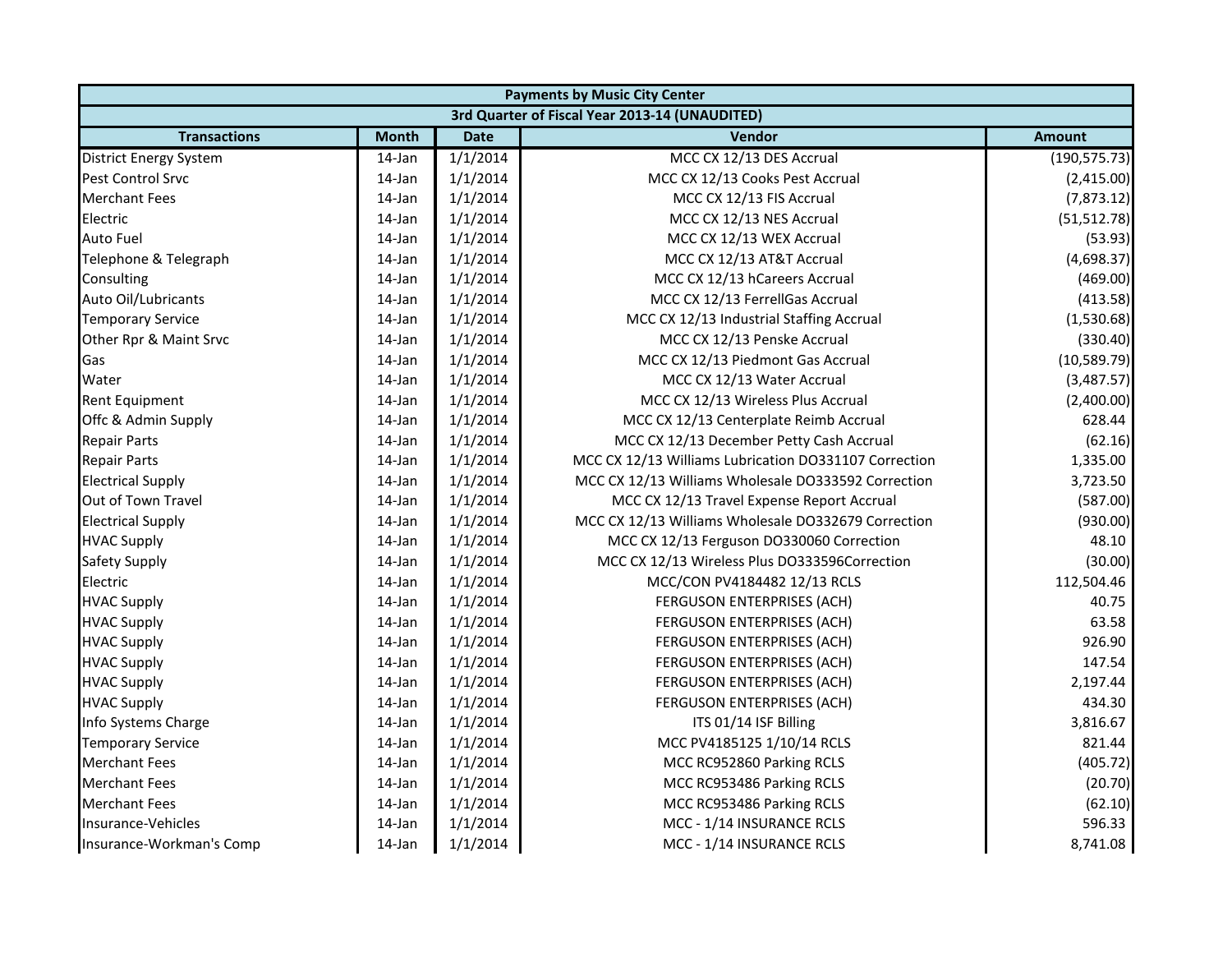|                               |              |             | <b>Payments by Music City Center</b>           |               |
|-------------------------------|--------------|-------------|------------------------------------------------|---------------|
|                               |              |             | 3rd Quarter of Fiscal Year 2013-14 (UNAUDITED) |               |
| <b>Transactions</b>           | <b>Month</b> | <b>Date</b> | <b>Vendor</b>                                  | <b>Amount</b> |
| Insurance-Liability/PropDmg   | 14-Jan       | 1/1/2014    | MCC - 1/14 INSURANCE RCLS                      | 22,037.58     |
| Insurance-Liability/PropDmg   | 14-Jan       | 1/1/2014    | MCC - 1/14 INSURANCE RCLS                      | 2,169.17      |
| Insurance-Liability/PropDmg   | 14-Jan       | 1/1/2014    | MCC - 1/14 INSURANCE RCLS                      | 1,029.50      |
| Insurance-Liability/PropDmg   | 14-Jan       | 1/1/2014    | MCC - 1/14 INSURANCE RCLS                      | 2,091.67      |
| Insurance-Liability/PropDmg   | 14-Jan       | 1/1/2014    | MCC - 1/14 INSURANCE RCLS                      | 2,125.25      |
| Insurance-Liability/PropDmg   | 14-Jan       | 1/1/2014    | MCC - 1/14 INSURANCE RCLS                      | 3,171.67      |
| Insurance-Liability/PropDmg   | 14-Jan       | 1/1/2014    | MCC - 1/14 INSURANCE RCLS                      | 1,743.42      |
| Insurance-Liability/PropDmg   | 14-Jan       | 1/1/2014    | MCC - 1/14 INSURANCE RCLS                      | 2,185.25      |
| Insurance-Liability/PropDmg   | 14-Jan       | 1/1/2014    | MCC - 1/14 INSURANCE RCLS                      | 1,937.50      |
| Insurance-Liability/PropDmg   | 14-Jan       | 1/1/2014    | MCC - 1/14 INSURANCE RCLS                      | 354.75        |
| Employee Out-of-town Travel   | 14-Jan       | 1/1/2014    | MCC PV4185125 1/10/14 RCLS                     | (821.44)      |
| Rent Equipment                | 14-Jan       | 1/2/2014    | LASER ONE INC (ACH)                            | 1,844.91      |
| Regular Pay                   | 14-Jan       | 1/3/2014    | Payroll Labor Distribution                     | 9,784.64      |
| Leave Pay                     | 14-Jan       | 1/3/2014    | Payroll Labor Distribution                     | 1,984.88      |
| <b>Holiday Pay</b>            | 14-Jan       | 1/3/2014    | Payroll Labor Distribution                     | 6,360.39      |
| <b>Employer OASDI</b>         | 14-Jan       | 1/3/2014    | <b>Actual Burden Journal Entries</b>           | 1,096.16      |
| <b>Employer SSN Medical</b>   | 14-Jan       | 1/3/2014    | <b>Actual Burden Journal Entries</b>           | 256.35        |
| <b>Employer Group Health</b>  | 14-Jan       | 1/3/2014    | <b>Actual Burden Journal Entries</b>           | 2,098.19      |
| <b>Employer Dental Group</b>  | 14-Jan       | 1/3/2014    | <b>Actual Burden Journal Entries</b>           | 128.26        |
| Employer Group Life           | 14-Jan       | 1/3/2014    | <b>Actual Burden Journal Entries</b>           | 145.83        |
| Cafe Plan Pre-Tax Savings     | 14-Jan       | 1/3/2014    | <b>Actual Burden Journal Entries</b>           | 63.58         |
| CCA Employer 401K Plan        | 14-Jan       | 1/3/2014    | <b>Actual Burden Journal Entries</b>           | 471.98        |
| Allowance-Cell/Mobile Devices | 14-Jan       | 1/3/2014    | Payroll Labor Distribution                     | 314.96        |
| <b>Regular Pay</b>            | 14-Jan       | 1/3/2014    | Payroll Labor Distribution                     | 1,110.47      |
| Leave Pay                     | 14-Jan       | 1/3/2014    | Payroll Labor Distribution                     | 2,212.35      |
| <b>Holiday Pay</b>            | 14-Jan       | 1/3/2014    | Payroll Labor Distribution                     | 1,442.75      |
| <b>Employer OASDI</b>         | 14-Jan       | 1/3/2014    | <b>Actual Burden Journal Entries</b>           | 279.94        |
| <b>Employer SSN Medical</b>   | 14-Jan       | 1/3/2014    | <b>Actual Burden Journal Entries</b>           | 65.51         |
| <b>Employer Group Health</b>  | 14-Jan       | 1/3/2014    | <b>Actual Burden Journal Entries</b>           | 887.84        |
| <b>Employer Dental Group</b>  | 14-Jan       | 1/3/2014    | <b>Actual Burden Journal Entries</b>           | 23.99         |
| <b>Employer Group Life</b>    | 14-Jan       | 1/3/2014    | <b>Actual Burden Journal Entries</b>           | 31.24         |
| <b>Employer Pension</b>       | 14-Jan       | 1/3/2014    | <b>Actual Burden Journal Entries</b>           | 815.70        |
| Cafe Plan Pre-Tax Savings     | 14-Jan       | 1/3/2014    | <b>Actual Burden Journal Entries</b>           | 24.89         |
| Allowance-Cell/Mobile Devices | 14-Jan       | 1/3/2014    | Payroll Labor Distribution                     | 78.74         |
| <b>Regular Pay</b>            | 14-Jan       | 1/3/2014    | Payroll Labor Distribution                     | 17,039.79     |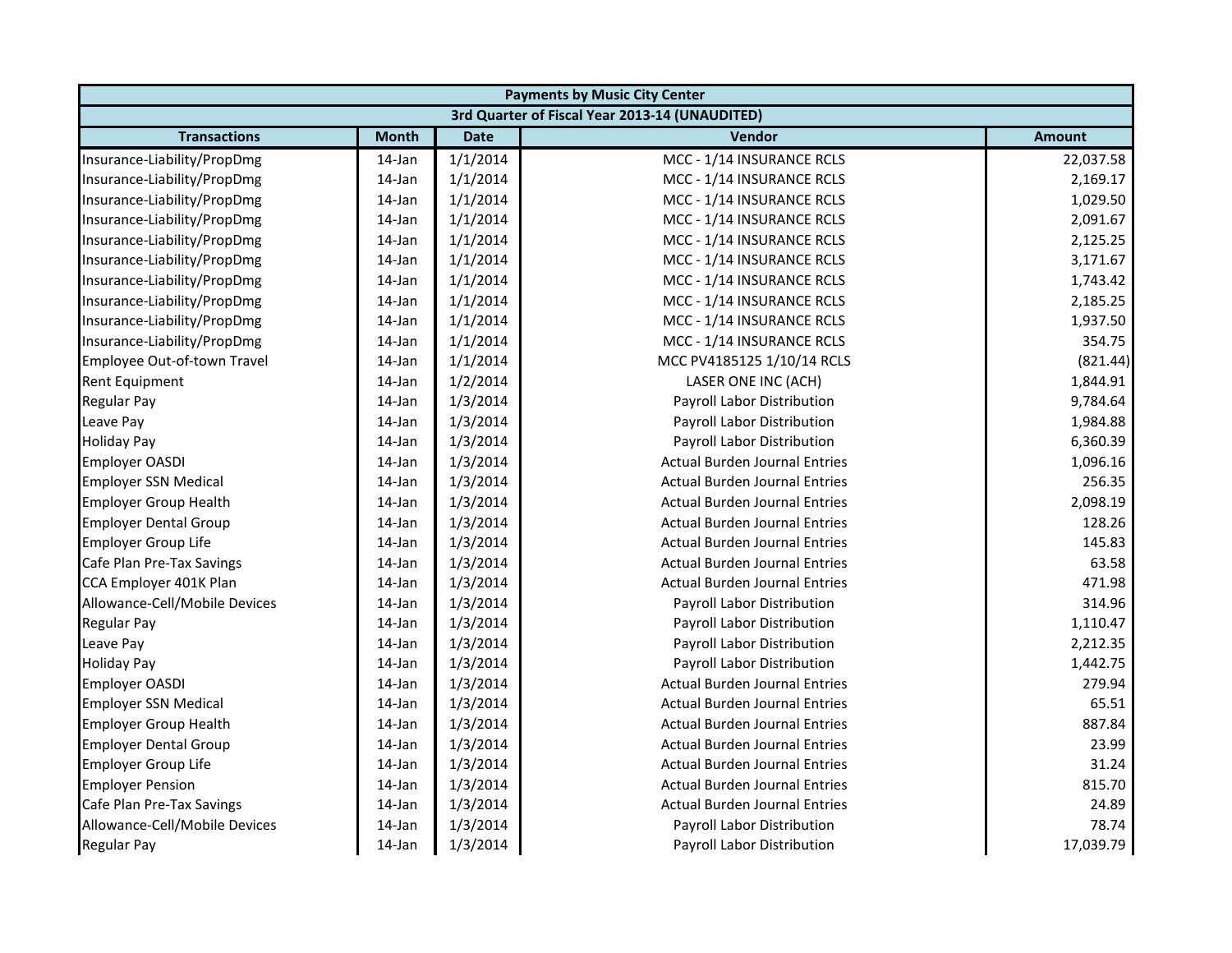|                               | <b>Payments by Music City Center</b> |             |                                                |               |  |
|-------------------------------|--------------------------------------|-------------|------------------------------------------------|---------------|--|
|                               |                                      |             | 3rd Quarter of Fiscal Year 2013-14 (UNAUDITED) |               |  |
| <b>Transactions</b>           | <b>Month</b>                         | <b>Date</b> | Vendor                                         | <b>Amount</b> |  |
| Leave Pay                     | 14-Jan                               | 1/3/2014    | Payroll Labor Distribution                     | 2,701.49      |  |
| <b>Holiday Pay</b>            | 14-Jan                               | 1/3/2014    | Payroll Labor Distribution                     | 8,277.31      |  |
| Overtime Pay                  | 14-Jan                               | 1/3/2014    | Payroll Labor Distribution                     | 7.74          |  |
| <b>Employer OASDI</b>         | 14-Jan                               | 1/3/2014    | <b>Actual Burden Journal Entries</b>           | 1,678.00      |  |
| <b>Employer SSN Medical</b>   | 14-Jan                               | 1/3/2014    | <b>Actual Burden Journal Entries</b>           | 392.42        |  |
| <b>Employer Group Health</b>  | 14-Jan                               | 1/3/2014    | <b>Actual Burden Journal Entries</b>           | 3,089.31      |  |
| <b>Employer Dental Group</b>  | 14-Jan                               | 1/3/2014    | <b>Actual Burden Journal Entries</b>           | 143.10        |  |
| <b>Employer Group Life</b>    | 14-Jan                               | 1/3/2014    | <b>Actual Burden Journal Entries</b>           | 146.54        |  |
| Cafe Plan Pre-Tax Savings     | 14-Jan                               | 1/3/2014    | <b>Actual Burden Journal Entries</b>           | 85.37         |  |
| CCA Employer 401K Plan        | 14-Jan                               | 1/3/2014    | <b>Actual Burden Journal Entries</b>           | 785.05        |  |
| Allowance-Cell/Mobile Devices | 14-Jan                               | 1/3/2014    | Payroll Labor Distribution                     | 162.74        |  |
| Regular Pay                   | 14-Jan                               | 1/3/2014    | Payroll Labor Distribution                     | 576.92        |  |
| Leave Pay                     | 14-Jan                               | 1/3/2014    | Payroll Labor Distribution                     | 192.31        |  |
| <b>Holiday Pay</b>            | 14-Jan                               | 1/3/2014    | Payroll Labor Distribution                     | 192.31        |  |
| <b>Employer OASDI</b>         | 14-Jan                               | 1/3/2014    | <b>Actual Burden Journal Entries</b>           | 58.66         |  |
| <b>Employer SSN Medical</b>   | 14-Jan                               | 1/3/2014    | <b>Actual Burden Journal Entries</b>           | 13.71         |  |
| <b>Employer Group Health</b>  | 14-Jan                               | 1/3/2014    | <b>Actual Burden Journal Entries</b>           | 47.10         |  |
| <b>Employer Dental Group</b>  | 14-Jan                               | 1/3/2014    | <b>Actual Burden Journal Entries</b>           | 2.84          |  |
| <b>Employer Group Life</b>    | 14-Jan                               | 1/3/2014    | <b>Actual Burden Journal Entries</b>           | 2.84          |  |
| <b>Employer Pension</b>       | 14-Jan                               | 1/3/2014    | <b>Actual Burden Journal Entries</b>           | 164.59        |  |
| Cafe Plan Pre-Tax Savings     | 14-Jan                               | 1/3/2014    | <b>Actual Burden Journal Entries</b>           | 1.19          |  |
| <b>Regular Pay</b>            | 14-Jan                               | 1/3/2014    | Payroll Labor Distribution                     | 20,165.13     |  |
| Leave Pay                     | 14-Jan                               | 1/3/2014    | Payroll Labor Distribution                     | 4,419.37      |  |
| <b>Holiday Pay</b>            | 14-Jan                               | 1/3/2014    | Payroll Labor Distribution                     | 10,518.46     |  |
| Employer OASDI                | 14-Jan                               | 1/3/2014    | <b>Actual Burden Journal Entries</b>           | 2,022.69      |  |
| <b>Employer SSN Medical</b>   | 14-Jan                               | 1/3/2014    | <b>Actual Burden Journal Entries</b>           | 472.95        |  |
| <b>Employer Group Health</b>  | 14-Jan                               | 1/3/2014    | <b>Actual Burden Journal Entries</b>           | 8,189.83      |  |
| <b>Employer Dental Group</b>  | 14-Jan                               | 1/3/2014    | <b>Actual Burden Journal Entries</b>           | 386.72        |  |
| <b>Employer Group Life</b>    | 14-Jan                               | 1/3/2014    | <b>Actual Burden Journal Entries</b>           | 403.73        |  |
| Cafe Plan Pre-Tax Savings     | 14-Jan                               | 1/3/2014    | <b>Actual Burden Journal Entries</b>           | 215.75        |  |
| CCA Employer 401K Plan        | 14-Jan                               | 1/3/2014    | <b>Actual Burden Journal Entries</b>           | 997.70        |  |
| Allowance-Cell/Mobile Devices | 14-Jan                               | 1/3/2014    | Payroll Labor Distribution                     | 118.11        |  |
| <b>Regular Pay</b>            | 14-Jan                               | 1/3/2014    | Payroll Labor Distribution                     | 937.86        |  |
| Leave Pay                     | 14-Jan                               | 1/3/2014    | Payroll Labor Distribution                     | 2,311.03      |  |
| <b>Holiday Pay</b>            | 14-Jan                               | 1/3/2014    | Payroll Labor Distribution                     | 1,251.67      |  |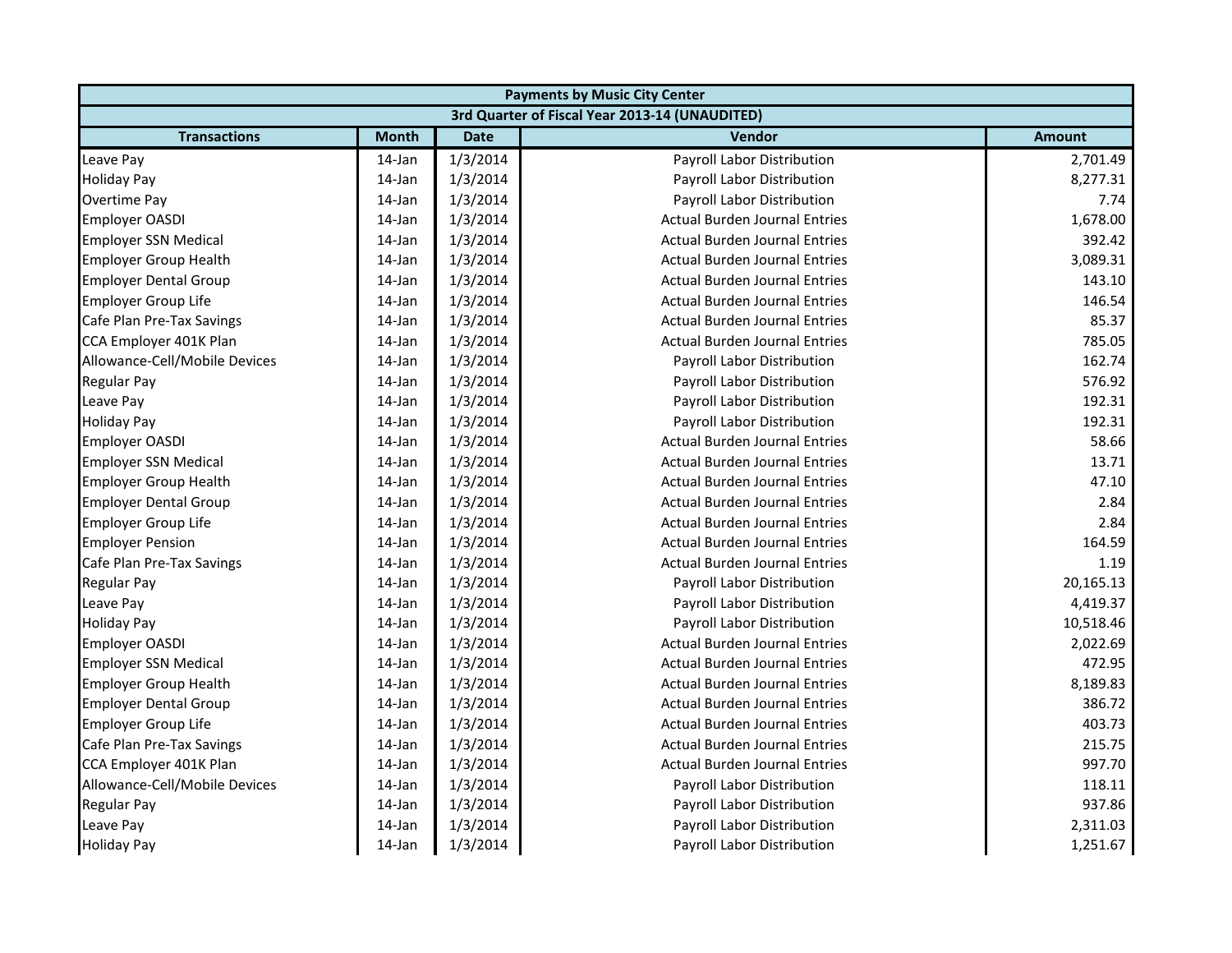| <b>Payments by Music City Center</b> |              |             |                                                |               |
|--------------------------------------|--------------|-------------|------------------------------------------------|---------------|
|                                      |              |             | 3rd Quarter of Fiscal Year 2013-14 (UNAUDITED) |               |
| <b>Transactions</b>                  | <b>Month</b> | <b>Date</b> | Vendor                                         | <b>Amount</b> |
| <b>Employer OASDI</b>                | 14-Jan       | 1/3/2014    | <b>Actual Burden Journal Entries</b>           | 253.94        |
| <b>Employer SSN Medical</b>          | 14-Jan       | 1/3/2014    | <b>Actual Burden Journal Entries</b>           | 59.38         |
| <b>Employer Group Health</b>         | 14-Jan       | 1/3/2014    | <b>Actual Burden Journal Entries</b>           | 1,032.35      |
| <b>Employer Dental Group</b>         | $14$ -Jan    | 1/3/2014    | <b>Actual Burden Journal Entries</b>           | 35.92         |
| <b>Employer Group Life</b>           | 14-Jan       | 1/3/2014    | <b>Actual Burden Journal Entries</b>           | 36.06         |
| <b>Employer Pension</b>              | 14-Jan       | 1/3/2014    | <b>Actual Burden Journal Entries</b>           | 551.18        |
| <b>FSA Pre-Tax Savings</b>           | 14-Jan       | 1/3/2014    | <b>Actual Burden Journal Entries</b>           | 2.57          |
| Cafe Plan Pre-Tax Savings            | $14$ -Jan    | 1/3/2014    | <b>Actual Burden Journal Entries</b>           | 28.25         |
| <b>Regular Pay</b>                   | 14-Jan       | 1/3/2014    | Payroll Labor Distribution                     | 6,151.89      |
| Leave Pay                            | 14-Jan       | 1/3/2014    | Payroll Labor Distribution                     | 577.50        |
| <b>Holiday Pay</b>                   | 14-Jan       | 1/3/2014    | Payroll Labor Distribution                     | 2,877.46      |
| <b>Employer OASDI</b>                | 14-Jan       | 1/3/2014    | <b>Actual Burden Journal Entries</b>           | 572.22        |
| <b>Employer SSN Medical</b>          | 14-Jan       | 1/3/2014    | <b>Actual Burden Journal Entries</b>           | 133.86        |
| <b>Employer Group Health</b>         | 14-Jan       | 1/3/2014    | <b>Actual Burden Journal Entries</b>           | 2,958.03      |
| <b>Employer Dental Group</b>         | 14-Jan       | 1/3/2014    | <b>Actual Burden Journal Entries</b>           | 37.47         |
| <b>Employer Group Life</b>           | 14-Jan       | 1/3/2014    | <b>Actual Burden Journal Entries</b>           | 44.01         |
| Cafe Plan Pre-Tax Savings            | 14-Jan       | 1/3/2014    | <b>Actual Burden Journal Entries</b>           | 31.68         |
| CCA Employer 401K Plan               | 14-Jan       | 1/3/2014    | <b>Actual Burden Journal Entries</b>           | 329.90        |
| Allowance-Cell/Mobile Devices        | 14-Jan       | 1/3/2014    | Payroll Labor Distribution                     | 39.37         |
| <b>Regular Pay</b>                   | $14$ -Jan    | 1/3/2014    | Payroll Labor Distribution                     | 2,347.68      |
| Leave Pay                            | 14-Jan       | 1/3/2014    | Payroll Labor Distribution                     | 1,850.01      |
| <b>Holiday Pay</b>                   | 14-Jan       | 1/3/2014    | Payroll Labor Distribution                     | 2,156.16      |
| <b>Employer OASDI</b>                | 14-Jan       | 1/3/2014    | <b>Actual Burden Journal Entries</b>           | 377.29        |
| <b>Employer SSN Medical</b>          | $14$ -Jan    | 1/3/2014    | <b>Actual Burden Journal Entries</b>           | 88.23         |
| <b>Employer Group Health</b>         | 14-Jan       | 1/3/2014    | <b>Actual Burden Journal Entries</b>           | 840.60        |
| <b>Employer Dental Group</b>         | 14-Jan       | 1/3/2014    | <b>Actual Burden Journal Entries</b>           | 31.12         |
| <b>Employer Group Life</b>           | 14-Jan       | 1/3/2014    | <b>Actual Burden Journal Entries</b>           | 31.24         |
| <b>Employer Pension</b>              | 14-Jan       | 1/3/2014    | <b>Actual Burden Journal Entries</b>           | 1,087.59      |
| <b>FSA Pre-Tax Savings</b>           | 14-Jan       | 1/3/2014    | <b>Actual Burden Journal Entries</b>           | 3.19          |
| Cafe Plan Pre-Tax Savings            | 14-Jan       | 1/3/2014    | <b>Actual Burden Journal Entries</b>           | 23.23         |
| Allowance-Cell/Mobile Devices        | 14-Jan       | 1/3/2014    | Payroll Labor Distribution                     | 78.74         |
| <b>Regular Pay</b>                   | 14-Jan       | 1/3/2014    | Payroll Labor Distribution                     | 12,097.60     |
| Leave Pay                            | $14$ -Jan    | 1/3/2014    | Payroll Labor Distribution                     | 2,370.16      |
| <b>Holiday Pay</b>                   | 14-Jan       | 1/3/2014    | Payroll Labor Distribution                     | 3,945.65      |
| Overtime Pay                         | 14-Jan       | 1/3/2014    | Payroll Labor Distribution                     | 375.22        |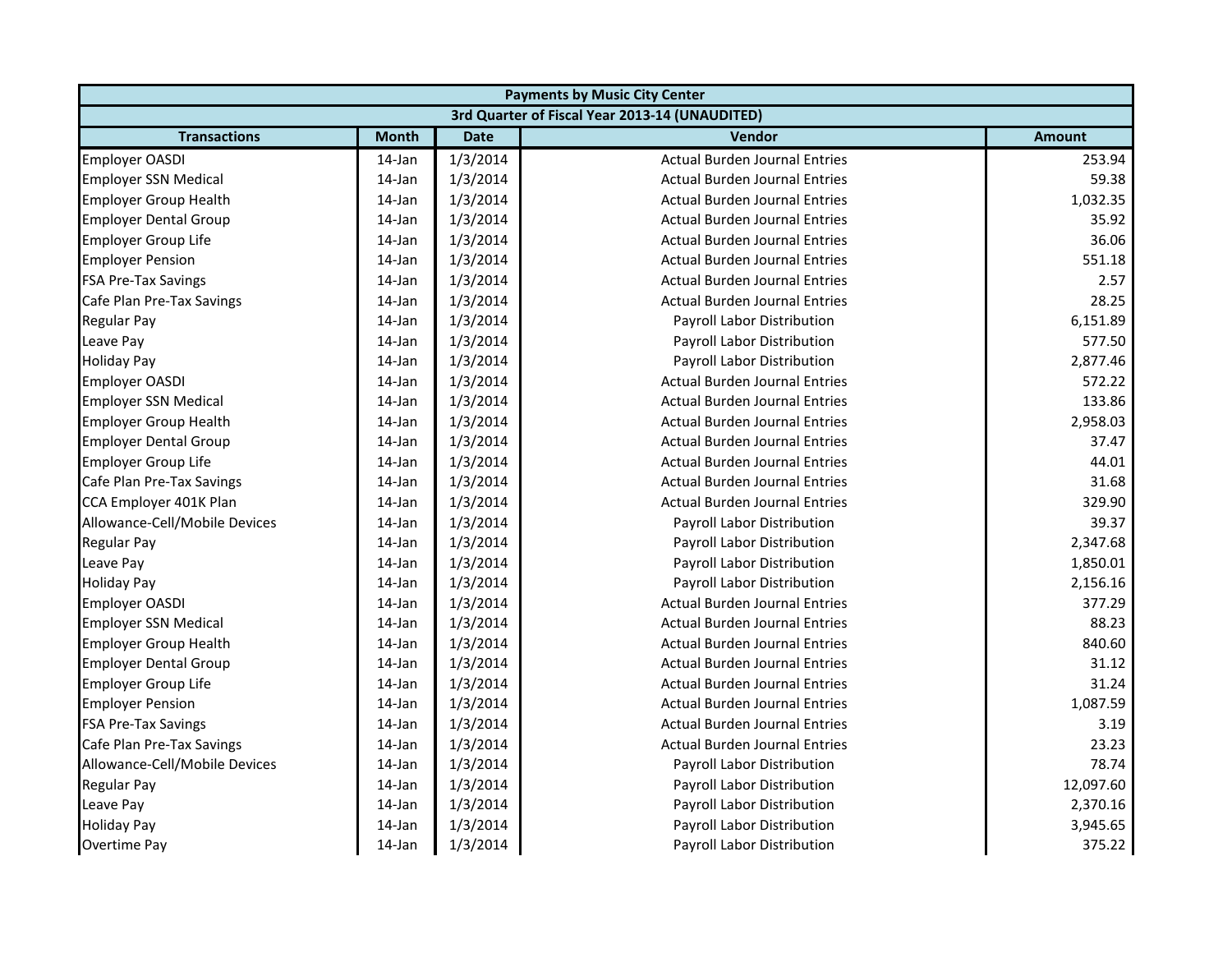| <b>Payments by Music City Center</b> |              |             |                                                |               |
|--------------------------------------|--------------|-------------|------------------------------------------------|---------------|
|                                      |              |             | 3rd Quarter of Fiscal Year 2013-14 (UNAUDITED) |               |
| <b>Transactions</b>                  | <b>Month</b> | <b>Date</b> | Vendor                                         | <b>Amount</b> |
| <b>Employer OASDI</b>                | 14-Jan       | 1/3/2014    | <b>Actual Burden Journal Entries</b>           | 1,107.11      |
| <b>Employer SSN Medical</b>          | 14-Jan       | 1/3/2014    | <b>Actual Burden Journal Entries</b>           | 258.88        |
| <b>Employer Group Health</b>         | 14-Jan       | 1/3/2014    | <b>Actual Burden Journal Entries</b>           | 2,862.34      |
| <b>Employer Dental Group</b>         | $14$ -Jan    | 1/3/2014    | <b>Actual Burden Journal Entries</b>           | 127.24        |
| <b>Employer Group Life</b>           | 14-Jan       | 1/3/2014    | <b>Actual Burden Journal Entries</b>           | 148.52        |
| <b>Employer Pension</b>              | 14-Jan       | 1/3/2014    | <b>Actual Burden Journal Entries</b>           | 73.91         |
| Cafe Plan Pre-Tax Savings            | 14-Jan       | 1/3/2014    | <b>Actual Burden Journal Entries</b>           | 79.40         |
| CCA Employer 401K Plan               | 14-Jan       | 1/3/2014    | <b>Actual Burden Journal Entries</b>           | 385.06        |
| Allowance-Cell/Mobile Devices        | 14-Jan       | 1/3/2014    | Payroll Labor Distribution                     | 118.11        |
| Postage & Delivery Srvc              | 14-Jan       | 1/3/2014    | WIRELESS PLUS INC (ACH)                        | 30.00         |
| Safety Supply                        | 14-Jan       | 1/3/2014    | WIRELESS PLUS INC (ACH)                        | 2,400.00      |
| Regular Pay                          | 14-Jan       | 1/3/2014    | Payroll Labor Distribution                     | 3,380.88      |
| Leave Pay                            | 14-Jan       | 1/3/2014    | Payroll Labor Distribution                     | 1,218.31      |
| <b>Holiday Pay</b>                   | 14-Jan       | 1/3/2014    | Payroll Labor Distribution                     | 1,408.31      |
| Overtime Pay                         | 14-Jan       | 1/3/2014    | Payroll Labor Distribution                     | 105.45        |
| <b>Employer OASDI</b>                | 14-Jan       | 1/3/2014    | <b>Actual Burden Journal Entries</b>           | 346.74        |
| <b>Employer SSN Medical</b>          | 14-Jan       | 1/3/2014    | <b>Actual Burden Journal Entries</b>           | 81.09         |
| <b>Employer Group Health</b>         | 14-Jan       | 1/3/2014    | <b>Actual Burden Journal Entries</b>           | 1,401.60      |
| <b>Employer Dental Group</b>         | 14-Jan       | 1/3/2014    | <b>Actual Burden Journal Entries</b>           | 45.26         |
| <b>Employer Group Life</b>           | $14$ -Jan    | 1/3/2014    | <b>Actual Burden Journal Entries</b>           | 45.44         |
| <b>Employer Pension</b>              | 14-Jan       | 1/3/2014    | <b>Actual Burden Journal Entries</b>           | 971.53        |
| Cafe Plan Pre-Tax Savings            | 14-Jan       | 1/3/2014    | <b>Actual Burden Journal Entries</b>           | 38.62         |
| <b>Regular Pay</b>                   | 14-Jan       | 1/3/2014    | Payroll Labor Distribution                     | 3,435.47      |
| Leave Pay                            | $14$ -Jan    | 1/3/2014    | Payroll Labor Distribution                     | 1,072.71      |
| <b>Holiday Pay</b>                   | 14-Jan       | 1/3/2014    | Payroll Labor Distribution                     | 2,086.85      |
| <b>Employer OASDI</b>                | 14-Jan       | 1/3/2014    | <b>Actual Burden Journal Entries</b>           | 395.75        |
| <b>Employer SSN Medical</b>          | 14-Jan       | 1/3/2014    | <b>Actual Burden Journal Entries</b>           | 92.55         |
| <b>Employer Group Health</b>         | 14-Jan       | 1/3/2014    | <b>Actual Burden Journal Entries</b>           | 795.00        |
| <b>Employer Dental Group</b>         | 14-Jan       | 1/3/2014    | <b>Actual Burden Journal Entries</b>           | 28.28         |
| Employer Group Life                  | 14-Jan       | 1/3/2014    | <b>Actual Burden Journal Entries</b>           | 42.60         |
| Cafe Plan Pre-Tax Savings            | 14-Jan       | 1/3/2014    | <b>Actual Burden Journal Entries</b>           | 21.72         |
| CCA Employer 401K Plan               | 14-Jan       | 1/3/2014    | <b>Actual Burden Journal Entries</b>           | 263.80        |
| Allowance-Cell/Mobile Devices        | 14-Jan       | 1/3/2014    | Payroll Labor Distribution                     | 78.74         |
| <b>Regular Pay</b>                   | 14-Jan       | 1/3/2014    | Payroll Labor Distribution                     | 6,506.26      |
| Leave Pay                            | 14-Jan       | 1/3/2014    | Payroll Labor Distribution                     | 3,869.86      |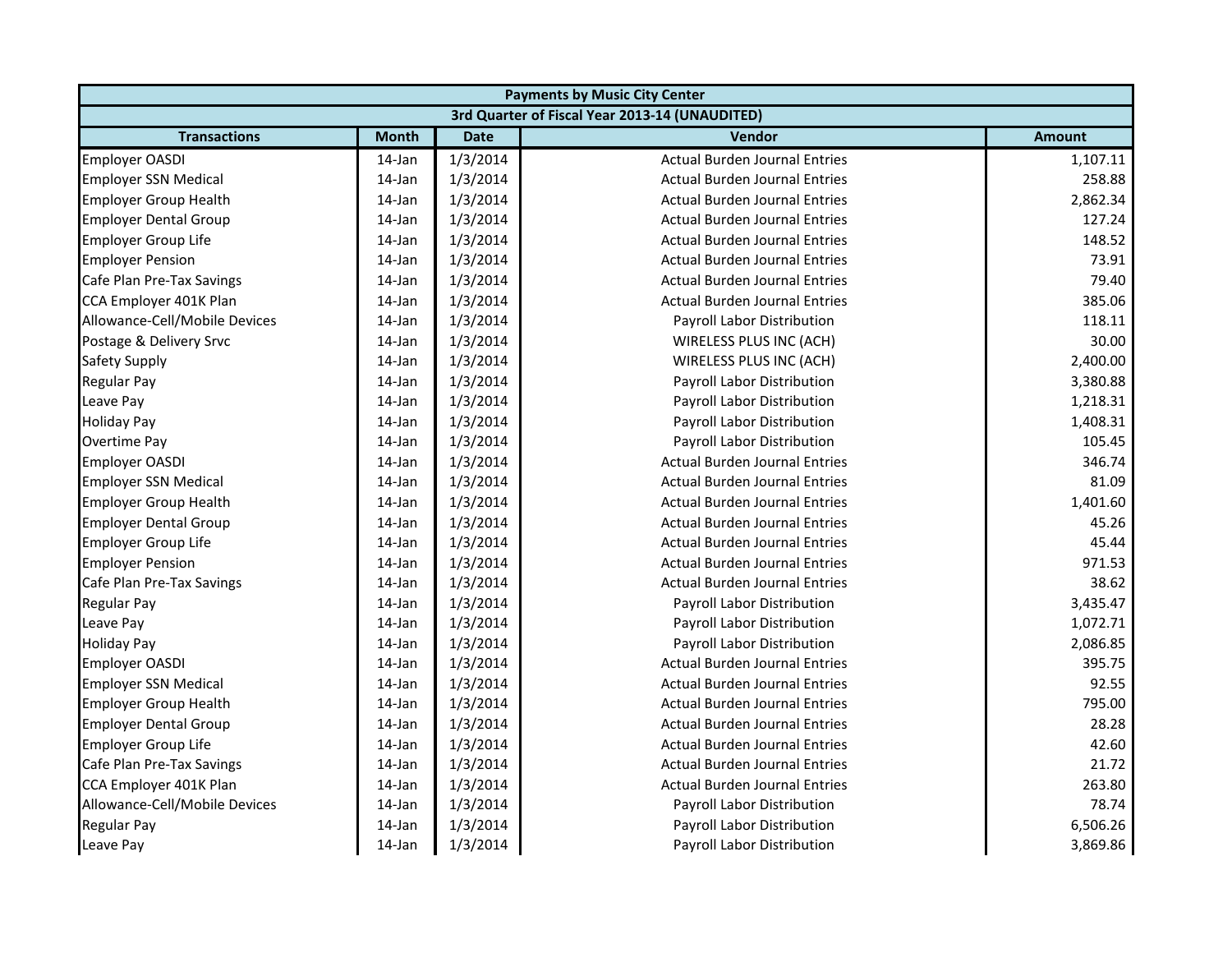| <b>Payments by Music City Center</b> |              |             |                                                |               |
|--------------------------------------|--------------|-------------|------------------------------------------------|---------------|
|                                      |              |             | 3rd Quarter of Fiscal Year 2013-14 (UNAUDITED) |               |
| <b>Transactions</b>                  | <b>Month</b> | <b>Date</b> | Vendor                                         | <b>Amount</b> |
| <b>Holiday Pay</b>                   | 14-Jan       | 1/3/2014    | Payroll Labor Distribution                     | 4,442.78      |
| <b>Employer OASDI</b>                | 14-Jan       | 1/3/2014    | <b>Actual Burden Journal Entries</b>           | 900.44        |
| <b>Employer SSN Medical</b>          | 14-Jan       | 1/3/2014    | <b>Actual Burden Journal Entries</b>           | 210.61        |
| <b>Employer Group Health</b>         | 14-Jan       | 1/3/2014    | <b>Actual Burden Journal Entries</b>           | 1,059.90      |
| <b>Employer Dental Group</b>         | 14-Jan       | 1/3/2014    | <b>Actual Burden Journal Entries</b>           | 59.38         |
| <b>Employer Group Life</b>           | 14-Jan       | 1/3/2014    | <b>Actual Burden Journal Entries</b>           | 73.84         |
| <b>Employer Pension</b>              | 14-Jan       | 1/3/2014    | <b>Actual Burden Journal Entries</b>           | 2,536.55      |
| <b>FSA Pre-Tax Savings</b>           | 14-Jan       | 1/3/2014    | <b>Actual Burden Journal Entries</b>           | 10.66         |
| Cafe Plan Pre-Tax Savings            | 14-Jan       | 1/3/2014    | <b>Actual Burden Journal Entries</b>           | 29.83         |
| Allowance-Cell/Mobile Devices        | 14-Jan       | 1/3/2014    | Payroll Labor Distribution                     | 241.48        |
| <b>Regular Pay</b>                   | 14-Jan       | 1/3/2014    | Payroll Labor Distribution                     | 1,830.29      |
| Leave Pay                            | 14-Jan       | 1/3/2014    | Payroll Labor Distribution                     | 576.92        |
| <b>Holiday Pay</b>                   | 14-Jan       | 1/3/2014    | Payroll Labor Distribution                     | 1,038.45      |
| <b>Employer OASDI</b>                | 14-Jan       | 1/3/2014    | <b>Actual Burden Journal Entries</b>           | 211.20        |
| <b>Employer SSN Medical</b>          | 14-Jan       | 1/3/2014    | <b>Actual Burden Journal Entries</b>           | 49.39         |
| <b>Employer Group Health</b>         | 14-Jan       | 1/3/2014    | <b>Actual Burden Journal Entries</b>           | 235.50        |
| <b>Employer Dental Group</b>         | 14-Jan       | 1/3/2014    | <b>Actual Burden Journal Entries</b>           | 28.28         |
| Employer Group Life                  | 14-Jan       | 1/3/2014    | <b>Actual Burden Journal Entries</b>           | 28.40         |
| Cafe Plan Pre-Tax Savings            | 14-Jan       | 1/3/2014    | <b>Actual Burden Journal Entries</b>           | 6.01          |
| CCA Employer 401K Plan               | $14$ -Jan    | 1/3/2014    | <b>Actual Burden Journal Entries</b>           | 137.83        |
| Allowance-Cell/Mobile Devices        | 14-Jan       | 1/3/2014    | Payroll Labor Distribution                     | 39.37         |
| <b>Regular Pay</b>                   | 14-Jan       | 1/3/2014    | Payroll Labor Distribution                     | 7,109.45      |
| Leave Pay                            | 14-Jan       | 1/3/2014    | Payroll Labor Distribution                     | 2,562.72      |
| <b>Holiday Pay</b>                   | $14$ -Jan    | 1/3/2014    | Payroll Labor Distribution                     | 3,860.78      |
| <b>Employer OASDI</b>                | 14-Jan       | 1/3/2014    | <b>Actual Burden Journal Entries</b>           | 780.23        |
| <b>Employer SSN Medical</b>          | 14-Jan       | 1/3/2014    | <b>Actual Burden Journal Entries</b>           | 182.48        |
| <b>Employer Group Health</b>         | 14-Jan       | 1/3/2014    | <b>Actual Burden Journal Entries</b>           | 2,853.00      |
| <b>Employer Dental Group</b>         | 14-Jan       | 1/3/2014    | <b>Actual Burden Journal Entries</b>           | 127.26        |
| Employer Group Life                  | 14-Jan       | 1/3/2014    | <b>Actual Burden Journal Entries</b>           | 127.80        |
| <b>Employer Pension</b>              | 14-Jan       | 1/3/2014    | <b>Actual Burden Journal Entries</b>           | 238.96        |
| Cafe Plan Pre-Tax Savings            | 14-Jan       | 1/3/2014    | <b>Actual Burden Journal Entries</b>           | 77.56         |
| CCA Employer 401K Plan               | 14-Jan       | 1/3/2014    | <b>Actual Burden Journal Entries</b>           | 292.42        |
| Allowance-Cell/Mobile Devices        | 14-Jan       | 1/3/2014    | Payroll Labor Distribution                     | 78.74         |
| <b>Regular Pay</b>                   | 14-Jan       | 1/3/2014    | Payroll Labor Distribution                     | 1,538.40      |
| Leave Pay                            | 14-Jan       | 1/3/2014    | Payroll Labor Distribution                     | 2,365.32      |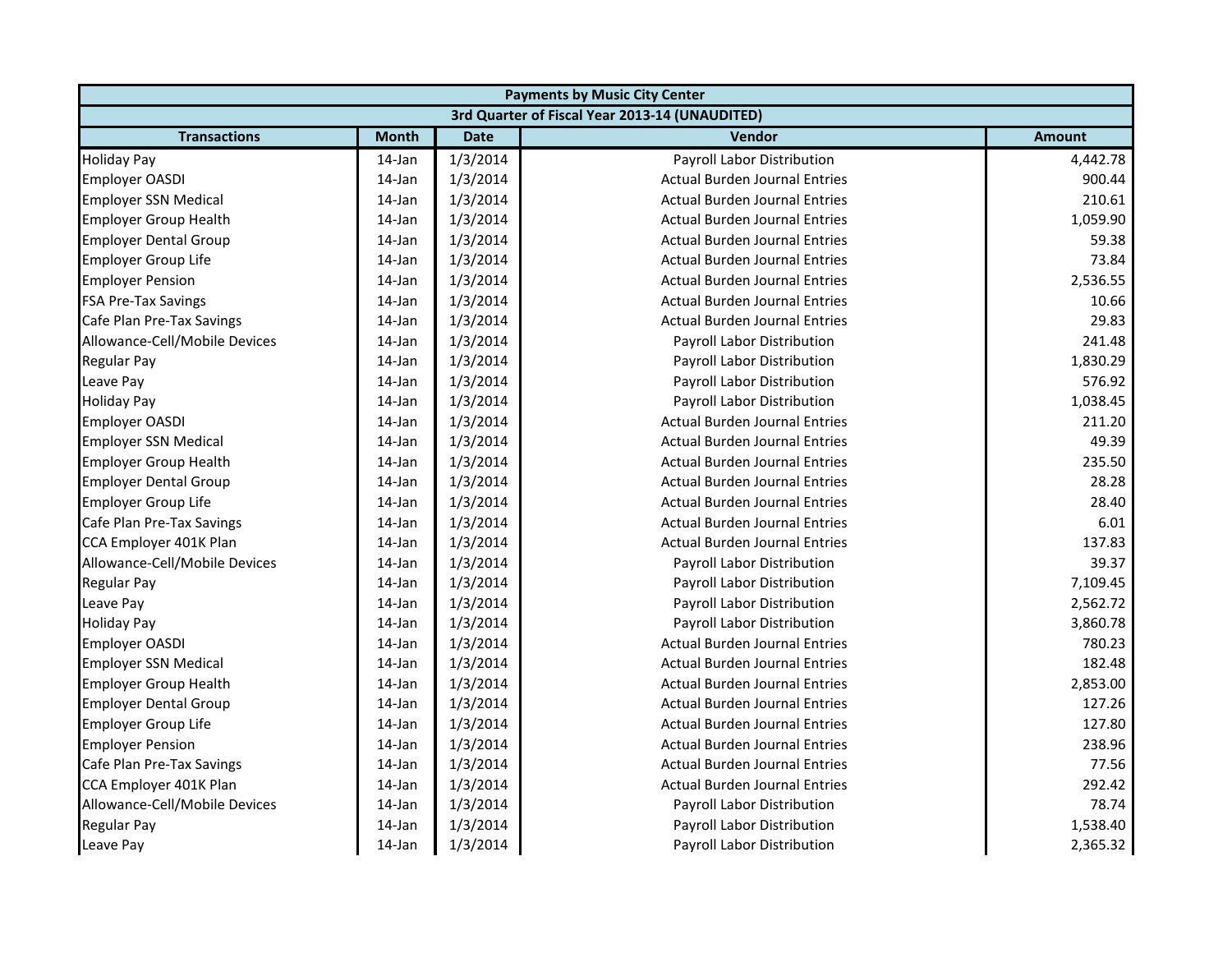| <b>Payments by Music City Center</b> |              |             |                                                |               |
|--------------------------------------|--------------|-------------|------------------------------------------------|---------------|
|                                      |              |             | 3rd Quarter of Fiscal Year 2013-14 (UNAUDITED) |               |
| <b>Transactions</b>                  | <b>Month</b> | <b>Date</b> | Vendor                                         | <b>Amount</b> |
| <b>Holiday Pay</b>                   | 14-Jan       | 1/3/2014    | Payroll Labor Distribution                     | 1,673.02      |
| <b>Employer OASDI</b>                | 14-Jan       | 1/3/2014    | <b>Actual Burden Journal Entries</b>           | 337.35        |
| <b>Employer SSN Medical</b>          | 14-Jan       | 1/3/2014    | <b>Actual Burden Journal Entries</b>           | 78.90         |
| <b>Employer Group Health</b>         | 14-Jan       | 1/3/2014    | <b>Actual Burden Journal Entries</b>           | 559.50        |
| <b>Employer Dental Group</b>         | 14-Jan       | 1/3/2014    | <b>Actual Burden Journal Entries</b>           | 28.28         |
| <b>Employer Group Life</b>           | 14-Jan       | 1/3/2014    | <b>Actual Burden Journal Entries</b>           | 28.40         |
| <b>Employer Pension</b>              | 14-Jan       | 1/3/2014    | <b>Actual Burden Journal Entries</b>           | 954.57        |
| Cafe Plan Pre-Tax Savings            | 14-Jan       | 1/3/2014    | <b>Actual Burden Journal Entries</b>           | 15.71         |
| Allowance-Cell/Mobile Devices        | 14-Jan       | 1/3/2014    | Payroll Labor Distribution                     | 78.74         |
| <b>Regular Pay</b>                   | 14-Jan       | 1/3/2014    | Payroll Labor Distribution                     | 5,252.56      |
| Leave Pay                            | 14-Jan       | 1/3/2014    | Payroll Labor Distribution                     | 1,217.77      |
| <b>Holiday Pay</b>                   | 14-Jan       | 1/3/2014    | Payroll Labor Distribution                     | 2,249.47      |
| <b>Employer OASDI</b>                | 14-Jan       | 1/3/2014    | <b>Actual Burden Journal Entries</b>           | 537.92        |
| <b>Employer SSN Medical</b>          | 14-Jan       | 1/3/2014    | <b>Actual Burden Journal Entries</b>           | 125.80        |
| <b>Employer Group Health</b>         | 14-Jan       | 1/3/2014    | <b>Actual Burden Journal Entries</b>           | 469.50        |
| <b>Employer Dental Group</b>         | 14-Jan       | 1/3/2014    | <b>Actual Burden Journal Entries</b>           | 56.56         |
| Employer Group Life                  | 14-Jan       | 1/3/2014    | <b>Actual Burden Journal Entries</b>           | 56.80         |
| Cafe Plan Pre-Tax Savings            | 14-Jan       | 1/3/2014    | <b>Actual Burden Journal Entries</b>           | 12.21         |
| CCA Employer 401K Plan               | 14-Jan       | 1/3/2014    | <b>Actual Burden Journal Entries</b>           | 285.33        |
| <b>Mngt Cnsltnt Srvc</b>             | 14-Jan       | 1/3/2014    | INQUIRIES INC (ACH)                            | 637.50        |
| Allowance-Cell/Mobile Devices        | 14-Jan       | 1/3/2014    | Payroll Labor Distribution                     | 118.11        |
| <b>Regular Pay</b>                   | 14-Jan       | 1/3/2014    | Payroll Labor Distribution                     | 4,047.21      |
| Leave Pay                            | 14-Jan       | 1/3/2014    | Payroll Labor Distribution                     | 2,312.71      |
| <b>Holiday Pay</b>                   | 14-Jan       | 1/3/2014    | Payroll Labor Distribution                     | 2,724.23      |
| Employer OASDI                       | 14-Jan       | 1/3/2014    | <b>Actual Burden Journal Entries</b>           | 531.17        |
| <b>Employer SSN Medical</b>          | 14-Jan       | 1/3/2014    | <b>Actual Burden Journal Entries</b>           | 124.23        |
| <b>Employer Group Health</b>         | 14-Jan       | 1/3/2014    | <b>Actual Burden Journal Entries</b>           | 1,122.00      |
| <b>Employer Dental Group</b>         | 14-Jan       | 1/3/2014    | <b>Actual Burden Journal Entries</b>           | 28.28         |
| Employer Group Life                  | 14-Jan       | 1/3/2014    | <b>Actual Burden Journal Entries</b>           | 28.40         |
| <b>Employer Pension</b>              | 14-Jan       | 1/3/2014    | <b>Actual Burden Journal Entries</b>           | 1,554.93      |
| <b>FSA Pre-Tax Savings</b>           | 14-Jan       | 1/3/2014    | <b>Actual Burden Journal Entries</b>           | 7.88          |
| Cafe Plan Pre-Tax Savings            | 14-Jan       | 1/3/2014    | <b>Actual Burden Journal Entries</b>           | 31.67         |
| Regular Pay                          | 14-Jan       | 1/3/2014    | Payroll Labor Distribution                     | 2,724.55      |
| Leave Pay                            | 14-Jan       | 1/3/2014    | Payroll Labor Distribution                     | 964.46        |
| <b>Holiday Pay</b>                   | 14-Jan       | 1/3/2014    | Payroll Labor Distribution                     | 1,575.70      |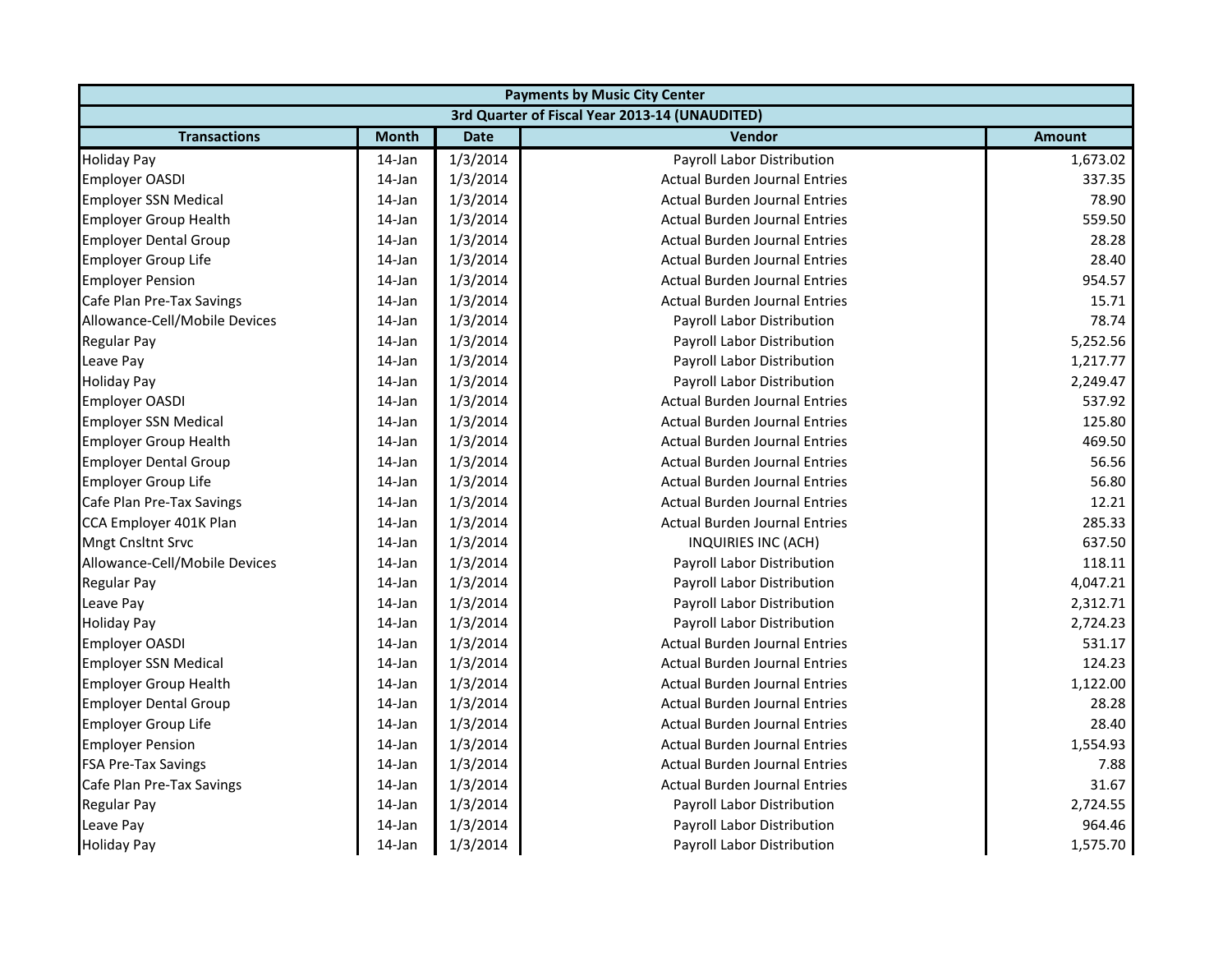| <b>Payments by Music City Center</b> |              |             |                                                |               |
|--------------------------------------|--------------|-------------|------------------------------------------------|---------------|
|                                      |              |             | 3rd Quarter of Fiscal Year 2013-14 (UNAUDITED) |               |
| <b>Transactions</b>                  | <b>Month</b> | <b>Date</b> | Vendor                                         | <b>Amount</b> |
| <b>Employer OASDI</b>                | 14-Jan       | 1/3/2014    | <b>Actual Burden Journal Entries</b>           | 300.12        |
| <b>Employer SSN Medical</b>          | 14-Jan       | 1/3/2014    | <b>Actual Burden Journal Entries</b>           | 70.18         |
| <b>Employer Group Health</b>         | 14-Jan       | 1/3/2014    | <b>Actual Burden Journal Entries</b>           | 1,354.50      |
| <b>Employer Dental Group</b>         | 14-Jan       | 1/3/2014    | <b>Actual Burden Journal Entries</b>           | 42.42         |
| <b>Employer Group Life</b>           | 14-Jan       | 1/3/2014    | <b>Actual Burden Journal Entries</b>           | 42.60         |
| Cafe Plan Pre-Tax Savings            | 14-Jan       | 1/3/2014    | <b>Actual Burden Journal Entries</b>           | 37.79         |
| CCA Employer 401K Plan               | 14-Jan       | 1/3/2014    | <b>Actual Burden Journal Entries</b>           | 180.45        |
| Allowance-Cell/Mobile Devices        | 14-Jan       | 1/3/2014    | Payroll Labor Distribution                     | 78.74         |
| Employee Out-of-town Travel          | 14-Jan       | 1/6/2014    | STARKS, CHARLES L                              | 587.61        |
| <b>HVAC Supply</b>                   | 14-Jan       | 1/7/2014    | FERGUSON ENTERPRISES (ACH)                     | (6.79)        |
| <b>HVAC Supply</b>                   | 14-Jan       | 1/7/2014    | FERGUSON ENTERPRISES (ACH)                     | (15.89)       |
| <b>HVAC Supply</b>                   | 14-Jan       | 1/7/2014    | FERGUSON ENTERPRISES (ACH)                     | (18.10)       |
| <b>HVAC Supply</b>                   | 14-Jan       | 1/7/2014    | FERGUSON ENTERPRISES (ACH)                     | (7.63)        |
| Employee Out-of-town Travel          | 14-Jan       | 1/7/2014    | <b>Travel Reimb - Sales</b>                    | (0.60)        |
| <b>Rent Equipment</b>                | 14-Jan       | 1/9/2014    | WIRELESS PLUS INC (ACH)                        | 375.00        |
| Printing/Binding                     | 14-Jan       | 1/9/2014    | RICOH USA INC (ACH)                            | 46.00         |
| Offc & Admin Supply                  | 14-Jan       | 1/9/2014    | ATHENS PAPER CO (ACH)                          | 107.25        |
| Offc & Admin Supply                  | 14-Jan       | 1/9/2014    | A Z OFFICE RESOURCE INC (ACH)                  | 2.94          |
| Offc & Admin Supply                  | 14-Jan       | 1/9/2014    | A Z OFFICE RESOURCE INC (ACH)                  | 23.04         |
| Offc & Admin Supply                  | 14-Jan       | 1/9/2014    | A Z OFFICE RESOURCE INC (ACH)                  | 10.16         |
| Offc & Admin Supply                  | 14-Jan       | 1/9/2014    | A Z OFFICE RESOURCE INC (ACH)                  | 31.46         |
| <b>Merchant Fees</b>                 | 14-Jan       | 1/9/2014    | Service Fee - MAGCON1401079                    | (184.00)      |
| <b>Merchant Fees</b>                 | 14-Jan       | 1/9/2014    | Service Fee - AVS 1610005                      | (381.80)      |
| Offc & Admin Supply                  | 14-Jan       | 1/9/2014    | A Z OFFICE RESOURCE INC (ACH)                  | 6.80          |
| Offc & Admin Supply                  | 14-Jan       | 1/9/2014    | A Z OFFICE RESOURCE INC (ACH)                  | 3.58          |
| Offc & Admin Supply                  | 14-Jan       | 1/9/2014    | A Z OFFICE RESOURCE INC (ACH)                  | 27.82         |
| Offc & Admin Supply                  | 14-Jan       | 1/9/2014    | A Z OFFICE RESOURCE INC (ACH)                  | 34.58         |
| Offc & Admin Supply                  | 14-Jan       | 1/9/2014    | A Z OFFICE RESOURCE INC (ACH)                  | 18.22         |
| Repair & Maint Supply                | 14-Jan       | 1/10/2014   | MCC PCC MUSIC CITY CENTER                      | 29.33         |
| Repair & Maint Supply                | 14-Jan       | 1/10/2014   | MCC PCC MUSIC CITY CENTER                      | 6.42          |
| Auto Oil/Lubricants                  | 14-Jan       | 1/10/2014   | FERRELLGAS (ACH)                               | 413.58        |
| Rent Equipment                       | 14-Jan       | 1/10/2014   | PENSKE TRUCK LEASING (ACH)                     | 2.40          |
| <b>Rent Equipment</b>                | 14-Jan       | 1/10/2014   | PENSKE TRUCK LEASING (ACH)                     | 8.00          |
| <b>Rent Equipment</b>                | 14-Jan       | 1/10/2014   | PENSKE TRUCK LEASING (ACH)                     | 320.00        |
| Computer Hardware < \$5000           | 14-Jan       | 1/10/2014   | PCMG INC (ACH)                                 | 200.00        |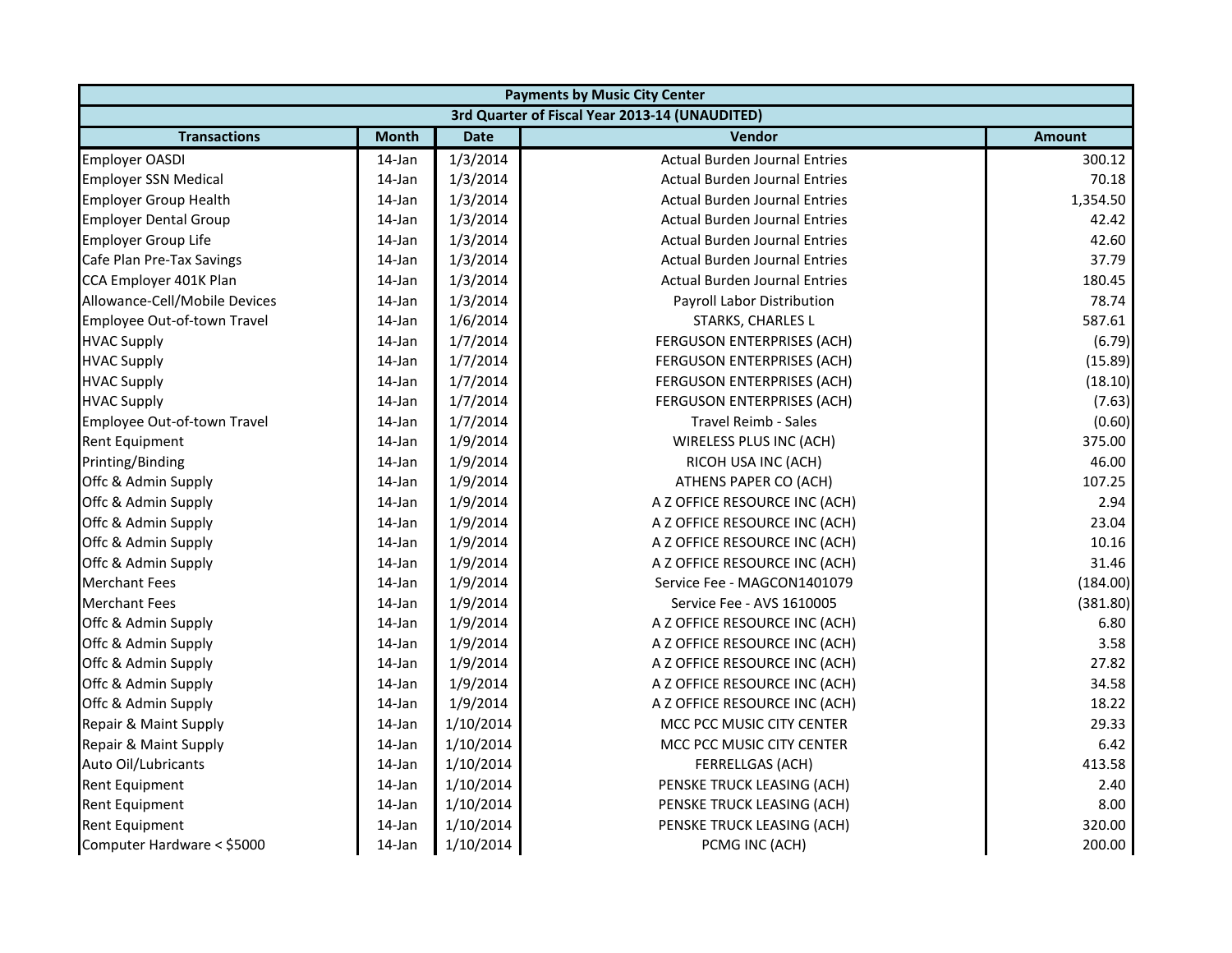|                                 | <b>Payments by Music City Center</b> |             |                                                |               |  |
|---------------------------------|--------------------------------------|-------------|------------------------------------------------|---------------|--|
|                                 |                                      |             | 3rd Quarter of Fiscal Year 2013-14 (UNAUDITED) |               |  |
| <b>Transactions</b>             | <b>Month</b>                         | <b>Date</b> | <b>Vendor</b>                                  | <b>Amount</b> |  |
| Computer Hardware < \$5000      | 14-Jan                               | 1/10/2014   | PCMG INC (ACH)                                 | 610.00        |  |
| Computer Hardware < \$5000      | 14-Jan                               | 1/10/2014   | PCMG INC (ACH)                                 | 230.00        |  |
| Parking Violation Fees          | 14-Jan                               | 1/10/2014   | MCC PCC MUSIC CITY CENTER                      | 15.00         |  |
| Other Rpr & Maint Srvc          | 14-Jan                               | 1/10/2014   | FESCO (ACH)                                    | 538.72        |  |
| Other Rpr & Maint Srvc          | 14-Jan                               | 1/10/2014   | FESCO (ACH)                                    | 127.00        |  |
| Other Rpr & Maint Srvc          | 14-Jan                               | 1/10/2014   | FESCO (ACH)                                    | 263.06        |  |
| Other Rpr & Maint Srvc          | 14-Jan                               | 1/10/2014   | FESCO (ACH)                                    | 215.00        |  |
| Other Rpr & Maint Srvc          | 14-Jan                               | 1/10/2014   | FESCO (ACH)                                    | 44.00         |  |
| Other Rpr & Maint Srvc          | 14-Jan                               | 1/10/2014   | FESCO (ACH)                                    | 127.00        |  |
| Other Rpr & Maint Srvc          | 14-Jan                               | 1/10/2014   | FESCO (ACH)                                    | 96.00         |  |
| Offc & Admin Supply             | 14-Jan                               | 1/10/2014   | A Z OFFICE RESOURCE INC (ACH)                  | 15.48         |  |
| Offc & Admin Supply             | 14-Jan                               | 1/10/2014   | A Z OFFICE RESOURCE INC (ACH)                  | 53.16         |  |
| Offc & Admin Supply             | 14-Jan                               | 1/10/2014   | A Z OFFICE RESOURCE INC (ACH)                  | 23.65         |  |
| <b>Mngt Cnsltnt Srvc</b>        | 14-Jan                               | 1/10/2014   | HOSPITALITY CAREERS ONLINE INC                 | 469.00        |  |
| Employee Out-of-town Travel     | 14-Jan                               | 1/10/2014   | RANDSTAD (ACH)                                 | 821.44        |  |
| <b>Membership Dues</b>          | 14-Jan                               | 1/10/2014   | ROTARY CLUB OF NASHVILLE                       | 275.00        |  |
| <b>Host &amp; Hostess</b>       | 14-Jan                               | 1/10/2014   | <b>CENTERPLATE MCC (ACH)</b>                   | 95.60         |  |
| Offc & Admin Supply             | 14-Jan                               | 1/10/2014   | MCC PCC MUSIC CITY CENTER                      | 2.72          |  |
| Offc & Admin Supply             | 14-Jan                               | 1/10/2014   | MCC PCC MUSIC CITY CENTER                      | 8.69          |  |
| <b>Internet Services</b>        | 14-Jan                               | 1/13/2014   | <b>AT&amp;T CORP</b>                           | 2,826.82      |  |
| Telephone & Telegraph           | 14-Jan                               | 1/13/2014   | <b>AT&amp;T CORP</b>                           | 1,871.55      |  |
| <b>Medical Services</b>         | 14-Jan                               | 1/13/2014   | MED STAR MEDICAL STAFFING INC                  | 2,246.75      |  |
| Other Rpr & Maint Srvc          | 14-Jan                               | 1/13/2014   | FESCO (ACH)                                    | 44.00         |  |
| Host & Hostess                  | 14-Jan                               | 1/13/2014   | <b>NASHVILLE CONVENTION &amp; VISITOR</b>      | 65.50         |  |
| <b>Small Equipment Supply</b>   | 14-Jan                               | 1/14/2014   | PCMG INC (ACH)                                 | (4.80)        |  |
| <b>Auto Fuel</b>                | 14-Jan                               | 1/14/2014   | WRIGHT EXPRESS FINANCIAL SVCS                  | 53.93         |  |
| Employee Out-of-town Travel     | 14-Jan                               | 1/14/2014   | <b>IVEY, BRIAN</b>                             | 20.70         |  |
| Employee Out-of-town Travel     | 14-Jan                               | 1/14/2014   | <b>IVEY, BRIAN</b>                             | 84.18         |  |
| Offc & Admin Supply             | 14-Jan                               | 1/15/2014   | ATHENS PAPER CO (ACH)                          | 536.25        |  |
| Refuse Disposal-Reimb           | 14-Jan                               | 1/15/2014   | ALLIED WASTE (ACH)                             | 3,553.64      |  |
| <b>Temporary Service</b>        | 14-Jan                               | 1/15/2014   | INDUSTRIAL STAFFING OF TN (ACH                 | 1,530.68      |  |
| Other Rpr & Maint Srvc          | 14-Jan                               | 1/15/2014   | FORKLIFT SYSTEMS INC (ACH)                     | 611.00        |  |
| <b>HHold &amp; Jnitr Supply</b> | 14-Jan                               | 1/15/2014   | MERCURY SUPPLY CO INC (ACH)                    | 108.00        |  |
| <b>Security Services</b>        | 14-Jan                               | 1/15/2014   | BRANTLEY SECURITY SERVICES INC                 | 130.28        |  |
| <b>Temporary Service</b>        | 14-Jan                               | 1/15/2014   | <b>BRANTLEY SECURITY SERVICES INC</b>          | 478.28        |  |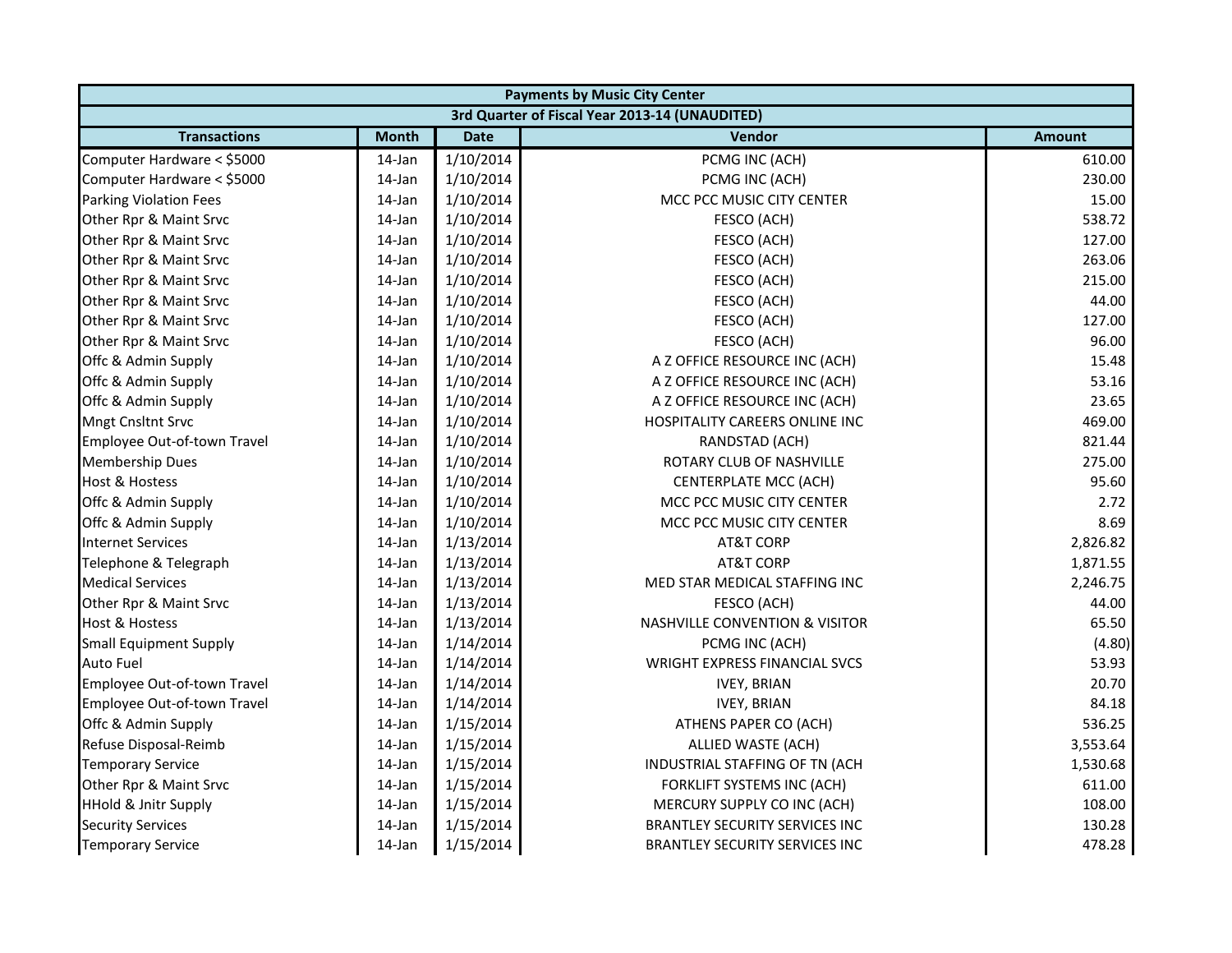|                                 | <b>Payments by Music City Center</b> |             |                                                |               |  |  |
|---------------------------------|--------------------------------------|-------------|------------------------------------------------|---------------|--|--|
|                                 |                                      |             | 3rd Quarter of Fiscal Year 2013-14 (UNAUDITED) |               |  |  |
| <b>Transactions</b>             | <b>Month</b>                         | <b>Date</b> | Vendor                                         | <b>Amount</b> |  |  |
| <b>Temporary Service</b>        | 14-Jan                               | 1/15/2014   | <b>BRANTLEY SECURITY SERVICES INC</b>          | 499.98        |  |  |
| <b>Temporary Service</b>        | 14-Jan                               | 1/15/2014   | <b>BRANTLEY SECURITY SERVICES INC</b>          | 525.36        |  |  |
| <b>Temporary Service</b>        | 14-Jan                               | 1/15/2014   | <b>BRANTLEY SECURITY SERVICES INC</b>          | 398.48        |  |  |
| <b>Temporary Service</b>        | 14-Jan                               | 1/15/2014   | <b>BRANTLEY SECURITY SERVICES INC</b>          | 440.20        |  |  |
| <b>Temporary Service</b>        | 14-Jan                               | 1/15/2014   | <b>BRANTLEY SECURITY SERVICES INC</b>          | 286.38        |  |  |
| Auto Oil/Lubricants             | 14-Jan                               | 1/15/2014   | <b>WILLIAMS LUBRICATION EQ SALES</b>           | (1, 335.12)   |  |  |
| Offc & Admin Supply             | 14-Jan                               | 1/15/2014   | A Z OFFICE RESOURCE INC (ACH)                  | 36.30         |  |  |
| Offc & Admin Supply             | 14-Jan                               | 1/15/2014   | A Z OFFICE RESOURCE INC (ACH)                  | 3.40          |  |  |
| Offc & Admin Supply             | 14-Jan                               | 1/15/2014   | A Z OFFICE RESOURCE INC (ACH)                  | 11.43         |  |  |
| Offc & Admin Supply             | 14-Jan                               | 1/15/2014   | A Z OFFICE RESOURCE INC (ACH)                  | 17.24         |  |  |
| Offc & Admin Supply             | 14-Jan                               | 1/15/2014   | A Z OFFICE RESOURCE INC (ACH)                  | 8.16          |  |  |
| Offc & Admin Supply             | 14-Jan                               | 1/15/2014   | A Z OFFICE RESOURCE INC (ACH)                  | 3.57          |  |  |
| Offc & Admin Supply             | 14-Jan                               | 1/15/2014   | A Z OFFICE RESOURCE INC (ACH)                  | 36.38         |  |  |
| Offc & Admin Supply             | 14-Jan                               | 1/15/2014   | A Z OFFICE RESOURCE INC (ACH)                  | 20.64         |  |  |
| Offc & Admin Supply             | 14-Jan                               | 1/15/2014   | A Z OFFICE RESOURCE INC (ACH)                  | 34.88         |  |  |
| Offc & Admin Supply             | 14-Jan                               | 1/15/2014   | A Z OFFICE RESOURCE INC (ACH)                  | 15.05         |  |  |
| Offc & Admin Supply             | 14-Jan                               | 1/15/2014   | A Z OFFICE RESOURCE INC (ACH)                  | 13.60         |  |  |
| Offc & Admin Supply             | 14-Jan                               | 1/15/2014   | A Z OFFICE RESOURCE INC (ACH)                  | 13.44         |  |  |
| Offc & Admin Supply             | 14-Jan                               | 1/15/2014   | A Z OFFICE RESOURCE INC (ACH)                  | 2.20          |  |  |
| Offc & Admin Supply             | 14-Jan                               | 1/15/2014   | A Z OFFICE RESOURCE INC (ACH)                  | 16.24         |  |  |
| Offc & Admin Supply             | 14-Jan                               | 1/15/2014   | A Z OFFICE RESOURCE INC (ACH)                  | 61.30         |  |  |
| Gas                             | 14-Jan                               | 1/16/2014   | PIEDMONT NATURAL GAS CO (METRO                 | 10,589.79     |  |  |
| <b>HHold &amp; Jnitr Supply</b> | 14-Jan                               | 1/16/2014   | AMERICAN PAPER & TWINE CO (ACH                 | 1,773.04      |  |  |
| <b>HHold &amp; Jnitr Supply</b> | 14-Jan                               | 1/16/2014   | AMERICAN PAPER & TWINE CO (ACH                 | 2,283.64      |  |  |
| <b>HHold &amp; Jnitr Supply</b> | 14-Jan                               | 1/16/2014   | AMERICAN PAPER & TWINE CO (ACH                 | 432.00        |  |  |
| <b>HHold &amp; Jnitr Supply</b> | 14-Jan                               | 1/16/2014   | AMERICAN PAPER & TWINE CO (ACH                 | 640.20        |  |  |
| <b>HHold &amp; Jnitr Supply</b> | 14-Jan                               | 1/16/2014   | AMERICAN PAPER & TWINE CO (ACH                 | 816.40        |  |  |
| <b>HHold &amp; Jnitr Supply</b> | 14-Jan                               | 1/16/2014   | AMERICAN PAPER & TWINE CO (ACH                 | 399.70        |  |  |
| <b>HHold &amp; Jnitr Supply</b> | 14-Jan                               | 1/16/2014   | AMERICAN PAPER & TWINE CO (ACH                 | 1,202.70      |  |  |
| <b>HHold &amp; Jnitr Supply</b> | 14-Jan                               | 1/16/2014   | AMERICAN PAPER & TWINE CO (ACH                 | 2,069.34      |  |  |
| <b>HHold &amp; Jnitr Supply</b> | 14-Jan                               | 1/16/2014   | AMERICAN PAPER & TWINE CO (ACH                 | 1,436.40      |  |  |
| <b>HHold &amp; Jnitr Supply</b> | 14-Jan                               | 1/16/2014   | AMERICAN PAPER & TWINE CO (ACH                 | 426.80        |  |  |
| <b>Mngt Cnsltnt Srvc</b>        | 14-Jan                               | 1/16/2014   | <b>RESOURCE INFORMATION &amp; CONTROL</b>      | 1,935.63      |  |  |
| <b>Uniform Cleaning Service</b> | 14-Jan                               | 1/16/2014   | <b>COYNE TEXTILE SVCS</b>                      | 467.85        |  |  |
| <b>Safety Supply</b>            | 14-Jan                               | 1/16/2014   | SEGWAY OF NASHVILLE (ACH)                      | 195.00        |  |  |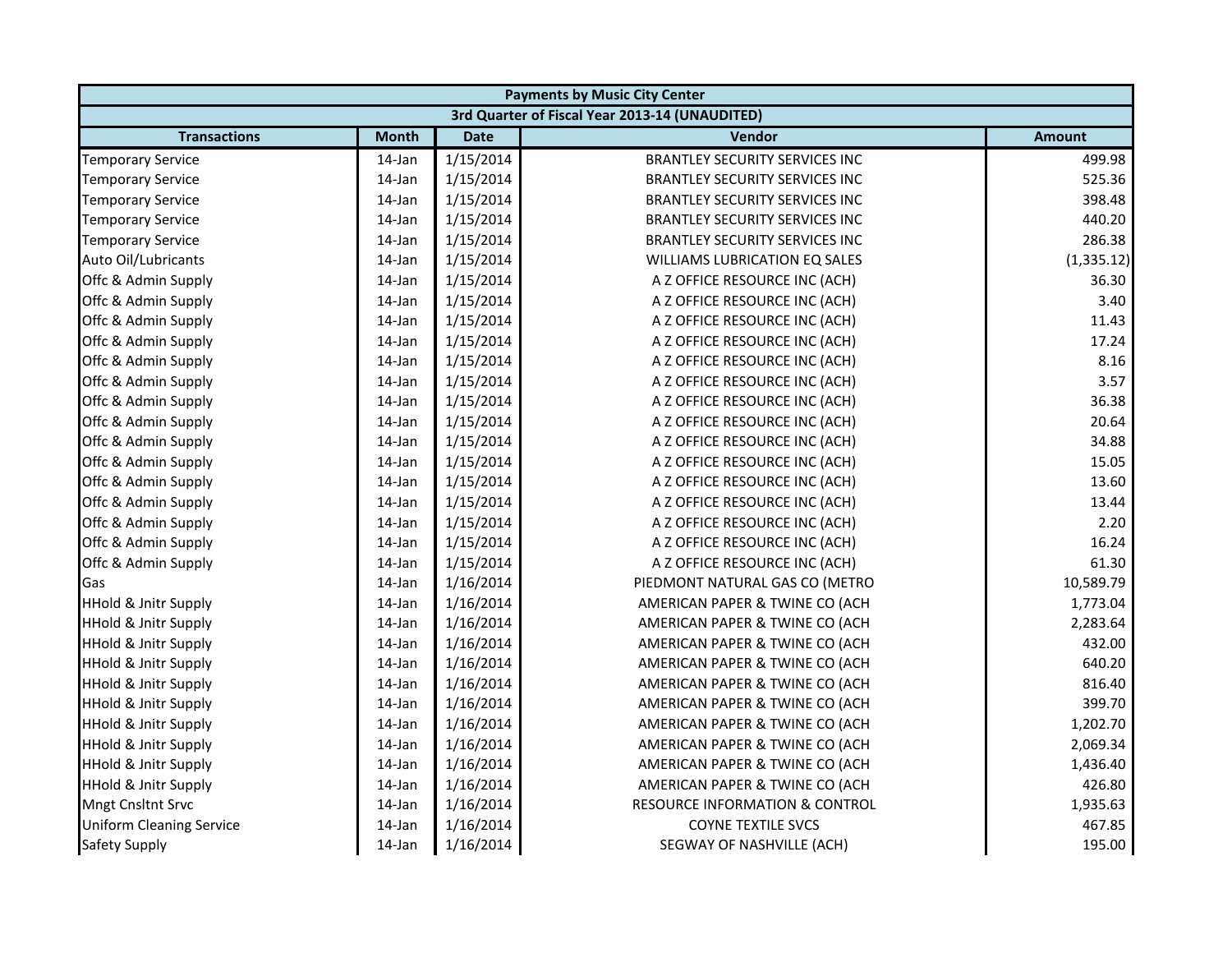|                               | <b>Payments by Music City Center</b> |             |                                                |               |  |
|-------------------------------|--------------------------------------|-------------|------------------------------------------------|---------------|--|
|                               |                                      |             | 3rd Quarter of Fiscal Year 2013-14 (UNAUDITED) |               |  |
| <b>Transactions</b>           | <b>Month</b>                         | <b>Date</b> | <b>Vendor</b>                                  | <b>Amount</b> |  |
| <b>Merchant Fees</b>          | 14-Jan                               | 1/16/2014   | ServiceFee-VerizonWrlss1401015                 | (255.88)      |  |
| <b>Membership Dues</b>        | 14-Jan                               | 1/16/2014   | NASHVILLE HOTEL-MOTEL ASSOC                    | 100.00        |  |
| <b>Regular Pay</b>            | 14-Jan                               | 1/17/2014   | Payroll Labor Distribution                     | 20,612.20     |  |
| Leave Pay                     | 14-Jan                               | 1/17/2014   | Payroll Labor Distribution                     | 204.85        |  |
| <b>Holiday Pay</b>            | 14-Jan                               | 1/17/2014   | Payroll Labor Distribution                     | 23.15         |  |
| Overtime Pay                  | 14-Jan                               | 1/17/2014   | Payroll Labor Distribution                     | 500.95        |  |
| <b>Employer OASDI</b>         | 14-Jan                               | 1/17/2014   | <b>Actual Burden Journal Entries</b>           | 1,253.63      |  |
| <b>Employer SSN Medical</b>   | 14-Jan                               | 1/17/2014   | <b>Actual Burden Journal Entries</b>           | 293.19        |  |
| <b>Employer Group Health</b>  | 14-Jan                               | 1/17/2014   | <b>Actual Burden Journal Entries</b>           | 3,088.99      |  |
| <b>Employer Dental Group</b>  | 14-Jan                               | 1/17/2014   | <b>Actual Burden Journal Entries</b>           | 154.13        |  |
| Cafe Plan Pre-Tax Savings     | 14-Jan                               | 1/17/2014   | <b>Actual Burden Journal Entries</b>           | 84.65         |  |
| CCA Employer 401K Plan        | 14-Jan                               | 1/17/2014   | <b>Actual Burden Journal Entries</b>           | 509.50        |  |
| <b>Host &amp; Hostess</b>     | 14-Jan                               | 1/17/2014   | <b>CENTERPLATE MCC (ACH)</b>                   | 68.52         |  |
| <b>Regular Pay</b>            | 14-Jan                               | 1/17/2014   | Payroll Labor Distribution                     | 5,830.69      |  |
| Leave Pay                     | 14-Jan                               | 1/17/2014   | Payroll Labor Distribution                     | 67.38         |  |
| <b>Employer OASDI</b>         | 14-Jan                               | 1/17/2014   | <b>Actual Burden Journal Entries</b>           | 342.07        |  |
| <b>Employer SSN Medical</b>   | 14-Jan                               | 1/17/2014   | <b>Actual Burden Journal Entries</b>           | 80.01         |  |
| <b>Employer Group Health</b>  | 14-Jan                               | 1/17/2014   | <b>Actual Burden Journal Entries</b>           | 1,028.47      |  |
| <b>Employer Dental Group</b>  | 14-Jan                               | 1/17/2014   | <b>Actual Burden Journal Entries</b>           | 27.56         |  |
| <b>Employer Pension</b>       | 14-Jan                               | 1/17/2014   | <b>Actual Burden Journal Entries</b>           | 1,009.56      |  |
| Cafe Plan Pre-Tax Savings     | 14-Jan                               | 1/17/2014   | <b>Actual Burden Journal Entries</b>           | 28.76         |  |
| <b>Regular Pay</b>            | 14-Jan                               | 1/17/2014   | Payroll Labor Distribution                     | 25,368.10     |  |
| Leave Pay                     | 14-Jan                               | 1/17/2014   | Payroll Labor Distribution                     | 126.00        |  |
| <b>Holiday Pay</b>            | 14-Jan                               | 1/17/2014   | Payroll Labor Distribution                     | 23.15         |  |
| Overtime Pay                  | 14-Jan                               | 1/17/2014   | Payroll Labor Distribution                     | 4,625.50      |  |
| <b>Employer OASDI</b>         | 14-Jan                               | 1/17/2014   | <b>Actual Burden Journal Entries</b>           | 1,792.30      |  |
| <b>Employer SSN Medical</b>   | 14-Jan                               | 1/17/2014   | <b>Actual Burden Journal Entries</b>           | 419.16        |  |
| <b>Employer Group Health</b>  | 14-Jan                               | 1/17/2014   | <b>Actual Burden Journal Entries</b>           | 3,463.97      |  |
| <b>Employer Dental Group</b>  | 14-Jan                               | 1/17/2014   | <b>Actual Burden Journal Entries</b>           | 182.40        |  |
| Cafe Plan Pre-Tax Savings     | 14-Jan                               | 1/17/2014   | <b>Actual Burden Journal Entries</b>           | 93.97         |  |
| CCA Employer 401K Plan        | 14-Jan                               | 1/17/2014   | <b>Actual Burden Journal Entries</b>           | 869.69        |  |
| <b>District Energy System</b> | 14-Jan                               | 1/17/2014   | DES REVENUE / US BANK (ACH)                    | 190,575.73    |  |
| Plumbing/HVAC Maintain Srvc   | 14-Jan                               | 1/17/2014   | <b>ROTO-ROOTER SERVICES</b>                    | 349.95        |  |
| <b>Regular Pay</b>            | 14-Jan                               | 1/17/2014   | Payroll Labor Distribution                     | 961.54        |  |
| <b>Employer OASDI</b>         | 14-Jan                               | 1/17/2014   | <b>Actual Burden Journal Entries</b>           | 58.64         |  |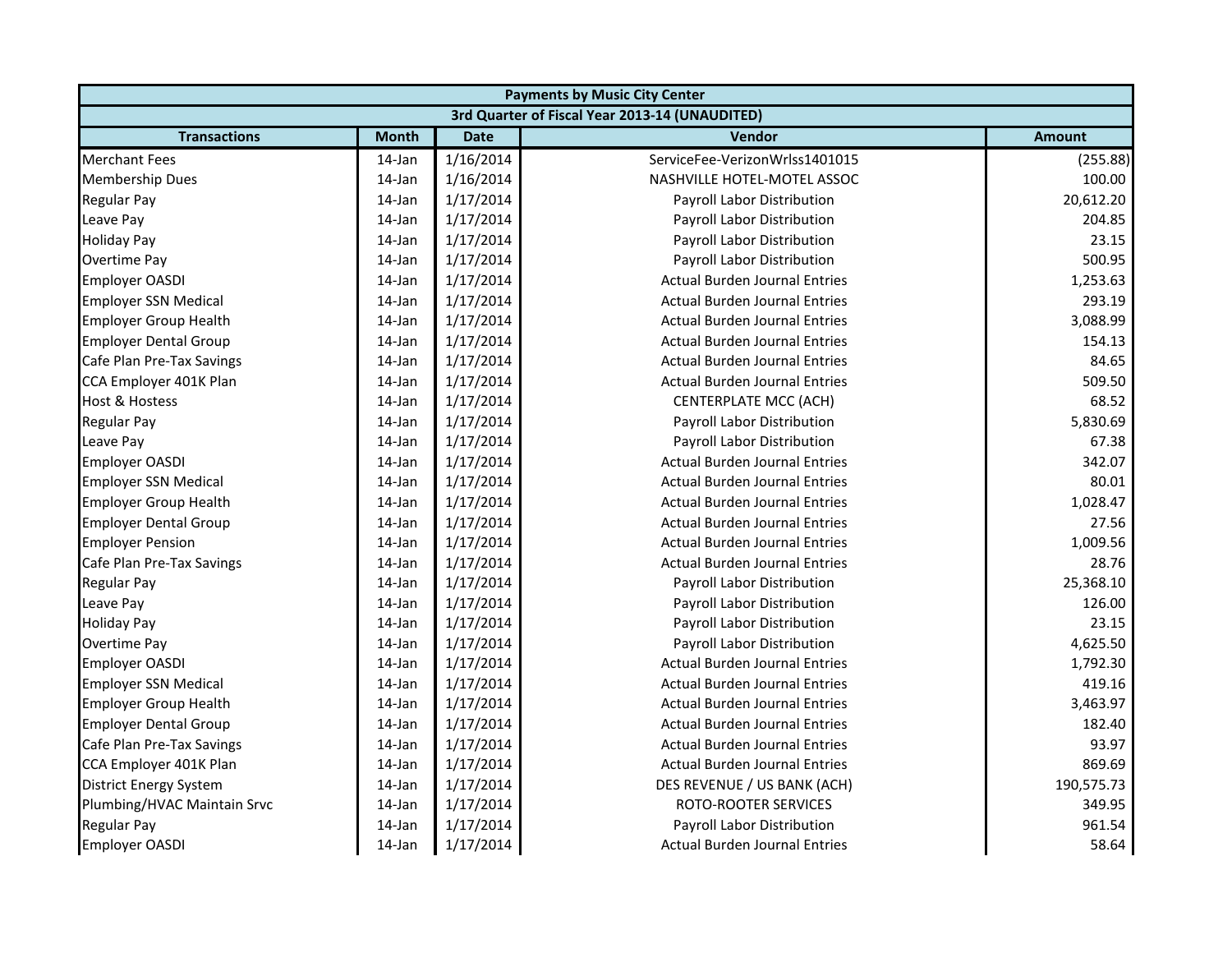|                              | <b>Payments by Music City Center</b> |             |                                                |               |  |  |
|------------------------------|--------------------------------------|-------------|------------------------------------------------|---------------|--|--|
|                              |                                      |             | 3rd Quarter of Fiscal Year 2013-14 (UNAUDITED) |               |  |  |
| <b>Transactions</b>          | <b>Month</b>                         | <b>Date</b> | Vendor                                         | <b>Amount</b> |  |  |
| <b>Employer SSN Medical</b>  | 14-Jan                               | 1/17/2014   | <b>Actual Burden Journal Entries</b>           | 13.71         |  |  |
| <b>Employer Group Health</b> | 14-Jan                               | 1/17/2014   | <b>Actual Burden Journal Entries</b>           | 47.10         |  |  |
| <b>Employer Dental Group</b> | 14-Jan                               | 1/17/2014   | <b>Actual Burden Journal Entries</b>           | 2.83          |  |  |
| <b>Employer Pension</b>      | 14-Jan                               | 1/17/2014   | <b>Actual Burden Journal Entries</b>           | 164.59        |  |  |
| Cafe Plan Pre-Tax Savings    | 14-Jan                               | 1/17/2014   | <b>Actual Burden Journal Entries</b>           | 1.20          |  |  |
| <b>Regular Pay</b>           | 14-Jan                               | 1/17/2014   | Payroll Labor Distribution                     | 37,169.29     |  |  |
| Leave Pay                    | 14-Jan                               | 1/17/2014   | Payroll Labor Distribution                     | 1,309.80      |  |  |
| <b>Holiday Pay</b>           | 14-Jan                               | 1/17/2014   | Payroll Labor Distribution                     | 300.35        |  |  |
| <b>Overtime Pay</b>          | 14-Jan                               | 1/17/2014   | Payroll Labor Distribution                     | 1,357.47      |  |  |
| <b>Employer OASDI</b>        | 14-Jan                               | 1/17/2014   | <b>Actual Burden Journal Entries</b>           | 2,307.53      |  |  |
| <b>Employer SSN Medical</b>  | 14-Jan                               | 1/17/2014   | <b>Actual Burden Journal Entries</b>           | 539.73        |  |  |
| <b>Employer Group Health</b> | 14-Jan                               | 1/17/2014   | <b>Actual Burden Journal Entries</b>           | 8,208.85      |  |  |
| <b>Employer Dental Group</b> | 14-Jan                               | 1/17/2014   | <b>Actual Burden Journal Entries</b>           | 422.78        |  |  |
| Cafe Plan Pre-Tax Savings    | 14-Jan                               | 1/17/2014   | <b>Actual Burden Journal Entries</b>           | 222.35        |  |  |
| CCA Employer 401K Plan       | 14-Jan                               | 1/17/2014   | <b>Actual Burden Journal Entries</b>           | 1,149.68      |  |  |
| <b>Regular Pay</b>           | 14-Jan                               | 1/17/2014   | Payroll Labor Distribution                     | 4,445.82      |  |  |
| Leave Pay                    | 14-Jan                               | 1/17/2014   | Payroll Labor Distribution                     | 318.00        |  |  |
| <b>Overtime Pay</b>          | 14-Jan                               | 1/17/2014   | Payroll Labor Distribution                     | 152.57        |  |  |
| <b>Employer OASDI</b>        | 14-Jan                               | 1/17/2014   | <b>Actual Burden Journal Entries</b>           | 277.42        |  |  |
| <b>Employer SSN Medical</b>  | 14-Jan                               | 1/17/2014   | <b>Actual Burden Journal Entries</b>           | 64.86         |  |  |
| <b>Employer Group Health</b> | 14-Jan                               | 1/17/2014   | <b>Actual Burden Journal Entries</b>           | 1,121.84      |  |  |
| <b>Employer Dental Group</b> | 14-Jan                               | 1/17/2014   | <b>Actual Burden Journal Entries</b>           | 38.18         |  |  |
| <b>Employer Pension</b>      | 14-Jan                               | 1/17/2014   | <b>Actual Burden Journal Entries</b>           | 620.93        |  |  |
| <b>FSA Pre-Tax Savings</b>   | 14-Jan                               | 1/17/2014   | <b>Actual Burden Journal Entries</b>           | 2.87          |  |  |
| Cafe Plan Pre-Tax Savings    | 14-Jan                               | 1/17/2014   | <b>Actual Burden Journal Entries</b>           | 30.78         |  |  |
| <b>Regular Pay</b>           | 14-Jan                               | 1/17/2014   | Payroll Labor Distribution                     | 9,906.29      |  |  |
| <b>Holiday Pay</b>           | 14-Jan                               | 1/17/2014   | Payroll Labor Distribution                     | 23.15         |  |  |
| Overtime Pay                 | 14-Jan                               | 1/17/2014   | Payroll Labor Distribution                     | 460.17        |  |  |
| <b>Employer OASDI</b>        | 14-Jan                               | 1/17/2014   | <b>Actual Burden Journal Entries</b>           | 596.79        |  |  |
| <b>Employer SSN Medical</b>  | 14-Jan                               | 1/17/2014   | <b>Actual Burden Journal Entries</b>           | 139.59        |  |  |
| <b>Employer Group Health</b> | 14-Jan                               | 1/17/2014   | <b>Actual Burden Journal Entries</b>           | 2,068.80      |  |  |
| <b>Employer Dental Group</b> | 14-Jan                               | 1/17/2014   | <b>Actual Burden Journal Entries</b>           | 69.29         |  |  |
| Cafe Plan Pre-Tax Savings    | $14$ -Jan                            | 1/17/2014   | <b>Actual Burden Journal Entries</b>           | 57.54         |  |  |
| CCA Employer 401K Plan       | 14-Jan                               | 1/17/2014   | <b>Actual Burden Journal Entries</b>           | 358.01        |  |  |
| <b>Regular Pay</b>           | 14-Jan                               | 1/17/2014   | Payroll Labor Distribution                     | 6,353.85      |  |  |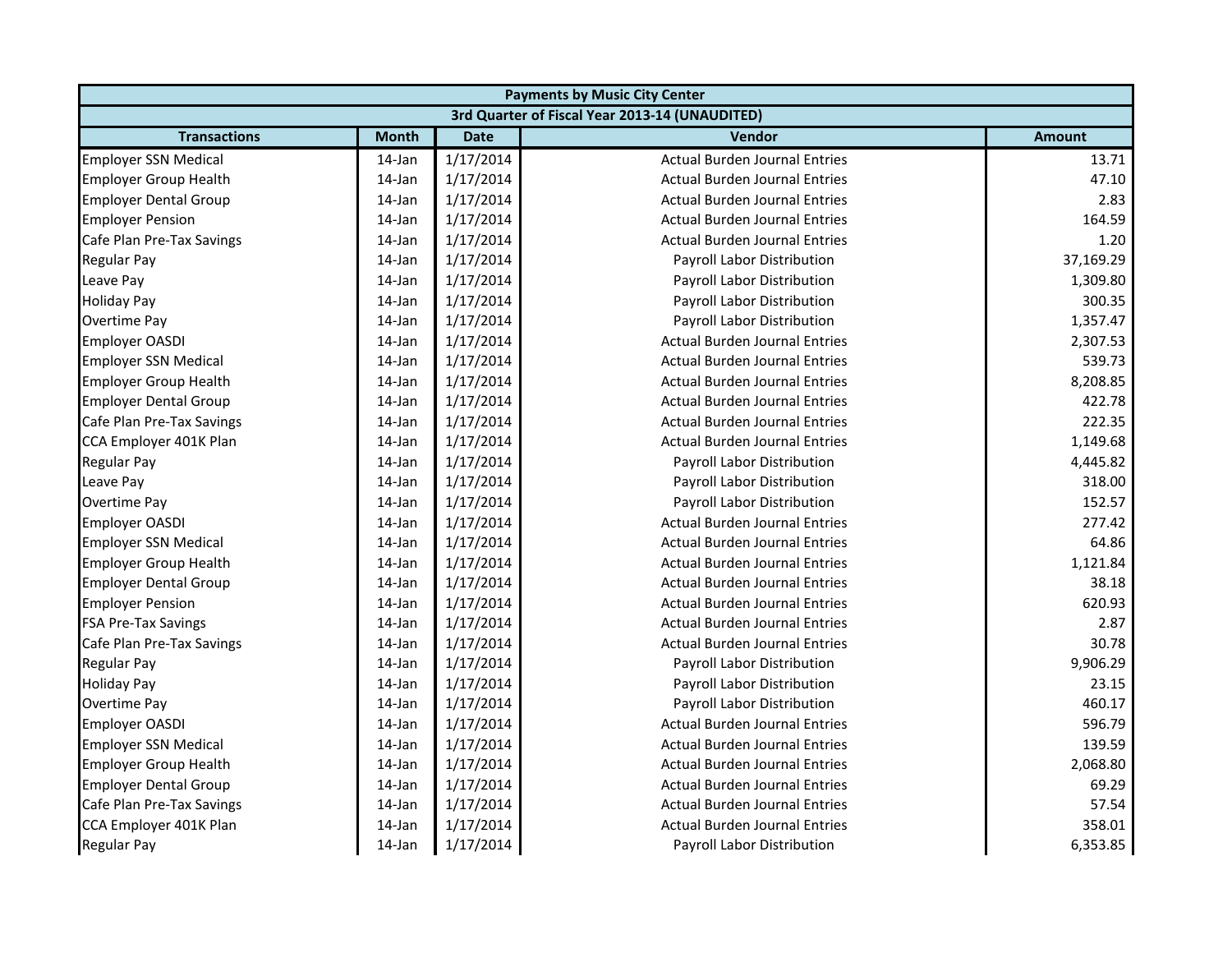| <b>Payments by Music City Center</b> |              |             |                                                |               |  |
|--------------------------------------|--------------|-------------|------------------------------------------------|---------------|--|
|                                      |              |             | 3rd Quarter of Fiscal Year 2013-14 (UNAUDITED) |               |  |
| <b>Transactions</b>                  | <b>Month</b> | <b>Date</b> | Vendor                                         | <b>Amount</b> |  |
| <b>Employer OASDI</b>                | 14-Jan       | 1/17/2014   | <b>Actual Burden Journal Entries</b>           | 372.38        |  |
| <b>Employer SSN Medical</b>          | 14-Jan       | 1/17/2014   | <b>Actual Burden Journal Entries</b>           | 87.08         |  |
| <b>Employer Group Health</b>         | 14-Jan       | 1/17/2014   | <b>Actual Burden Journal Entries</b>           | 840.60        |  |
| <b>Employer Dental Group</b>         | 14-Jan       | 1/17/2014   | <b>Actual Burden Journal Entries</b>           | 31.11         |  |
| <b>Employer Pension</b>              | 14-Jan       | 1/17/2014   | <b>Actual Burden Journal Entries</b>           | 1,087.59      |  |
| <b>FSA Pre-Tax Savings</b>           | 14-Jan       | 1/17/2014   | <b>Actual Burden Journal Entries</b>           | 3.19          |  |
| Cafe Plan Pre-Tax Savings            | 14-Jan       | 1/17/2014   | <b>Actual Burden Journal Entries</b>           | 23.24         |  |
| <b>Regular Pay</b>                   | 14-Jan       | 1/17/2014   | <b>Payroll Labor Distribution</b>              | 23,489.34     |  |
| Leave Pay                            | 14-Jan       | 1/17/2014   | Payroll Labor Distribution                     | 538.00        |  |
| <b>Holiday Pay</b>                   | 14-Jan       | 1/17/2014   | Payroll Labor Distribution                     | 1,641.23      |  |
| <b>Overtime Pay</b>                  | 14-Jan       | 1/17/2014   | Payroll Labor Distribution                     | 1,655.86      |  |
| <b>Employer OASDI</b>                | 14-Jan       | 1/17/2014   | <b>Actual Burden Journal Entries</b>           | 1,585.47      |  |
| <b>Employer SSN Medical</b>          | 14-Jan       | 1/17/2014   | <b>Actual Burden Journal Entries</b>           | 370.79        |  |
| <b>Employer Group Health</b>         | 14-Jan       | 1/17/2014   | <b>Actual Burden Journal Entries</b>           | 4,800.86      |  |
| <b>Employer Dental Group</b>         | 14-Jan       | 1/17/2014   | <b>Actual Burden Journal Entries</b>           | 217.75        |  |
| <b>Employer Pension</b>              | 14-Jan       | 1/17/2014   | <b>Actual Burden Journal Entries</b>           | 196.54        |  |
| Cafe Plan Pre-Tax Savings            | 14-Jan       | 1/17/2014   | <b>Actual Burden Journal Entries</b>           | 131.94        |  |
| CCA Employer 401K Plan               | 14-Jan       | 1/17/2014   | <b>Actual Burden Journal Entries</b>           | 561.33        |  |
| <b>Security Services</b>             | 14-Jan       | 1/17/2014   | <b>BRANTLEY SECURITY SERVICES INC</b>          | 26,527.13     |  |
| <b>Security Services</b>             | 14-Jan       | 1/17/2014   | <b>BRANTLEY SECURITY SERVICES INC</b>          | 1,640.27      |  |
| <b>Temporary Service</b>             | 14-Jan       | 1/17/2014   | <b>BRANTLEY SECURITY SERVICES INC</b>          | 612.35        |  |
| <b>Regular Pay</b>                   | 14-Jan       | 1/17/2014   | Payroll Labor Distribution                     | 5,353.50      |  |
| <b>Holiday Pay</b>                   | 14-Jan       | 1/17/2014   | Payroll Labor Distribution                     | 608.00        |  |
| Overtime Pay                         | 14-Jan       | 1/17/2014   | Payroll Labor Distribution                     | 412.40        |  |
| <b>Employer OASDI</b>                | 14-Jan       | 1/17/2014   | <b>Actual Burden Journal Entries</b>           | 362.90        |  |
| <b>Employer SSN Medical</b>          | 14-Jan       | 1/17/2014   | <b>Actual Burden Journal Entries</b>           | 84.86         |  |
| <b>Employer Group Health</b>         | 14-Jan       | 1/17/2014   | <b>Actual Burden Journal Entries</b>           | 1,401.60      |  |
| <b>Employer Dental Group</b>         | 14-Jan       | 1/17/2014   | <b>Actual Burden Journal Entries</b>           | 45.25         |  |
| <b>Employer Pension</b>              | 14-Jan       | 1/17/2014   | <b>Actual Burden Journal Entries</b>           | 1,015.33      |  |
| Cafe Plan Pre-Tax Savings            | 14-Jan       | 1/17/2014   | <b>Actual Burden Journal Entries</b>           | 38.63         |  |
| Offc & Admin Supply                  | 14-Jan       | 1/17/2014   | MCC 01/17/14 Misc. A/R Entry                   | (628.44)      |  |
| Offc & Admin Supply                  | 14-Jan       | 1/17/2014   | A Z OFFICE RESOURCE INC (ACH)                  | 5.04          |  |
| Regular Pay                          | 14-Jan       | 1/17/2014   | Payroll Labor Distribution                     | 6,914.08      |  |
| Leave Pay                            | 14-Jan       | 1/17/2014   | Payroll Labor Distribution                     | 42.07         |  |
| Overtime Pay                         | 14-Jan       | 1/17/2014   | Payroll Labor Distribution                     | 14.54         |  |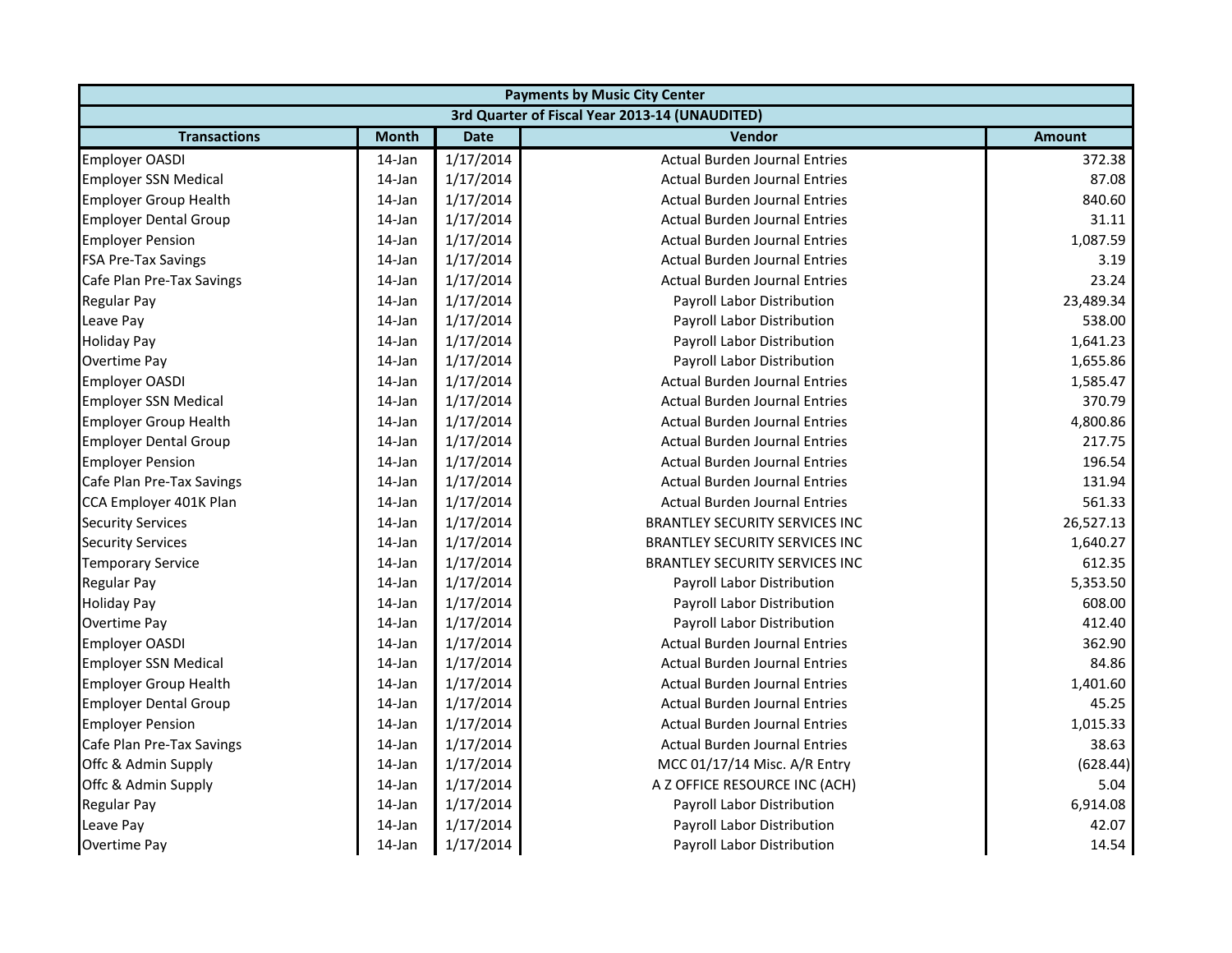| <b>Payments by Music City Center</b> |              |             |                                                |               |  |
|--------------------------------------|--------------|-------------|------------------------------------------------|---------------|--|
|                                      |              |             | 3rd Quarter of Fiscal Year 2013-14 (UNAUDITED) |               |  |
| <b>Transactions</b>                  | <b>Month</b> | <b>Date</b> | Vendor                                         | <b>Amount</b> |  |
| <b>Employer OASDI</b>                | 14-Jan       | 1/17/2014   | <b>Actual Burden Journal Entries</b>           | 414.17        |  |
| <b>Employer SSN Medical</b>          | 14-Jan       | 1/17/2014   | <b>Actual Burden Journal Entries</b>           | 96.87         |  |
| <b>Employer Group Health</b>         | 14-Jan       | 1/17/2014   | <b>Actual Burden Journal Entries</b>           | 795.00        |  |
| <b>Employer Dental Group</b>         | 14-Jan       | 1/17/2014   | <b>Actual Burden Journal Entries</b>           | 28.28         |  |
| Cafe Plan Pre-Tax Savings            | 14-Jan       | 1/17/2014   | <b>Actual Burden Journal Entries</b>           | 21.72         |  |
| CCA Employer 401K Plan               | 14-Jan       | 1/17/2014   | <b>Actual Burden Journal Entries</b>           | 278.83        |  |
| Host & Hostess                       | 14-Jan       | 1/17/2014   | <b>CENTERPLATE MCC (ACH)</b>                   | 69.33         |  |
| <b>Regular Pay</b>                   | 14-Jan       | 1/17/2014   | Payroll Labor Distribution                     | 16,535.44     |  |
| Leave Pay                            | 14-Jan       | 1/17/2014   | Payroll Labor Distribution                     | 591.50        |  |
| <b>Overtime Pay</b>                  | 14-Jan       | 1/17/2014   | Payroll Labor Distribution                     | 15.02         |  |
| <b>Employer OASDI</b>                | 14-Jan       | 1/17/2014   | <b>Actual Burden Journal Entries</b>           | 1,024.33      |  |
| <b>Employer SSN Medical</b>          | 14-Jan       | 1/17/2014   | <b>Actual Burden Journal Entries</b>           | 239.55        |  |
| <b>Employer Group Health</b>         | 14-Jan       | 1/17/2014   | <b>Actual Burden Journal Entries</b>           | 1,266.00      |  |
| <b>Employer Dental Group</b>         | 14-Jan       | 1/17/2014   | <b>Actual Burden Journal Entries</b>           | 70.70         |  |
| <b>Employer Pension</b>              | 14-Jan       | 1/17/2014   | <b>Actual Burden Journal Entries</b>           | 2,934.18      |  |
| <b>FSA Pre-Tax Savings</b>           | 14-Jan       | 1/17/2014   | <b>Actual Burden Journal Entries</b>           | 11.47         |  |
| Cafe Plan Pre-Tax Savings            | 14-Jan       | 1/17/2014   | <b>Actual Burden Journal Entries</b>           | 35.30         |  |
| Regular Pay                          | 14-Jan       | 1/17/2014   | Payroll Labor Distribution                     | 3,455.04      |  |
| <b>Overtime Pay</b>                  | 14-Jan       | 1/17/2014   | Payroll Labor Distribution                     | 8.00          |  |
| <b>Employer OASDI</b>                | 14-Jan       | 1/17/2014   | <b>Actual Burden Journal Entries</b>           | 209.85        |  |
| <b>Employer SSN Medical</b>          | 14-Jan       | 1/17/2014   | <b>Actual Burden Journal Entries</b>           | 49.08         |  |
| <b>Employer Group Health</b>         | 14-Jan       | 1/17/2014   | <b>Actual Burden Journal Entries</b>           | 235.50        |  |
| <b>Employer Dental Group</b>         | 14-Jan       | 1/17/2014   | <b>Actual Burden Journal Entries</b>           | 28.28         |  |
| Cafe Plan Pre-Tax Savings            | 14-Jan       | 1/17/2014   | <b>Actual Burden Journal Entries</b>           | 6.01          |  |
| CCA Employer 401K Plan               | 14-Jan       | 1/17/2014   | <b>Actual Burden Journal Entries</b>           | 138.52        |  |
| <b>Regular Pay</b>                   | 14-Jan       | 1/17/2014   | Payroll Labor Distribution                     | 12,067.43     |  |
| Leave Pay                            | 14-Jan       | 1/17/2014   | Payroll Labor Distribution                     | 615.32        |  |
| <b>Holiday Pay</b>                   | 14-Jan       | 1/17/2014   | Payroll Labor Distribution                     | 184.00        |  |
| <b>Overtime Pay</b>                  | 14-Jan       | 1/17/2014   | Payroll Labor Distribution                     | 802.74        |  |
| <b>Employer OASDI</b>                | 14-Jan       | 1/17/2014   | <b>Actual Burden Journal Entries</b>           | 788.75        |  |
| <b>Employer SSN Medical</b>          | 14-Jan       | 1/17/2014   | <b>Actual Burden Journal Entries</b>           | 184.45        |  |
| <b>Employer Group Health</b>         | 14-Jan       | 1/17/2014   | <b>Actual Burden Journal Entries</b>           | 2,619.00      |  |
| <b>Employer Dental Group</b>         | 14-Jan       | 1/17/2014   | <b>Actual Burden Journal Entries</b>           | 113.12        |  |
| <b>Employer Pension</b>              | 14-Jan       | 1/17/2014   | <b>Actual Burden Journal Entries</b>           | 366.01        |  |
| Cafe Plan Pre-Tax Savings            | 14-Jan       | 1/17/2014   | <b>Actual Burden Journal Entries</b>           | 71.47         |  |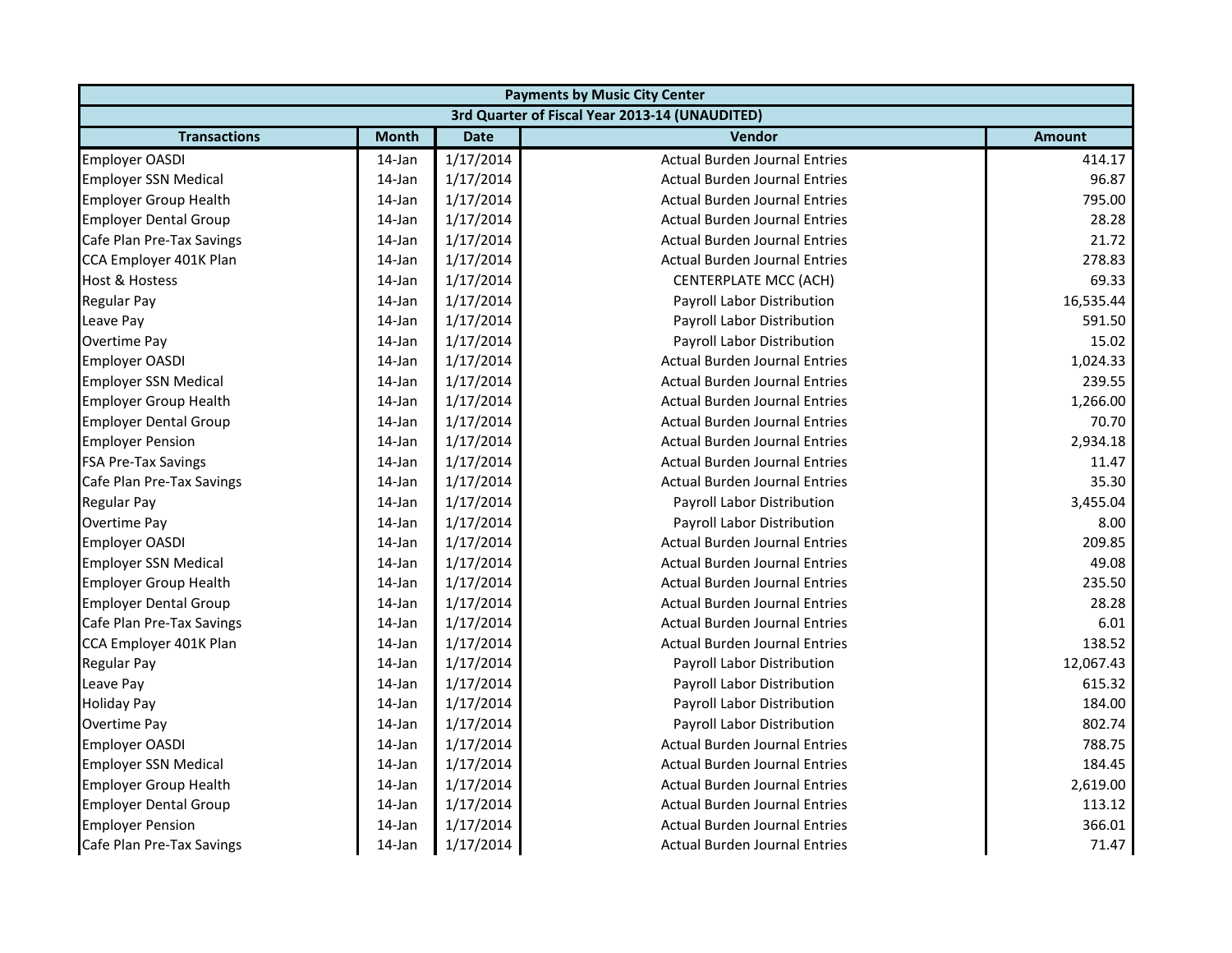| <b>Payments by Music City Center</b> |              |             |                                                |               |  |
|--------------------------------------|--------------|-------------|------------------------------------------------|---------------|--|
|                                      |              |             | 3rd Quarter of Fiscal Year 2013-14 (UNAUDITED) |               |  |
| <b>Transactions</b>                  | <b>Month</b> | <b>Date</b> | <b>Vendor</b>                                  | <b>Amount</b> |  |
| CCA Employer 401K Plan               | 14-Jan       | 1/17/2014   | <b>Actual Burden Journal Entries</b>           | 274.05        |  |
| <b>Regular Pay</b>                   | 14-Jan       | 1/17/2014   | Payroll Labor Distribution                     | 5,576.74      |  |
| <b>Employer OASDI</b>                | 14-Jan       | 1/17/2014   | <b>Actual Burden Journal Entries</b>           | 332.48        |  |
| <b>Employer SSN Medical</b>          | 14-Jan       | 1/17/2014   | <b>Actual Burden Journal Entries</b>           | 77.75         |  |
| <b>Employer Group Health</b>         | 14-Jan       | 1/17/2014   | <b>Actual Burden Journal Entries</b>           | 559.50        |  |
| <b>Employer Dental Group</b>         | 14-Jan       | 1/17/2014   | <b>Actual Burden Journal Entries</b>           | 28.28         |  |
| <b>Employer Pension</b>              | 14-Jan       | 1/17/2014   | <b>Actual Burden Journal Entries</b>           | 954.57        |  |
| Cafe Plan Pre-Tax Savings            | 14-Jan       | 1/17/2014   | <b>Actual Burden Journal Entries</b>           | 15.71         |  |
| <b>Regular Pay</b>                   | 14-Jan       | 1/17/2014   | Payroll Labor Distribution                     | 7,481.82      |  |
| Leave Pay                            | 14-Jan       | 1/17/2014   | Payroll Labor Distribution                     | 461.54        |  |
| Overtime Pay                         | 14-Jan       | 1/17/2014   | Payroll Labor Distribution                     | 9.90          |  |
| <b>Employer OASDI</b>                | 14-Jan       | 1/17/2014   | <b>Actual Burden Journal Entries</b>           | 483.07        |  |
| <b>Employer SSN Medical</b>          | 14-Jan       | 1/17/2014   | <b>Actual Burden Journal Entries</b>           | 112.99        |  |
| <b>Employer Group Health</b>         | 14-Jan       | 1/17/2014   | <b>Actual Burden Journal Entries</b>           | 469.50        |  |
| <b>Employer Dental Group</b>         | 14-Jan       | 1/17/2014   | <b>Actual Burden Journal Entries</b>           | 56.56         |  |
| Cafe Plan Pre-Tax Savings            | 14-Jan       | 1/17/2014   | <b>Actual Burden Journal Entries</b>           | 12.21         |  |
| CCA Employer 401K Plan               | 14-Jan       | 1/17/2014   | <b>Actual Burden Journal Entries</b>           | 254.67        |  |
| <b>Host &amp; Hostess</b>            | 14-Jan       | 1/17/2014   | <b>CENTERPLATE MCC (ACH)</b>                   | 260.04        |  |
| <b>Host &amp; Hostess</b>            | 14-Jan       | 1/17/2014   | <b>CENTERPLATE MCC (ACH)</b>                   | 2,255.44      |  |
| Offc & Admin Supply                  | 14-Jan       | 1/17/2014   | A Z OFFICE RESOURCE INC (ACH)                  | 32.02         |  |
| <b>Regular Pay</b>                   | 14-Jan       | 1/17/2014   | Payroll Labor Distribution                     | 9,776.18      |  |
| Overtime Pay                         | 14-Jan       | 1/17/2014   | Payroll Labor Distribution                     | 10.80         |  |
| <b>Employer OASDI</b>                | 14-Jan       | 1/17/2014   | <b>Actual Burden Journal Entries</b>           | 574.51        |  |
| <b>Employer SSN Medical</b>          | 14-Jan       | 1/17/2014   | <b>Actual Burden Journal Entries</b>           | 134.36        |  |
| <b>Employer Group Health</b>         | 14-Jan       | 1/17/2014   | <b>Actual Burden Journal Entries</b>           | 1,122.00      |  |
| <b>Employer Dental Group</b>         | 14-Jan       | 1/17/2014   | <b>Actual Burden Journal Entries</b>           | 28.28         |  |
| <b>Employer Pension</b>              | 14-Jan       | 1/17/2014   | <b>Actual Burden Journal Entries</b>           | 1,675.24      |  |
| <b>FSA Pre-Tax Savings</b>           | 14-Jan       | 1/17/2014   | <b>Actual Burden Journal Entries</b>           | 7.97          |  |
| Cafe Plan Pre-Tax Savings            | 14-Jan       | 1/17/2014   | <b>Actual Burden Journal Entries</b>           | 31.86         |  |
| <b>Regular Pay</b>                   | 14-Jan       | 1/17/2014   | Payroll Labor Distribution                     | 5,118.65      |  |
| Leave Pay                            | 14-Jan       | 1/17/2014   | Payroll Labor Distribution                     | 114.00        |  |
| <b>Employer OASDI</b>                | 14-Jan       | 1/17/2014   | <b>Actual Burden Journal Entries</b>           | 293.23        |  |
| <b>Employer SSN Medical</b>          | 14-Jan       | 1/17/2014   | <b>Actual Burden Journal Entries</b>           | 68.59         |  |
| <b>Employer Group Health</b>         | 14-Jan       | 1/17/2014   | <b>Actual Burden Journal Entries</b>           | 1,354.50      |  |
| <b>Employer Dental Group</b>         | 14-Jan       | 1/17/2014   | <b>Actual Burden Journal Entries</b>           | 42.42         |  |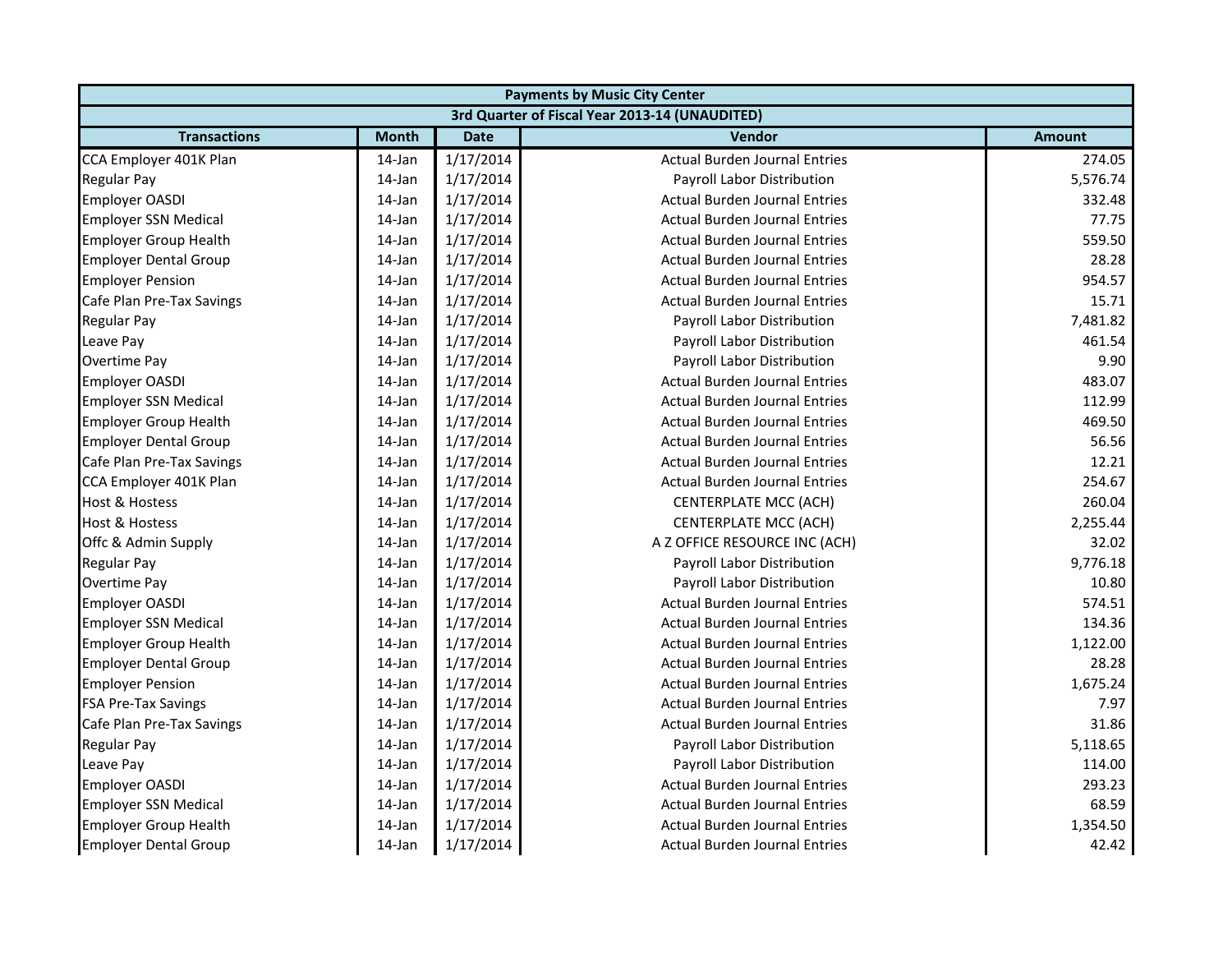|                               | <b>Payments by Music City Center</b> |             |                                                |               |  |  |  |
|-------------------------------|--------------------------------------|-------------|------------------------------------------------|---------------|--|--|--|
|                               |                                      |             | 3rd Quarter of Fiscal Year 2013-14 (UNAUDITED) |               |  |  |  |
| <b>Transactions</b>           | <b>Month</b>                         | <b>Date</b> | Vendor                                         | <b>Amount</b> |  |  |  |
| Cafe Plan Pre-Tax Savings     | 14-Jan                               | 1/17/2014   | <b>Actual Burden Journal Entries</b>           | 37.79         |  |  |  |
| CCA Employer 401K Plan        | 14-Jan                               | 1/17/2014   | <b>Actual Burden Journal Entries</b>           | 179.81        |  |  |  |
| <b>Small Equipment Supply</b> | 14-Jan                               | 1/17/2014   | W W GRAINGER (P#)                              | 70.97         |  |  |  |
| <b>Medical Supply</b>         | 14-Jan                               | 1/20/2014   | NORTHERN SAFETY CO INC (ACH)                   | 280.00        |  |  |  |
| Pest Control Srvc             | 14-Jan                               | 1/21/2014   | COOKS PEST CONTROL INC COMMERC                 | 1,207.50      |  |  |  |
| Pest Control Srvc             | 14-Jan                               | 1/21/2014   | COOKS PEST CONTROL INC COMMERC                 | 1,207.50      |  |  |  |
| Pest Control Srvc             | 14-Jan                               | 1/21/2014   | COOKS PEST CONTROL INC COMMERC                 | 1,207.50      |  |  |  |
| <b>Pest Control Srvc</b>      | 14-Jan                               | 1/21/2014   | COOKS PEST CONTROL INC COMMERC                 | 1,207.50      |  |  |  |
| <b>Internet Services</b>      | 14-Jan                               | 1/21/2014   | MCN INTERACTIVE LLC (ACH)                      | 209.95        |  |  |  |
| <b>Medical Services</b>       | 14-Jan                               | 1/21/2014   | MED STAR MEDICAL STAFFING INC                  | 2,956.25      |  |  |  |
| <b>Medical Services</b>       | 14-Jan                               | 1/21/2014   | MED STAR MEDICAL STAFFING INC                  | 946.00        |  |  |  |
| <b>Medical Services</b>       | 14-Jan                               | 1/21/2014   | MED STAR MEDICAL STAFFING INC                  | 596.63        |  |  |  |
| <b>Temporary Service</b>      | 14-Jan                               | 1/21/2014   | <b>BRANTLEY SECURITY SERVICES INC</b>          | 518.16        |  |  |  |
| <b>Temporary Service</b>      | 14-Jan                               | 1/21/2014   | <b>BRANTLEY SECURITY SERVICES INC</b>          | 469.15        |  |  |  |
| <b>Temporary Service</b>      | 14-Jan                               | 1/21/2014   | <b>BRANTLEY SECURITY SERVICES INC</b>          | 737.39        |  |  |  |
| Offc & Admin Supply           | 14-Jan                               | 1/21/2014   | JARVIS AWARD SIGN & FLAG CO (A                 | (106.00)      |  |  |  |
| <b>Temporary Service</b>      | 14-Jan                               | 1/21/2014   | RANDSTAD (ACH)                                 | 1,026.80      |  |  |  |
| Employee Out-of-town Travel   | 14-Jan                               | 1/21/2014   | STARKS, CHARLES L                              | 1,015.82      |  |  |  |
| Postage & Delivery Srvc       | 14-Jan                               | 1/21/2014   | AWARD CENTER INC, THE (ACH)                    | 8.00          |  |  |  |
| Employee Award/Gift           | 14-Jan                               | 1/21/2014   | AWARD CENTER INC, THE (ACH)                    | 49.95         |  |  |  |
| Repair & Maint Supply         | 14-Jan                               | 1/22/2014   | W W GRAINGER (P#)                              | 9.12          |  |  |  |
| Repair & Maint Supply         | 14-Jan                               | 1/22/2014   | W W GRAINGER (P#)                              | 13.55         |  |  |  |
| Repair & Maint Supply         | 14-Jan                               | 1/22/2014   | W W GRAINGER (P#)                              | 22.73         |  |  |  |
| Repair & Maint Supply         | $14$ -Jan                            | 1/22/2014   | W W GRAINGER (P#)                              | 176.24        |  |  |  |
| Repair & Maint Supply         | 14-Jan                               | 1/22/2014   | W W GRAINGER (P#)                              | 87.80         |  |  |  |
| Repair & Maint Supply         | 14-Jan                               | 1/22/2014   | W W GRAINGER (P#)                              | 17.12         |  |  |  |
| Repair & Maint Supply         | 14-Jan                               | 1/22/2014   | W W GRAINGER (P#)                              | 4.63          |  |  |  |
| Repair & Maint Supply         | 14-Jan                               | 1/22/2014   | W W GRAINGER (P#)                              | 28.49         |  |  |  |
| Paint Supply                  | 14-Jan                               | 1/22/2014   | W W GRAINGER (P#)                              | 24.15         |  |  |  |
| Paint Supply                  | 14-Jan                               | 1/22/2014   | W W GRAINGER (P#)                              | 14.31         |  |  |  |
| Paint Supply                  | 14-Jan                               | 1/22/2014   | W W GRAINGER (P#)                              | 10.74         |  |  |  |
| Paint Supply                  | 14-Jan                               | 1/22/2014   | W W GRAINGER (P#)                              | 31.30         |  |  |  |
| Employee Out-of-town Travel   | 14-Jan                               | 1/22/2014   | Tim Strobl Expense overage                     | (93.35)       |  |  |  |
| <b>Merchant Fees</b>          | 14-Jan                               | 1/22/2014   | service fee - Magcon 1401079                   | (51.64)       |  |  |  |
| <b>Merchant Fees</b>          | 14-Jan                               | 1/22/2014   | Service Fee - MAGCON 1401079                   | (152.32)      |  |  |  |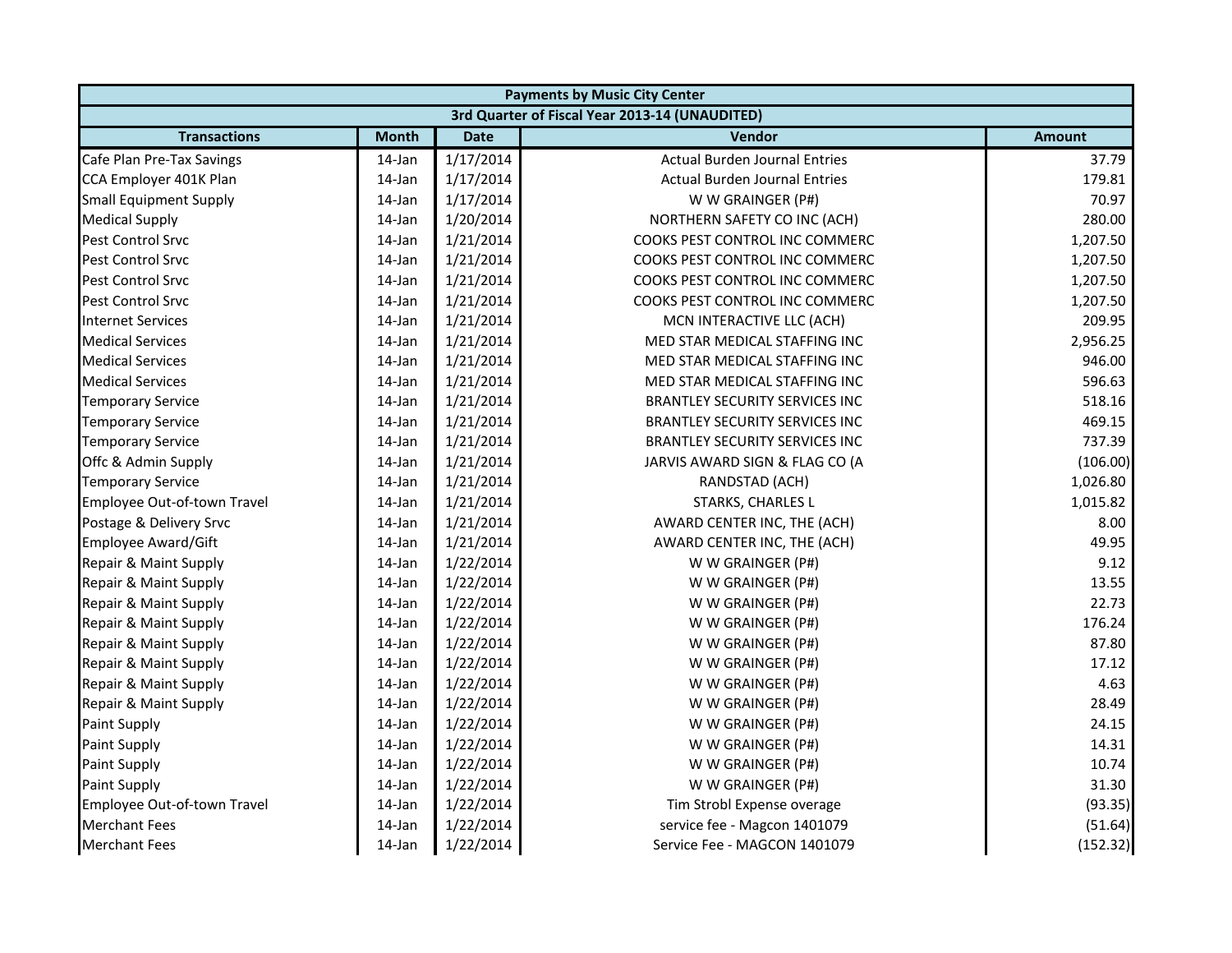| <b>Payments by Music City Center</b> |              |             |                                                |               |  |  |
|--------------------------------------|--------------|-------------|------------------------------------------------|---------------|--|--|
|                                      |              |             | 3rd Quarter of Fiscal Year 2013-14 (UNAUDITED) |               |  |  |
| <b>Transactions</b>                  | <b>Month</b> | <b>Date</b> | <b>Vendor</b>                                  | <b>Amount</b> |  |  |
| <b>Merchant Fees</b>                 | 14-Jan       | 1/22/2014   | Service Fee - MAGCON 1401079                   | (115.00)      |  |  |
| <b>Merchant Fees</b>                 | 14-Jan       | 1/22/2014   | Service Fee - MAGCON 1401079                   | (92.00)       |  |  |
| <b>Merchant Fees</b>                 | 14-Jan       | 1/22/2014   | Service Fee - MAGCON 1401079                   | (46.00)       |  |  |
| <b>Mngt Cnsltnt Srvc</b>             | 14-Jan       | 1/22/2014   | INQUIRIES INC (ACH)                            | 1,163.00      |  |  |
| Offc & Admin Supply                  | 14-Jan       | 1/23/2014   | A Z OFFICE RESOURCE INC (ACH)                  | 8.01          |  |  |
| Offc & Admin Supply                  | 14-Jan       | 1/23/2014   | A Z OFFICE RESOURCE INC (ACH)                  | 57.84         |  |  |
| Offc & Admin Supply                  | 14-Jan       | 1/23/2014   | A Z OFFICE RESOURCE INC (ACH)                  | 31.04         |  |  |
| Offc & Admin Supply                  | 14-Jan       | 1/23/2014   | A Z OFFICE RESOURCE INC (ACH)                  | 6.04          |  |  |
| <b>Small Equipment Supply</b>        | 14-Jan       | 1/24/2014   | W W GRAINGER (P#)                              | 165.00        |  |  |
| <b>Small Equipment Supply</b>        | 14-Jan       | 1/24/2014   | W W GRAINGER (P#)                              | 803.40        |  |  |
| <b>Security Services</b>             | 14-Jan       | 1/24/2014   | <b>BRANTLEY SECURITY SERVICES INC</b>          | 14,563.50     |  |  |
| <b>Security Services</b>             | 14-Jan       | 1/24/2014   | BRANTLEY SECURITY SERVICES INC                 | 12,055.32     |  |  |
| <b>Security Services</b>             | 14-Jan       | 1/24/2014   | <b>BRANTLEY SECURITY SERVICES INC</b>          | 1,942.47      |  |  |
| <b>Security Services</b>             | 14-Jan       | 1/24/2014   | <b>BRANTLEY SECURITY SERVICES INC</b>          | 203.00        |  |  |
| <b>Security Services</b>             | 14-Jan       | 1/24/2014   | <b>BRANTLEY SECURITY SERVICES INC</b>          | 1,030.19      |  |  |
| <b>Temporary Service</b>             | 14-Jan       | 1/24/2014   | <b>BRANTLEY SECURITY SERVICES INC</b>          | 683.90        |  |  |
| <b>Temporary Service</b>             | 14-Jan       | 1/24/2014   | <b>BRANTLEY SECURITY SERVICES INC</b>          | 650.43        |  |  |
| <b>Temporary Service</b>             | 14-Jan       | 1/24/2014   | BRANTLEY SECURITY SERVICES INC                 | 306.14        |  |  |
| <b>Temporary Service</b>             | 14-Jan       | 1/24/2014   | <b>BRANTLEY SECURITY SERVICES INC</b>          | 664.91        |  |  |
| <b>Temporary Service</b>             | 14-Jan       | 1/24/2014   | RANDSTAD (ACH)                                 | 1,026.80      |  |  |
| Other Rpr & Maint Srvc               | 14-Jan       | 1/27/2014   | NASHVILLE MACHINE ELEVATOR CO                  | 201.00        |  |  |
| Other Rpr & Maint Srvc               | 14-Jan       | 1/27/2014   | NASHVILLE MACHINE ELEVATOR CO                  | 167.50        |  |  |
| Other Rpr & Maint Srvc               | 14-Jan       | 1/27/2014   | NASHVILLE MACHINE ELEVATOR CO                  | 1,452.00      |  |  |
| Other Rpr & Maint Srvc               | 14-Jan       | 1/27/2014   | NASHVILLE MACHINE ELEVATOR CO                  | 134.00        |  |  |
| <b>Temporary Service</b>             | 14-Jan       | 1/27/2014   | INDUSTRIAL STAFFING OF TN (ACH                 | 975.68        |  |  |
| <b>Temporary Service</b>             | 14-Jan       | 1/27/2014   | INDUSTRIAL STAFFING OF TN (ACH                 | 90.32         |  |  |
| <b>Medical Services</b>              | 14-Jan       | 1/27/2014   | MED STAR MEDICAL STAFFING INC                  | 903.00        |  |  |
| <b>Uniform Cleaning Service</b>      | 14-Jan       | 1/27/2014   | <b>COYNE TEXTILE SVCS</b>                      | 485.10        |  |  |
| <b>Uniform Cleaning Service</b>      | 14-Jan       | 1/27/2014   | <b>COYNE TEXTILE SVCS</b>                      | 77.67         |  |  |
| <b>Host &amp; Hostess</b>            | 14-Jan       | 1/27/2014   | CARSON DUNLOP & ASSOC LTD                      | 60.63         |  |  |
| <b>Merchant Fees</b>                 | 14-Jan       | 1/27/2014   | <b>FIS</b>                                     | 7,873.12      |  |  |
| Offc & Admin Supply                  | 14-Jan       | 1/27/2014   | A Z OFFICE RESOURCE INC (ACH)                  | (34.58)       |  |  |
| <b>Medical Services</b>              | 14-Jan       | 1/28/2014   | MED STAR MEDICAL STAFFING INC                  | 2,649.88      |  |  |
| Legal Services                       | 14-Jan       | 1/28/2014   | <b>BONE MCALLESTER NORTON PLLC</b>             | 18,500.00     |  |  |
| Telephone & Telegraph                | 14-Jan       | 1/29/2014   | AT&T (PO BOX 105320)(105262)(7                 | 339.89        |  |  |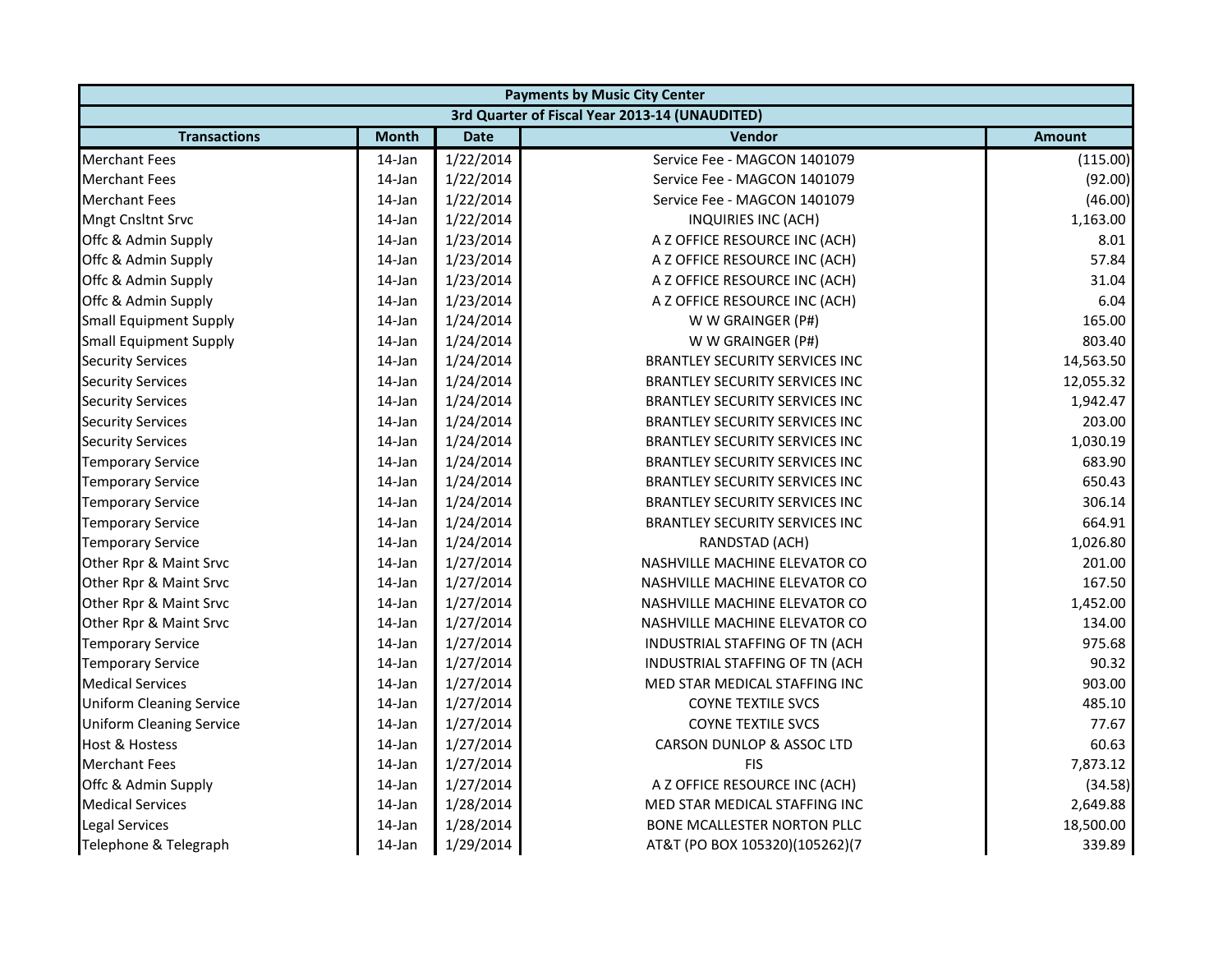|                                  |              |             | <b>Payments by Music City Center</b>           |               |
|----------------------------------|--------------|-------------|------------------------------------------------|---------------|
|                                  |              |             | 3rd Quarter of Fiscal Year 2013-14 (UNAUDITED) |               |
| <b>Transactions</b>              | <b>Month</b> | <b>Date</b> | <b>Vendor</b>                                  | <b>Amount</b> |
| <b>Security Services</b>         | 14-Jan       | 1/29/2014   | <b>BRANTLEY SECURITY SERVICES INC</b>          | 3,011.54      |
| <b>Security Services</b>         | 14-Jan       | 1/29/2014   | BRANTLEY SECURITY SERVICES INC                 | 841.00        |
| <b>Uniform Cleaning Service</b>  | 14-Jan       | 1/29/2014   | <b>COYNE TEXTILE SVCS</b>                      | 646.32        |
| <b>Uniform Cleaning Service</b>  | 14-Jan       | 1/29/2014   | <b>COYNE TEXTILE SVCS</b>                      | 341.61        |
| <b>Host &amp; Hostess</b>        | 14-Jan       | 1/29/2014   | <b>NASHVILLE CONVENTION &amp; VISITOR</b>      | 121.68        |
| <b>Host &amp; Hostess</b>        | 14-Jan       | 1/29/2014   | <b>CENTERPLATE MCC (ACH)</b>                   | 197.46        |
| <b>Host &amp; Hostess</b>        | 14-Jan       | 1/29/2014   | <b>CENTERPLATE MCC (ACH)</b>                   | 601.66        |
| Offc & Admin Supply              | 14-Jan       | 1/30/2014   | A Z OFFICE RESOURCE INC (ACH)                  | 40.68         |
| Offc & Admin Supply              | 14-Jan       | 1/30/2014   | A Z OFFICE RESOURCE INC (ACH)                  | 30.10         |
| <b>Rent Equipment</b>            | 14-Jan       | 1/30/2014   | WEST END LOCK CO                               | 400.00        |
| <b>Building Maintenance Srvc</b> | 14-Jan       | 1/30/2014   | CRAWFORD DOOR SALES (ACH)                      | 250.00        |
| <b>Building Maintenance Srvc</b> | 14-Jan       | 1/30/2014   | CRAWFORD DOOR SALES (ACH)                      | 145.00        |
| Other Rpr & Maint Srvc           | 14-Jan       | 1/30/2014   | FORKLIFT SYSTEMS INC (ACH)                     | 121.18        |
| Other Rpr & Maint Srvc           | 14-Jan       | 1/30/2014   | NASHVILLE MACHINE ELEVATOR CO                  | 134.00        |
| Other Rpr & Maint Srvc           | 14-Jan       | 1/30/2014   | NASHVILLE MACHINE ELEVATOR CO                  | 134.00        |
| Other Rpr & Maint Srvc           | 14-Jan       | 1/30/2014   | NASHVILLE MACHINE ELEVATOR CO                  | 402.00        |
| <b>HHold &amp; Jnitr Supply</b>  | 14-Jan       | 1/30/2014   | MERCURY SUPPLY CO INC (ACH)                    | 38.80         |
| <b>HHold &amp; Jnitr Supply</b>  | 14-Jan       | 1/30/2014   | MERCURY SUPPLY CO INC (ACH)                    | 88.00         |
| <b>Regular Pay</b>               | 14-Jan       | 1/31/2014   | Payroll Labor Distribution                     | 20,738.93     |
| Leave Pay                        | 14-Jan       | 1/31/2014   | Payroll Labor Distribution                     | 203.30        |
| <b>Holiday Pay</b>               | 14-Jan       | 1/31/2014   | Payroll Labor Distribution                     | 349.85        |
| Overtime Pay                     | 14-Jan       | 1/31/2014   | Payroll Labor Distribution                     | 167.98        |
| <b>Employer OASDI</b>            | 14-Jan       | 1/31/2014   | <b>Actual Burden Journal Entries</b>           | 1,261.03      |
| <b>Employer SSN Medical</b>      | 14-Jan       | 1/31/2014   | <b>Actual Burden Journal Entries</b>           | 294.94        |
| <b>Employer Group Health</b>     | 14-Jan       | 1/31/2014   | <b>Actual Burden Journal Entries</b>           | 3,089.09      |
| <b>Employer Dental Group</b>     | 14-Jan       | 1/31/2014   | <b>Actual Burden Journal Entries</b>           | 154.12        |
| <b>Employer Group Life</b>       | 14-Jan       | 1/31/2014   | <b>Actual Burden Journal Entries</b>           | 186.01        |
| Cafe Plan Pre-Tax Savings        | 14-Jan       | 1/31/2014   | <b>Actual Burden Journal Entries</b>           | 84.63         |
| CCA Employer 401K Plan           | 14-Jan       | 1/31/2014   | <b>Actual Burden Journal Entries</b>           | 507.26        |
| Other Rpr & Maint Srvc           | 14-Jan       | 1/31/2014   | RICOH USA INC (ACH)                            | 186.68        |
| <b>Host &amp; Hostess</b>        | 14-Jan       | 1/31/2014   | Fifth Third 01/14                              | 55.02         |
| <b>Host &amp; Hostess</b>        | 14-Jan       | 1/31/2014   | MCC 1/14 CC RCLS                               | 171.32        |
| <b>Host &amp; Hostess</b>        | 14-Jan       | 1/31/2014   | MCC 1/14 CC RCLS                               | 172.05        |
| <b>Host &amp; Hostess</b>        | 14-Jan       | 1/31/2014   | MCC PCC MUSIC CITY CENTER                      | 5.00          |
| <b>Rent Equipment</b>            | 14-Jan       | 1/31/2014   | MCC 1/14 CC RCLS                               | 200.80        |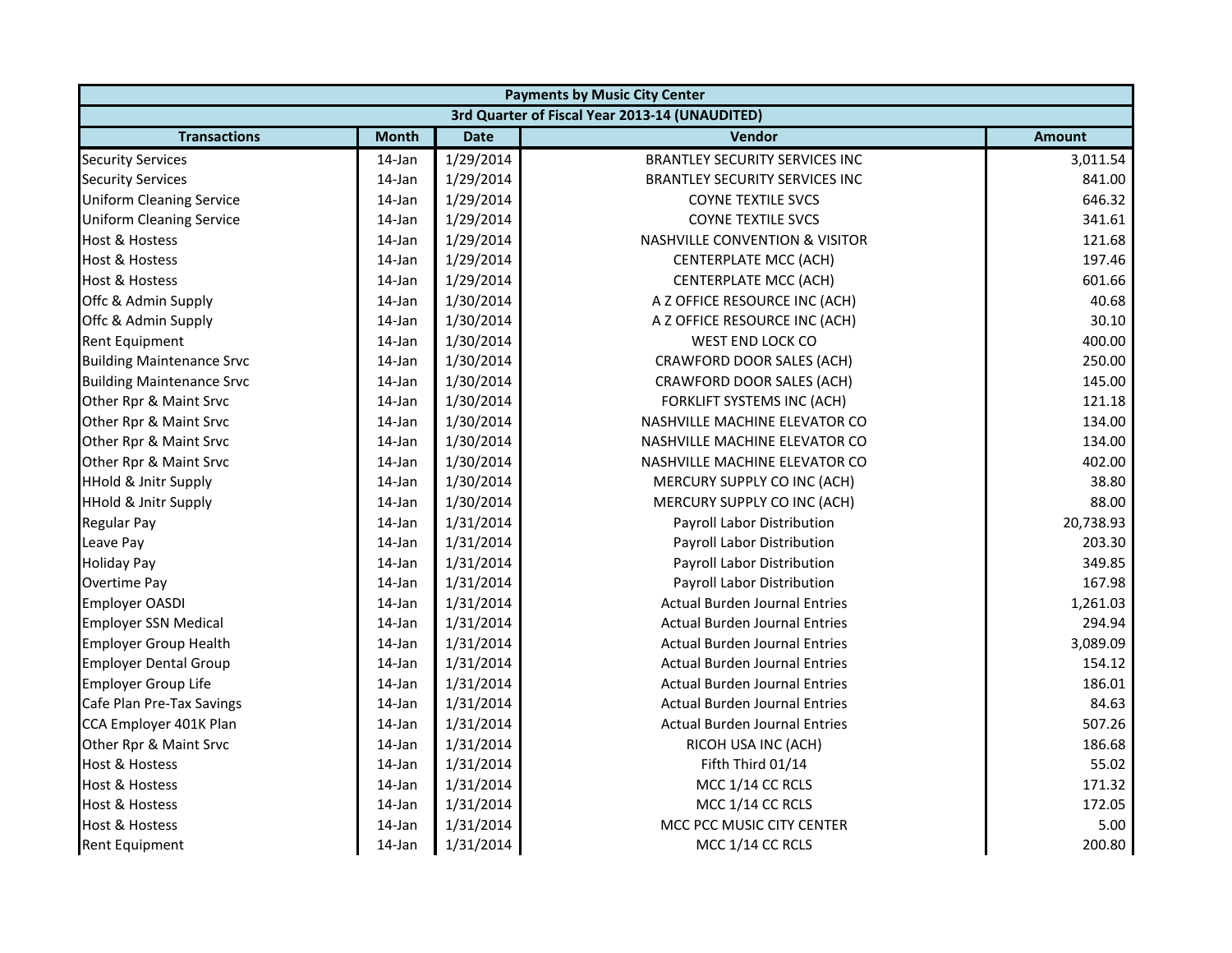| <b>Payments by Music City Center</b> |              |             |                                                |               |  |
|--------------------------------------|--------------|-------------|------------------------------------------------|---------------|--|
|                                      |              |             | 3rd Quarter of Fiscal Year 2013-14 (UNAUDITED) |               |  |
| <b>Transactions</b>                  | <b>Month</b> | <b>Date</b> | Vendor                                         | <b>Amount</b> |  |
| <b>Rent Equipment</b>                | 14-Jan       | 1/31/2014   | MCC 1/14 CC RCLS                               | (57.00)       |  |
| Rent Equipment                       | 14-Jan       | 1/31/2014   | MCC 1/14 CC RCLS                               | 25.57         |  |
| <b>Regular Pay</b>                   | 14-Jan       | 1/31/2014   | Payroll Labor Distribution                     | 5,819.28      |  |
| Leave Pay                            | 14-Jan       | 1/31/2014   | Payroll Labor Distribution                     | 154.00        |  |
| <b>Holiday Pay</b>                   | 14-Jan       | 1/31/2014   | Payroll Labor Distribution                     | 154.00        |  |
| <b>Employer OASDI</b>                | 14-Jan       | 1/31/2014   | <b>Actual Burden Journal Entries</b>           | 356.17        |  |
| <b>Employer SSN Medical</b>          | 14-Jan       | 1/31/2014   | <b>Actual Burden Journal Entries</b>           | 83.29         |  |
| <b>Employer Group Health</b>         | 14-Jan       | 1/31/2014   | <b>Actual Burden Journal Entries</b>           | 1,033.56      |  |
| <b>Employer Dental Group</b>         | 14-Jan       | 1/31/2014   | <b>Actual Burden Journal Entries</b>           | 27.87         |  |
| Employer Group Life                  | 14-Jan       | 1/31/2014   | <b>Actual Burden Journal Entries</b>           | 38.65         |  |
| <b>Employer Pension</b>              | 14-Jan       | 1/31/2014   | <b>Actual Burden Journal Entries</b>           | 1,048.80      |  |
| Cafe Plan Pre-Tax Savings            | 14-Jan       | 1/31/2014   | <b>Actual Burden Journal Entries</b>           | 28.88         |  |
| <b>Regular Pay</b>                   | 14-Jan       | 1/31/2014   | Payroll Labor Distribution                     | 25,291.91     |  |
| Leave Pay                            | 14-Jan       | 1/31/2014   | Payroll Labor Distribution                     | 172.30        |  |
| <b>Holiday Pay</b>                   | 14-Jan       | 1/31/2014   | Payroll Labor Distribution                     | 634.00        |  |
| Overtime Pay                         | 14-Jan       | 1/31/2014   | Payroll Labor Distribution                     | 326.39        |  |
| <b>Employer OASDI</b>                | 14-Jan       | 1/31/2014   | <b>Actual Burden Journal Entries</b>           | 1,561.83      |  |
| <b>Employer SSN Medical</b>          | 14-Jan       | 1/31/2014   | <b>Actual Burden Journal Entries</b>           | 365.27        |  |
| <b>Employer Group Health</b>         | 14-Jan       | 1/31/2014   | <b>Actual Burden Journal Entries</b>           | 3,464.09      |  |
| <b>Employer Dental Group</b>         | $14$ -Jan    | 1/31/2014   | <b>Actual Burden Journal Entries</b>           | 182.38        |  |
| Employer Group Life                  | 14-Jan       | 1/31/2014   | <b>Actual Burden Journal Entries</b>           | 186.01        |  |
| Cafe Plan Pre-Tax Savings            | 14-Jan       | 1/31/2014   | <b>Actual Burden Journal Entries</b>           | 93.96         |  |
| CCA Employer 401K Plan               | 14-Jan       | 1/31/2014   | <b>Actual Burden Journal Entries</b>           | 800.27        |  |
| Electric                             | $14$ -Jan    | 1/31/2014   | NASHVILLE ELECTRIC SERVICE CO                  | 134,617.46    |  |
| Water                                | 14-Jan       | 1/31/2014   | W&S / JAN 2014 / IDB WATER                     | 2,405.93      |  |
| Water                                | 14-Jan       | 1/31/2014   | W&S / JAN 2014 / IDB SEWER                     | 1,081.64      |  |
| Gas                                  | 14-Jan       | 1/31/2014   | PIEDMONT NATURAL GAS CO (METRO                 | 19,126.10     |  |
| <b>Pest Control Srvc</b>             | 14-Jan       | 1/31/2014   | MCC PCC MUSIC CITY CENTER                      | 92.50         |  |
| Postage & Delivery Srvc              | 14-Jan       | 1/31/2014   | REED LANDSCAPING INC (ACH)                     | 350.00        |  |
| <b>Building Maintenance Srvc</b>     | 14-Jan       | 1/31/2014   | REED LANDSCAPING INC (ACH)                     | 896.25        |  |
| <b>Building Maintenance Srvc</b>     | 14-Jan       | 1/31/2014   | REED LANDSCAPING INC (ACH)                     | 400.00        |  |
| <b>Building Maintenance Srvc</b>     | 14-Jan       | 1/31/2014   | <b>NASHVILLE GLASS CO</b>                      | 1,800.00      |  |
| <b>Building Maintenance Srvc</b>     | 14-Jan       | 1/31/2014   | CRAWFORD DOOR SALES (ACH)                      | 145.00        |  |
| Other Rpr & Maint Srvc               | 14-Jan       | 1/31/2014   | RICOH USA INC (ACH)                            | 33.11         |  |
| Other Rpr & Maint Srvc               | 14-Jan       | 1/31/2014   | RICOH USA INC (ACH)                            | 234.87        |  |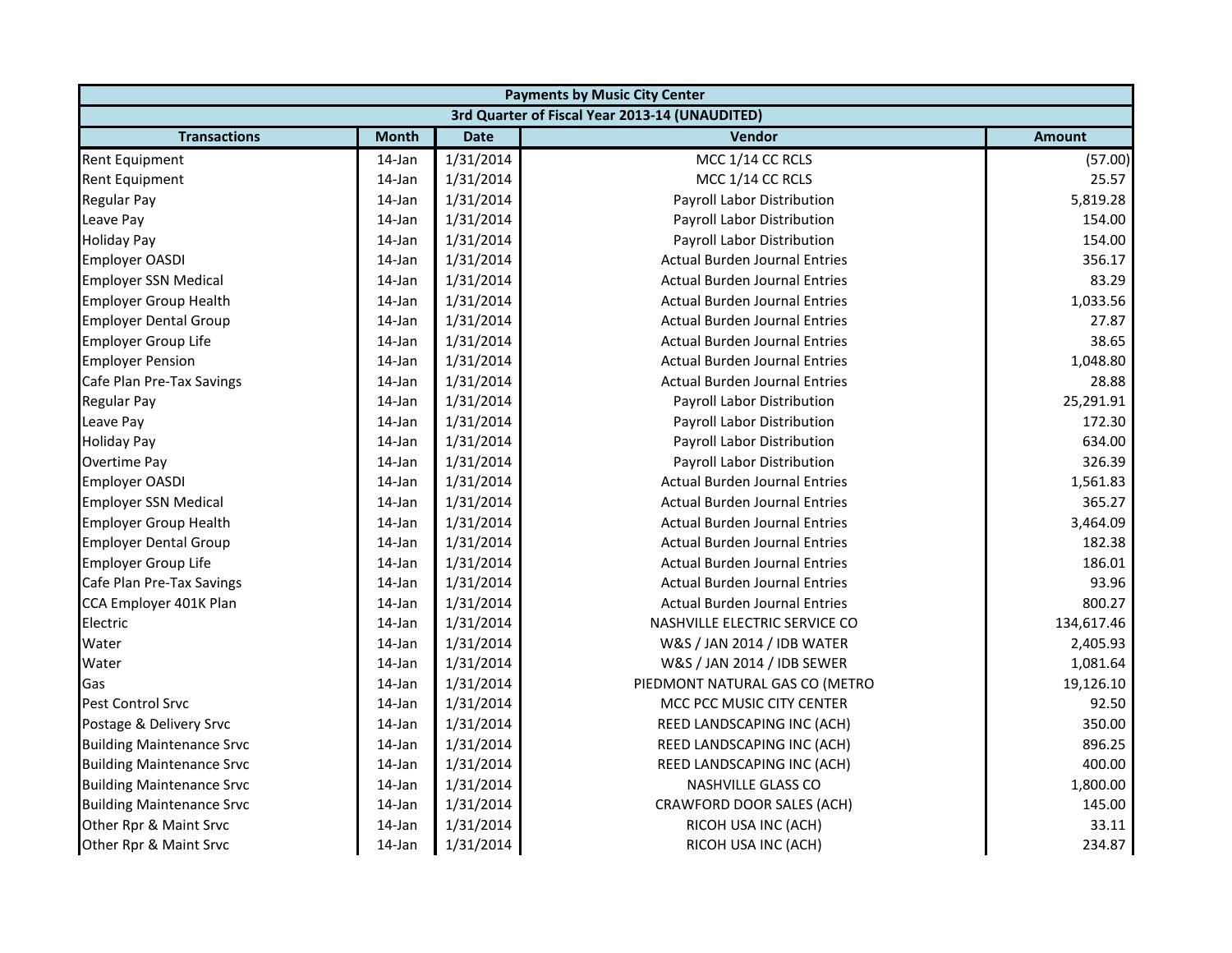|                               |              |             | <b>Payments by Music City Center</b>           |               |
|-------------------------------|--------------|-------------|------------------------------------------------|---------------|
|                               |              |             | 3rd Quarter of Fiscal Year 2013-14 (UNAUDITED) |               |
| <b>Transactions</b>           | <b>Month</b> | <b>Date</b> | Vendor                                         | <b>Amount</b> |
| Repair & Maint Supply         | 14-Jan       | 1/31/2014   | MCC PCC MUSIC CITY CENTER                      | 20.74         |
| <b>Electrical Supply</b>      | 14-Jan       | 1/31/2014   | BATTERIES PLUS LLC (NASHVILLE)                 | 437.94        |
| Small Equipment Supply        | 14-Jan       | 1/31/2014   | MCC 1/14 IMPREST CHECKING RCLS                 | 765.75        |
| <b>Small Equipment Supply</b> | 14-Jan       | 1/31/2014   | W W GRAINGER (P#)                              | 64.35         |
| <b>Small Equipment Supply</b> | 14-Jan       | 1/31/2014   | W W GRAINGER (P#)                              | 151.38        |
| <b>Small Equipment Supply</b> | 14-Jan       | 1/31/2014   | W W GRAINGER (P#)                              | 162.00        |
| Damages and Small Claims      | 14-Jan       | 1/31/2014   | MCC 1/14 IMPREST CHECKING RCLS                 | 419.76        |
| <b>Regular Pay</b>            | 14-Jan       | 1/31/2014   | Payroll Labor Distribution                     | 1,194.61      |
| <b>Employer OASDI</b>         | 14-Jan       | 1/31/2014   | <b>Actual Burden Journal Entries</b>           | 72.99         |
| <b>Employer SSN Medical</b>   | 14-Jan       | 1/31/2014   | <b>Actual Burden Journal Entries</b>           | 17.07         |
| <b>Employer Group Health</b>  | 14-Jan       | 1/31/2014   | <b>Actual Burden Journal Entries</b>           | 52.19         |
| <b>Employer Dental Group</b>  | 14-Jan       | 1/31/2014   | <b>Actual Burden Journal Entries</b>           | 3.13          |
| <b>Employer Group Life</b>    | 14-Jan       | 1/31/2014   | <b>Actual Burden Journal Entries</b>           | 3.15          |
| <b>Employer Pension</b>       | 14-Jan       | 1/31/2014   | <b>Actual Burden Journal Entries</b>           | 204.48        |
| Cafe Plan Pre-Tax Savings     | 14-Jan       | 1/31/2014   | <b>Actual Burden Journal Entries</b>           | 1.33          |
| <b>Regular Pay</b>            | 14-Jan       | 1/31/2014   | Payroll Labor Distribution                     | 37,515.04     |
| Leave Pay                     | 14-Jan       | 1/31/2014   | Payroll Labor Distribution                     | 949.40        |
| <b>Holiday Pay</b>            | 14-Jan       | 1/31/2014   | Payroll Labor Distribution                     | 781.60        |
| Overtime Pay                  | 14-Jan       | 1/31/2014   | Payroll Labor Distribution                     | 309.47        |
| <b>Employer OASDI</b>         | 14-Jan       | 1/31/2014   | <b>Actual Burden Journal Entries</b>           | 2,271.43      |
| <b>Employer SSN Medical</b>   | $14$ -Jan    | 1/31/2014   | <b>Actual Burden Journal Entries</b>           | 531.23        |
| <b>Employer Group Health</b>  | $14$ -Jan    | 1/31/2014   | <b>Actual Burden Journal Entries</b>           | 8,208.97      |
| <b>Employer Dental Group</b>  | 14-Jan       | 1/31/2014   | <b>Actual Burden Journal Entries</b>           | 422.77        |
| Employer Group Life           | 14-Jan       | 1/31/2014   | <b>Actual Burden Journal Entries</b>           | 455.81        |
| Cafe Plan Pre-Tax Savings     | 14-Jan       | 1/31/2014   | <b>Actual Burden Journal Entries</b>           | 222.34        |
| CCA Employer 401K Plan        | 14-Jan       | 1/31/2014   | <b>Actual Burden Journal Entries</b>           | 1,112.73      |
| Refuse Disposal-Reimb         | 14-Jan       | 1/31/2014   | ALLIED WASTE (ACH)                             | 5,798.60      |
| <b>Temporary Service</b>      | 14-Jan       | 1/31/2014   | MCC 01/14 Temp Labor RCLS                      | (1,085.72)    |
| <b>Temporary Service</b>      | 14-Jan       | 1/31/2014   | INDUSTRIAL STAFFING OF TN (ACH                 | 5,334.43      |
| <b>Temporary Service</b>      | 14-Jan       | 1/31/2014   | INDUSTRIAL STAFFING OF TN (ACH                 | 4,041.82      |
| <b>Temporary Service</b>      | 14-Jan       | 1/31/2014   | INDUSTRIAL STAFFING OF TN (ACH                 | 4,804.08      |
| <b>Temporary Service</b>      | 14-Jan       | 1/31/2014   | INDUSTRIAL STAFFING OF TN (ACH                 | 5,445.73      |
| <b>Laundry Services</b>       | 14-Jan       | 1/31/2014   | <b>ALSCO</b>                                   | 39.15         |
| <b>Laundry Services</b>       | 14-Jan       | 1/31/2014   | <b>ALSCO</b>                                   | 335.33        |
| <b>Laundry Services</b>       | 14-Jan       | 1/31/2014   | ALSCO                                          | 515.73        |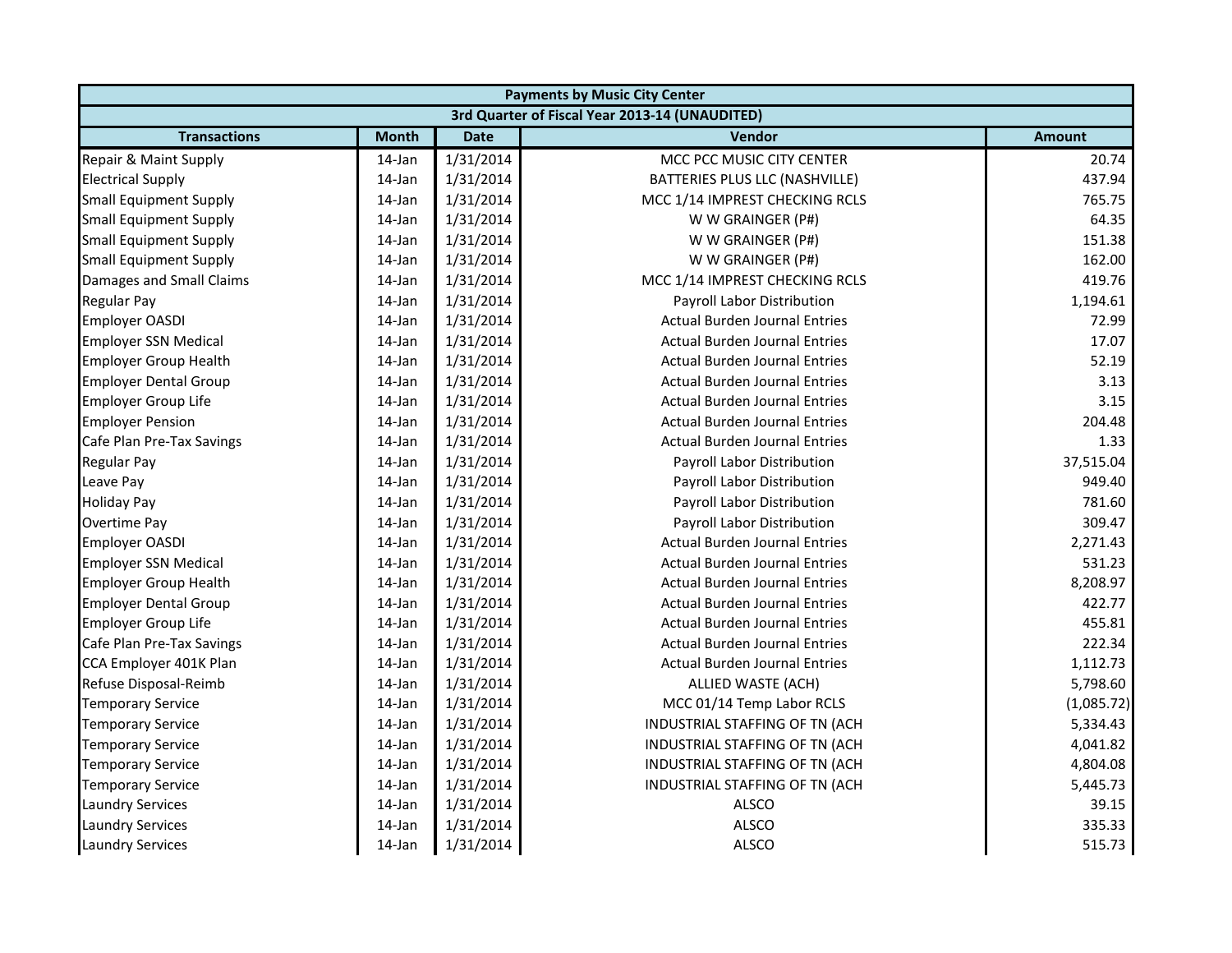|                                 | <b>Payments by Music City Center</b> |             |                                                |               |  |  |  |
|---------------------------------|--------------------------------------|-------------|------------------------------------------------|---------------|--|--|--|
|                                 |                                      |             | 3rd Quarter of Fiscal Year 2013-14 (UNAUDITED) |               |  |  |  |
| <b>Transactions</b>             | <b>Month</b>                         | <b>Date</b> | Vendor                                         | <b>Amount</b> |  |  |  |
| <b>Laundry Services</b>         | 14-Jan                               | 1/31/2014   | <b>ALSCO</b>                                   | 519.83        |  |  |  |
| <b>Laundry Services</b>         | 14-Jan                               | 1/31/2014   | <b>ALSCO</b>                                   | 236.05        |  |  |  |
| <b>Laundry Services</b>         | 14-Jan                               | 1/31/2014   | <b>ALSCO</b>                                   | 335.33        |  |  |  |
| <b>Laundry Services</b>         | 14-Jan                               | 1/31/2014   | <b>ALSCO</b>                                   | 39.15         |  |  |  |
| <b>Laundry Services</b>         | 14-Jan                               | 1/31/2014   | <b>ALSCO</b>                                   | 481.75        |  |  |  |
| <b>Laundry Services</b>         | 14-Jan                               | 1/31/2014   | <b>ALSCO</b>                                   | 335.33        |  |  |  |
| <b>Laundry Services</b>         | 14-Jan                               | 1/31/2014   | <b>ALSCO</b>                                   | 203.02        |  |  |  |
| <b>Laundry Services</b>         | 14-Jan                               | 1/31/2014   | <b>ALSCO</b>                                   | 235.15        |  |  |  |
| <b>Laundry Services</b>         | 14-Jan                               | 1/31/2014   | <b>ALSCO</b>                                   | 612.08        |  |  |  |
| <b>Laundry Services</b>         | 14-Jan                               | 1/31/2014   | <b>ALSCO</b>                                   | 39.15         |  |  |  |
| <b>Temporary Service-Reimb</b>  | 14-Jan                               | 1/31/2014   | MCC 01/14 Temp Labor RCLS                      | 1,085.72      |  |  |  |
| Other Rpr & Maint Srvc          | 14-Jan                               | 1/31/2014   | FORKLIFT SYSTEMS INC (ACH)                     | 255.00        |  |  |  |
| <b>HHold &amp; Jnitr Supply</b> | 14-Jan                               | 1/31/2014   | AMERICAN PAPER & TWINE CO (ACH                 | 68.08         |  |  |  |
| Regular Pay                     | 14-Jan                               | 1/31/2014   | Payroll Labor Distribution                     | 3,927.82      |  |  |  |
| Leave Pay                       | 14-Jan                               | 1/31/2014   | Payroll Labor Distribution                     | 820.00        |  |  |  |
| <b>Holiday Pay</b>              | 14-Jan                               | 1/31/2014   | Payroll Labor Distribution                     | 252.00        |  |  |  |
| Overtime Pay                    | 14-Jan                               | 1/31/2014   | Payroll Labor Distribution                     | 111.33        |  |  |  |
| <b>Employer OASDI</b>           | 14-Jan                               | 1/31/2014   | <b>Actual Burden Journal Entries</b>           | 289.38        |  |  |  |
| <b>Employer SSN Medical</b>     | 14-Jan                               | 1/31/2014   | <b>Actual Burden Journal Entries</b>           | 67.66         |  |  |  |
| <b>Employer Group Health</b>    | 14-Jan                               | 1/31/2014   | <b>Actual Burden Journal Entries</b>           | 1,126.90      |  |  |  |
| <b>Employer Dental Group</b>    | 14-Jan                               | 1/31/2014   | <b>Actual Burden Journal Entries</b>           | 38.49         |  |  |  |
| <b>Employer Group Life</b>      | 14-Jan                               | 1/31/2014   | <b>Actual Burden Journal Entries</b>           | 38.63         |  |  |  |
| <b>Employer Pension</b>         | 14-Jan                               | 1/31/2014   | <b>Actual Burden Journal Entries</b>           | 651.61        |  |  |  |
| <b>FSA Pre-Tax Savings</b>      | 14-Jan                               | 1/31/2014   | <b>Actual Burden Journal Entries</b>           | 2.86          |  |  |  |
| Cafe Plan Pre-Tax Savings       | 14-Jan                               | 1/31/2014   | <b>Actual Burden Journal Entries</b>           | 30.91         |  |  |  |
| <b>Regular Pay</b>              | 14-Jan                               | 1/31/2014   | Payroll Labor Distribution                     | 9,451.45      |  |  |  |
| Leave Pay                       | 14-Jan                               | 1/31/2014   | Payroll Labor Distribution                     | 172.30        |  |  |  |
| <b>Holiday Pay</b>              | 14-Jan                               | 1/31/2014   | Payroll Labor Distribution                     | 310.00        |  |  |  |
| Overtime Pay                    | 14-Jan                               | 1/31/2014   | Payroll Labor Distribution                     | 54.06         |  |  |  |
| <b>Employer OASDI</b>           | 14-Jan                               | 1/31/2014   | <b>Actual Burden Journal Entries</b>           | 585.11        |  |  |  |
| <b>Employer SSN Medical</b>     | 14-Jan                               | 1/31/2014   | <b>Actual Burden Journal Entries</b>           | 136.84        |  |  |  |
| <b>Employer Group Health</b>    | 14-Jan                               | 1/31/2014   | <b>Actual Burden Journal Entries</b>           | 2,068.40      |  |  |  |
| <b>Employer Dental Group</b>    | 14-Jan                               | 1/31/2014   | <b>Actual Burden Journal Entries</b>           | 69.32         |  |  |  |
| Employer Group Life             | 14-Jan                               | 1/31/2014   | <b>Actual Burden Journal Entries</b>           | 86.60         |  |  |  |
| Cafe Plan Pre-Tax Savings       | 14-Jan                               | 1/31/2014   | Actual Burden Journal Entries                  | 41.78         |  |  |  |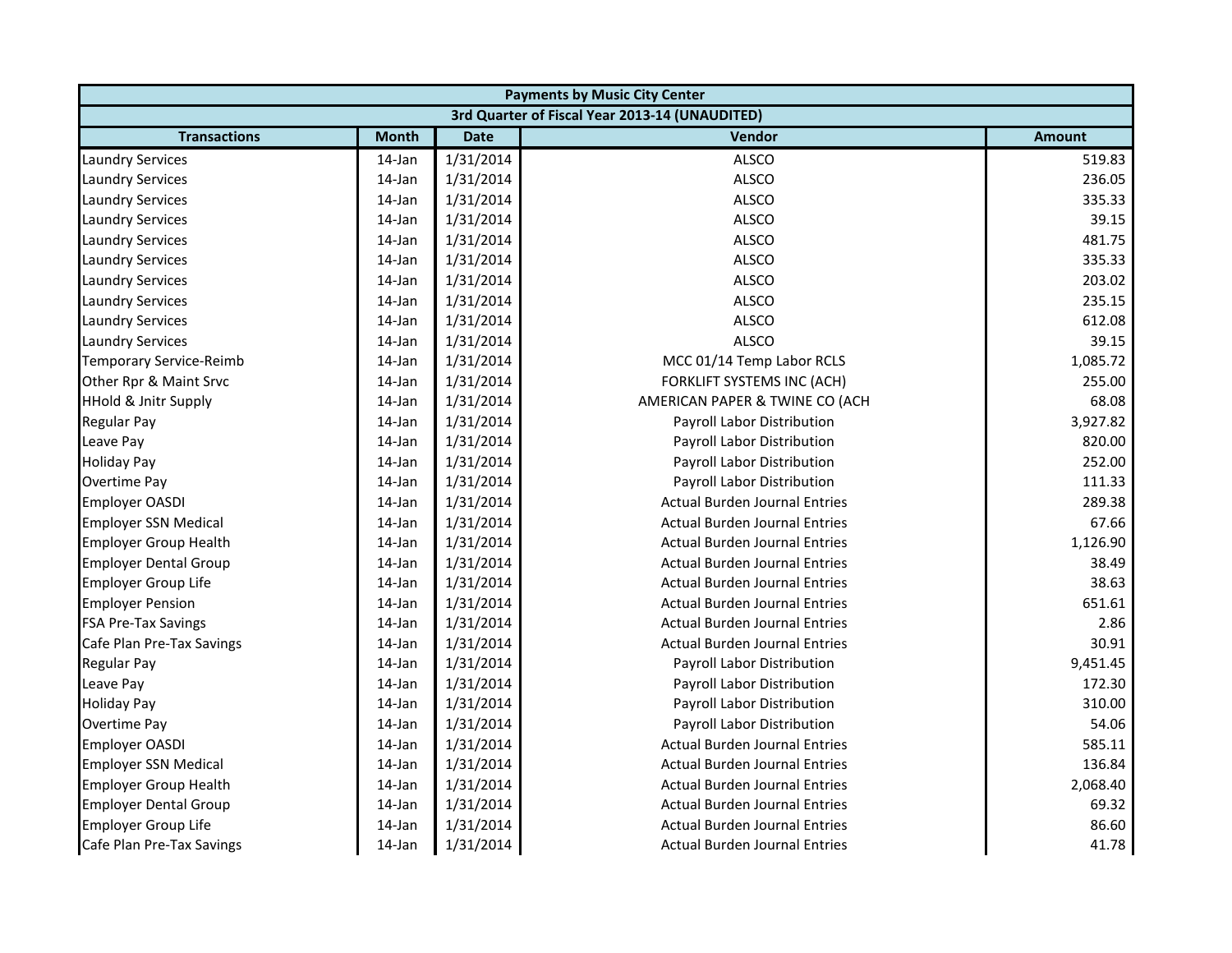| <b>Payments by Music City Center</b> |              |             |                                                |               |  |  |
|--------------------------------------|--------------|-------------|------------------------------------------------|---------------|--|--|
|                                      |              |             | 3rd Quarter of Fiscal Year 2013-14 (UNAUDITED) |               |  |  |
| <b>Transactions</b>                  | <b>Month</b> | <b>Date</b> | <b>Vendor</b>                                  | <b>Amount</b> |  |  |
| CCA Employer 401K Plan               | 14-Jan       | 1/31/2014   | <b>Actual Burden Journal Entries</b>           | 342.15        |  |  |
| <b>Cable Television</b>              | 14-Jan       | 1/31/2014   | COMCAST (ACH)                                  | 425.47        |  |  |
| <b>Mngt Cnsltnt Srvc</b>             | $14$ -Jan    | 1/31/2014   | MCC 1/14 CC RCLS                               | 45.00         |  |  |
| <b>Internet Services</b>             | 14-Jan       | 1/31/2014   | <b>AT&amp;T CORP</b>                           | 4,221.94      |  |  |
| Telephone & Telegraph                | 14-Jan       | 1/31/2014   | <b>AT&amp;T CORP</b>                           | 1,874.12      |  |  |
| Other Rpr & Maint Srvc               | 14-Jan       | 1/31/2014   | RICOH USA INC (ACH)                            | 234.87        |  |  |
| <b>Regular Pay</b>                   | 14-Jan       | 1/31/2014   | Payroll Labor Distribution                     | 6,240.77      |  |  |
| <b>Holiday Pay</b>                   | 14-Jan       | 1/31/2014   | Payroll Labor Distribution                     | 346.15        |  |  |
| Employer OASDI                       | 14-Jan       | 1/31/2014   | <b>Actual Burden Journal Entries</b>           | 386.74        |  |  |
| <b>Employer SSN Medical</b>          | 14-Jan       | 1/31/2014   | <b>Actual Burden Journal Entries</b>           | 90.45         |  |  |
| Employer Group Health                | 14-Jan       | 1/31/2014   | <b>Actual Burden Journal Entries</b>           | 845.69        |  |  |
| <b>Employer Dental Group</b>         | 14-Jan       | 1/31/2014   | <b>Actual Burden Journal Entries</b>           | 31.41         |  |  |
| <b>Employer Group Life</b>           | 14-Jan       | 1/31/2014   | <b>Actual Burden Journal Entries</b>           | 31.55         |  |  |
| <b>Employer Pension</b>              | 14-Jan       | 1/31/2014   | <b>Actual Burden Journal Entries</b>           | 1,127.48      |  |  |
| <b>FSA Pre-Tax Savings</b>           | 14-Jan       | 1/31/2014   | <b>Actual Burden Journal Entries</b>           | 3.19          |  |  |
| Cafe Plan Pre-Tax Savings            | 14-Jan       | 1/31/2014   | <b>Actual Burden Journal Entries</b>           | 23.37         |  |  |
| <b>Regular Pay</b>                   | 14-Jan       | 1/31/2014   | Payroll Labor Distribution                     | 23,188.79     |  |  |
| Leave Pay                            | 14-Jan       | 1/31/2014   | Payroll Labor Distribution                     | 881.53        |  |  |
| <b>Holiday Pay</b>                   | 14-Jan       | 1/31/2014   | Payroll Labor Distribution                     | 1,243.60      |  |  |
| Overtime Pay                         | 14-Jan       | 1/31/2014   | Payroll Labor Distribution                     | 197.04        |  |  |
| <b>Employer OASDI</b>                | 14-Jan       | 1/31/2014   | <b>Actual Burden Journal Entries</b>           | 1,473.12      |  |  |
| <b>Employer SSN Medical</b>          | 14-Jan       | 1/31/2014   | <b>Actual Burden Journal Entries</b>           | 344.48        |  |  |
| <b>Employer Group Health</b>         | 14-Jan       | 1/31/2014   | <b>Actual Burden Journal Entries</b>           | 4,800.96      |  |  |
| <b>Employer Dental Group</b>         | 14-Jan       | 1/31/2014   | <b>Actual Burden Journal Entries</b>           | 217.78        |  |  |
| <b>Employer Group Life</b>           | 14-Jan       | 1/31/2014   | <b>Actual Burden Journal Entries</b>           | 244.99        |  |  |
| <b>Employer Pension</b>              | 14-Jan       | 1/31/2014   | <b>Actual Burden Journal Entries</b>           | 186.94        |  |  |
| Cafe Plan Pre-Tax Savings            | 14-Jan       | 1/31/2014   | <b>Actual Burden Journal Entries</b>           | 131.93        |  |  |
| CCA Employer 401K Plan               | 14-Jan       | 1/31/2014   | <b>Actual Burden Journal Entries</b>           | 522.56        |  |  |
| <b>Medical Services</b>              | 14-Jan       | 1/31/2014   | MED STAR MEDICAL STAFFING INC                  | 618.13        |  |  |
| <b>Medical Services</b>              | 14-Jan       | 1/31/2014   | MED STAR MEDICAL STAFFING INC                  | 1,343.75      |  |  |
| <b>Security Services</b>             | $14$ -Jan    | 1/31/2014   | <b>BRANTLEY SECURITY SERVICES INC</b>          | 20,540.32     |  |  |
| <b>Uniform Cleaning Service</b>      | 14-Jan       | 1/31/2014   | <b>COYNE TEXTILE SVCS</b>                      | 349.47        |  |  |
| <b>Uniform Cleaning Service</b>      | 14-Jan       | 1/31/2014   | <b>COYNE TEXTILE SVCS</b>                      | 594.30        |  |  |
| <b>Uniform Cleaning Service</b>      | 14-Jan       | 1/31/2014   | <b>COYNE TEXTILE SVCS</b>                      | 376.83        |  |  |
| <b>Building Maintenance Srvc</b>     | 14-Jan       | 1/31/2014   | JARVIS AWARD SIGN & FLAG CO (A                 | 231.00        |  |  |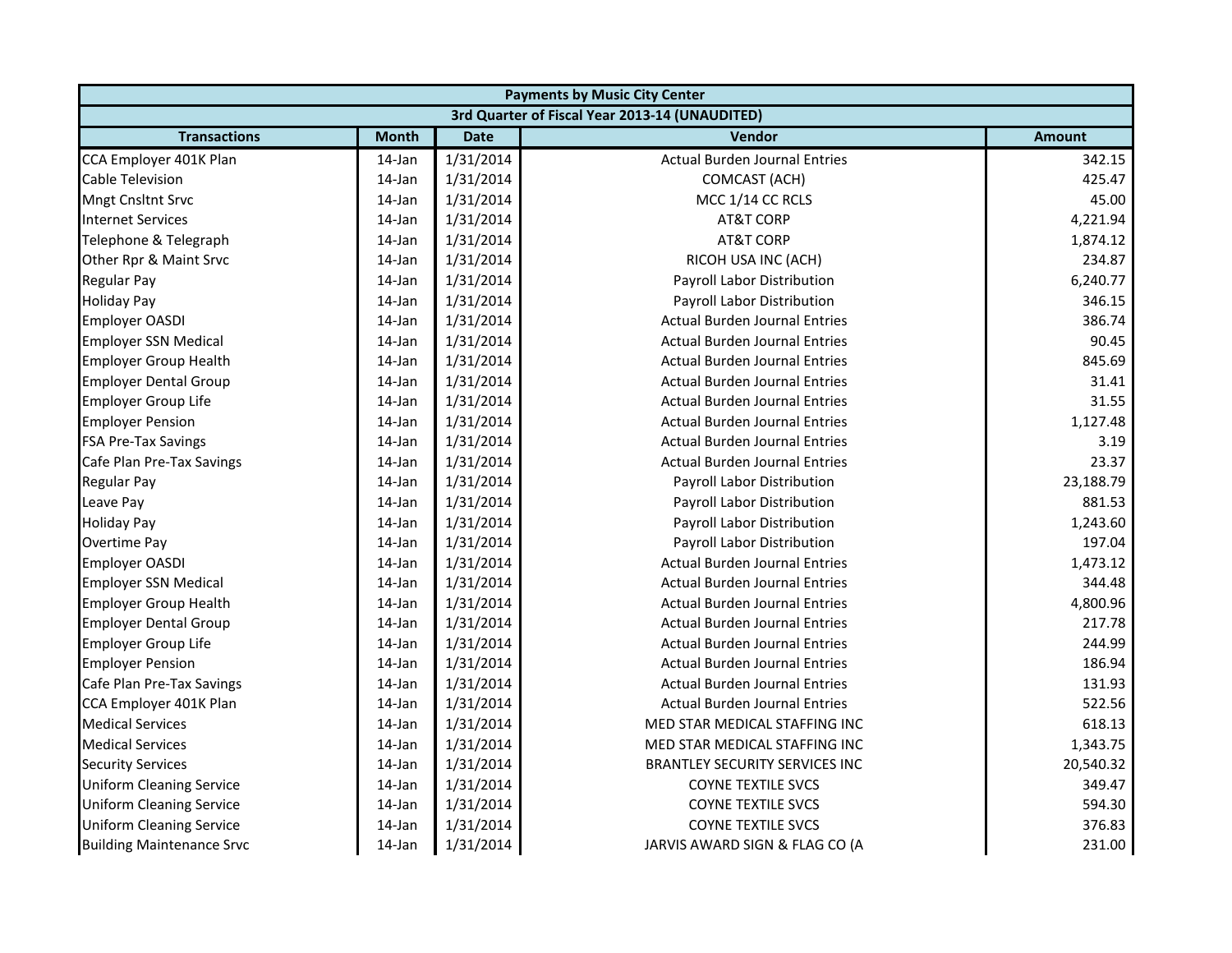|                              | <b>Payments by Music City Center</b> |             |                                                |               |  |  |  |
|------------------------------|--------------------------------------|-------------|------------------------------------------------|---------------|--|--|--|
|                              |                                      |             | 3rd Quarter of Fiscal Year 2013-14 (UNAUDITED) |               |  |  |  |
| <b>Transactions</b>          | <b>Month</b>                         | <b>Date</b> | Vendor                                         | <b>Amount</b> |  |  |  |
| <b>Auto Fuel</b>             | 14-Jan                               | 1/31/2014   | MCC 1/14 CC RCLS                               | 15.48         |  |  |  |
| <b>Auto Fuel</b>             | 14-Jan                               | 1/31/2014   | MCC 1/14 CC RCLS                               | 99.00         |  |  |  |
| <b>Regular Pay</b>           | 14-Jan                               | 1/31/2014   | Payroll Labor Distribution                     | 4,742.52      |  |  |  |
| Leave Pay                    | 14-Jan                               | 1/31/2014   | Payroll Labor Distribution                     | 1,520.00      |  |  |  |
| Overtime Pay                 | 14-Jan                               | 1/31/2014   | Payroll Labor Distribution                     | 212.80        |  |  |  |
| <b>Employer OASDI</b>        | 14-Jan                               | 1/31/2014   | <b>Actual Burden Journal Entries</b>           | 369.09        |  |  |  |
| <b>Employer SSN Medical</b>  | 14-Jan                               | 1/31/2014   | <b>Actual Burden Journal Entries</b>           | 86.32         |  |  |  |
| <b>Employer Group Health</b> | 14-Jan                               | 1/31/2014   | <b>Actual Burden Journal Entries</b>           | 1,406.69      |  |  |  |
| <b>Employer Dental Group</b> | 14-Jan                               | 1/31/2014   | <b>Actual Burden Journal Entries</b>           | 45.55         |  |  |  |
| Employer Group Life          | 14-Jan                               | 1/31/2014   | <b>Actual Burden Journal Entries</b>           | 45.75         |  |  |  |
| <b>Employer Pension</b>      | 14-Jan                               | 1/31/2014   | <b>Actual Burden Journal Entries</b>           | 1,033.45      |  |  |  |
| Cafe Plan Pre-Tax Savings    | 14-Jan                               | 1/31/2014   | <b>Actual Burden Journal Entries</b>           | 38.76         |  |  |  |
| Other Rpr & Maint Srvc       | 14-Jan                               | 1/31/2014   | RICOH USA INC (ACH)                            | 487.77        |  |  |  |
| Offc & Admin Supply          | 14-Jan                               | 1/31/2014   | A Z OFFICE RESOURCE INC (ACH)                  | 4.08          |  |  |  |
| Offc & Admin Supply          | 14-Jan                               | 1/31/2014   | A Z OFFICE RESOURCE INC (ACH)                  | 21.96         |  |  |  |
| Offc & Admin Supply          | 14-Jan                               | 1/31/2014   | A Z OFFICE RESOURCE INC (ACH)                  | 114.16        |  |  |  |
| Offc & Admin Supply          | 14-Jan                               | 1/31/2014   | A Z OFFICE RESOURCE INC (ACH)                  | 13.36         |  |  |  |
| Offc & Admin Supply          | 14-Jan                               | 1/31/2014   | A Z OFFICE RESOURCE INC (ACH)                  | 47.41         |  |  |  |
| Offc & Admin Supply          | 14-Jan                               | 1/31/2014   | A Z OFFICE RESOURCE INC (ACH)                  | 33.78         |  |  |  |
| Offc & Admin Supply          | 14-Jan                               | 1/31/2014   | A Z OFFICE RESOURCE INC (ACH)                  | 31.74         |  |  |  |
| Offc & Admin Supply          | 14-Jan                               | 1/31/2014   | A Z OFFICE RESOURCE INC (ACH)                  | 42.14         |  |  |  |
| Offc & Admin Supply          | 14-Jan                               | 1/31/2014   | A Z OFFICE RESOURCE INC (ACH)                  | 74.04         |  |  |  |
| <b>Regular Pay</b>           | 14-Jan                               | 1/31/2014   | Payroll Labor Distribution                     | 6,061.97      |  |  |  |
| Leave Pay                    | 14-Jan                               | 1/31/2014   | Payroll Labor Distribution                     | 136.00        |  |  |  |
| <b>Holiday Pay</b>           | 14-Jan                               | 1/31/2014   | Payroll Labor Distribution                     | 695.62        |  |  |  |
| Overtime Pay                 | 14-Jan                               | 1/31/2014   | Payroll Labor Distribution                     | 8.16          |  |  |  |
| <b>Employer OASDI</b>        | 14-Jan                               | 1/31/2014   | <b>Actual Burden Journal Entries</b>           | 409.88        |  |  |  |
| <b>Employer SSN Medical</b>  | 14-Jan                               | 1/31/2014   | <b>Actual Burden Journal Entries</b>           | 95.85         |  |  |  |
| <b>Employer Group Health</b> | 14-Jan                               | 1/31/2014   | <b>Actual Burden Journal Entries</b>           | 795.00        |  |  |  |
| <b>Employer Dental Group</b> | 14-Jan                               | 1/31/2014   | <b>Actual Burden Journal Entries</b>           | 28.28         |  |  |  |
| Employer Group Life          | 14-Jan                               | 1/31/2014   | <b>Actual Burden Journal Entries</b>           | 42.60         |  |  |  |
| Cafe Plan Pre-Tax Savings    | 14-Jan                               | 1/31/2014   | <b>Actual Burden Journal Entries</b>           | 21.72         |  |  |  |
| CCA Employer 401K Plan       | $14$ -Jan                            | 1/31/2014   | <b>Actual Burden Journal Entries</b>           | 276.07        |  |  |  |
| Employee Out-of-town Travel  | 14-Jan                               | 1/31/2014   | Fifth Third 01/14                              | 989.12        |  |  |  |
| Employee Out-of-town Travel  | 14-Jan                               | 1/31/2014   | Fifth Third 01/14                              | 648.93        |  |  |  |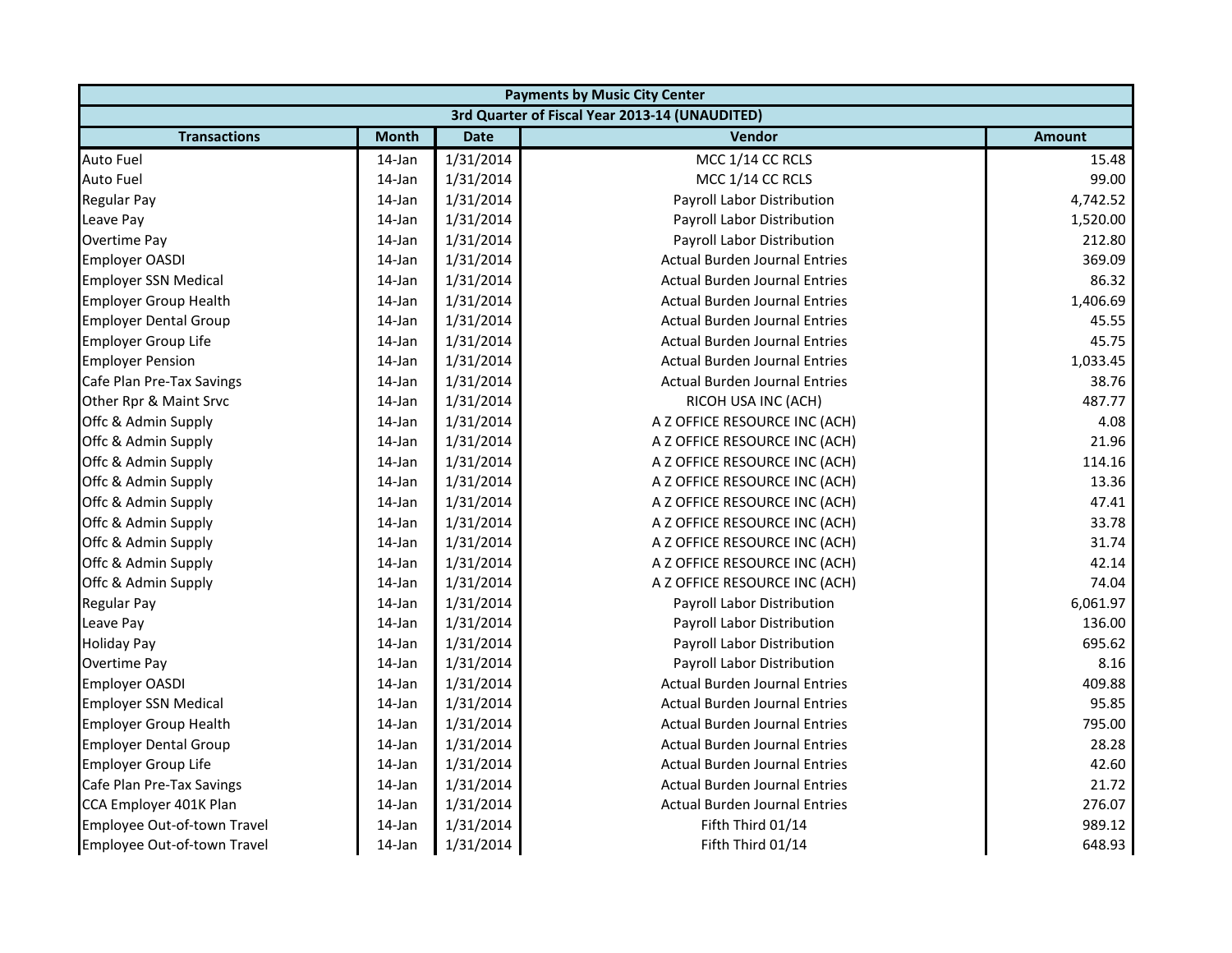| <b>Payments by Music City Center</b> |              |             |                                                |               |  |  |
|--------------------------------------|--------------|-------------|------------------------------------------------|---------------|--|--|
|                                      |              |             | 3rd Quarter of Fiscal Year 2013-14 (UNAUDITED) |               |  |  |
| <b>Transactions</b>                  | <b>Month</b> | <b>Date</b> | <b>Vendor</b>                                  | <b>Amount</b> |  |  |
| Employee Out-of-town Travel          | 14-Jan       | 1/31/2014   | Fifth Third 01/14                              | 777.09        |  |  |
| Employee Out-of-town Travel          | 14-Jan       | 1/31/2014   | Fifth Third 01/14                              | 49.60         |  |  |
| Employee Out-of-town Travel          | 14-Jan       | 1/31/2014   | Fifth Third 01/14                              | 45.00         |  |  |
| Employee Out-of-town Travel          | 14-Jan       | 1/31/2014   | Fifth Third 01/14                              | 36.00         |  |  |
| Employee Out-of-town Travel          | 14-Jan       | 1/31/2014   | Fifth Third 01/14                              | 30.75         |  |  |
| Employee Out-of-town Travel          | 14-Jan       | 1/31/2014   | Fifth Third 01/14                              | 27.50         |  |  |
| Employee Out-of-town Travel          | 14-Jan       | 1/31/2014   | STROBL, TIMOTHY M                              | 84.35         |  |  |
| Employee Out-of-town Travel          | 14-Jan       | 1/31/2014   | MCALISTER, TERI A                              | 281.45        |  |  |
| <b>Employee Air Travel</b>           | 14-Jan       | 1/31/2014   | Fifth Third 01/14                              | 338.50        |  |  |
| <b>Employee Air Travel</b>           | 14-Jan       | 1/31/2014   | Fifth Third 01/14                              | 227.70        |  |  |
| Registration                         | 14-Jan       | 1/31/2014   | Fifth Third 01/14                              | 3,296.00      |  |  |
| Registration                         | 14-Jan       | 1/31/2014   | Fifth Third 01/14                              | 30.00         |  |  |
| Registration                         | 14-Jan       | 1/31/2014   | Fifth Third 01/14                              | 30.00         |  |  |
| <b>Membership Dues</b>               | 14-Jan       | 1/31/2014   | Fifth Third 01/14                              | 420.00        |  |  |
| Other Rpr & Maint Srvc               | 14-Jan       | 1/31/2014   | RICOH USA INC (ACH)                            | 165.55        |  |  |
| <b>Host &amp; Hostess</b>            | 14-Jan       | 1/31/2014   | Fifth Third 01/14                              | 13.58         |  |  |
| <b>Host &amp; Hostess</b>            | 14-Jan       | 1/31/2014   | Fifth Third 01/14                              | 3.05          |  |  |
| <b>Host &amp; Hostess</b>            | 14-Jan       | 1/31/2014   | Fifth Third 01/14                              | 77.84         |  |  |
| <b>Host &amp; Hostess</b>            | 14-Jan       | 1/31/2014   | Fifth Third 01/14                              | 4.88          |  |  |
| <b>Host &amp; Hostess</b>            | 14-Jan       | 1/31/2014   | Fifth Third 01/14                              | 50.99         |  |  |
| <b>Host &amp; Hostess</b>            | 14-Jan       | 1/31/2014   | Fifth Third 01/14                              | 110.79        |  |  |
| <b>Host &amp; Hostess</b>            | 14-Jan       | 1/31/2014   | Fifth Third 01/14                              | 55.80         |  |  |
| <b>Host &amp; Hostess</b>            | 14-Jan       | 1/31/2014   | Fifth Third 01/14                              | 47.96         |  |  |
| <b>Host &amp; Hostess</b>            | 14-Jan       | 1/31/2014   | MCC PCC MUSIC CITY CENTER                      | 17.46         |  |  |
| Rent Tradeshow Booth Expenses        | 14-Jan       | 1/31/2014   | Fifth Third 01/14                              | 3,300.00      |  |  |
| Regular Pay                          | 14-Jan       | 1/31/2014   | Payroll Labor Distribution                     | 15,067.06     |  |  |
| Leave Pay                            | 14-Jan       | 1/31/2014   | Payroll Labor Distribution                     | 610.88        |  |  |
| <b>Holiday Pay</b>                   | 14-Jan       | 1/31/2014   | Payroll Labor Distribution                     | 1,442.46      |  |  |
| <b>Overtime Pay</b>                  | 14-Jan       | 1/31/2014   | Payroll Labor Distribution                     | 9.63          |  |  |
| <b>Employer OASDI</b>                | 14-Jan       | 1/31/2014   | <b>Actual Burden Journal Entries</b>           | 1,023.62      |  |  |
| <b>Employer SSN Medical</b>          | 14-Jan       | 1/31/2014   | <b>Actual Burden Journal Entries</b>           | 239.40        |  |  |
| <b>Employer Group Health</b>         | 14-Jan       | 1/31/2014   | <b>Actual Burden Journal Entries</b>           | 1,266.00      |  |  |
| <b>Employer Dental Group</b>         | 14-Jan       | 1/31/2014   | <b>Actual Burden Journal Entries</b>           | 70.70         |  |  |
| <b>Employer Group Life</b>           | 14-Jan       | 1/31/2014   | <b>Actual Burden Journal Entries</b>           | 85.20         |  |  |
| <b>Employer Pension</b>              | 14-Jan       | 1/31/2014   | Actual Burden Journal Entries                  | 2,932.13      |  |  |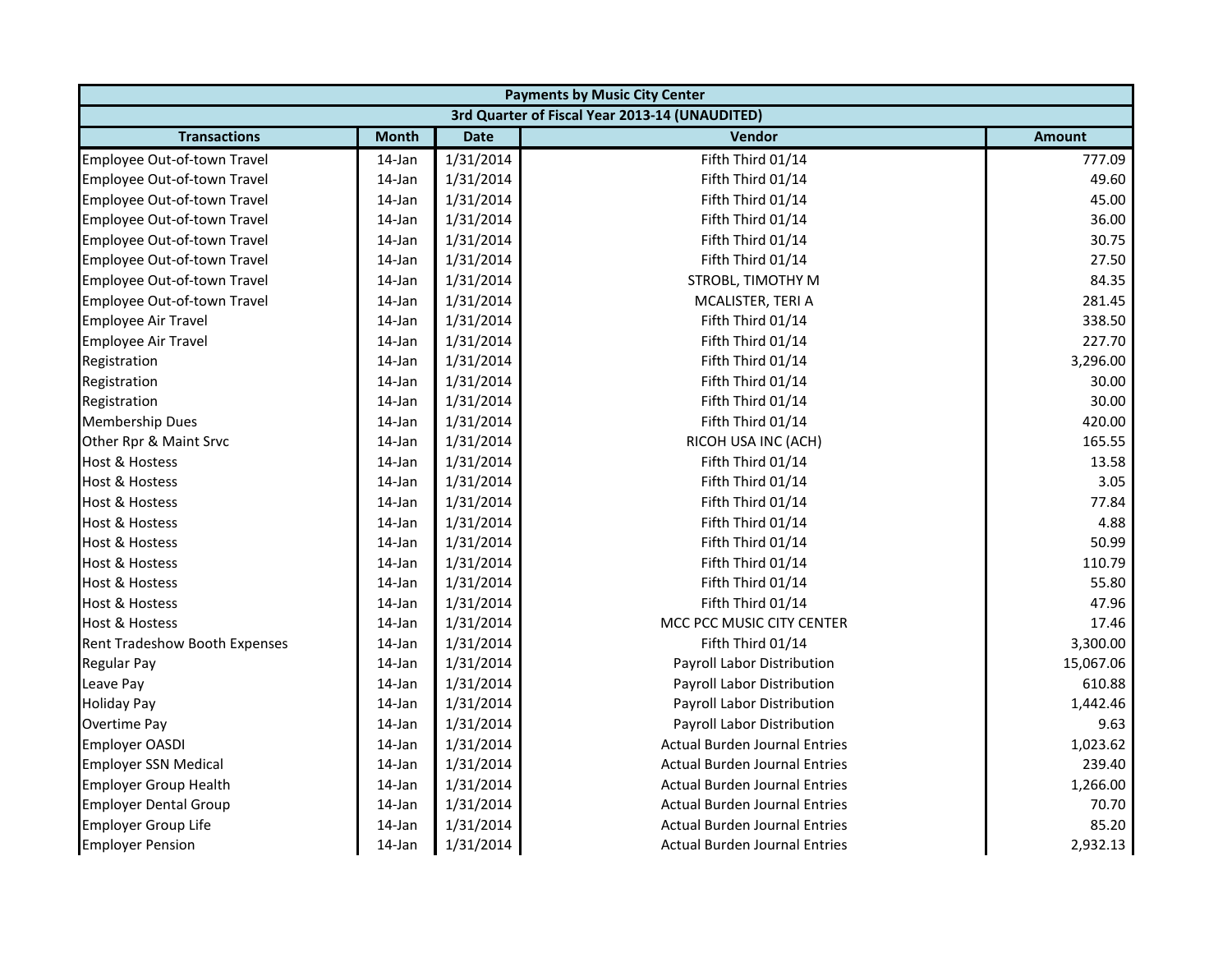| <b>Payments by Music City Center</b> |              |             |                                                |               |
|--------------------------------------|--------------|-------------|------------------------------------------------|---------------|
|                                      |              |             | 3rd Quarter of Fiscal Year 2013-14 (UNAUDITED) |               |
| <b>Transactions</b>                  | <b>Month</b> | <b>Date</b> | Vendor                                         | <b>Amount</b> |
| <b>FSA Pre-Tax Savings</b>           | 14-Jan       | 1/31/2014   | <b>Actual Burden Journal Entries</b>           | 11.47         |
| Cafe Plan Pre-Tax Savings            | 14-Jan       | 1/31/2014   | <b>Actual Burden Journal Entries</b>           | 35.30         |
| <b>Regular Pay</b>                   | 14-Jan       | 1/31/2014   | Payroll Labor Distribution                     | 2,892.54      |
| Leave Pay                            | 14-Jan       | 1/31/2014   | Payroll Labor Distribution                     | 115.38        |
| <b>Holiday Pay</b>                   | 14-Jan       | 1/31/2014   | Payroll Labor Distribution                     | 461.53        |
| <b>Employer OASDI</b>                | 14-Jan       | 1/31/2014   | <b>Actual Burden Journal Entries</b>           | 210.23        |
| <b>Employer SSN Medical</b>          | 14-Jan       | 1/31/2014   | <b>Actual Burden Journal Entries</b>           | 49.17         |
| <b>Employer Group Health</b>         | 14-Jan       | 1/31/2014   | <b>Actual Burden Journal Entries</b>           | 235.50        |
| <b>Employer Dental Group</b>         | 14-Jan       | 1/31/2014   | <b>Actual Burden Journal Entries</b>           | 28.28         |
| <b>Employer Group Life</b>           | 14-Jan       | 1/31/2014   | <b>Actual Burden Journal Entries</b>           | 28.40         |
| Cafe Plan Pre-Tax Savings            | 14-Jan       | 1/31/2014   | <b>Actual Burden Journal Entries</b>           | 6.01          |
| CCA Employer 401K Plan               | 14-Jan       | 1/31/2014   | <b>Actual Burden Journal Entries</b>           | 138.78        |
| Other Rpr & Maint Srvc               | 14-Jan       | 1/31/2014   | RICOH USA INC (ACH)                            | 11.91         |
| Regular Pay                          | 14-Jan       | 1/31/2014   | Payroll Labor Distribution                     | 10,571.06     |
| Leave Pay                            | 14-Jan       | 1/31/2014   | Payroll Labor Distribution                     | 528.93        |
| <b>Holiday Pay</b>                   | 14-Jan       | 1/31/2014   | Payroll Labor Distribution                     | 1,150.92      |
| <b>Overtime Pay</b>                  | 14-Jan       | 1/31/2014   | Payroll Labor Distribution                     | 61.62         |
| <b>Employer OASDI</b>                | 14-Jan       | 1/31/2014   | <b>Actual Burden Journal Entries</b>           | 704.61        |
| <b>Employer SSN Medical</b>          | 14-Jan       | 1/31/2014   | <b>Actual Burden Journal Entries</b>           | 164.79        |
| <b>Employer Group Health</b>         | 14-Jan       | 1/31/2014   | <b>Actual Burden Journal Entries</b>           | 2,619.00      |
| <b>Employer Dental Group</b>         | 14-Jan       | 1/31/2014   | <b>Actual Burden Journal Entries</b>           | 113.12        |
| <b>Employer Group Life</b>           | 14-Jan       | 1/31/2014   | <b>Actual Burden Journal Entries</b>           | 113.60        |
| <b>Employer Pension</b>              | 14-Jan       | 1/31/2014   | <b>Actual Burden Journal Entries</b>           | 250.25        |
| Cafe Plan Pre-Tax Savings            | 14-Jan       | 1/31/2014   | <b>Actual Burden Journal Entries</b>           | 71.47         |
| CCA Employer 401K Plan               | 14-Jan       | 1/31/2014   | <b>Actual Burden Journal Entries</b>           | 253.47        |
| <b>Temporary Service</b>             | 14-Jan       | 1/31/2014   | RANDSTAD (ACH)                                 | 821.44        |
| <b>Temporary Service</b>             | 14-Jan       | 1/31/2014   | RANDSTAD (ACH)                                 | 1,026.80      |
| Other Rpr & Maint Srvc               | 14-Jan       | 1/31/2014   | RICOH USA INC (ACH)                            | 107.17        |
| <b>Host &amp; Hostess</b>            | 14-Jan       | 1/31/2014   | MCC 1/31/14 Exh Rev RCLS                       | 22.31         |
| <b>Host &amp; Hostess</b>            | 14-Jan       | 1/31/2014   | MCC JE971982 1/14 RCLS                         | (22.31)       |
| <b>Merchant Fees</b>                 | 14-Jan       | 1/31/2014   | MCC 1/14 Exh Rev RCLS                          | 9.84          |
| <b>Merchant Fees</b>                 | 14-Jan       | 1/31/2014   | MCC JE971982 1/14 RCLS                         | 22.31         |
| <b>Merchant Fees</b>                 | $14$ -Jan    | 1/31/2014   | MCC 01/14 Exh Rev RCLS                         | 2.47          |
| <b>Regular Pay</b>                   | 14-Jan       | 1/31/2014   | Payroll Labor Distribution                     | 5,230.59      |
| <b>Holiday Pay</b>                   | 14-Jan       | 1/31/2014   | Payroll Labor Distribution                     | 346.15        |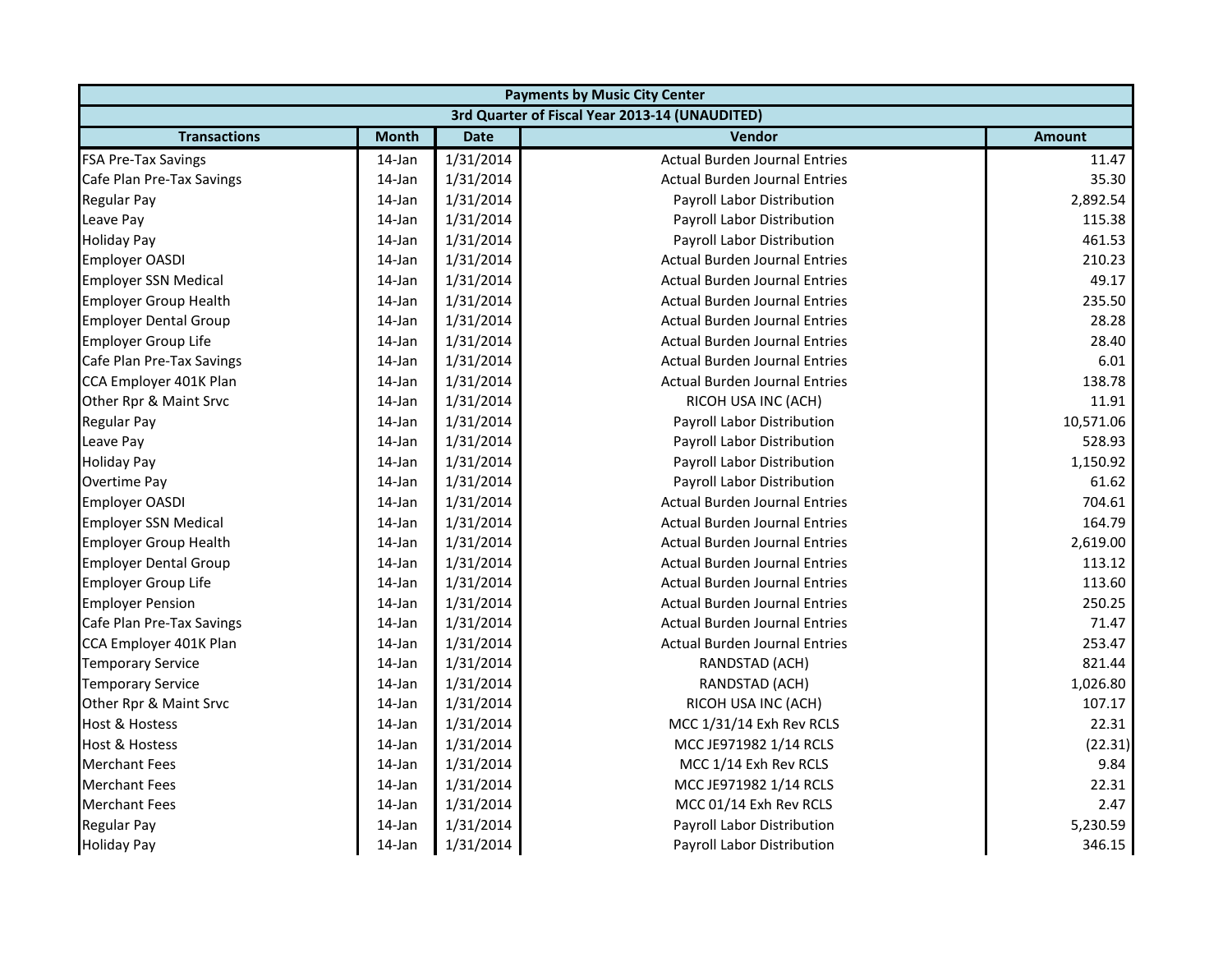| <b>Payments by Music City Center</b> |              |             |                                                |               |  |
|--------------------------------------|--------------|-------------|------------------------------------------------|---------------|--|
|                                      |              |             | 3rd Quarter of Fiscal Year 2013-14 (UNAUDITED) |               |  |
| <b>Transactions</b>                  | <b>Month</b> | <b>Date</b> | Vendor                                         | <b>Amount</b> |  |
| <b>Employer OASDI</b>                | 14-Jan       | 1/31/2014   | <b>Actual Burden Journal Entries</b>           | 332.47        |  |
| <b>Employer SSN Medical</b>          | 14-Jan       | 1/31/2014   | <b>Actual Burden Journal Entries</b>           | 77.76         |  |
| <b>Employer Group Health</b>         | 14-Jan       | 1/31/2014   | <b>Actual Burden Journal Entries</b>           | 559.50        |  |
| <b>Employer Dental Group</b>         | 14-Jan       | 1/31/2014   | <b>Actual Burden Journal Entries</b>           | 28.28         |  |
| <b>Employer Group Life</b>           | 14-Jan       | 1/31/2014   | <b>Actual Burden Journal Entries</b>           | 28.40         |  |
| <b>Employer Pension</b>              | 14-Jan       | 1/31/2014   | <b>Actual Burden Journal Entries</b>           | 954.57        |  |
| Cafe Plan Pre-Tax Savings            | 14-Jan       | 1/31/2014   | <b>Actual Burden Journal Entries</b>           | 15.71         |  |
| <b>Regular Pay</b>                   | 14-Jan       | 1/31/2014   | <b>Payroll Labor Distribution</b>              | 7,820.17      |  |
| <b>Holiday Pay</b>                   | 14-Jan       | 1/31/2014   | Payroll Labor Distribution                     | 871.62        |  |
| <b>Overtime Pay</b>                  | 14-Jan       | 1/31/2014   | Payroll Labor Distribution                     | 0.40          |  |
| <b>Employer OASDI</b>                | 14-Jan       | 1/31/2014   | <b>Actual Burden Journal Entries</b>           | 528.91        |  |
| <b>Employer SSN Medical</b>          | 14-Jan       | 1/31/2014   | <b>Actual Burden Journal Entries</b>           | 123.69        |  |
| <b>Employer Group Health</b>         | 14-Jan       | 1/31/2014   | <b>Actual Burden Journal Entries</b>           | 469.50        |  |
| <b>Employer Dental Group</b>         | 14-Jan       | 1/31/2014   | <b>Actual Burden Journal Entries</b>           | 56.56         |  |
| <b>Employer Group Life</b>           | 14-Jan       | 1/31/2014   | <b>Actual Burden Journal Entries</b>           | 56.80         |  |
| Cafe Plan Pre-Tax Savings            | 14-Jan       | 1/31/2014   | <b>Actual Burden Journal Entries</b>           | 12.21         |  |
| CCA Employer 401K Plan               | 14-Jan       | 1/31/2014   | <b>Actual Burden Journal Entries</b>           | 284.22        |  |
| Mngt Cnsltnt Srvc                    | 14-Jan       | 1/31/2014   | ASHLEY HYLBERT PHOTOGRAPHY (AC                 | 450.00        |  |
| <b>Mngt Cnsltnt Srvc</b>             | 14-Jan       | 1/31/2014   | <b>FIRSTLAB</b>                                | 28.00         |  |
| Mngt Cnsltnt Srvc                    | $14$ -Jan    | 1/31/2014   | AEGIS ANALYTICAL LABORATORIES                  | 140.00        |  |
| <b>Mngt Cnsltnt Srvc</b>             | 14-Jan       | 1/31/2014   | CPI QUALIFIED PLAN CONSULTANTS                 | 2,240.76      |  |
| <b>Internet Services</b>             | 14-Jan       | 1/31/2014   | MCC 1/14 CC RCLS                               | 30.00         |  |
| Devlop/Framing/Artwork               | 14-Jan       | 1/31/2014   | Fifth Third 01/14                              | 3.80          |  |
| Devlop/Framing/Artwork               | $14$ -Jan    | 1/31/2014   | Fifth Third 01/14                              | 3.80          |  |
| Advertising & Promot'n               | 14-Jan       | 1/31/2014   | MCC 1/14 CC RCLS                               | 9.95          |  |
| Registration                         | 14-Jan       | 1/31/2014   | MCC PCC MUSIC CITY CENTER                      | 10.23         |  |
| <b>Membership Dues</b>               | 14-Jan       | 1/31/2014   | Fifth Third 01/14                              | 550.00        |  |
| <b>Membership Dues</b>               | 14-Jan       | 1/31/2014   | Fifth Third 01/14                              | 200.00        |  |
| Other Rpr & Maint Srvc               | 14-Jan       | 1/31/2014   | RICOH USA INC (ACH)                            | 71.45         |  |
| <b>Host &amp; Hostess</b>            | 14-Jan       | 1/31/2014   | MCC 1/31/14 Exh Rev RCLS                       | 1.78          |  |
| <b>Host &amp; Hostess</b>            | 14-Jan       | 1/31/2014   | <b>CENTERPLATE MCC (ACH)</b>                   | 89.92         |  |
| <b>Regular Pay</b>                   | 14-Jan       | 1/31/2014   | Payroll Labor Distribution                     | 8,239.91      |  |
| Leave Pay                            | $14$ -Jan    | 1/31/2014   | Payroll Labor Distribution                     | 51.44         |  |
| <b>Holiday Pay</b>                   | 14-Jan       | 1/31/2014   | Payroll Labor Distribution                     | 205.77        |  |
| <b>Employer OASDI</b>                | 14-Jan       | 1/31/2014   | <b>Actual Burden Journal Entries</b>           | 495.05        |  |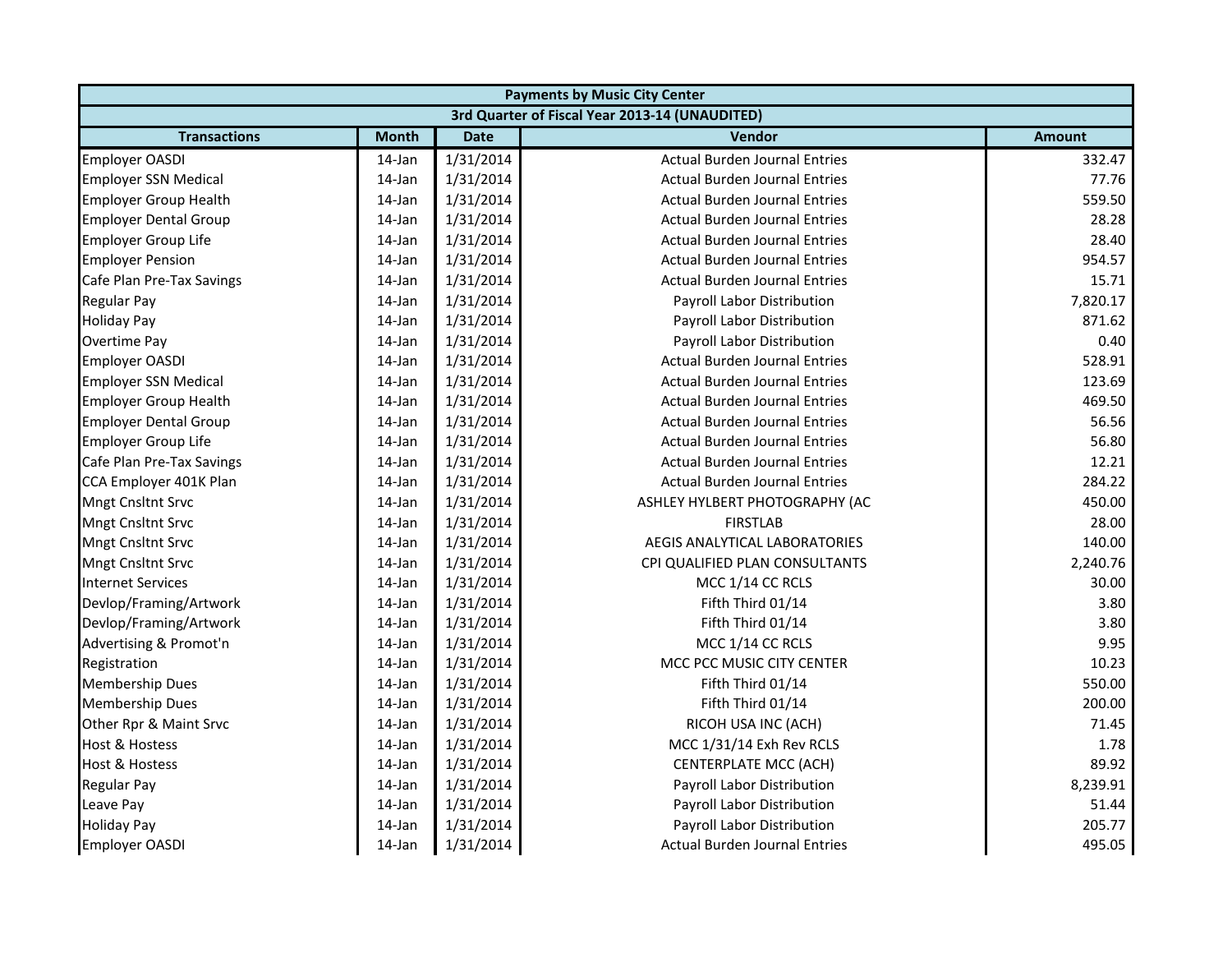|                               | <b>Payments by Music City Center</b> |             |                                                |               |  |  |
|-------------------------------|--------------------------------------|-------------|------------------------------------------------|---------------|--|--|
|                               |                                      |             | 3rd Quarter of Fiscal Year 2013-14 (UNAUDITED) |               |  |  |
| <b>Transactions</b>           | <b>Month</b>                         | <b>Date</b> | Vendor                                         | <b>Amount</b> |  |  |
| <b>Employer SSN Medical</b>   | 14-Jan                               | 1/31/2014   | <b>Actual Burden Journal Entries</b>           | 115.79        |  |  |
| <b>Employer Group Health</b>  | 14-Jan                               | 1/31/2014   | <b>Actual Burden Journal Entries</b>           | 1,096.55      |  |  |
| <b>Employer Dental Group</b>  | 14-Jan                               | 1/31/2014   | <b>Actual Burden Journal Entries</b>           | 26.77         |  |  |
| <b>Employer Group Life</b>    | 14-Jan                               | 1/31/2014   | <b>Actual Burden Journal Entries</b>           | 26.85         |  |  |
| <b>Employer Pension</b>       | $14$ -Jan                            | 1/31/2014   | <b>Actual Burden Journal Entries</b>           | 1,454.45      |  |  |
| <b>FSA Pre-Tax Savings</b>    | $14$ -Jan                            | 1/31/2014   | <b>Actual Burden Journal Entries</b>           | 7.97          |  |  |
| Cafe Plan Pre-Tax Savings     | 14-Jan                               | 1/31/2014   | <b>Actual Burden Journal Entries</b>           | 31.22         |  |  |
| <b>Regular Pay</b>            | 14-Jan                               | 1/31/2014   | Payroll Labor Distribution                     | 4,729.65      |  |  |
| <b>Holiday Pay</b>            | $14$ -Jan                            | 1/31/2014   | Payroll Labor Distribution                     | 525.23        |  |  |
| Overtime Pay                  | 14-Jan                               | 1/31/2014   | Payroll Labor Distribution                     | 7.41          |  |  |
| <b>Employer OASDI</b>         | 14-Jan                               | 1/31/2014   | Actual Burden Journal Entries                  | 295.09        |  |  |
| <b>Employer SSN Medical</b>   | 14-Jan                               | 1/31/2014   | <b>Actual Burden Journal Entries</b>           | 69.01         |  |  |
| <b>Employer Group Health</b>  | $14$ -Jan                            | 1/31/2014   | <b>Actual Burden Journal Entries</b>           | 1,354.50      |  |  |
| <b>Employer Dental Group</b>  | 14-Jan                               | 1/31/2014   | <b>Actual Burden Journal Entries</b>           | 42.42         |  |  |
| Employer Group Life           | 14-Jan                               | 1/31/2014   | <b>Actual Burden Journal Entries</b>           | 42.60         |  |  |
| Cafe Plan Pre-Tax Savings     | 14-Jan                               | 1/31/2014   | <b>Actual Burden Journal Entries</b>           | 37.79         |  |  |
| CCA Employer 401K Plan        | 14-Jan                               | 1/31/2014   | <b>Actual Burden Journal Entries</b>           | 180.40        |  |  |
| Other Rpr & Maint Srvc        | 14-Jan                               | 1/31/2014   | RICOH USA INC (ACH)                            | 282.50        |  |  |
| <b>District Energy System</b> | 14-Jan                               | 1/31/2014   | MCC CX 1/14 DES Accrual                        | 260,934.99    |  |  |
| <b>Merchant Fees</b>          | 14-Jan                               | 1/31/2014   | MCC CX 1/14 FIS Accrual                        | 12,068.09     |  |  |
| Auto Fuel                     | 14-Jan                               | 1/31/2014   | MCC CX 1/14 WEX Accrual                        | 116.68        |  |  |
| <b>Temporary Service</b>      | 14-Jan                               | 1/31/2014   | MCC CX 1/14 SMS Accrual                        | 33,663.02     |  |  |
| Postage & Delivery Srvc       | 14-Jan                               | 1/31/2014   | MCC CX 1/14 UPS Accrual                        | 2,193.20      |  |  |
| <b>Temporary Service</b>      | 14-Jan                               | 1/31/2014   | MCC CX 1/14 Brantley Accrual                   | 1,169.69      |  |  |
| <b>Temporary Service</b>      | 14-Jan                               | 1/31/2014   | MCC CX 1/14 Brantley Accrual                   | 306.73        |  |  |
| Water                         | $14$ -Jan                            | 1/31/2014   | MCC CX 1/14 Water Accrual                      | 3,770.00      |  |  |
| Offc & Admin Supply           | 14-Jan                               | 1/31/2014   | MCC CX 1/14 Centerplate Reimb Invoice Accrual  | (1,434.35)    |  |  |
| <b>Temporary Service</b>      | 14-Jan                               | 1/31/2014   | MCC CX 1/14 Med Star Invoice Accrual           | (1, 343.75)   |  |  |
| Offc & Admin Supply           | 14-Jan                               | 1/31/2014   | MCC CX 1/14 Jarvis Award Invoice Accrual       | (231.00)      |  |  |
| Landscaping                   | 14-Jan                               | 1/31/2014   | MCC CX 1/14 Reed Landscaping Invoice Accrual   | (1,646.25)    |  |  |
| Offc & Admin Supply           | 14-Jan                               | 1/31/2014   | MCC CX 1/14 AP&T DO327296 Correction           | (36.10)       |  |  |
| MIS Tech Revolving            | 14-Jan                               | 1/31/2014   | MCC CX 1/14 MIS Revolving 1/14 Accrual         | 731.26        |  |  |
| <b>Medical Supply</b>         | 14-Jan                               | 1/31/2014   | MCC CX 1/14 Northern Security Invoice Accrual  | 71.00         |  |  |
| <b>Total</b>                  |                                      | 14-Jan      |                                                | 1,651,562.95  |  |  |
| <b>District Energy System</b> | 14-Feb                               | 2/1/2014    | MCC CX 1/14 DES Accrual                        | (260, 934.99) |  |  |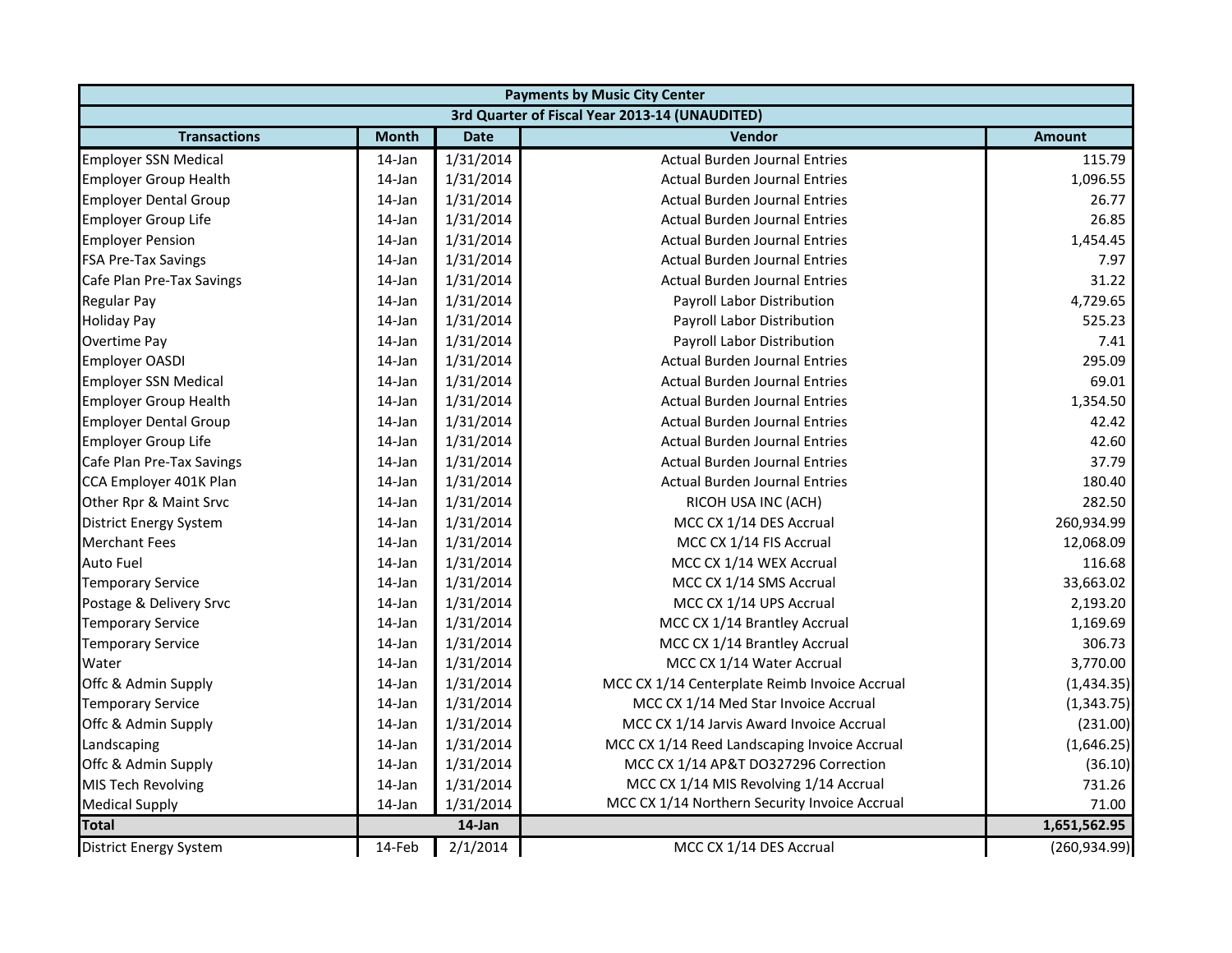|                               | <b>Payments by Music City Center</b> |             |                                                    |               |  |  |
|-------------------------------|--------------------------------------|-------------|----------------------------------------------------|---------------|--|--|
|                               |                                      |             | 3rd Quarter of Fiscal Year 2013-14 (UNAUDITED)     |               |  |  |
| <b>Transactions</b>           | <b>Month</b>                         | <b>Date</b> | <b>Vendor</b>                                      | <b>Amount</b> |  |  |
| <b>Merchant Fees</b>          | 14-Feb                               | 2/1/2014    | MCC CX 1/14 FIS Accrual                            | (12,068.09)   |  |  |
| <b>Auto Fuel</b>              | 14-Feb                               | 2/1/2014    | MCC CX 1/14 WEX Accrual                            | (116.68)      |  |  |
| <b>Temporary Service</b>      | 14-Feb                               | 2/1/2014    | MCC CX 1/14 SMS Accrual                            | (33,663.02)   |  |  |
| Postage & Delivery Srvc       | 14-Feb                               | 2/1/2014    | MCC CX 1/14 UPS Accrual                            | (2, 193.20)   |  |  |
| <b>Temporary Service</b>      | 14-Feb                               | 2/1/2014    | MCC CX 1/14 Brantley Accrual                       | (1, 169.69)   |  |  |
| <b>Temporary Service</b>      | 14-Feb                               | 2/1/2014    | MCC CX 1/14 Brantley Accrual                       | (306.73)      |  |  |
| Water                         | 14-Feb                               | 2/1/2014    | MCC CX 1/14 Water Accrual                          | (3,770.00)    |  |  |
| Offc & Admin Supply           | 14-Feb                               | 2/1/2014    | MCC CX 1/14 Centerplate Reimb Invoice Accrual      | 1,434.35      |  |  |
| <b>Temporary Service</b>      | 14-Feb                               | 2/1/2014    | MCC CX 1/14 Med Star Invoice Accrual               | 1,343.75      |  |  |
| Offc & Admin Supply           | 14-Feb                               | 2/1/2014    | MCC CX 1/14 Jarvis Award Invoice Accrual           | 231.00        |  |  |
| Landscaping                   | 14-Feb                               | 2/1/2014    | MCC CX 1/14 Reed Landscaping Invoice Accrual       | 1,646.25      |  |  |
| Offc & Admin Supply           | 14-Feb                               | 2/1/2014    | MCC CX 1/14 American Paper DO327296 Correction     | 36.10         |  |  |
| MIS Tech Revolving            | 14-Feb                               | 2/1/2014    | MCC CX 1/14 MIS Revolving 1/14 Accrual             | (731.26)      |  |  |
| <b>Medical Supply</b>         | 14-Feb                               | 2/1/2014    | MCC CX 1/14 Northern Security Invoice Accrual      | (71.00)       |  |  |
| <b>Electrical Supplies</b>    | 14-Feb                               | 2/1/2014    | MCC CX 1/14 Williams Wholesale DO328338 Correction | (513.50)      |  |  |
| Info Systems Charge           | 14-Feb                               | 2/1/2014    | ITS 02/14 ISF Billing                              | 3,816.67      |  |  |
| Printing/Binding              | 14-Feb                               | 2/1/2014    | MCC 2/14 Misc A/R Entry                            | (46.00)       |  |  |
| Other Rpr & Maint Srvc        | 14-Feb                               | 2/1/2014    | MCC 2/14 Misc A/R Entry                            | (487.77)      |  |  |
| Offc & Admin Supply           | 14-Feb                               | 2/1/2014    | MCC 2/14 Misc A/R Entry                            | (900.58)      |  |  |
| Insurance-Vehicles            | 14-Feb                               | 2/1/2014    | MCC - 2/14 INSURANCE RCLS                          | 596.33        |  |  |
| Insurance-Workman's Comp      | 14-Feb                               | 2/1/2014    | MCC - 2/14 INSURANCE RCLS                          | 8,741.08      |  |  |
| Insurance-Liability/PropDmg   | 14-Feb                               | 2/1/2014    | MCC - 2/14 INSURANCE RCLS                          | 22,037.58     |  |  |
| Insurance-Liability/PropDmg   | 14-Feb                               | 2/1/2014    | MCC - 2/14 INSURANCE RCLS                          | 2,169.17      |  |  |
| Insurance-Liability/PropDmg   | 14-Feb                               | 2/1/2014    | MCC - 2/14 INSURANCE RCLS                          | 1,029.50      |  |  |
| Insurance-Liability/PropDmg   | 14-Feb                               | 2/1/2014    | MCC - 2/14 INSURANCE RCLS                          | 2,091.67      |  |  |
| Insurance-Liability/PropDmg   | 14-Feb                               | 2/1/2014    | MCC - 2/14 INSURANCE RCLS                          | 2,125.25      |  |  |
| Insurance-Liability/PropDmg   | 14-Feb                               | 2/1/2014    | MCC - 2/14 INSURANCE RCLS                          | 3,171.67      |  |  |
| Insurance-Liability/PropDmg   | 14-Feb                               | 2/1/2014    | MCC - 2/14 INSURANCE RCLS                          | 1,743.42      |  |  |
| Insurance-Liability/PropDmg   | 14-Feb                               | 2/1/2014    | MCC - 2/14 INSURANCE RCLS                          | 2,185.25      |  |  |
| Insurance-Liability/PropDmg   | 14-Feb                               | 2/1/2014    | MCC - 2/14 INSURANCE RCLS                          | 1,937.50      |  |  |
| Insurance-Liability/PropDmg   | 14-Feb                               | 2/1/2014    | MCC - 2/14 INSURANCE RCLS                          | 354.75        |  |  |
| <b>Small Equipment Supply</b> | 14-Feb                               | 2/3/2014    | W W GRAINGER (P#)                                  | 34.03         |  |  |
| <b>Small Equipment Supply</b> | 14-Feb                               | 2/3/2014    | W W GRAINGER (P#)                                  | 40.10         |  |  |
| <b>Small Equipment Supply</b> | 14-Feb                               | 2/3/2014    | W W GRAINGER (P#)                                  | 25.96         |  |  |
| <b>Small Equipment Supply</b> | 14-Feb                               | 2/3/2014    | W W GRAINGER (P#)                                  | 109.28        |  |  |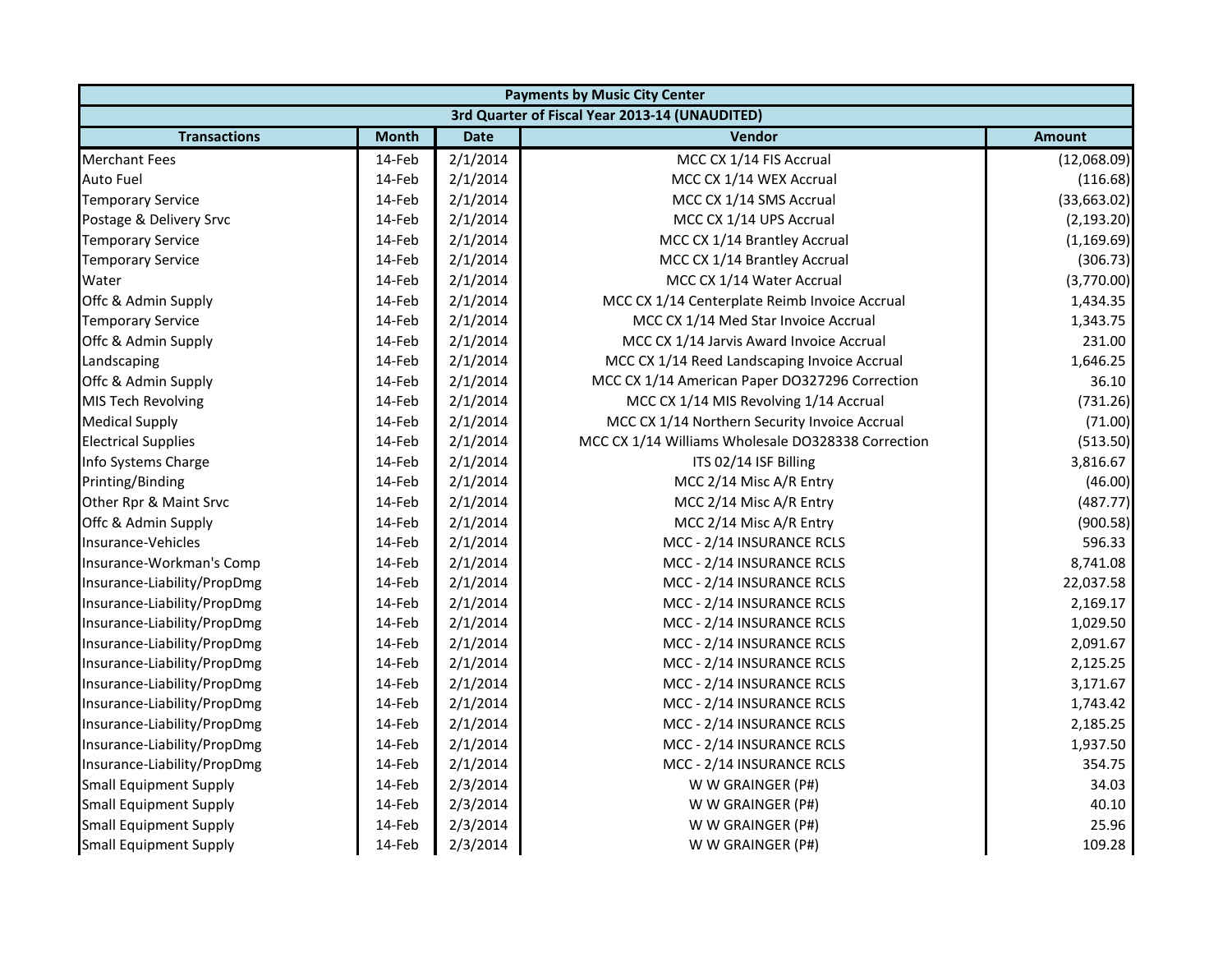|                                 | <b>Payments by Music City Center</b> |             |                                                |               |  |  |
|---------------------------------|--------------------------------------|-------------|------------------------------------------------|---------------|--|--|
|                                 |                                      |             | 3rd Quarter of Fiscal Year 2013-14 (UNAUDITED) |               |  |  |
| <b>Transactions</b>             | <b>Month</b>                         | <b>Date</b> | Vendor                                         | <b>Amount</b> |  |  |
| <b>Small Equipment Supply</b>   | 14-Feb                               | 2/3/2014    | W W GRAINGER (P#)                              | 5.28          |  |  |
| <b>Small Equipment Supply</b>   | 14-Feb                               | 2/3/2014    | W W GRAINGER (P#)                              | 3.00          |  |  |
| <b>Small Equipment Supply</b>   | 14-Feb                               | 2/3/2014    | W W GRAINGER (P#)                              | 26.64         |  |  |
| <b>Internet Services</b>        | 14-Feb                               | 2/3/2014    | MCN INTERACTIVE LLC (ACH)                      | 209.95        |  |  |
| <b>Medical Services</b>         | 14-Feb                               | 2/3/2014    | MED STAR MEDICAL STAFFING INC                  | 1,010.50      |  |  |
| Offc & Admin Supply             | 14-Feb                               | 2/3/2014    | A Z OFFICE RESOURCE INC (ACH)                  | 37.60         |  |  |
| Offc & Admin Supply             | 14-Feb                               | 2/3/2014    | A Z OFFICE RESOURCE INC (ACH)                  | 34.38         |  |  |
| Offc & Admin Supply             | 14-Feb                               | 2/3/2014    | A Z OFFICE RESOURCE INC (ACH)                  | 10.76         |  |  |
| Offc & Admin Supply             | 14-Feb                               | 2/4/2014    | ATHENS PAPER CO (ACH)                          | 357.50        |  |  |
| <b>Small Equipment Supply</b>   | 14-Feb                               | 2/4/2014    | <b>GRAYBAR ELECTRIC CO INC (ACH)</b>           | 109.32        |  |  |
| <b>Medical Services</b>         | 14-Feb                               | 2/4/2014    | MED STAR MEDICAL STAFFING INC                  | 1,935.00      |  |  |
| <b>Medical Services</b>         | 14-Feb                               | 2/4/2014    | MED STAR MEDICAL STAFFING INC                  | 752.50        |  |  |
| Offc & Admin Supply             | 14-Feb                               | 2/4/2014    | A Z OFFICE RESOURCE INC (ACH)                  | 71.40         |  |  |
| Offc & Admin Supply             | 14-Feb                               | 2/4/2014    | ATHENS PAPER CO (ACH)                          | 357.50        |  |  |
| <b>HHold &amp; Jnitr Supply</b> | 14-Feb                               | 2/5/2014    | AMERICAN PAPER & TWINE CO (ACH                 | (0.10)        |  |  |
| Repair & Maint Supply           | 14-Feb                               | 2/6/2014    | W W GRAINGER (P#)                              | 14.61         |  |  |
| Repair & Maint Supply           | 14-Feb                               | 2/6/2014    | W W GRAINGER (P#)                              | 29.92         |  |  |
| Repair & Maint Supply           | 14-Feb                               | 2/6/2014    | W W GRAINGER (P#)                              | 2.96          |  |  |
| <b>HHold &amp; Jnitr Supply</b> | 14-Feb                               | 2/7/2014    | AMERICAN PAPER & TWINE CO (ACH                 | 68.08         |  |  |
| Offc & Admin Supply             | 14-Feb                               | 2/7/2014    | ATHENS PAPER CO (ACH)                          | 71.50         |  |  |
| Offc & Admin Supply             | 14-Feb                               | 2/7/2014    | A Z OFFICE RESOURCE INC (ACH)                  | 18.42         |  |  |
| Offc & Admin Supply             | 14-Feb                               | 2/7/2014    | A Z OFFICE RESOURCE INC (ACH)                  | 14.81         |  |  |
| Offc & Admin Supply             | 14-Feb                               | 2/7/2014    | A Z OFFICE RESOURCE INC (ACH)                  | 41.68         |  |  |
| Offc & Admin Supply             | 14-Feb                               | 2/7/2014    | A Z OFFICE RESOURCE INC (ACH)                  | 37.08         |  |  |
| Offc & Admin Supply             | 14-Feb                               | 2/7/2014    | A Z OFFICE RESOURCE INC (ACH)                  | 34.03         |  |  |
| Offc & Admin Supply             | 14-Feb                               | 2/7/2014    | A Z OFFICE RESOURCE INC (ACH)                  | 5.53          |  |  |
| Offc & Admin Supply             | 14-Feb                               | 2/7/2014    | A Z OFFICE RESOURCE INC (ACH)                  | 2.04          |  |  |
| Offc & Admin Supply             | 14-Feb                               | 2/7/2014    | A Z OFFICE RESOURCE INC (ACH)                  | 34.80         |  |  |
| Offc & Admin Supply             | 14-Feb                               | 2/7/2014    | A Z OFFICE RESOURCE INC (ACH)                  | 34.44         |  |  |
| Offc & Admin Supply             | 14-Feb                               | 2/7/2014    | A Z OFFICE RESOURCE INC (ACH)                  | 95.27         |  |  |
| Offc & Admin Supply             | 14-Feb                               | 2/7/2014    | A Z OFFICE RESOURCE INC (ACH)                  | 95.27         |  |  |
| Offc & Admin Supply             | 14-Feb                               | 2/7/2014    | A Z OFFICE RESOURCE INC (ACH)                  | 18.27         |  |  |
| Offc & Admin Supply             | 14-Feb                               | 2/7/2014    | A Z OFFICE RESOURCE INC (ACH)                  | 21.27         |  |  |
| Offc & Admin Supply             | 14-Feb                               | 2/7/2014    | A Z OFFICE RESOURCE INC (ACH)                  | 13.57         |  |  |
| Offc & Admin Supply             | 14-Feb                               | 2/7/2014    | A Z OFFICE RESOURCE INC (ACH)                  | 4.08          |  |  |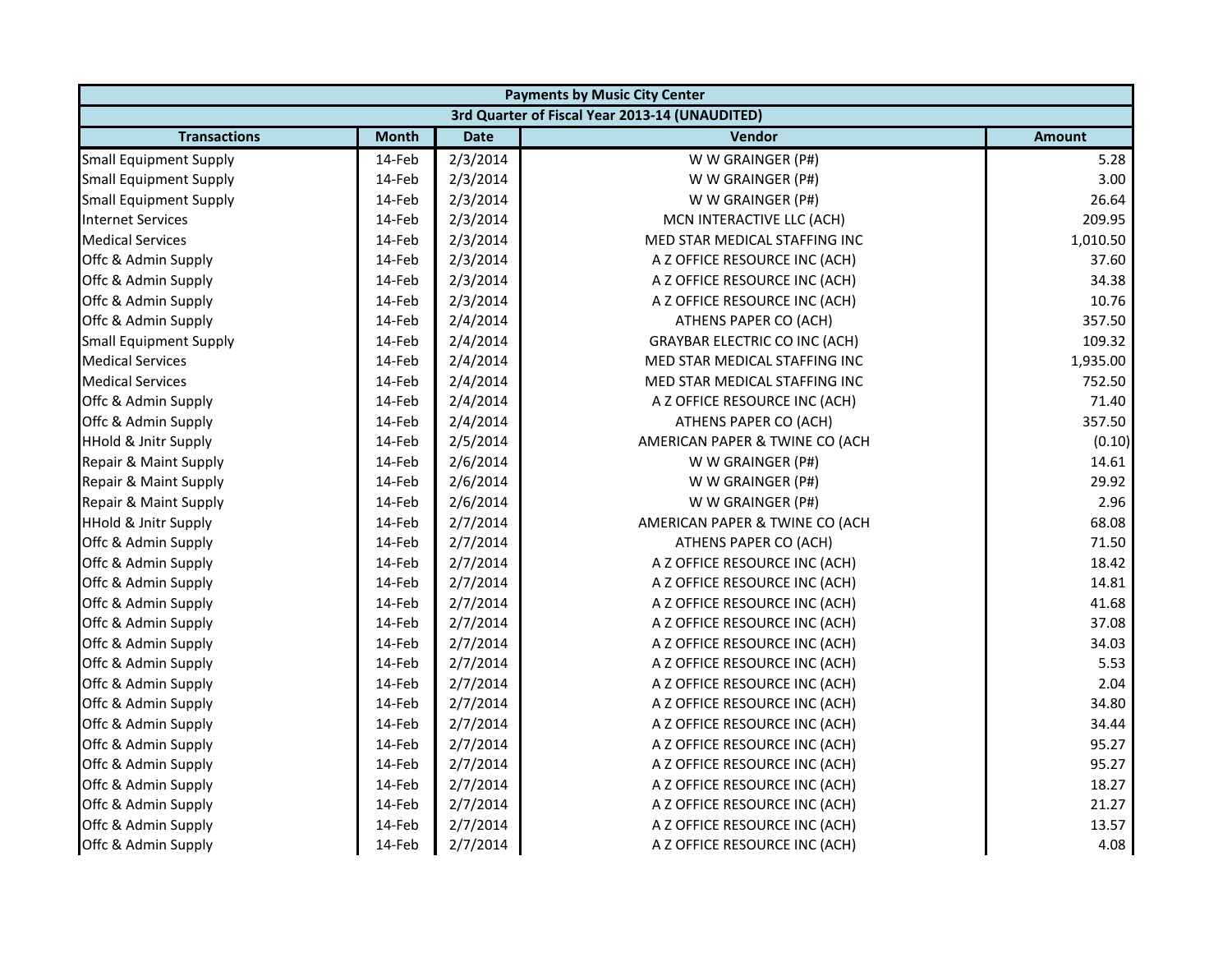|                             | <b>Payments by Music City Center</b> |             |                                                |               |  |  |
|-----------------------------|--------------------------------------|-------------|------------------------------------------------|---------------|--|--|
|                             |                                      |             | 3rd Quarter of Fiscal Year 2013-14 (UNAUDITED) |               |  |  |
| <b>Transactions</b>         | <b>Month</b>                         | <b>Date</b> | <b>Vendor</b>                                  | <b>Amount</b> |  |  |
| Offc & Admin Supply         | 14-Feb                               | 2/7/2014    | A Z OFFICE RESOURCE INC (ACH)                  | 9.38          |  |  |
| Offc & Admin Supply         | 14-Feb                               | 2/7/2014    | A Z OFFICE RESOURCE INC (ACH)                  | 4.74          |  |  |
| Offc & Admin Supply         | 14-Feb                               | 2/7/2014    | A Z OFFICE RESOURCE INC (ACH)                  | 11.74         |  |  |
| Offc & Admin Supply         | 14-Feb                               | 2/7/2014    | A Z OFFICE RESOURCE INC (ACH)                  | 12.56         |  |  |
| Offc & Admin Supply         | 14-Feb                               | 2/7/2014    | A Z OFFICE RESOURCE INC (ACH)                  | 40.32         |  |  |
| Offc & Admin Supply         | 14-Feb                               | 2/7/2014    | A Z OFFICE RESOURCE INC (ACH)                  | 67.20         |  |  |
| Offc & Admin Supply         | 14-Feb                               | 2/7/2014    | A Z OFFICE RESOURCE INC (ACH)                  | 12.00         |  |  |
| Offc & Admin Supply         | 14-Feb                               | 2/7/2014    | A Z OFFICE RESOURCE INC (ACH)                  | 1.83          |  |  |
| Offc & Admin Supply         | 14-Feb                               | 2/7/2014    | A Z OFFICE RESOURCE INC (ACH)                  | 13.25         |  |  |
| Offc & Admin Supply         | 14-Feb                               | 2/7/2014    | A Z OFFICE RESOURCE INC (ACH)                  | 4.99          |  |  |
| Offc & Admin Supply         | 14-Feb                               | 2/7/2014    | A Z OFFICE RESOURCE INC (ACH)                  | 28.04         |  |  |
| Offc & Admin Supply         | 14-Feb                               | 2/7/2014    | A Z OFFICE RESOURCE INC (ACH)                  | 12.54         |  |  |
| Offc & Admin Supply         | 14-Feb                               | 2/7/2014    | A Z OFFICE RESOURCE INC (ACH)                  | 19.00         |  |  |
| Offc & Admin Supply         | 14-Feb                               | 2/7/2014    | A Z OFFICE RESOURCE INC (ACH)                  | 0.79          |  |  |
| Offc & Admin Supply         | 14-Feb                               | 2/7/2014    | A Z OFFICE RESOURCE INC (ACH)                  | 2.24          |  |  |
| Offc & Admin Supply         | 14-Feb                               | 2/7/2014    | A Z OFFICE RESOURCE INC (ACH)                  | 112.66        |  |  |
| Offc & Admin Supply         | 14-Feb                               | 2/7/2014    | A Z OFFICE RESOURCE INC (ACH)                  | 41.68         |  |  |
| Offc & Admin Supply         | 14-Feb                               | 2/7/2014    | A Z OFFICE RESOURCE INC (ACH)                  | 25.02         |  |  |
| Offc & Admin Supply         | 14-Feb                               | 2/7/2014    | A Z OFFICE RESOURCE INC (ACH)                  | 5.42          |  |  |
| Offc & Admin Supply         | 14-Feb                               | 2/7/2014    | A Z OFFICE RESOURCE INC (ACH)                  | 2.24          |  |  |
| Offc & Admin Supply         | 14-Feb                               | 2/7/2014    | A Z OFFICE RESOURCE INC (ACH)                  | 6.52          |  |  |
| Offc & Admin Supply         | 14-Feb                               | 2/7/2014    | A Z OFFICE RESOURCE INC (ACH)                  | 10.13         |  |  |
| <b>Employee Award/Gift</b>  | 14-Feb                               | 2/10/2014   | JARVIS AWARD SIGN & FLAG CO (A                 | 220.00        |  |  |
| Computer Hardware < \$5000  | 14-Feb                               | 2/11/2014   | RICOH USA PROGRAM (ACH)                        | 175.44        |  |  |
| Computer Hardware < \$5000  | 14-Feb                               | 2/11/2014   | RICOH USA PROGRAM (ACH)                        | 105.95        |  |  |
| Computer Hardware < \$5000  | 14-Feb                               | 2/11/2014   | RICOH USA PROGRAM (ACH)                        | 205.90        |  |  |
| Computer Hardware < \$5000  | 14-Feb                               | 2/11/2014   | RICOH USA PROGRAM (ACH)                        | 779.20        |  |  |
| Computer Hardware < \$5000  | 14-Feb                               | 2/11/2014   | RICOH USA PROGRAM (ACH)                        | 205.90        |  |  |
| Computer Hardware < \$5000  | 14-Feb                               | 2/11/2014   | RICOH USA PROGRAM (ACH)                        | 205.90        |  |  |
| Computer Hardware < \$5000  | 14-Feb                               | 2/11/2014   | RICOH USA PROGRAM (ACH)                        | 387.76        |  |  |
| Employee Out-of-town Travel | 14-Feb                               | 2/11/2014   | Crystal Fields - ExpenseOverag                 | (240.52)      |  |  |
| <b>Merchant Fees</b>        | 14-Feb                               | 2/11/2014   | MCC RC974630 2/11/14 RCLS                      | (149.50)      |  |  |
| <b>Merchant Fees</b>        | 14-Feb                               | 2/11/2014   | MCC RC974630 2/11/14 RCLS                      | (144.92)      |  |  |
| Printing/Binding            | 14-Feb                               | 2/11/2014   | RICOH USA INC (ACH)                            | 92.00         |  |  |
| Printing/Binding            | 14-Feb                               | 2/11/2014   | RICOH USA INC (ACH)                            | 92.00         |  |  |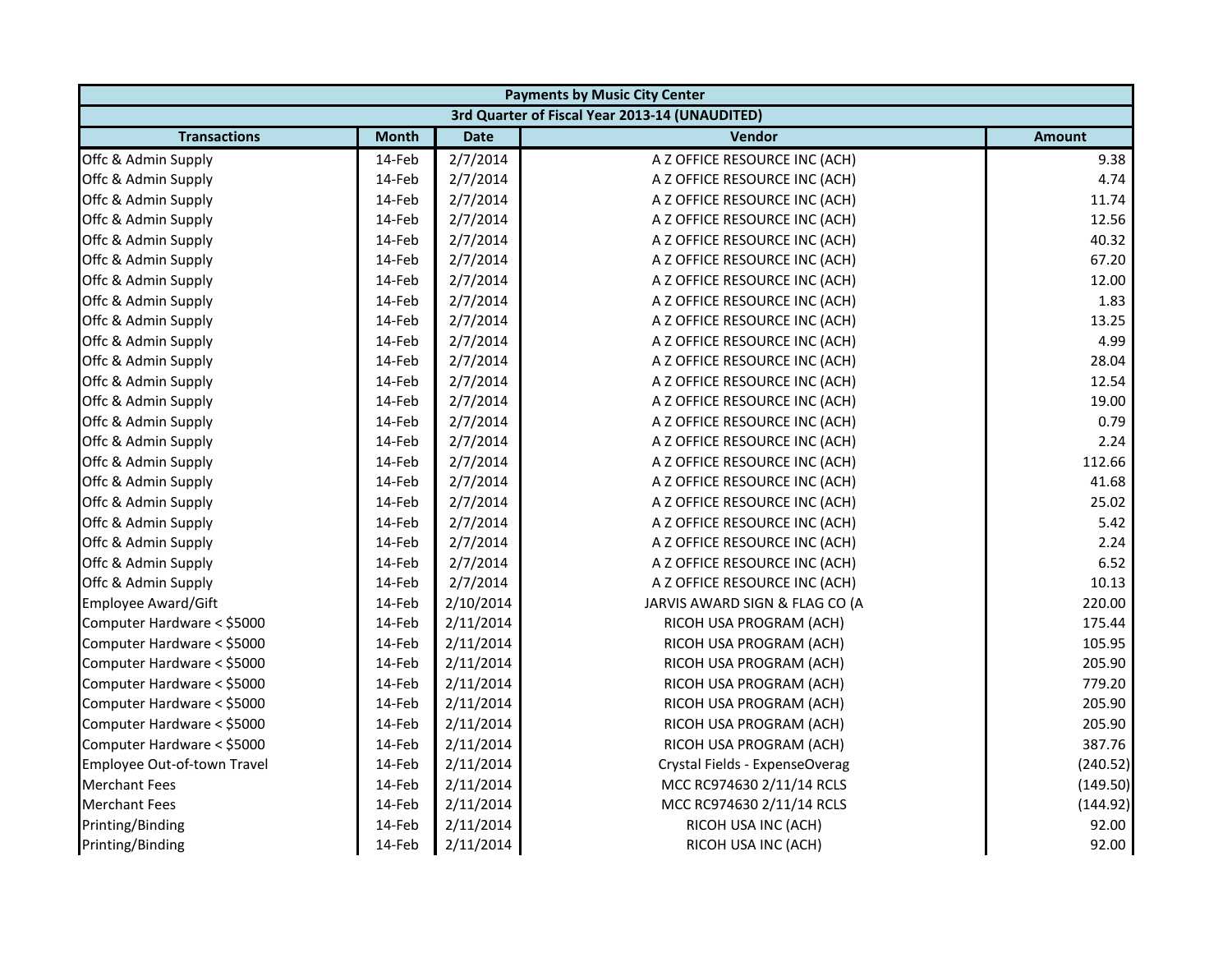|                                  | <b>Payments by Music City Center</b> |             |                                                |               |  |  |
|----------------------------------|--------------------------------------|-------------|------------------------------------------------|---------------|--|--|
|                                  |                                      |             | 3rd Quarter of Fiscal Year 2013-14 (UNAUDITED) |               |  |  |
| <b>Transactions</b>              | <b>Month</b>                         | <b>Date</b> | Vendor                                         | <b>Amount</b> |  |  |
| <b>Medical Services</b>          | 14-Feb                               | 2/12/2014   | MED STAR MEDICAL STAFFING INC                  | 2,843.38      |  |  |
| <b>Temporary Service</b>         | 14-Feb                               | 2/12/2014   | LOOMIS FARGO & CO                              | 639.56        |  |  |
| Offc & Admin Supply              | 14-Feb                               | 2/12/2014   | A Z OFFICE RESOURCE INC (ACH)                  | 17.13         |  |  |
| Offc & Admin Supply              | 14-Feb                               | 2/12/2014   | A Z OFFICE RESOURCE INC (ACH)                  | 12.02         |  |  |
| Offc & Admin Supply              | 14-Feb                               | 2/12/2014   | A Z OFFICE RESOURCE INC (ACH)                  | 145.54        |  |  |
| Mngt Cnsltnt Srvc                | 14-Feb                               | 2/12/2014   | <b>CUSHION EMPLOYER SER (ACH)</b>              | 875.00        |  |  |
| Offc & Admin Supply              | 14-Feb                               | 2/12/2014   | A Z OFFICE RESOURCE INC (ACH)                  | 6.73          |  |  |
| Offc & Admin Supply              | 14-Feb                               | 2/12/2014   | A Z OFFICE RESOURCE INC (ACH)                  | 10.13         |  |  |
| <b>Building Maintenance Srvc</b> | 14-Feb                               | 2/13/2014   | CRAWFORD DOOR SALES (ACH)                      | 360.00        |  |  |
| Plumbing/HVAC Maintain Srvc      | 14-Feb                               | 2/13/2014   | ROTO-ROOTER SERVICES                           | 374.95        |  |  |
| Repair & Maint Supply            | 14-Feb                               | 2/13/2014   | FERGUSON ENTERPRISES (ACH)                     | 86.38         |  |  |
| <b>Laundry Services</b>          | 14-Feb                               | 2/13/2014   | <b>ALSCO</b>                                   | 39.15         |  |  |
| Other Rpr & Maint Srvc           | 14-Feb                               | 2/13/2014   | <b>HOBART CORP</b>                             | 272.81        |  |  |
| <b>Host &amp; Hostess</b>        | 14-Feb                               | 2/13/2014   | <b>NASHVILLE CONVENTION &amp; VISITOR</b>      | 186.00        |  |  |
| <b>Merchant Fees</b>             | 14-Feb                               | 2/13/2014   | service fee - PinkBride1401013                 | (231.42)      |  |  |
| Regular Pay                      | 14-Feb                               | 2/14/2014   | Payroll Labor Distribution                     | 20,580.84     |  |  |
| Leave Pay                        | 14-Feb                               | 2/14/2014   | Payroll Labor Distribution                     | 566.65        |  |  |
| <b>Holiday Pay</b>               | 14-Feb                               | 2/14/2014   | Payroll Labor Distribution                     | 463.54        |  |  |
| Overtime Pay                     | 14-Feb                               | 2/14/2014   | Payroll Labor Distribution                     | 333.91        |  |  |
| <b>Employer OASDI</b>            | 14-Feb                               | 2/14/2014   | <b>Actual Burden Journal Entries</b>           | 1,305.69      |  |  |
| <b>Employer SSN Medical</b>      | 14-Feb                               | 2/14/2014   | <b>Actual Burden Journal Entries</b>           | 305.33        |  |  |
| <b>Employer Group Health</b>     | 14-Feb                               | 2/14/2014   | <b>Actual Burden Journal Entries</b>           | 3,322.97      |  |  |
| <b>Employer Dental Group</b>     | 14-Feb                               | 2/14/2014   | <b>Actual Burden Journal Entries</b>           | 165.44        |  |  |
| Cafe Plan Pre-Tax Savings        | 14-Feb                               | 2/14/2014   | <b>Actual Burden Journal Entries</b>           | 90.61         |  |  |
| CCA Employer 401K Plan           | 14-Feb                               | 2/14/2014   | <b>Actual Burden Journal Entries</b>           | 510.87        |  |  |
| Allowance-Cell/Mobile Devices    | 14-Feb                               | 2/14/2014   | Payroll Labor Distribution                     | 314.96        |  |  |
| <b>Rent Equipment</b>            | 14-Feb                               | 2/14/2014   | USP STORE #6425                                | 2,141.30      |  |  |
| <b>Regular Pay</b>               | 14-Feb                               | 2/14/2014   | Payroll Labor Distribution                     | 6,082.24      |  |  |
| Leave Pay                        | 14-Feb                               | 2/14/2014   | Payroll Labor Distribution                     | 48.13         |  |  |
| Overtime Pay                     | 14-Feb                               | 2/14/2014   | Payroll Labor Distribution                     | 10.11         |  |  |
| <b>Employer OASDI</b>            | 14-Feb                               | 2/14/2014   | <b>Actual Burden Journal Entries</b>           | 361.92        |  |  |
| <b>Employer SSN Medical</b>      | 14-Feb                               | 2/14/2014   | <b>Actual Burden Journal Entries</b>           | 84.63         |  |  |
| <b>Employer Group Health</b>     | 14-Feb                               | 2/14/2014   | <b>Actual Burden Journal Entries</b>           | 1,028.47      |  |  |
| <b>Employer Dental Group</b>     | 14-Feb                               | 2/14/2014   | <b>Actual Burden Journal Entries</b>           | 27.56         |  |  |
| <b>Employer Pension</b>          | 14-Feb                               | 2/14/2014   | <b>Actual Burden Journal Entries</b>           | 1,051.06      |  |  |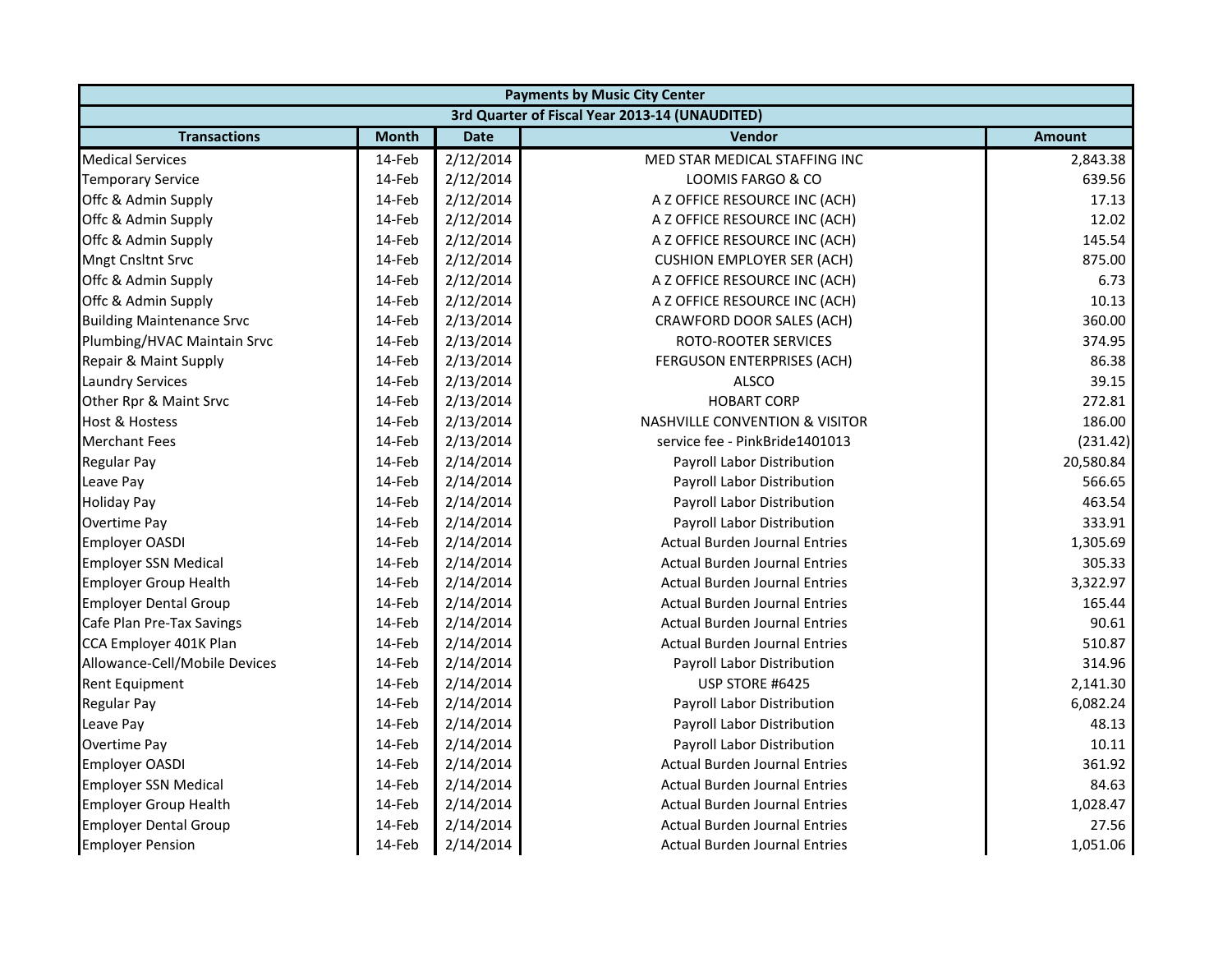|                               | <b>Payments by Music City Center</b> |             |                                                |               |  |
|-------------------------------|--------------------------------------|-------------|------------------------------------------------|---------------|--|
|                               |                                      |             | 3rd Quarter of Fiscal Year 2013-14 (UNAUDITED) |               |  |
| <b>Transactions</b>           | <b>Month</b>                         | <b>Date</b> | <b>Vendor</b>                                  | <b>Amount</b> |  |
| Cafe Plan Pre-Tax Savings     | 14-Feb                               | 2/14/2014   | <b>Actual Burden Journal Entries</b>           | 28.79         |  |
| Allowance-Cell/Mobile Devices | 14-Feb                               | 2/14/2014   | Payroll Labor Distribution                     | 78.74         |  |
| <b>Regular Pay</b>            | 14-Feb                               | 2/14/2014   | Payroll Labor Distribution                     | 24,971.20     |  |
| Leave Pay                     | 14-Feb                               | 2/14/2014   | Payroll Labor Distribution                     | 271.67        |  |
| <b>Holiday Pay</b>            | 14-Feb                               | 2/14/2014   | Payroll Labor Distribution                     | 1,368.00      |  |
| Overtime Pay                  | 14-Feb                               | 2/14/2014   | Payroll Labor Distribution                     | 1,094.66      |  |
| <b>Employer OASDI</b>         | 14-Feb                               | 2/14/2014   | <b>Actual Burden Journal Entries</b>           | 1,641.41      |  |
| <b>Employer SSN Medical</b>   | 14-Feb                               | 2/14/2014   | <b>Actual Burden Journal Entries</b>           | 383.88        |  |
| <b>Employer Group Health</b>  | 14-Feb                               | 2/14/2014   | <b>Actual Burden Journal Entries</b>           | 3,933.49      |  |
| <b>Employer Dental Group</b>  | 14-Feb                               | 2/14/2014   | <b>Actual Burden Journal Entries</b>           | 207.87        |  |
| Cafe Plan Pre-Tax Savings     | 14-Feb                               | 2/14/2014   | <b>Actual Burden Journal Entries</b>           | 106.18        |  |
| CCA Employer 401K Plan        | 14-Feb                               | 2/14/2014   | <b>Actual Burden Journal Entries</b>           | 837.14        |  |
| Allowance-Cell/Mobile Devices | 14-Feb                               | 2/14/2014   | Payroll Labor Distribution                     | 162.74        |  |
| Repair & Maint Supply         | 14-Feb                               | 2/14/2014   | W W GRAINGER (P#)                              | 30.33         |  |
| Repair & Maint Supply         | 14-Feb                               | 2/14/2014   | W W GRAINGER (P#)                              | 654.32        |  |
| Repair & Maint Supply         | 14-Feb                               | 2/14/2014   | W W GRAINGER (P#)                              | 20.70         |  |
| Repair & Maint Supply         | 14-Feb                               | 2/14/2014   | W W GRAINGER (P#)                              | 20.70         |  |
| Repair & Maint Supply         | 14-Feb                               | 2/14/2014   | W W GRAINGER (P#)                              | 120.72        |  |
| Repair & Maint Supply         | 14-Feb                               | 2/14/2014   | W W GRAINGER (P#)                              | 4.46          |  |
| Repair & Maint Supply         | 14-Feb                               | 2/14/2014   | W W GRAINGER (P#)                              | 4.46          |  |
| Repair & Maint Supply         | 14-Feb                               | 2/14/2014   | W W GRAINGER (P#)                              | 22.90         |  |
| <b>Electrical Supply</b>      | 14-Feb                               | 2/14/2014   | W W GRAINGER (P#)                              | 229.10        |  |
| Regular Pay                   | 14-Feb                               | 2/14/2014   | Payroll Labor Distribution                     | 1,194.61      |  |
| <b>Employer OASDI</b>         | 14-Feb                               | 2/14/2014   | <b>Actual Burden Journal Entries</b>           | 73.11         |  |
| <b>Employer SSN Medical</b>   | 14-Feb                               | 2/14/2014   | <b>Actual Burden Journal Entries</b>           | 17.10         |  |
| <b>Employer Group Health</b>  | 14-Feb                               | 2/14/2014   | <b>Actual Burden Journal Entries</b>           | 47.10         |  |
| <b>Employer Dental Group</b>  | 14-Feb                               | 2/14/2014   | <b>Actual Burden Journal Entries</b>           | 2.83          |  |
| <b>Employer Pension</b>       | 14-Feb                               | 2/14/2014   | <b>Actual Burden Journal Entries</b>           | 204.48        |  |
| Cafe Plan Pre-Tax Savings     | 14-Feb                               | 2/14/2014   | <b>Actual Burden Journal Entries</b>           | 1.19          |  |
| <b>Regular Pay</b>            | 14-Feb                               | 2/14/2014   | Payroll Labor Distribution                     | 35,250.03     |  |
| Leave Pay                     | 14-Feb                               | 2/14/2014   | Payroll Labor Distribution                     | 1,701.05      |  |
| <b>Holiday Pay</b>            | 14-Feb                               | 2/14/2014   | Payroll Labor Distribution                     | 1,146.00      |  |
| Overtime Pay                  | 14-Feb                               | 2/14/2014   | Payroll Labor Distribution                     | 694.75        |  |
| <b>Employer OASDI</b>         | 14-Feb                               | 2/14/2014   | <b>Actual Burden Journal Entries</b>           | 2,236.27      |  |
| <b>Employer SSN Medical</b>   | 14-Feb                               | 2/14/2014   | Actual Burden Journal Entries                  | 522.96        |  |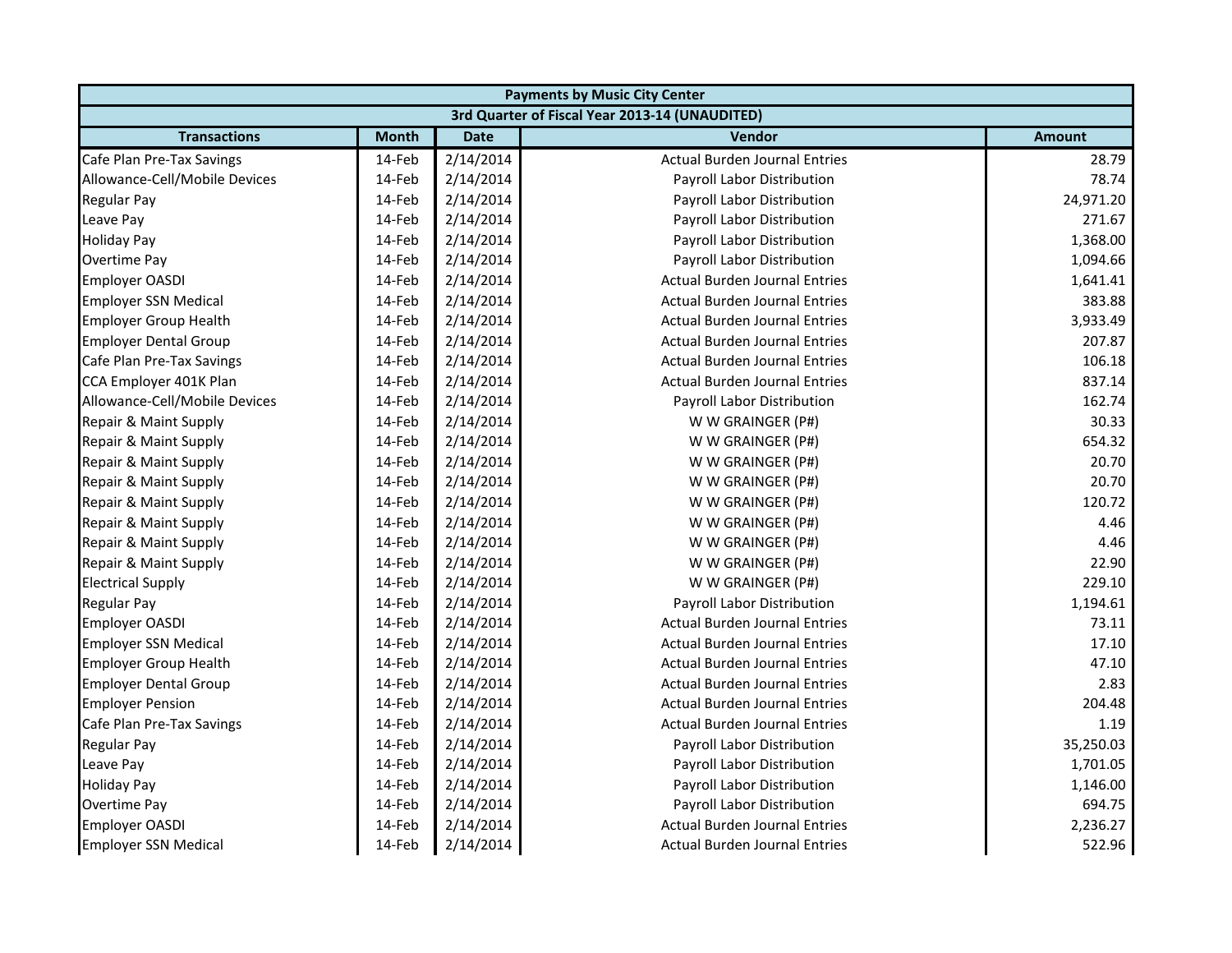|                               | <b>Payments by Music City Center</b> |             |                                                |               |  |
|-------------------------------|--------------------------------------|-------------|------------------------------------------------|---------------|--|
|                               |                                      |             | 3rd Quarter of Fiscal Year 2013-14 (UNAUDITED) |               |  |
| <b>Transactions</b>           | <b>Month</b>                         | <b>Date</b> | Vendor                                         | <b>Amount</b> |  |
| <b>Employer Group Health</b>  | 14-Feb                               | 2/14/2014   | <b>Actual Burden Journal Entries</b>           | 7,974.86      |  |
| <b>Employer Dental Group</b>  | 14-Feb                               | 2/14/2014   | <b>Actual Burden Journal Entries</b>           | 377.56        |  |
| Cafe Plan Pre-Tax Savings     | 14-Feb                               | 2/14/2014   | <b>Actual Burden Journal Entries</b>           | 216.37        |  |
| CCA Employer 401K Plan        | 14-Feb                               | 2/14/2014   | <b>Actual Burden Journal Entries</b>           | 1,079.87      |  |
| <b>Laundry Services</b>       | 14-Feb                               | 2/14/2014   | <b>ALSCO</b>                                   | 41.03         |  |
| Janitorial Srvc               | 14-Feb                               | 2/14/2014   | SERVICE MANAGEMENT SYSTEMS                     | 5,576.84      |  |
| Janitorial Srvc               | 14-Feb                               | 2/14/2014   | SERVICE MANAGEMENT SYSTEMS                     | 104.24        |  |
| Janitorial Srvc               | 14-Feb                               | 2/14/2014   | SERVICE MANAGEMENT SYSTEMS                     | 5,511.69      |  |
| Janitorial Srvc               | 14-Feb                               | 2/14/2014   | SERVICE MANAGEMENT SYSTEMS                     | 5,817.90      |  |
| Janitorial Srvc               | 14-Feb                               | 2/14/2014   | SERVICE MANAGEMENT SYSTEMS                     | 416.96        |  |
| Janitorial Srvc               | 14-Feb                               | 2/14/2014   | SERVICE MANAGEMENT SYSTEMS                     | 6,622.50      |  |
| Janitorial Srvc               | 14-Feb                               | 2/14/2014   | <b>SERVICE MANAGEMENT SYSTEMS</b>              | 8,541.17      |  |
| Allowance-Cell/Mobile Devices | 14-Feb                               | 2/14/2014   | Payroll Labor Distribution                     | 118.11        |  |
| Auto Oil/Lubricants           | 14-Feb                               | 2/14/2014   | FERRELLGAS (ACH)                               | 245.88        |  |
| Regular Pay                   | 14-Feb                               | 2/14/2014   | Payroll Labor Distribution                     | 3,697.36      |  |
| Leave Pay                     | 14-Feb                               | 2/14/2014   | Payroll Labor Distribution                     | 1,324.00      |  |
| <b>Overtime Pay</b>           | 14-Feb                               | 2/14/2014   | Payroll Labor Distribution                     | 95.66         |  |
| <b>Employer OASDI</b>         | 14-Feb                               | 2/14/2014   | <b>Actual Burden Journal Entries</b>           | 289.88        |  |
| <b>Employer SSN Medical</b>   | 14-Feb                               | 2/14/2014   | <b>Actual Burden Journal Entries</b>           | 67.80         |  |
| <b>Employer Group Health</b>  | 14-Feb                               | 2/14/2014   | <b>Actual Burden Journal Entries</b>           | 1,121.84      |  |
| <b>Employer Dental Group</b>  | 14-Feb                               | 2/14/2014   | <b>Actual Burden Journal Entries</b>           | 38.17         |  |
| <b>Employer Pension</b>       | 14-Feb                               | 2/14/2014   | <b>Actual Burden Journal Entries</b>           | 649.91        |  |
| <b>FSA Pre-Tax Savings</b>    | 14-Feb                               | 2/14/2014   | <b>Actual Burden Journal Entries</b>           | 2.87          |  |
| Cafe Plan Pre-Tax Savings     | 14-Feb                               | 2/14/2014   | <b>Actual Burden Journal Entries</b>           | 30.75         |  |
| <b>Regular Pay</b>            | 14-Feb                               | 2/14/2014   | Payroll Labor Distribution                     | 9,415.36      |  |
| Leave Pay                     | 14-Feb                               | 2/14/2014   | Payroll Labor Distribution                     | 90.65         |  |
| <b>Holiday Pay</b>            | 14-Feb                               | 2/14/2014   | Payroll Labor Distribution                     | 378.00        |  |
| Overtime Pay                  | 14-Feb                               | 2/14/2014   | Payroll Labor Distribution                     | 45.50         |  |
| <b>Employer OASDI</b>         | 14-Feb                               | 2/14/2014   | <b>Actual Burden Journal Entries</b>           | 583.80        |  |
| <b>Employer SSN Medical</b>   | 14-Feb                               | 2/14/2014   | <b>Actual Burden Journal Entries</b>           | 136.54        |  |
| <b>Employer Group Health</b>  | 14-Feb                               | 2/14/2014   | <b>Actual Burden Journal Entries</b>           | 2,068.73      |  |
| <b>Employer Dental Group</b>  | 14-Feb                               | 2/14/2014   | <b>Actual Burden Journal Entries</b>           | 66.41         |  |
| Cafe Plan Pre-Tax Savings     | 14-Feb                               | 2/14/2014   | <b>Actual Burden Journal Entries</b>           | 41.79         |  |
| CCA Employer 401K Plan        | 14-Feb                               | 2/14/2014   | <b>Actual Burden Journal Entries</b>           | 339.62        |  |
| Allowance-Cell/Mobile Devices | 14-Feb                               | 2/14/2014   | Payroll Labor Distribution                     | 39.37         |  |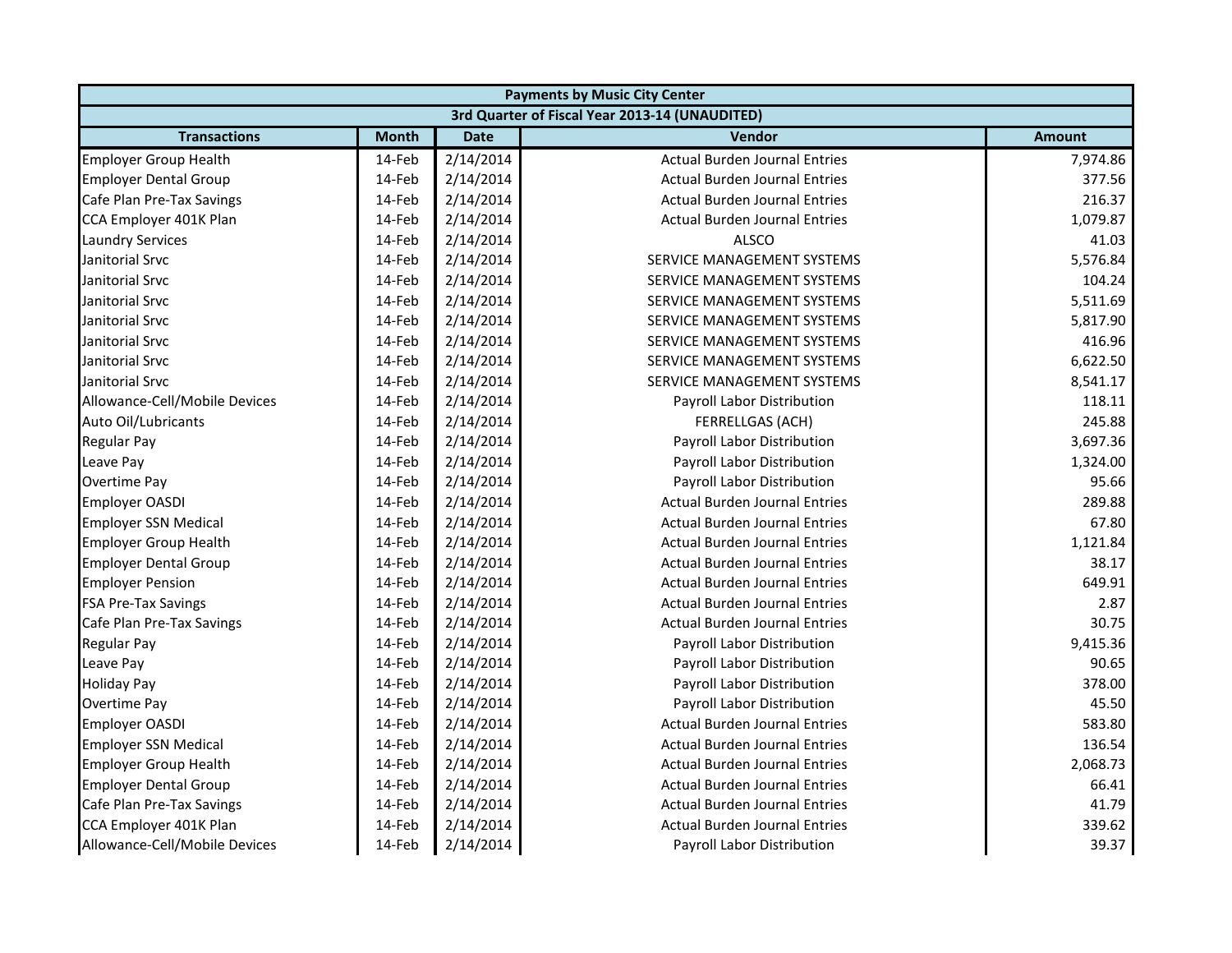|                               |              |             | <b>Payments by Music City Center</b>           |               |
|-------------------------------|--------------|-------------|------------------------------------------------|---------------|
|                               |              |             | 3rd Quarter of Fiscal Year 2013-14 (UNAUDITED) |               |
| <b>Transactions</b>           | <b>Month</b> | <b>Date</b> | Vendor                                         | <b>Amount</b> |
| Computer Hardware < \$5000    | 14-Feb       | 2/14/2014   | RICOH USA PROGRAM (ACH)                        | 207.10        |
| <b>Regular Pay</b>            | 14-Feb       | 2/14/2014   | Payroll Labor Distribution                     | 6,586.92      |
| <b>Employer OASDI</b>         | 14-Feb       | 2/14/2014   | <b>Actual Burden Journal Entries</b>           | 391.74        |
| <b>Employer SSN Medical</b>   | 14-Feb       | 2/14/2014   | <b>Actual Burden Journal Entries</b>           | 91.62         |
| <b>Employer Group Health</b>  | 14-Feb       | 2/14/2014   | <b>Actual Burden Journal Entries</b>           | 840.60        |
| <b>Employer Dental Group</b>  | 14-Feb       | 2/14/2014   | <b>Actual Burden Journal Entries</b>           | 31.11         |
| <b>Employer Pension</b>       | 14-Feb       | 2/14/2014   | <b>Actual Burden Journal Entries</b>           | 1,127.48      |
| <b>FSA Pre-Tax Savings</b>    | 14-Feb       | 2/14/2014   | <b>Actual Burden Journal Entries</b>           | 3.19          |
| Cafe Plan Pre-Tax Savings     | 14-Feb       | 2/14/2014   | <b>Actual Burden Journal Entries</b>           | 23.23         |
| Allowance-Cell/Mobile Devices | 14-Feb       | 2/14/2014   | Payroll Labor Distribution                     | 78.74         |
| <b>Regular Pay</b>            | 14-Feb       | 2/14/2014   | Payroll Labor Distribution                     | 22,042.26     |
| Leave Pay                     | 14-Feb       | 2/14/2014   | Payroll Labor Distribution                     | 1,611.79      |
| <b>Holiday Pay</b>            | 14-Feb       | 2/14/2014   | Payroll Labor Distribution                     | 1,437.70      |
| Overtime Pay                  | 14-Feb       | 2/14/2014   | Payroll Labor Distribution                     | 724.83        |
| <b>Employer OASDI</b>         | 14-Feb       | 2/14/2014   | <b>Actual Burden Journal Entries</b>           | 1,494.38      |
| <b>Employer SSN Medical</b>   | 14-Feb       | 2/14/2014   | <b>Actual Burden Journal Entries</b>           | 349.52        |
| <b>Employer Group Health</b>  | 14-Feb       | 2/14/2014   | <b>Actual Burden Journal Entries</b>           | 5,036.37      |
| <b>Employer Dental Group</b>  | 14-Feb       | 2/14/2014   | <b>Actual Burden Journal Entries</b>           | 229.08        |
| <b>Employer Pension</b>       | 14-Feb       | 2/14/2014   | <b>Actual Burden Journal Entries</b>           | 186.98        |
| Cafe Plan Pre-Tax Savings     | 14-Feb       | 2/14/2014   | <b>Actual Burden Journal Entries</b>           | 138.05        |
| CCA Employer 401K Plan        | 14-Feb       | 2/14/2014   | <b>Actual Burden Journal Entries</b>           | 540.81        |
| <b>Security Services</b>      | 14-Feb       | 2/14/2014   | <b>BRANTLEY SECURITY SERVICES INC</b>          | 4,993.22      |
| <b>Security Services</b>      | 14-Feb       | 2/14/2014   | <b>BRANTLEY SECURITY SERVICES INC</b>          | 1,169.69      |
| <b>Temporary Service</b>      | 14-Feb       | 2/14/2014   | <b>BRANTLEY SECURITY SERVICES INC</b>          | 681.50        |
| Allowance-Cell/Mobile Devices | 14-Feb       | 2/14/2014   | Payroll Labor Distribution                     | 118.11        |
| <b>Regular Pay</b>            | 14-Feb       | 2/14/2014   | Payroll Labor Distribution                     | 4,293.98      |
| Leave Pay                     | 14-Feb       | 2/14/2014   | Payroll Labor Distribution                     | 1,824.00      |
| Overtime Pay                  | 14-Feb       | 2/14/2014   | Payroll Labor Distribution                     | 52.64         |
| <b>Employer OASDI</b>         | 14-Feb       | 2/14/2014   | <b>Actual Burden Journal Entries</b>           | 350.31        |
| <b>Employer SSN Medical</b>   | 14-Feb       | 2/14/2014   | <b>Actual Burden Journal Entries</b>           | 81.93         |
| <b>Employer Group Health</b>  | 14-Feb       | 2/14/2014   | <b>Actual Burden Journal Entries</b>           | 1,401.60      |
| <b>Employer Dental Group</b>  | 14-Feb       | 2/14/2014   | <b>Actual Burden Journal Entries</b>           | 45.25         |
| <b>Employer Pension</b>       | 14-Feb       | 2/14/2014   | <b>Actual Burden Journal Entries</b>           | 975.01        |
| Cafe Plan Pre-Tax Savings     | 14-Feb       | 2/14/2014   | <b>Actual Burden Journal Entries</b>           | 38.62         |
| <b>Regular Pay</b>            | 14-Feb       | 2/14/2014   | Payroll Labor Distribution                     | 6,727.97      |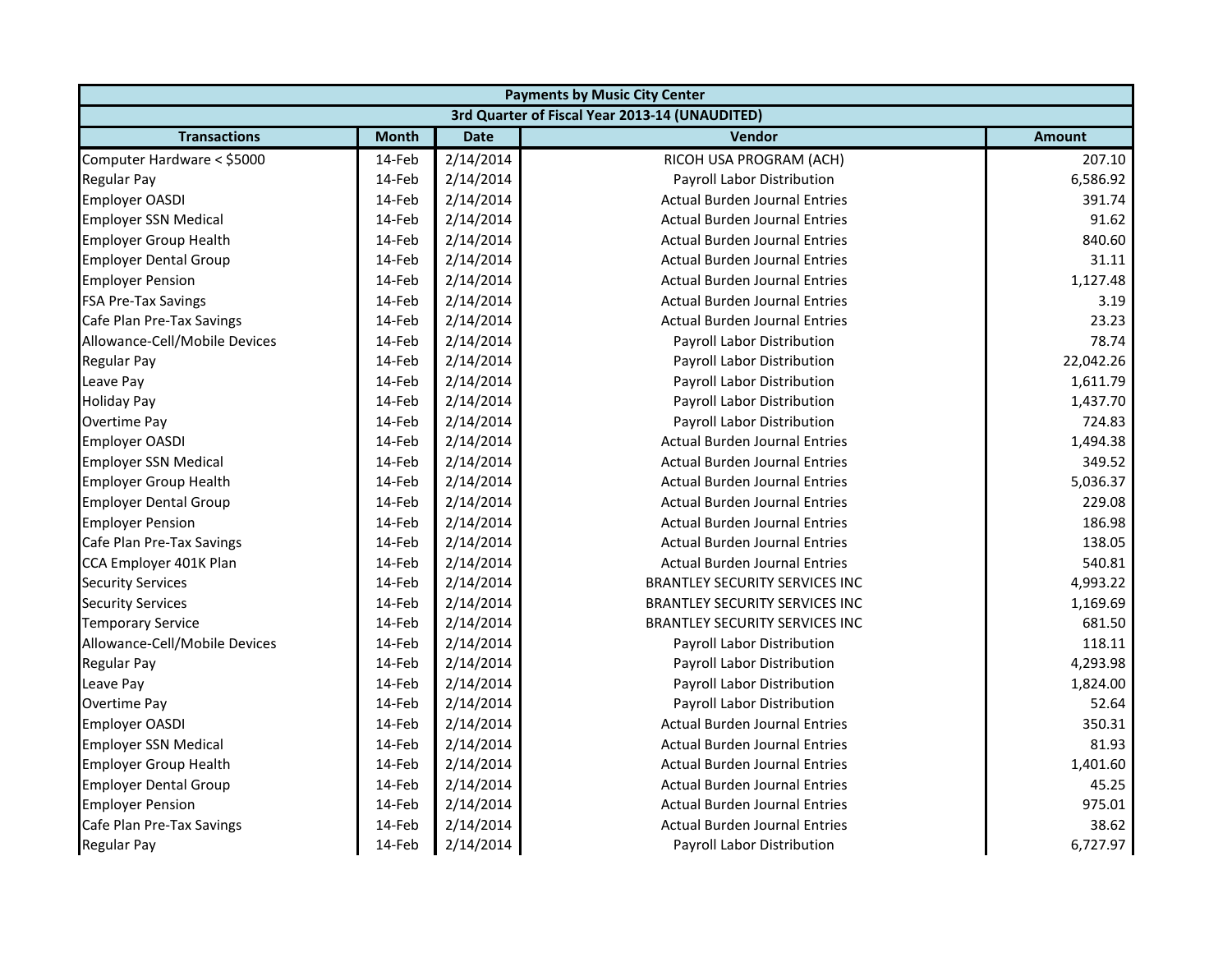| <b>Payments by Music City Center</b> |              |             |                                                |               |
|--------------------------------------|--------------|-------------|------------------------------------------------|---------------|
|                                      |              |             | 3rd Quarter of Fiscal Year 2013-14 (UNAUDITED) |               |
| <b>Transactions</b>                  | <b>Month</b> | <b>Date</b> | Vendor                                         | <b>Amount</b> |
| Leave Pay                            | 14-Feb       | 2/14/2014   | Payroll Labor Distribution                     | 223.08        |
| Overtime Pay                         | 14-Feb       | 2/14/2014   | Payroll Labor Distribution                     | 19.38         |
| Employer OASDI                       | 14-Feb       | 2/14/2014   | <b>Actual Burden Journal Entries</b>           | 419.03        |
| <b>Employer SSN Medical</b>          | 14-Feb       | 2/14/2014   | <b>Actual Burden Journal Entries</b>           | 98.00         |
| <b>Employer Group Health</b>         | 14-Feb       | 2/14/2014   | <b>Actual Burden Journal Entries</b>           | 795.00        |
| <b>Employer Dental Group</b>         | 14-Feb       | 2/14/2014   | <b>Actual Burden Journal Entries</b>           | 28.28         |
| Cafe Plan Pre-Tax Savings            | 14-Feb       | 2/14/2014   | <b>Actual Burden Journal Entries</b>           | 21.72         |
| CCA Employer 401K Plan               | 14-Feb       | 2/14/2014   | <b>Actual Burden Journal Entries</b>           | 278.82        |
| Allowance-Cell/Mobile Devices        | 14-Feb       | 2/14/2014   | Payroll Labor Distribution                     | 78.74         |
| <b>Regular Pay</b>                   | 14-Feb       | 2/14/2014   | Payroll Labor Distribution                     | 16,877.46     |
| Leave Pay                            | 14-Feb       | 2/14/2014   | Payroll Labor Distribution                     | 240.43        |
| Overtime Pay                         | 14-Feb       | 2/14/2014   | Payroll Labor Distribution                     | 14.05         |
| <b>Employer OASDI</b>                | 14-Feb       | 2/14/2014   | <b>Actual Burden Journal Entries</b>           | 1,038.71      |
| <b>Employer SSN Medical</b>          | 14-Feb       | 2/14/2014   | <b>Actual Burden Journal Entries</b>           | 242.92        |
| <b>Employer Group Health</b>         | 14-Feb       | 2/14/2014   | <b>Actual Burden Journal Entries</b>           | 1,266.00      |
| <b>Employer Dental Group</b>         | 14-Feb       | 2/14/2014   | <b>Actual Burden Journal Entries</b>           | 70.70         |
| <b>Employer Pension</b>              | 14-Feb       | 2/14/2014   | <b>Actual Burden Journal Entries</b>           | 2,932.46      |
| <b>FSA Pre-Tax Savings</b>           | 14-Feb       | 2/14/2014   | <b>Actual Burden Journal Entries</b>           | 11.47         |
| Cafe Plan Pre-Tax Savings            | 14-Feb       | 2/14/2014   | <b>Actual Burden Journal Entries</b>           | 35.30         |
| Allowance-Cell/Mobile Devices        | 14-Feb       | 2/14/2014   | Payroll Labor Distribution                     | 241.48        |
| <b>Regular Pay</b>                   | 14-Feb       | 2/14/2014   | Payroll Labor Distribution                     | 3,230.76      |
| Leave Pay                            | 14-Feb       | 2/14/2014   | Payroll Labor Distribution                     | 230.77        |
| Overtime Pay                         | 14-Feb       | 2/14/2014   | Payroll Labor Distribution                     | 11.90         |
| <b>Employer OASDI</b>                | 14-Feb       | 2/14/2014   | <b>Actual Burden Journal Entries</b>           | 212.93        |
| <b>Employer SSN Medical</b>          | 14-Feb       | 2/14/2014   | <b>Actual Burden Journal Entries</b>           | 49.79         |
| <b>Employer Group Health</b>         | 14-Feb       | 2/14/2014   | <b>Actual Burden Journal Entries</b>           | 235.50        |
| <b>Employer Dental Group</b>         | 14-Feb       | 2/14/2014   | <b>Actual Burden Journal Entries</b>           | 28.28         |
| Cafe Plan Pre-Tax Savings            | 14-Feb       | 2/14/2014   | <b>Actual Burden Journal Entries</b>           | 6.01          |
| CCA Employer 401K Plan               | 14-Feb       | 2/14/2014   | <b>Actual Burden Journal Entries</b>           | 138.94        |
| Allowance-Cell/Mobile Devices        | 14-Feb       | 2/14/2014   | Payroll Labor Distribution                     | 39.37         |
| Regular Pay                          | 14-Feb       | 2/14/2014   | Payroll Labor Distribution                     | 12,448.83     |
| Leave Pay                            | 14-Feb       | 2/14/2014   | Payroll Labor Distribution                     | 347.12        |
| Overtime Pay                         | 14-Feb       | 2/14/2014   | Payroll Labor Distribution                     | 347.52        |
| Employer OASDI                       | 14-Feb       | 2/14/2014   | <b>Actual Burden Journal Entries</b>           | 761.02        |
| <b>Employer SSN Medical</b>          | 14-Feb       | 2/14/2014   | <b>Actual Burden Journal Entries</b>           | 177.98        |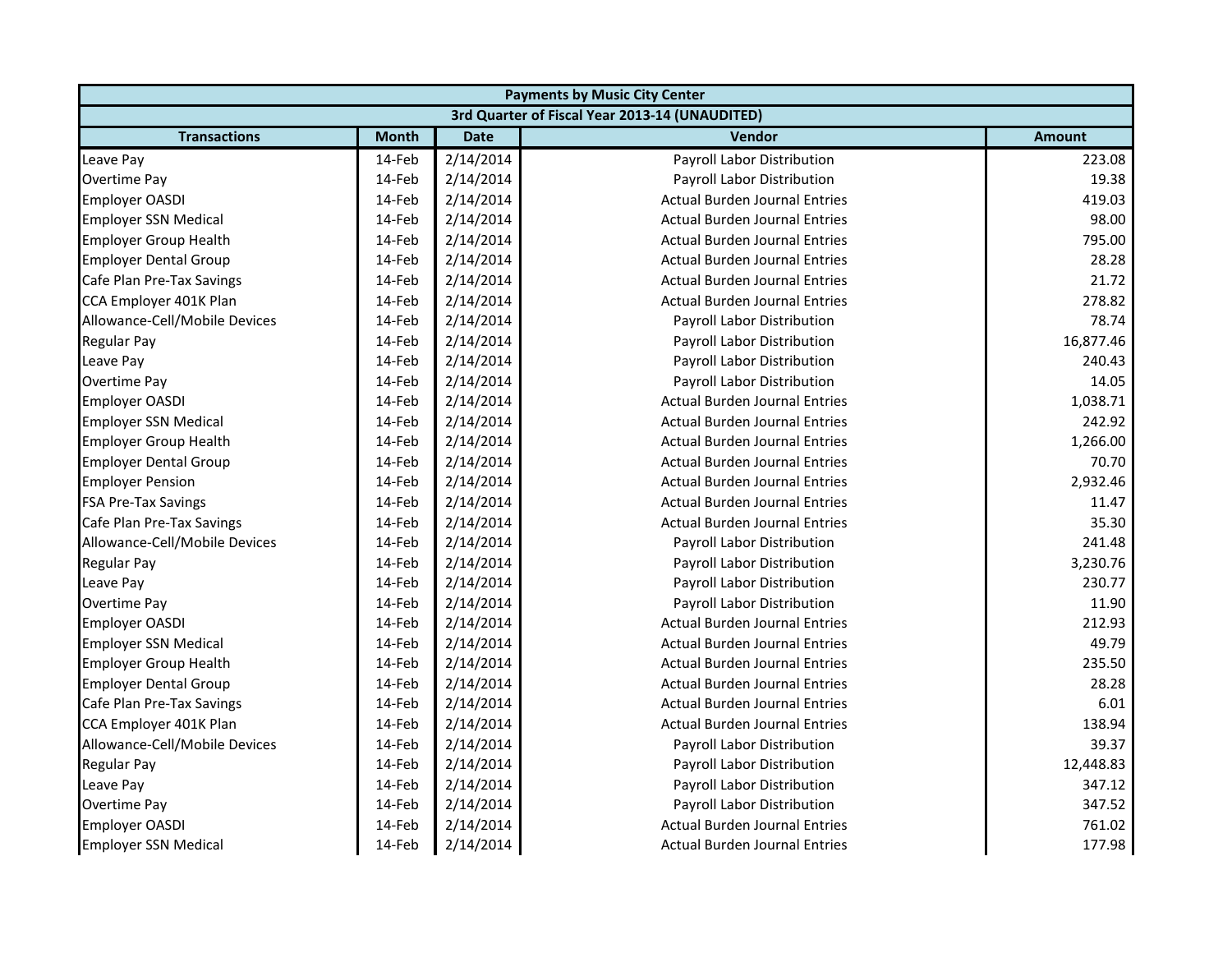| <b>Payments by Music City Center</b> |              |             |                                                |               |
|--------------------------------------|--------------|-------------|------------------------------------------------|---------------|
|                                      |              |             | 3rd Quarter of Fiscal Year 2013-14 (UNAUDITED) |               |
| <b>Transactions</b>                  | <b>Month</b> | <b>Date</b> | Vendor                                         | <b>Amount</b> |
| <b>Employer Group Health</b>         | 14-Feb       | 2/14/2014   | <b>Actual Burden Journal Entries</b>           | 2,619.00      |
| <b>Employer Dental Group</b>         | 14-Feb       | 2/14/2014   | <b>Actual Burden Journal Entries</b>           | 113.12        |
| <b>Employer Pension</b>              | 14-Feb       | 2/14/2014   | <b>Actual Burden Journal Entries</b>           | 282.58        |
| Cafe Plan Pre-Tax Savings            | 14-Feb       | 2/14/2014   | <b>Actual Burden Journal Entries</b>           | 71.47         |
| CCA Employer 401K Plan               | 14-Feb       | 2/14/2014   | <b>Actual Burden Journal Entries</b>           | 274.59        |
| <b>Temporary Service</b>             | 14-Feb       | 2/14/2014   | RANDSTAD (ACH)                                 | 1,026.80      |
| Allowance-Cell/Mobile Devices        | 14-Feb       | 2/14/2014   | Payroll Labor Distribution                     | 78.74         |
| Offc & Admin Supply                  | 14-Feb       | 2/14/2014   | A Z OFFICE RESOURCE INC (ACH)                  | 22.38         |
| Offc & Admin Supply                  | 14-Feb       | 2/14/2014   | A Z OFFICE RESOURCE INC (ACH)                  | 48.44         |
| Offc & Admin Supply                  | 14-Feb       | 2/14/2014   | A Z OFFICE RESOURCE INC (ACH)                  | 10.03         |
| <b>Merchant Fees</b>                 | 14-Feb       | 2/14/2014   | MCC 2/14/14 Exh Rev RCLS                       | 1.95          |
| <b>Regular Pay</b>                   | 14-Feb       | 2/14/2014   | Payroll Labor Distribution                     | 4,979.41      |
| Leave Pay                            | 14-Feb       | 2/14/2014   | Payroll Labor Distribution                     | 597.33        |
| <b>Employer OASDI</b>                | 14-Feb       | 2/14/2014   | <b>Actual Burden Journal Entries</b>           | 337.36        |
| <b>Employer SSN Medical</b>          | 14-Feb       | 2/14/2014   | <b>Actual Burden Journal Entries</b>           | 78.90         |
| <b>Employer Group Health</b>         | 14-Feb       | 2/14/2014   | <b>Actual Burden Journal Entries</b>           | 559.50        |
| <b>Employer Dental Group</b>         | 14-Feb       | 2/14/2014   | <b>Actual Burden Journal Entries</b>           | 28.28         |
| <b>Employer Pension</b>              | 14-Feb       | 2/14/2014   | <b>Actual Burden Journal Entries</b>           | 954.57        |
| Cafe Plan Pre-Tax Savings            | 14-Feb       | 2/14/2014   | <b>Actual Burden Journal Entries</b>           | 15.71         |
| Allowance-Cell/Mobile Devices        | 14-Feb       | 2/14/2014   | Payroll Labor Distribution                     | 78.74         |
| <b>Regular Pay</b>                   | 14-Feb       | 2/14/2014   | Payroll Labor Distribution                     | 8,500.62      |
| Leave Pay                            | 14-Feb       | 2/14/2014   | Payroll Labor Distribution                     | 214.98        |
| Overtime Pay                         | 14-Feb       | 2/14/2014   | Payroll Labor Distribution                     | 22.11         |
| <b>Employer OASDI</b>                | 14-Feb       | 2/14/2014   | <b>Actual Burden Journal Entries</b>           | 539.02        |
| <b>Employer SSN Medical</b>          | 14-Feb       | 2/14/2014   | <b>Actual Burden Journal Entries</b>           | 126.06        |
| <b>Employer Group Health</b>         | 14-Feb       | 2/14/2014   | <b>Actual Burden Journal Entries</b>           | 469.50        |
| <b>Employer Dental Group</b>         | 14-Feb       | 2/14/2014   | <b>Actual Burden Journal Entries</b>           | 56.56         |
| Cafe Plan Pre-Tax Savings            | 14-Feb       | 2/14/2014   | <b>Actual Burden Journal Entries</b>           | 12.21         |
| CCA Employer 401K Plan               | 14-Feb       | 2/14/2014   | <b>Actual Burden Journal Entries</b>           | 307.21        |
| Allowance-Cell/Mobile Devices        | 14-Feb       | 2/14/2014   | Payroll Labor Distribution                     | 118.11        |
| Postage & Delivery Srvc              | 14-Feb       | 2/14/2014   | USP STORE #6425                                | 51.90         |
| <b>Regular Pay</b>                   | 14-Feb       | 2/14/2014   | Payroll Labor Distribution                     | 13,020.16     |
| <b>Overtime Pay</b>                  | 14-Feb       | 2/14/2014   | Payroll Labor Distribution                     | 8.49          |
| <b>Employer OASDI</b>                | 14-Feb       | 2/14/2014   | <b>Actual Burden Journal Entries</b>           | 785.85        |
| <b>Employer SSN Medical</b>          | 14-Feb       | 2/14/2014   | Actual Burden Journal Entries                  | 183.77        |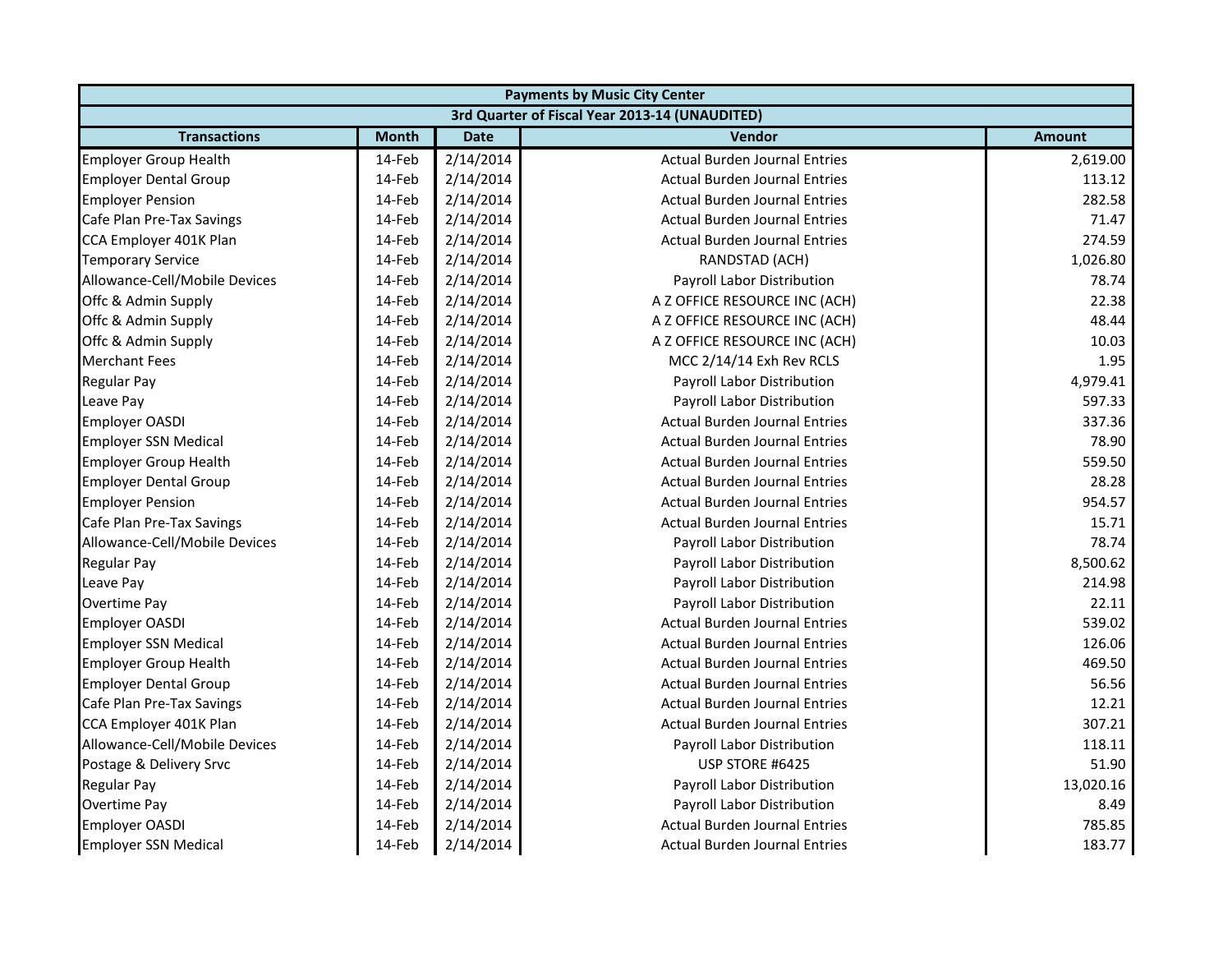|                                  | <b>Payments by Music City Center</b> |             |                                                |               |  |
|----------------------------------|--------------------------------------|-------------|------------------------------------------------|---------------|--|
|                                  |                                      |             | 3rd Quarter of Fiscal Year 2013-14 (UNAUDITED) |               |  |
| <b>Transactions</b>              | <b>Month</b>                         | <b>Date</b> | Vendor                                         | <b>Amount</b> |  |
| <b>Employer Group Health</b>     | 14-Feb                               | 2/14/2014   | <b>Actual Burden Journal Entries</b>           | 1,122.00      |  |
| <b>Employer Dental Group</b>     | 14-Feb                               | 2/14/2014   | <b>Actual Burden Journal Entries</b>           | 28.28         |  |
| <b>Employer Pension</b>          | 14-Feb                               | 2/14/2014   | <b>Actual Burden Journal Entries</b>           | 2,230.12      |  |
| <b>FSA Pre-Tax Savings</b>       | 14-Feb                               | 2/14/2014   | <b>Actual Burden Journal Entries</b>           | 7.97          |  |
| Cafe Plan Pre-Tax Savings        | 14-Feb                               | 2/14/2014   | <b>Actual Burden Journal Entries</b>           | 31.94         |  |
| Allowance-Cell/Mobile Devices    | 14-Feb                               | 2/14/2014   | Payroll Labor Distribution                     | 168.00        |  |
| Regular Pay                      | 14-Feb                               | 2/14/2014   | Payroll Labor Distribution                     | 5,252.31      |  |
| Overtime Pay                     | 14-Feb                               | 2/14/2014   | Payroll Labor Distribution                     | 12.90         |  |
| <b>Employer OASDI</b>            | 14-Feb                               | 2/14/2014   | <b>Actual Burden Journal Entries</b>           | 300.15        |  |
| <b>Employer SSN Medical</b>      | 14-Feb                               | 2/14/2014   | <b>Actual Burden Journal Entries</b>           | 70.20         |  |
| <b>Employer Group Health</b>     | 14-Feb                               | 2/14/2014   | <b>Actual Burden Journal Entries</b>           | 1,354.50      |  |
| <b>Employer Dental Group</b>     | 14-Feb                               | 2/14/2014   | <b>Actual Burden Journal Entries</b>           | 42.42         |  |
| Cafe Plan Pre-Tax Savings        | 14-Feb                               | 2/14/2014   | <b>Actual Burden Journal Entries</b>           | 37.79         |  |
| CCA Employer 401K Plan           | 14-Feb                               | 2/14/2014   | <b>Actual Burden Journal Entries</b>           | 180.46        |  |
| Allowance-Cell/Mobile Devices    | 14-Feb                               | 2/14/2014   | Payroll Labor Distribution                     | 78.74         |  |
| <b>Building Maintenance Srvc</b> | 14-Feb                               | 2/17/2014   | DESERT FIRE PROTECTION LP (ACH                 | 450.00        |  |
| <b>Building Maintenance Srvc</b> | 14-Feb                               | 2/17/2014   | DESERT FIRE PROTECTION LP (ACH                 | 337.50        |  |
| <b>Building Maintenance Srvc</b> | 14-Feb                               | 2/17/2014   | DESERT FIRE PROTECTION LP (ACH                 | 430.00        |  |
| <b>District Energy System</b>    | 14-Feb                               | 2/18/2014   | DES REVENUE / US BANK (ACH)                    | 260,934.99    |  |
| Other Rpr & Maint Srvc           | 14-Feb                               | 2/18/2014   | NASHVILLE MACHINE ELEVATOR CO                  | 201.00        |  |
| Other Rpr & Maint Srvc           | 14-Feb                               | 2/18/2014   | NASHVILLE MACHINE ELEVATOR CO                  | 268.00        |  |
| <b>Medical Services</b>          | 14-Feb                               | 2/18/2014   | MED STAR MEDICAL STAFFING INC                  | 1,290.00      |  |
| <b>Medical Services</b>          | 14-Feb                               | 2/18/2014   | MED STAR MEDICAL STAFFING INC                  | 1,128.75      |  |
| <b>Security Services</b>         | 14-Feb                               | 2/18/2014   | BRANTLEY SECURITY SERVICES INC                 | 10,207.25     |  |
| <b>Temporary Service</b>         | 14-Feb                               | 2/18/2014   | <b>BRANTLEY SECURITY SERVICES INC</b>          | 306.73        |  |
| Employee Out-of-town Travel      | 14-Feb                               | 2/18/2014   | <b>IVEY, BRIAN</b>                             | 984.65        |  |
| <b>Merchant Fees</b>             | 14-Feb                               | 2/18/2014   | <b>FIS</b>                                     | 12,068.09     |  |
| Awrd Rwrd Royalty                | 14-Feb                               | 2/18/2014   | <b>TERRYBERRY CO LLC</b>                       | (103.68)      |  |
| Offc & Admin Supply              | 14-Feb                               | 2/19/2014   | A Z OFFICE RESOURCE INC (ACH)                  | 27.02         |  |
| Offc & Admin Supply              | 14-Feb                               | 2/19/2014   | A Z OFFICE RESOURCE INC (ACH)                  | 20.36         |  |
| Printing/Binding                 | 14-Feb                               | 2/19/2014   | RICOH USA INC (ACH)                            | 551.48        |  |
| Printing/Binding                 | 14-Feb                               | 2/19/2014   | RICOH USA INC (ACH)                            | 914.26        |  |
| Other Rpr & Maint Srvc           | 14-Feb                               | 2/19/2014   | NASHVILLE MACHINE ELEVATOR CO                  | 1,005.00      |  |
| Repair & Maint Supply            | 14-Feb                               | 2/19/2014   | COMBINED UTILITIES BOX SYS INC                 | 937.50        |  |
| <b>Electrical Supply</b>         | 14-Feb                               | 2/19/2014   | WILLIAMS WHOLESALE SUPPLY OF N                 | (438.50)      |  |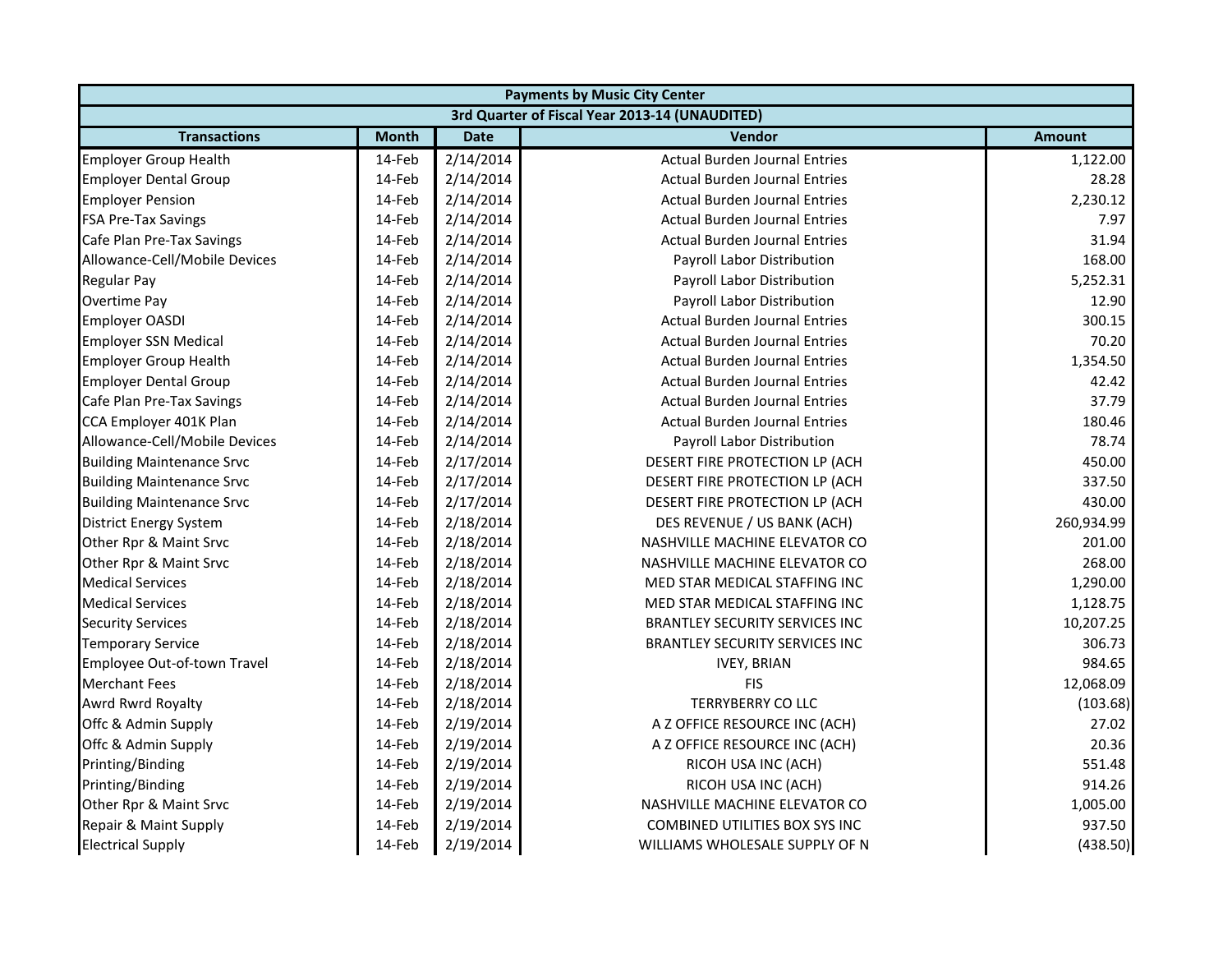|                                 | <b>Payments by Music City Center</b> |             |                                                |               |  |  |
|---------------------------------|--------------------------------------|-------------|------------------------------------------------|---------------|--|--|
|                                 |                                      |             | 3rd Quarter of Fiscal Year 2013-14 (UNAUDITED) |               |  |  |
| <b>Transactions</b>             | <b>Month</b>                         | <b>Date</b> | Vendor                                         | <b>Amount</b> |  |  |
| <b>Electrical Supply</b>        | 14-Feb                               | 2/19/2014   | WILLIAMS WHOLESALE SUPPLY OF N                 | (75.00)       |  |  |
| <b>HHold &amp; Jnitr Supply</b> | 14-Feb                               | 2/19/2014   | AMERICAN PAPER & TWINE CO (ACH                 | (36.00)       |  |  |
| Printing/Binding                | 14-Feb                               | 2/19/2014   | RICOH USA INC (ACH)                            | 914.26        |  |  |
| Computer Hardware < \$5000      | 14-Feb                               | 2/19/2014   | PCMG INC (ACH)                                 | 380.00        |  |  |
| <b>Auto Fuel</b>                | 14-Feb                               | 2/19/2014   | <b>WRIGHT EXPRESS FINANCIAL SVCS</b>           | 116.68        |  |  |
| <b>Merchant Fees</b>            | 14-Feb                               | 2/19/2014   | Service Fee- CapellaU 1403013                  | (345.00)      |  |  |
| <b>Mngt Cnsltnt Srvc</b>        | 14-Feb                               | 2/19/2014   | INQUIRIES INC (ACH)                            | 545.00        |  |  |
| Offc & Admin Supply             | 14-Feb                               | 2/19/2014   | A Z OFFICE RESOURCE INC (ACH)                  | 229.04        |  |  |
| Employee Award/Gift             | 14-Feb                               | 2/19/2014   | A Z OFFICE RESOURCE INC (ACH)                  | 40.62         |  |  |
| Offc & Admin Supply             | 14-Feb                               | 2/19/2014   | A Z OFFICE RESOURCE INC (ACH)                  | 6.28          |  |  |
| Plumbing/HVAC Maintain Srvc     | 14-Feb                               | 2/20/2014   | ROTO-ROOTER SERVICES                           | 350.00        |  |  |
| <b>Electrical Supply</b>        | 14-Feb                               | 2/20/2014   | CAN DO NATIONAL TAPE (ACH)                     | 920.40        |  |  |
| <b>Uniform Cleaning Service</b> | 14-Feb                               | 2/20/2014   | <b>COYNE TEXTILE SVCS</b>                      | 25.89         |  |  |
| Other Rpr & Maint Srvc          | 14-Feb                               | 2/20/2014   | FESCO (ACH)                                    | 193.00        |  |  |
| Registration                    | 14-Feb                               | 2/20/2014   | Omni-1/2 Destination Registrat                 | (1,200.00)    |  |  |
| <b>Mngt Cnsltnt Srvc</b>        | 14-Feb                               | 2/20/2014   | AEGIS ANALYTICAL LABORATORIES                  | 490.00        |  |  |
| Repair & Maint Supply           | 14-Feb                               | 2/21/2014   | FERGUSON ENTERPRISES (ACH)                     | 35.80         |  |  |
| Repair & Maint Supply           | 14-Feb                               | 2/21/2014   | FERGUSON ENTERPRISES (ACH)                     | 24.24         |  |  |
| Repair & Maint Supply           | 14-Feb                               | 2/21/2014   | FERGUSON ENTERPRISES (ACH)                     | 14.04         |  |  |
| Repair & Maint Supply           | 14-Feb                               | 2/21/2014   | FERGUSON ENTERPRISES (ACH)                     | 7.74          |  |  |
| Repair & Maint Supply           | 14-Feb                               | 2/21/2014   | FERGUSON ENTERPRISES (ACH)                     | 9.28          |  |  |
| Repair & Maint Supply           | 14-Feb                               | 2/21/2014   | FERGUSON ENTERPRISES (ACH)                     | 4.83          |  |  |
| Repair & Maint Supply           | 14-Feb                               | 2/21/2014   | FERGUSON ENTERPRISES (ACH)                     | 6.36          |  |  |
| Repair & Maint Supply           | 14-Feb                               | 2/21/2014   | FERGUSON ENTERPRISES (ACH)                     | 17.42         |  |  |
| Repair & Maint Supply           | 14-Feb                               | 2/21/2014   | FERGUSON ENTERPRISES (ACH)                     | 2.72          |  |  |
| Repair & Maint Supply           | 14-Feb                               | 2/21/2014   | FERGUSON ENTERPRISES (ACH)                     | 1.16          |  |  |
| Repair & Maint Supply           | 14-Feb                               | 2/21/2014   | FERGUSON ENTERPRISES (ACH)                     | 4.41          |  |  |
| Repair & Maint Supply           | 14-Feb                               | 2/21/2014   | FERGUSON ENTERPRISES (ACH)                     | 10.70         |  |  |
| Repair & Maint Supply           | 14-Feb                               | 2/21/2014   | FERGUSON ENTERPRISES (ACH)                     | 5.46          |  |  |
| Repair & Maint Supply           | 14-Feb                               | 2/21/2014   | FERGUSON ENTERPRISES (ACH)                     | 12.56         |  |  |
| Repair & Maint Supply           | 14-Feb                               | 2/21/2014   | FERGUSON ENTERPRISES (ACH)                     | 20.22         |  |  |
| Repair & Maint Supply           | 14-Feb                               | 2/21/2014   | FERGUSON ENTERPRISES (ACH)                     | 21.62         |  |  |
| Repair & Maint Supply           | 14-Feb                               | 2/21/2014   | FERGUSON ENTERPRISES (ACH)                     | 8.10          |  |  |
| Repair & Maint Supply           | 14-Feb                               | 2/21/2014   | FERGUSON ENTERPRISES (ACH)                     | 19.58         |  |  |
| Repair & Maint Supply           | 14-Feb                               | 2/21/2014   | FERGUSON ENTERPRISES (ACH)                     | 54.76         |  |  |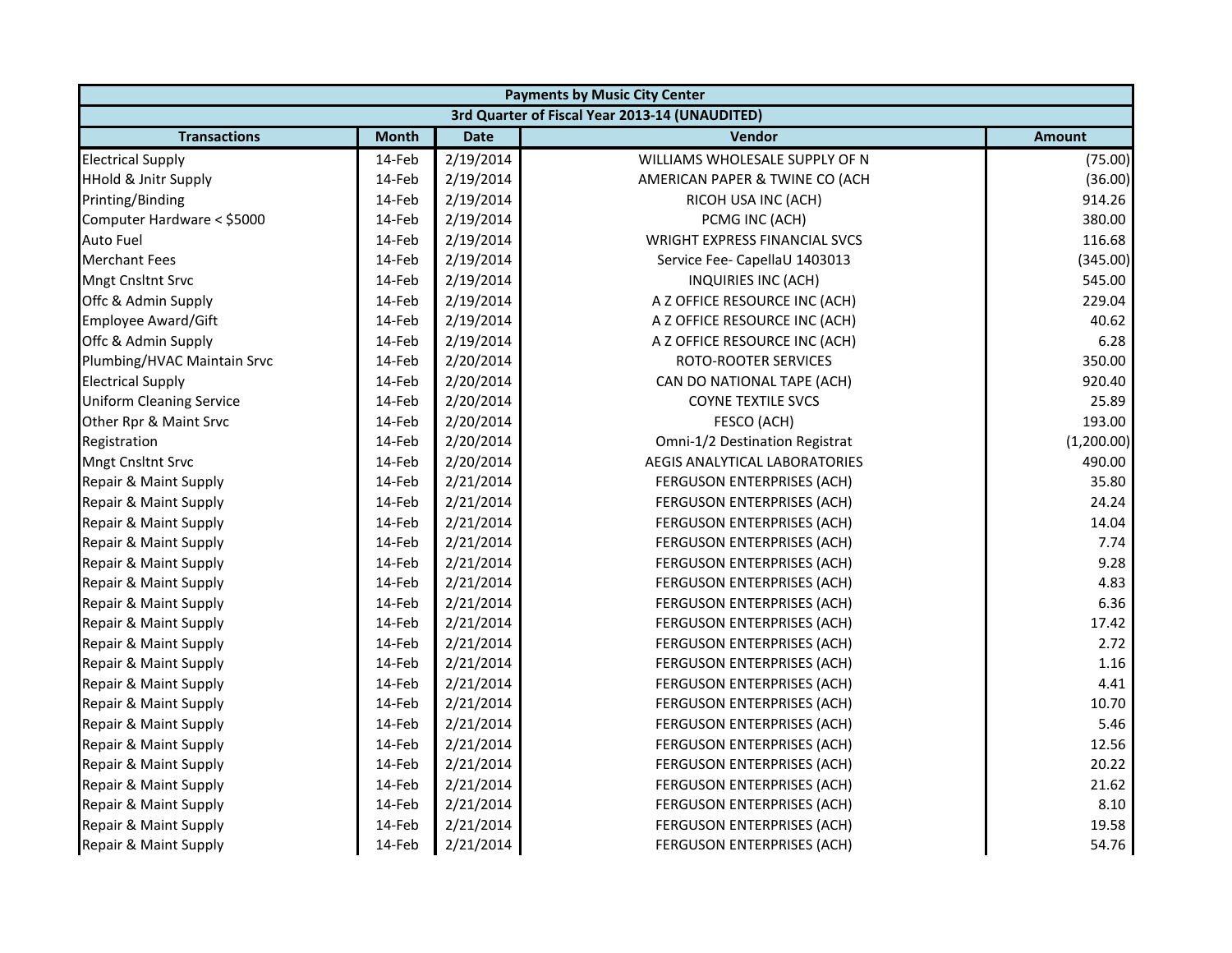|                                  | <b>Payments by Music City Center</b> |             |                                                |               |  |  |
|----------------------------------|--------------------------------------|-------------|------------------------------------------------|---------------|--|--|
|                                  |                                      |             | 3rd Quarter of Fiscal Year 2013-14 (UNAUDITED) |               |  |  |
| <b>Transactions</b>              | <b>Month</b>                         | <b>Date</b> | Vendor                                         | <b>Amount</b> |  |  |
| Repair & Maint Supply            | 14-Feb                               | 2/21/2014   | FERGUSON ENTERPRISES (ACH)                     | 159.35        |  |  |
| Repair & Maint Supply            | 14-Feb                               | 2/21/2014   | FERGUSON ENTERPRISES (ACH)                     | 35.60         |  |  |
| Repair & Maint Supply            | 14-Feb                               | 2/21/2014   | FERGUSON ENTERPRISES (ACH)                     | 8.80          |  |  |
| <b>Laundry Services</b>          | 14-Feb                               | 2/21/2014   | <b>ALSCO</b>                                   | 578.22        |  |  |
| <b>Small Equipment Supply</b>    | 14-Feb                               | 2/21/2014   | <b>GRAYBAR ELECTRIC CO INC (ACH)</b>           | 3.00          |  |  |
| <b>Small Equipment Supply</b>    | 14-Feb                               | 2/21/2014   | <b>GRAYBAR ELECTRIC CO INC (ACH)</b>           | 8.82          |  |  |
| <b>Host &amp; Hostess</b>        | 14-Feb                               | 2/21/2014   | <b>CENTERPLATE MCC (ACH)</b>                   | 263.32        |  |  |
| Postage & Delivery Srvc          | 14-Feb                               | 2/21/2014   | BLINK MARKETING INC (ACH)                      | 60.00         |  |  |
| <b>Host &amp; Hostess</b>        | 14-Feb                               | 2/21/2014   | BLINK MARKETING INC (ACH)                      | 1,875.00      |  |  |
| <b>Temporary Service</b>         | 14-Feb                               | 2/21/2014   | RANDSTAD (ACH)                                 | 1,030.27      |  |  |
| <b>Merchant Fees</b>             | 14-Feb                               | 2/21/2014   | MCC 2/21/14 Exh Rev RCLS                       | 0.36          |  |  |
| <b>Merchant Fees</b>             | 14-Feb                               | 2/21/2014   | Service Fee- Verizon 1401015                   | (269.83)      |  |  |
| <b>Elevator Permit</b>           | 14-Feb                               | 2/24/2014   | TN DEPT OF LABOR DIV BOIL & EL                 | 60.00         |  |  |
| <b>Elevator Permit</b>           | 14-Feb                               | 2/24/2014   | TN DEPT OF LABOR DIV BOIL & EL                 | 60.00         |  |  |
| <b>Elevator Permit</b>           | 14-Feb                               | 2/24/2014   | TN DEPT OF LABOR DIV BOIL & EL                 | 60.00         |  |  |
| <b>Elevator Permit</b>           | 14-Feb                               | 2/24/2014   | TN DEPT OF LABOR DIV BOIL & EL                 | 60.00         |  |  |
| <b>Elevator Permit</b>           | 14-Feb                               | 2/24/2014   | TN DEPT OF LABOR DIV BOIL & EL                 | 60.00         |  |  |
| <b>Elevator Permit</b>           | 14-Feb                               | 2/24/2014   | TN DEPT OF LABOR DIV BOIL & EL                 | 60.00         |  |  |
| <b>Elevator Permit</b>           | 14-Feb                               | 2/24/2014   | TN DEPT OF LABOR DIV BOIL & EL                 | 60.00         |  |  |
| <b>Elevator Permit</b>           | 14-Feb                               | 2/24/2014   | TN DEPT OF LABOR DIV BOIL & EL                 | 60.00         |  |  |
| <b>Elevator Permit</b>           | 14-Feb                               | 2/24/2014   | TN DEPT OF LABOR DIV BOIL & EL                 | 60.00         |  |  |
| <b>Elevator Permit</b>           | 14-Feb                               | 2/24/2014   | TN DEPT OF LABOR DIV BOIL & EL                 | 60.00         |  |  |
| <b>Elevator Permit</b>           | 14-Feb                               | 2/24/2014   | TN DEPT OF LABOR DIV BOIL & EL                 | 60.00         |  |  |
| <b>Elevator Permit</b>           | 14-Feb                               | 2/24/2014   | TN DEPT OF LABOR DIV BOIL & EL                 | 60.00         |  |  |
| <b>Elevator Permit</b>           | 14-Feb                               | 2/24/2014   | TN DEPT OF LABOR DIV BOIL & EL                 | 60.00         |  |  |
| <b>Elevator Permit</b>           | 14-Feb                               | 2/24/2014   | TN DEPT OF LABOR DIV BOIL & EL                 | 600.00        |  |  |
| <b>Laundry Services</b>          | 14-Feb                               | 2/24/2014   | <b>ALSCO</b>                                   | 39.15         |  |  |
| Telephone & Telegraph            | 14-Feb                               | 2/24/2014   | AT&T (PO BOX 105320)(105262)(7                 | 88.71         |  |  |
| <b>Elevator Permit</b>           | 14-Feb                               | 2/24/2014   | TN DEPT OF LABOR DIV BOIL & EL                 | 60.00         |  |  |
| Printing/Binding                 | 14-Feb                               | 2/24/2014   | RICOH USA INC (ACH)                            | 46.00         |  |  |
| Mngt Cnsltnt Srvc                | 14-Feb                               | 2/24/2014   | <b>FIRSTLAB</b>                                | 8.00          |  |  |
| <b>Automotive Repair Service</b> | 14-Feb                               | 2/24/2014   | <b>ACTION NISSAN (ACH)</b>                     | 1,175.17      |  |  |
| Repair & Maint Supply            | 14-Feb                               | 2/25/2014   | COMBINED UTILITIES BOX SYS INC                 | 19.25         |  |  |
| <b>Medical Services</b>          | 14-Feb                               | 2/25/2014   | MED STAR MEDICAL STAFFING INC                  | 1,338.38      |  |  |
| <b>Medical Services</b>          | 14-Feb                               | 2/25/2014   | MED STAR MEDICAL STAFFING INC                  | 956.75        |  |  |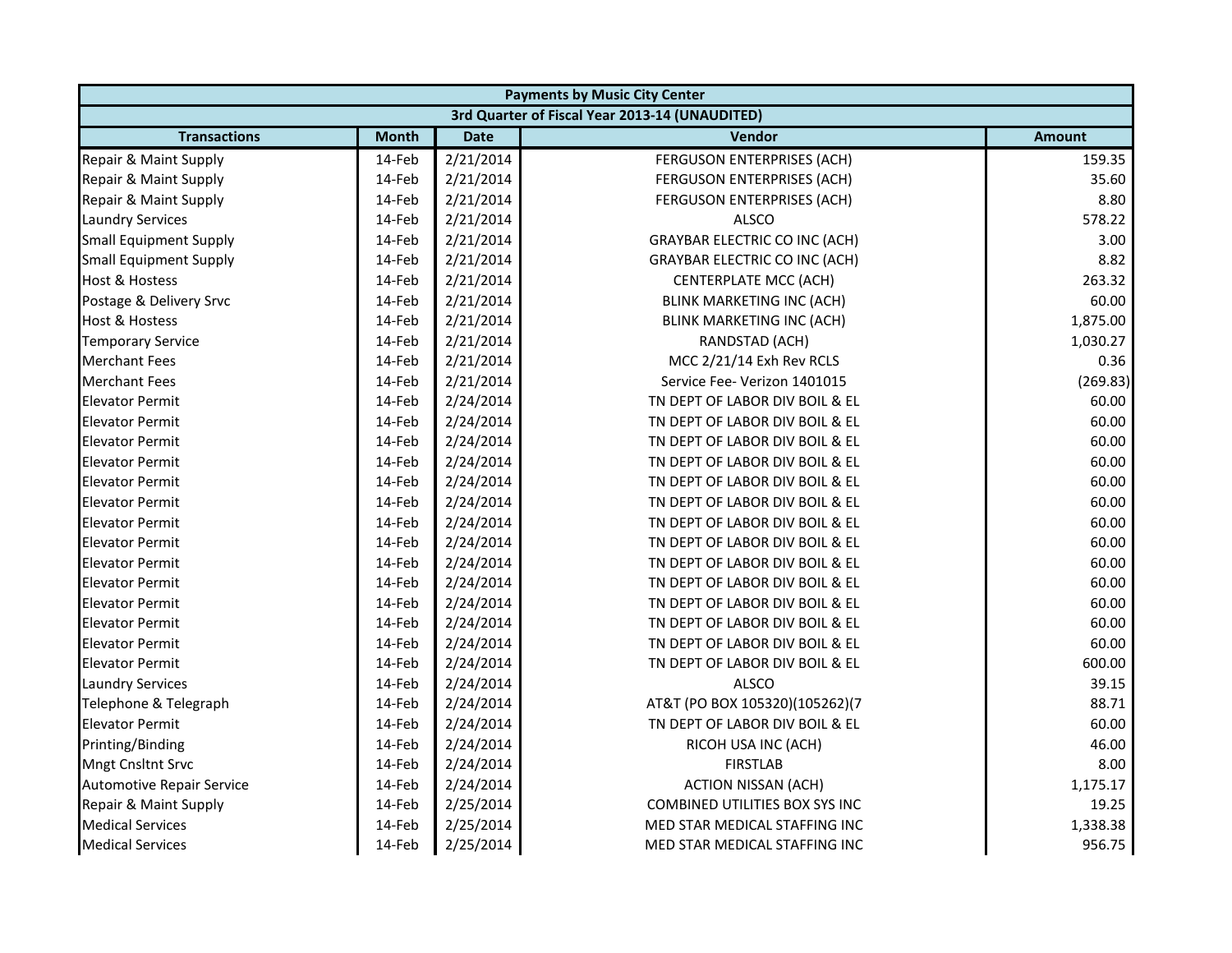|                             | <b>Payments by Music City Center</b> |             |                                                |               |  |  |
|-----------------------------|--------------------------------------|-------------|------------------------------------------------|---------------|--|--|
|                             |                                      |             | 3rd Quarter of Fiscal Year 2013-14 (UNAUDITED) |               |  |  |
| <b>Transactions</b>         | <b>Month</b>                         | <b>Date</b> | <b>Vendor</b>                                  | <b>Amount</b> |  |  |
| Postage & Delivery Srvc     | 14-Feb                               | 2/25/2014   | <b>ALCO PRODUCTS</b>                           | 4.69          |  |  |
| Offc & Admin Supply         | 14-Feb                               | 2/25/2014   | <b>ALCO PRODUCTS</b>                           | 12.62         |  |  |
| Offc & Admin Supply         | 14-Feb                               | 2/26/2014   | A Z OFFICE RESOURCE INC (ACH)                  | 10.18         |  |  |
| Offc & Admin Supply         | 14-Feb                               | 2/26/2014   | A Z OFFICE RESOURCE INC (ACH)                  | 59.20         |  |  |
| Offc & Admin Supply         | 14-Feb                               | 2/26/2014   | A Z OFFICE RESOURCE INC (ACH)                  | 11.74         |  |  |
| Offc & Admin Supply         | 14-Feb                               | 2/26/2014   | A Z OFFICE RESOURCE INC (ACH)                  | 30.60         |  |  |
| Pest Control Srvc           | 14-Feb                               | 2/26/2014   | COOKS PEST CONTROL INC COMMERC                 | 1,207.50      |  |  |
| Other Rpr & Maint Srvc      | 14-Feb                               | 2/26/2014   | NASHVILLE MACHINE ELEVATOR CO                  | 402.00        |  |  |
| Offc & Admin Supply         | 14-Feb                               | 2/26/2014   | LASER ONE INC (ACH)                            | 345.87        |  |  |
| Offc & Admin Supply         | 14-Feb                               | 2/26/2014   | A Z OFFICE RESOURCE INC (ACH)                  | 4.42          |  |  |
| Offc & Admin Supply         | 14-Feb                               | 2/26/2014   | A Z OFFICE RESOURCE INC (ACH)                  | 25.37         |  |  |
| Employee Local Travel/Park  | 14-Feb                               | 2/26/2014   | CENTRAL PARKING SYSTEMS OF TN                  | 8.00          |  |  |
| Host & Hostess              | 14-Feb                               | 2/26/2014   | OMNI NASHVILLE LLC (ACH)                       | 116.00        |  |  |
| Offc & Admin Supply         | 14-Feb                               | 2/26/2014   | A Z OFFICE RESOURCE INC (ACH)                  | (16.65)       |  |  |
| Employee Award/Gift         | 14-Feb                               | 2/26/2014   | A Z OFFICE RESOURCE INC (ACH)                  | 9.03          |  |  |
| Offc & Admin Supply         | 14-Feb                               | 2/27/2014   | ATHENS PAPER CO (ACH)                          | 285.75        |  |  |
| Offc & Admin Supply         | 14-Feb                               | 2/27/2014   | ATHENS PAPER CO (ACH)                          | 54.00         |  |  |
| <b>Laundry Services</b>     | 14-Feb                               | 2/27/2014   | <b>ALSCO</b>                                   | 612.08        |  |  |
| <b>Laundry Services</b>     | 14-Feb                               | 2/27/2014   | <b>ALSCO</b>                                   | 335.33        |  |  |
| Offc & Admin Supply         | 14-Feb                               | 2/27/2014   | ATHENS PAPER CO (ACH)                          | 71.00         |  |  |
| Offc & Admin Supply         | 14-Feb                               | 2/27/2014   | ATHENS PAPER CO (ACH)                          | 71.00         |  |  |
| Offc & Admin Supply         | 14-Feb                               | 2/27/2014   | ATHENS PAPER CO (ACH)                          | 18.00         |  |  |
| Offc & Admin Supply         | 14-Feb                               | 2/27/2014   | ATHENS PAPER CO (ACH)                          | 679.00        |  |  |
| Offc & Admin Supply         | 14-Feb                               | 2/27/2014   | ATHENS PAPER CO (ACH)                          | 161.00        |  |  |
| Offc & Admin Supply         | 14-Feb                               | 2/27/2014   | ATHENS PAPER CO (ACH)                          | 18.00         |  |  |
| Offc & Admin Supply         | 14-Feb                               | 2/27/2014   | ATHENS PAPER CO (ACH)                          | 145.00        |  |  |
| <b>Merchant Fees</b>        | 14-Feb                               | 2/27/2014   | Service Fee - HCA 1407041                      | (132.25)      |  |  |
| Offc & Admin Supply         | 14-Feb                               | 2/27/2014   | ATHENS PAPER CO (ACH)                          | 113.00        |  |  |
| Offc & Admin Supply         | 14-Feb                               | 2/27/2014   | ATHENS PAPER CO (ACH)                          | 136.00        |  |  |
| <b>Regular Pay</b>          | 14-Feb                               | 2/28/2014   | Payroll Labor Distribution                     | 20,322.96     |  |  |
| Leave Pay                   | 14-Feb                               | 2/28/2014   | Payroll Labor Distribution                     | 217.91        |  |  |
| <b>Holiday Pay</b>          | 14-Feb                               | 2/28/2014   | Payroll Labor Distribution                     | 337.77        |  |  |
| Overtime Pay                | 14-Feb                               | 2/28/2014   | Payroll Labor Distribution                     | 188.51        |  |  |
| <b>Employer OASDI</b>       | 14-Feb                               | 2/28/2014   | <b>Actual Burden Journal Entries</b>           | 1,231.69      |  |  |
| <b>Employer SSN Medical</b> | 14-Feb                               | 2/28/2014   | Actual Burden Journal Entries                  | 288.05        |  |  |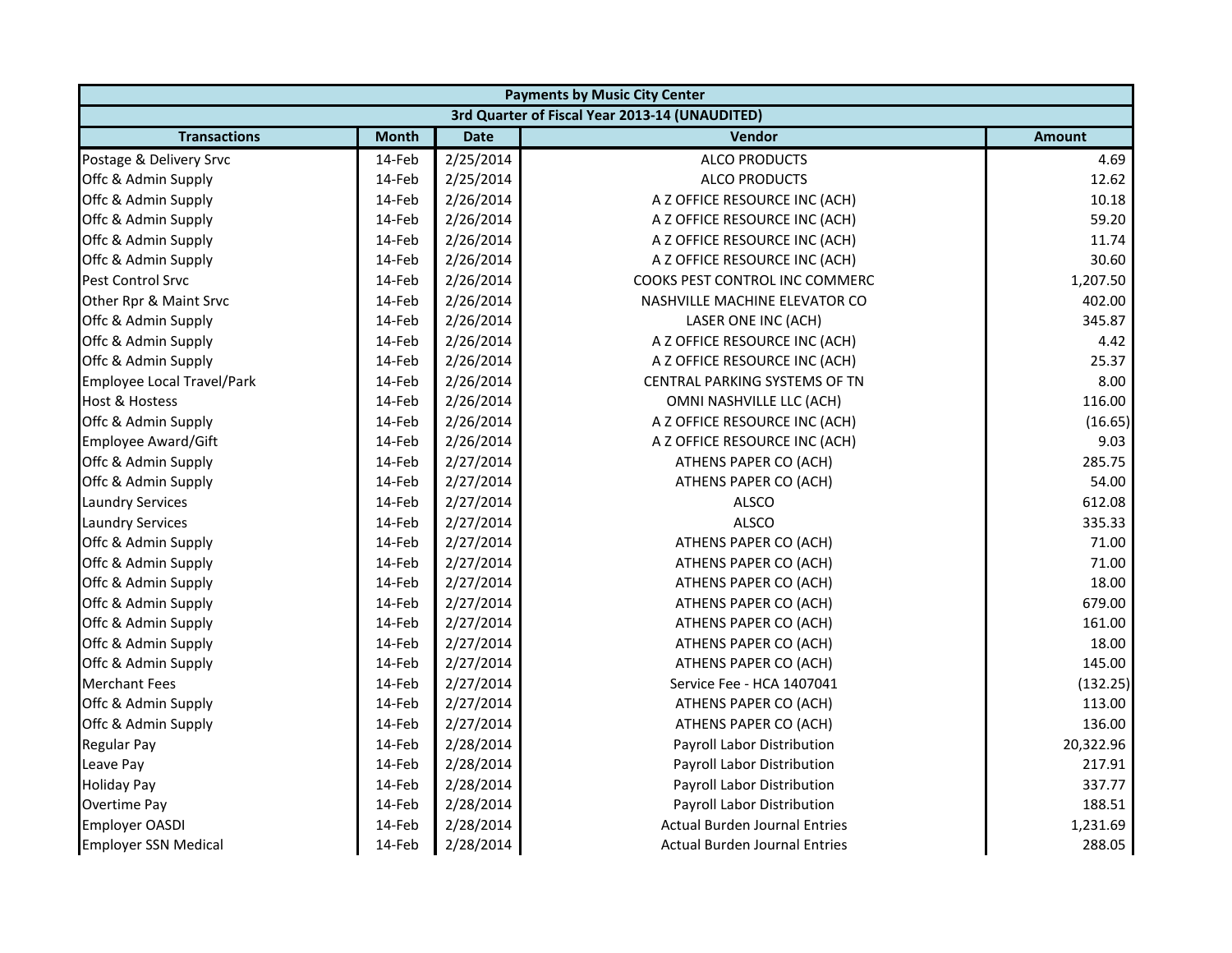| <b>Payments by Music City Center</b> |              |             |                                                |               |
|--------------------------------------|--------------|-------------|------------------------------------------------|---------------|
|                                      |              |             | 3rd Quarter of Fiscal Year 2013-14 (UNAUDITED) |               |
| <b>Transactions</b>                  | <b>Month</b> | <b>Date</b> | Vendor                                         | <b>Amount</b> |
| <b>Employer Group Health</b>         | 14-Feb       | 2/28/2014   | <b>Actual Burden Journal Entries</b>           | 3,323.07      |
| <b>Employer Dental Group</b>         | 14-Feb       | 2/28/2014   | <b>Actual Burden Journal Entries</b>           | 165.43        |
| <b>Employer Group Life</b>           | 14-Feb       | 2/28/2014   | <b>Actual Burden Journal Entries</b>           | 197.38        |
| Cafe Plan Pre-Tax Savings            | 14-Feb       | 2/28/2014   | <b>Actual Burden Journal Entries</b>           | 90.61         |
| CCA Employer 401K Plan               | 14-Feb       | 2/28/2014   | <b>Actual Burden Journal Entries</b>           | 499.83        |
| Registration                         | 14-Feb       | 2/28/2014   | Fifth Third Feb 2014 CC                        | 575.00        |
| <b>Host &amp; Hostess</b>            | 14-Feb       | 2/28/2014   | Fifth Third Feb 2014 CC                        | 16.69         |
| <b>Host &amp; Hostess</b>            | 14-Feb       | 2/28/2014   | MCC PCC MUSIC CITY CENTER                      | 25.90         |
| Rent Tradeshow Booth Expenses        | 14-Feb       | 2/28/2014   | MCC PCC MUSIC CITY CENTER                      | 41.46         |
| Regular Pay                          | 14-Feb       | 2/28/2014   | Payroll Labor Distribution                     | 6,124.01      |
| Overtime Pay                         | 14-Feb       | 2/28/2014   | Payroll Labor Distribution                     | 47.07         |
| <b>Employer OASDI</b>                | 14-Feb       | 2/28/2014   | <b>Actual Burden Journal Entries</b>           | 359.01        |
| <b>Employer SSN Medical</b>          | 14-Feb       | 2/28/2014   | <b>Actual Burden Journal Entries</b>           | 83.97         |
| <b>Employer Group Health</b>         | 14-Feb       | 2/28/2014   | <b>Actual Burden Journal Entries</b>           | 1,028.47      |
| <b>Employer Dental Group</b>         | 14-Feb       | 2/28/2014   | <b>Actual Burden Journal Entries</b>           | 27.56         |
| <b>Employer Group Life</b>           | 14-Feb       | 2/28/2014   | <b>Actual Burden Journal Entries</b>           | 38.34         |
| <b>Employer Pension</b>              | 14-Feb       | 2/28/2014   | <b>Actual Burden Journal Entries</b>           | 1,056.30      |
| Cafe Plan Pre-Tax Savings            | 14-Feb       | 2/28/2014   | <b>Actual Burden Journal Entries</b>           | 28.76         |
| <b>Regular Pay</b>                   | 14-Feb       | 2/28/2014   | Payroll Labor Distribution                     | 24,720.07     |
| Leave Pay                            | 14-Feb       | 2/28/2014   | Payroll Labor Distribution                     | 30.00         |
| <b>Holiday Pay</b>                   | 14-Feb       | 2/28/2014   | Payroll Labor Distribution                     | 30.00         |
| Overtime Pay                         | 14-Feb       | 2/28/2014   | Payroll Labor Distribution                     | 1,196.74      |
| <b>Employer OASDI</b>                | 14-Feb       | 2/28/2014   | <b>Actual Burden Journal Entries</b>           | 1,550.18      |
| <b>Employer SSN Medical</b>          | 14-Feb       | 2/28/2014   | <b>Actual Burden Journal Entries</b>           | 362.52        |
| <b>Employer Group Health</b>         | 14-Feb       | 2/28/2014   | <b>Actual Burden Journal Entries</b>           | 2,814.59      |
| <b>Employer Dental Group</b>         | 14-Feb       | 2/28/2014   | <b>Actual Burden Journal Entries</b>           | 179.57        |
| <b>Employer Group Life</b>           | 14-Feb       | 2/28/2014   | <b>Actual Burden Journal Entries</b>           | 197.38        |
| Cafe Plan Pre-Tax Savings            | 14-Feb       | 2/28/2014   | <b>Actual Burden Journal Entries</b>           | 74.02         |
| CCA Employer 401K Plan               | 14-Feb       | 2/28/2014   | <b>Actual Burden Journal Entries</b>           | 764.39        |
| Water                                | 14-Feb       | 2/28/2014   | W&S / FEB 2014 / IDB WATER                     | 944.71        |
| Water                                | 14-Feb       | 2/28/2014   | W&S / FEB 2014 / IDB SEWER                     | 2,825.63      |
| Gas                                  | 14-Feb       | 2/28/2014   | PIEDMONT NATURAL GAS CO (METRO                 | 14,340.06     |
| <b>Building Maintenance Srvc</b>     | 14-Feb       | 2/28/2014   | MCC PCC MUSIC CITY CENTER                      | 38.12         |
| Other Rpr & Maint Srvc               | 14-Feb       | 2/28/2014   | NASHVILLE MACHINE ELEVATOR CO                  | 536.00        |
| Office Equip Maintain Srvc           | 14-Feb       | 2/28/2014   | MCC PCC MUSIC CITY CENTER                      | 53.53         |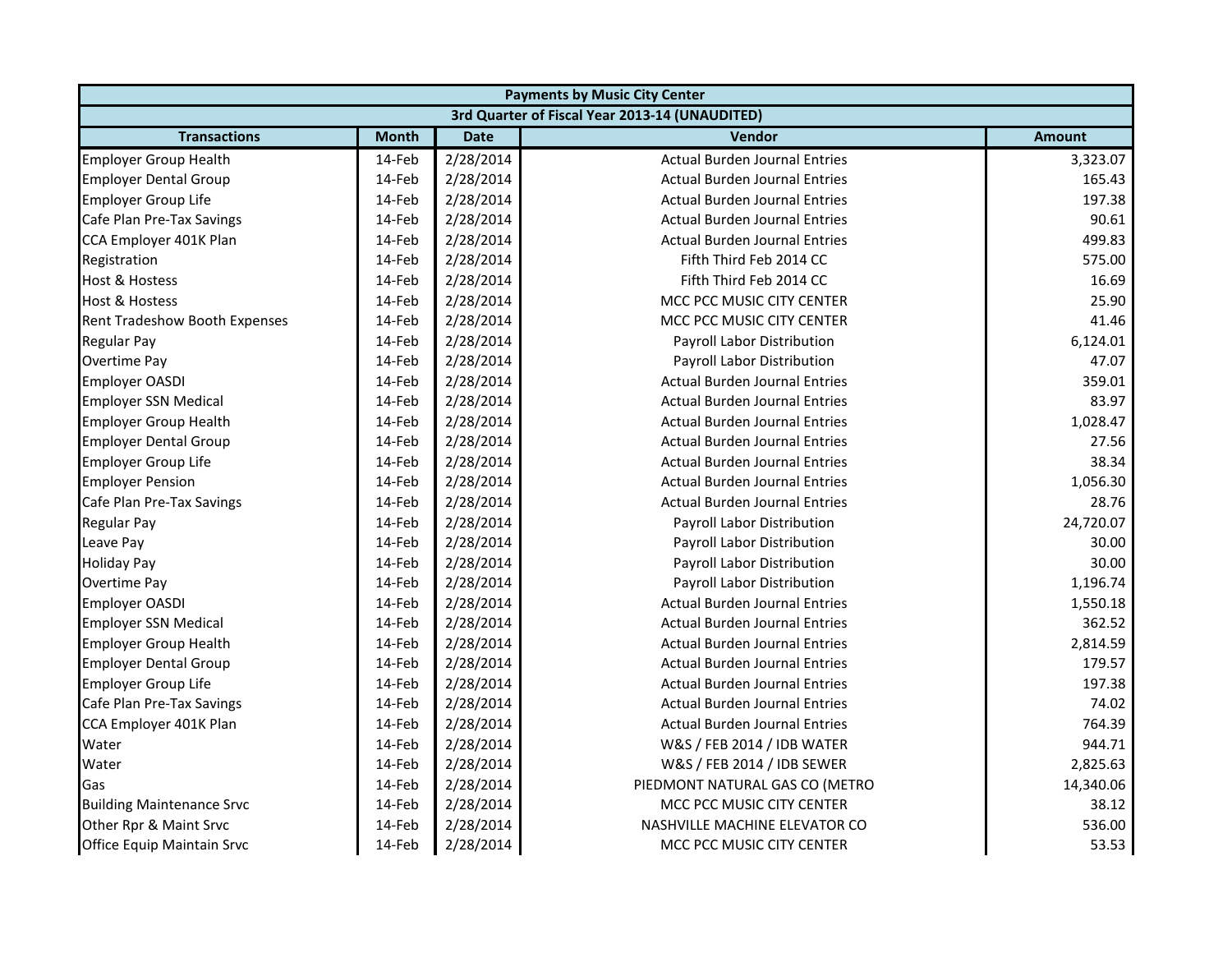|                          |              |             | <b>Payments by Music City Center</b>           |               |
|--------------------------|--------------|-------------|------------------------------------------------|---------------|
|                          |              |             | 3rd Quarter of Fiscal Year 2013-14 (UNAUDITED) |               |
| <b>Transactions</b>      | <b>Month</b> | <b>Date</b> | Vendor                                         | <b>Amount</b> |
| Repair & Maint Supply    | 14-Feb       | 2/28/2014   | FERGUSON ENTERPRISES (ACH)                     | 200.74        |
| Repair & Maint Supply    | 14-Feb       | 2/28/2014   | FERGUSON ENTERPRISES (ACH)                     | 19.07         |
| Repair & Maint Supply    | 14-Feb       | 2/28/2014   | <b>FERGUSON ENTERPRISES (ACH)</b>              | 26.50         |
| Repair & Maint Supply    | 14-Feb       | 2/28/2014   | MCC PCC MUSIC CITY CENTER                      | 34.73         |
| <b>Electrical Supply</b> | 14-Feb       | 2/28/2014   | Fifth Third Feb 2014 CC                        | 107.80        |
| <b>Electrical Supply</b> | 14-Feb       | 2/28/2014   | WILLIAMS WHOLESALE SUPPLY OF N                 | 742.50        |
| <b>Electrical Supply</b> | 14-Feb       | 2/28/2014   | WILLIAMS WHOLESALE SUPPLY OF N                 | 208.80        |
| <b>Electrical Supply</b> | 14-Feb       | 2/28/2014   | WILLIAMS WHOLESALE SUPPLY OF N                 | 2,324.40      |
| <b>Electrical Supply</b> | 14-Feb       | 2/28/2014   | WILLIAMS WHOLESALE SUPPLY OF N                 | 62.40         |
| <b>Electrical Supply</b> | 14-Feb       | 2/28/2014   | WILLIAMS WHOLESALE SUPPLY OF N                 | 1,215.00      |
| <b>Electrical Supply</b> | 14-Feb       | 2/28/2014   | WILLIAMS WHOLESALE SUPPLY OF N                 | 5,025.60      |
| <b>Electrical Supply</b> | 14-Feb       | 2/28/2014   | WILLIAMS WHOLESALE SUPPLY OF N                 | 5,025.60      |
| <b>Electrical Supply</b> | 14-Feb       | 2/28/2014   | WILLIAMS WHOLESALE SUPPLY OF N                 | 260.00        |
| <b>Electrical Supply</b> | 14-Feb       | 2/28/2014   | WILLIAMS WHOLESALE SUPPLY OF N                 | 247.60        |
| <b>Electrical Supply</b> | 14-Feb       | 2/28/2014   | WILLIAMS WHOLESALE SUPPLY OF N                 | 390.00        |
| <b>Elevator Permit</b>   | 14-Feb       | 2/28/2014   | TN DEPT OF LABOR DIV BOIL & EL                 | 60.00         |
| <b>Elevator Permit</b>   | 14-Feb       | 2/28/2014   | TN DEPT OF LABOR DIV BOIL & EL                 | 60.00         |
| <b>Elevator Permit</b>   | 14-Feb       | 2/28/2014   | TN DEPT OF LABOR DIV BOIL & EL                 | 60.00         |
| <b>Elevator Permit</b>   | 14-Feb       | 2/28/2014   | TN DEPT OF LABOR DIV BOIL & EL                 | 60.00         |
| <b>Elevator Permit</b>   | 14-Feb       | 2/28/2014   | TN DEPT OF LABOR DIV BOIL & EL                 | 600.00        |
| <b>Elevator Permit</b>   | 14-Feb       | 2/28/2014   | TN DEPT OF LABOR DIV BOIL & EL                 | 60.00         |
| <b>Elevator Permit</b>   | 14-Feb       | 2/28/2014   | TN DEPT OF LABOR DIV BOIL & EL                 | 60.00         |
| <b>Elevator Permit</b>   | 14-Feb       | 2/28/2014   | TN DEPT OF LABOR DIV BOIL & EL                 | 60.00         |
| <b>Elevator Permit</b>   | 14-Feb       | 2/28/2014   | TN DEPT OF LABOR DIV BOIL & EL                 | 60.00         |
| <b>Elevator Permit</b>   | 14-Feb       | 2/28/2014   | TN DEPT OF LABOR DIV BOIL & EL                 | 60.00         |
| <b>Elevator Permit</b>   | 14-Feb       | 2/28/2014   | TN DEPT OF LABOR DIV BOIL & EL                 | 60.00         |
| <b>Elevator Permit</b>   | 14-Feb       | 2/28/2014   | TN DEPT OF LABOR DIV BOIL & EL                 | 60.00         |
| <b>Elevator Permit</b>   | 14-Feb       | 2/28/2014   | TN DEPT OF LABOR DIV BOIL & EL                 | 55.00         |
| <b>Elevator Permit</b>   | 14-Feb       | 2/28/2014   | TN DEPT OF LABOR DIV BOIL & EL                 | 55.00         |
| <b>Elevator Permit</b>   | 14-Feb       | 2/28/2014   | TN DEPT OF LABOR DIV BOIL & EL                 | 55.00         |
| <b>Elevator Permit</b>   | 14-Feb       | 2/28/2014   | TN DEPT OF LABOR DIV BOIL & EL                 | 55.00         |
| <b>Elevator Permit</b>   | 14-Feb       | 2/28/2014   | TN DEPT OF LABOR DIV BOIL & EL                 | 55.00         |
| <b>Elevator Permit</b>   | 14-Feb       | 2/28/2014   | TN DEPT OF LABOR DIV BOIL & EL                 | 55.00         |
| <b>Elevator Permit</b>   | 14-Feb       | 2/28/2014   | TN DEPT OF LABOR DIV BOIL & EL                 | 55.00         |
| <b>Elevator Permit</b>   | 14-Feb       | 2/28/2014   | TN DEPT OF LABOR DIV BOIL & EL                 | 55.00         |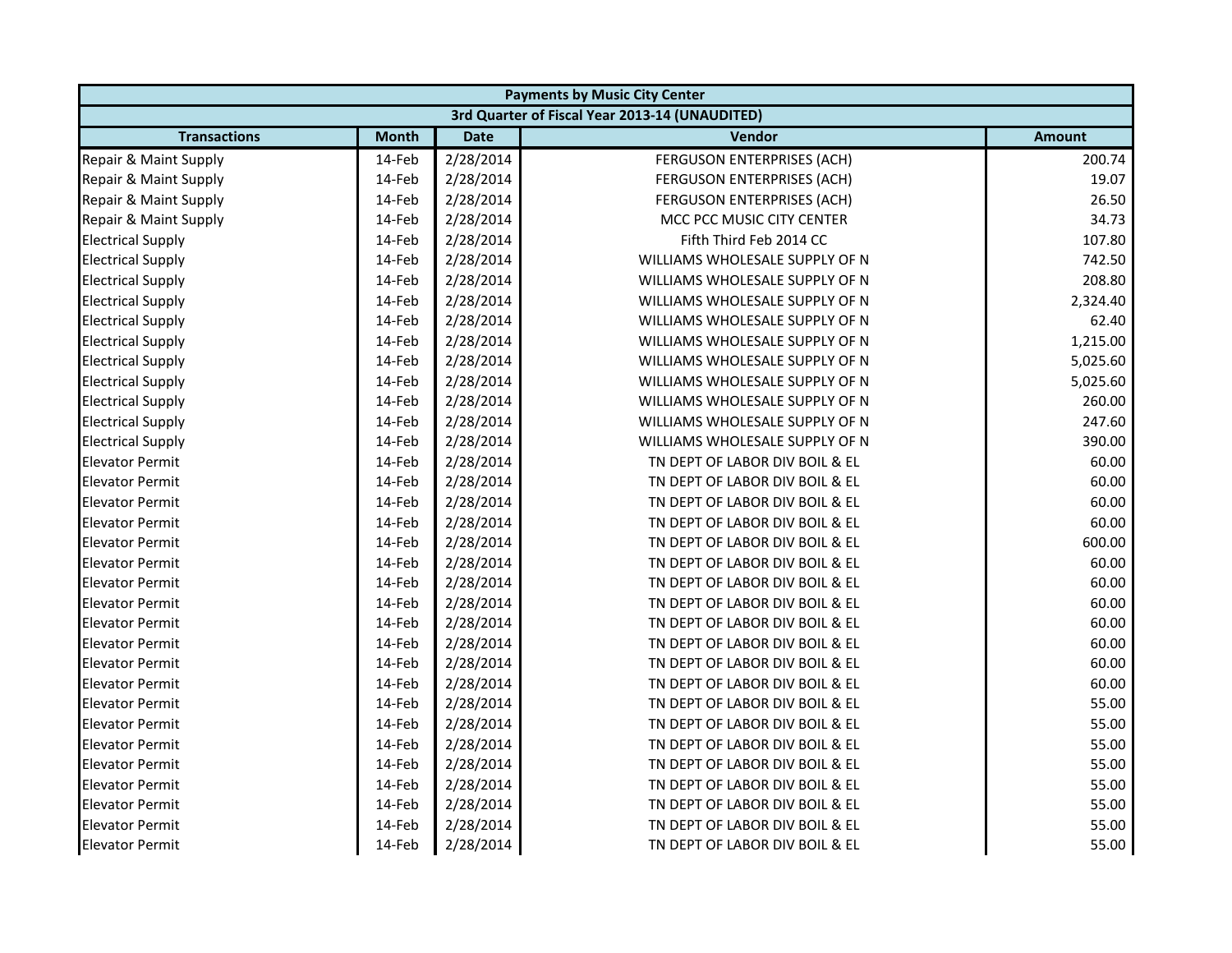|                                | <b>Payments by Music City Center</b> |             |                                                |               |  |  |
|--------------------------------|--------------------------------------|-------------|------------------------------------------------|---------------|--|--|
|                                |                                      |             | 3rd Quarter of Fiscal Year 2013-14 (UNAUDITED) |               |  |  |
| <b>Transactions</b>            | <b>Month</b>                         | <b>Date</b> | Vendor                                         | <b>Amount</b> |  |  |
| <b>Elevator Permit</b>         | 14-Feb                               | 2/28/2014   | TN DEPT OF LABOR DIV BOIL & EL                 | 55.00         |  |  |
| <b>Elevator Permit</b>         | 14-Feb                               | 2/28/2014   | TN DEPT OF LABOR DIV BOIL & EL                 | 55.00         |  |  |
| <b>Regular Pay</b>             | 14-Feb                               | 2/28/2014   | Payroll Labor Distribution                     | 1,194.61      |  |  |
| <b>Employer OASDI</b>          | 14-Feb                               | 2/28/2014   | <b>Actual Burden Journal Entries</b>           | 73.09         |  |  |
| <b>Employer SSN Medical</b>    | 14-Feb                               | 2/28/2014   | <b>Actual Burden Journal Entries</b>           | 17.09         |  |  |
| <b>Employer Group Health</b>   | 14-Feb                               | 2/28/2014   | <b>Actual Burden Journal Entries</b>           | 47.10         |  |  |
| <b>Employer Dental Group</b>   | 14-Feb                               | 2/28/2014   | <b>Actual Burden Journal Entries</b>           | 2.83          |  |  |
| <b>Employer Group Life</b>     | 14-Feb                               | 2/28/2014   | <b>Actual Burden Journal Entries</b>           | 2.84          |  |  |
| <b>Employer Pension</b>        | 14-Feb                               | 2/28/2014   | <b>Actual Burden Journal Entries</b>           | 204.48        |  |  |
| Cafe Plan Pre-Tax Savings      | 14-Feb                               | 2/28/2014   | <b>Actual Burden Journal Entries</b>           | 1.20          |  |  |
| <b>Regular Pay</b>             | 14-Feb                               | 2/28/2014   | Payroll Labor Distribution                     | 35,227.33     |  |  |
| Leave Pay                      | 14-Feb                               | 2/28/2014   | Payroll Labor Distribution                     | 863.80        |  |  |
| <b>Holiday Pay</b>             | 14-Feb                               | 2/28/2014   | Payroll Labor Distribution                     | 1,090.40      |  |  |
| Overtime Pay                   | 14-Feb                               | 2/28/2014   | Payroll Labor Distribution                     | 1,491.71      |  |  |
| <b>Employer OASDI</b>          | 14-Feb                               | 2/28/2014   | <b>Actual Burden Journal Entries</b>           | 2,221.63      |  |  |
| <b>Employer SSN Medical</b>    | 14-Feb                               | 2/28/2014   | <b>Actual Burden Journal Entries</b>           | 519.55        |  |  |
| <b>Employer Group Health</b>   | 14-Feb                               | 2/28/2014   | <b>Actual Burden Journal Entries</b>           | 7,974.94      |  |  |
| <b>Employer Dental Group</b>   | 14-Feb                               | 2/28/2014   | <b>Actual Burden Journal Entries</b>           | 377.52        |  |  |
| Employer Group Life            | 14-Feb                               | 2/28/2014   | <b>Actual Burden Journal Entries</b>           | 438.78        |  |  |
| Cafe Plan Pre-Tax Savings      | 14-Feb                               | 2/28/2014   | <b>Actual Burden Journal Entries</b>           | 216.38        |  |  |
| CCA Employer 401K Plan         | 14-Feb                               | 2/28/2014   | <b>Actual Burden Journal Entries</b>           | 1,094.48      |  |  |
| <b>Temporary Service</b>       | 14-Feb                               | 2/28/2014   | MCC 02/14 Temp Labor RCLS                      | (524.36)      |  |  |
| <b>Temporary Service</b>       | 14-Feb                               | 2/28/2014   | INDUSTRIAL STAFFING OF TN (ACH                 | 4,922.49      |  |  |
| <b>Temporary Service</b>       | 14-Feb                               | 2/28/2014   | INDUSTRIAL STAFFING OF TN (ACH                 | 1,998.34      |  |  |
| <b>Temporary Service</b>       | 14-Feb                               | 2/28/2014   | INDUSTRIAL STAFFING OF TN (ACH                 | 4,360.12      |  |  |
| <b>Temporary Service-Reimb</b> | 14-Feb                               | 2/28/2014   | MCC 02/14 Temp Labor RCLS                      | 524.36        |  |  |
| Regular Pay                    | 14-Feb                               | 2/28/2014   | Payroll Labor Distribution                     | 3,519.41      |  |  |
| Leave Pay                      | 14-Feb                               | 2/28/2014   | Payroll Labor Distribution                     | 1,029.00      |  |  |
| <b>Holiday Pay</b>             | 14-Feb                               | 2/28/2014   | Payroll Labor Distribution                     | 254.00        |  |  |
| Overtime Pay                   | 14-Feb                               | 2/28/2014   | Payroll Labor Distribution                     | 383.03        |  |  |
| <b>Employer OASDI</b>          | 14-Feb                               | 2/28/2014   | <b>Actual Burden Journal Entries</b>           | 294.10        |  |  |
| <b>Employer SSN Medical</b>    | 14-Feb                               | 2/28/2014   | <b>Actual Burden Journal Entries</b>           | 68.80         |  |  |
| <b>Employer Group Health</b>   | 14-Feb                               | 2/28/2014   | <b>Actual Burden Journal Entries</b>           | 1,121.85      |  |  |
| <b>Employer Dental Group</b>   | 14-Feb                               | 2/28/2014   | <b>Actual Burden Journal Entries</b>           | 38.18         |  |  |
| Employer Group Life            | 14-Feb                               | 2/28/2014   | Actual Burden Journal Entries                  | 38.34         |  |  |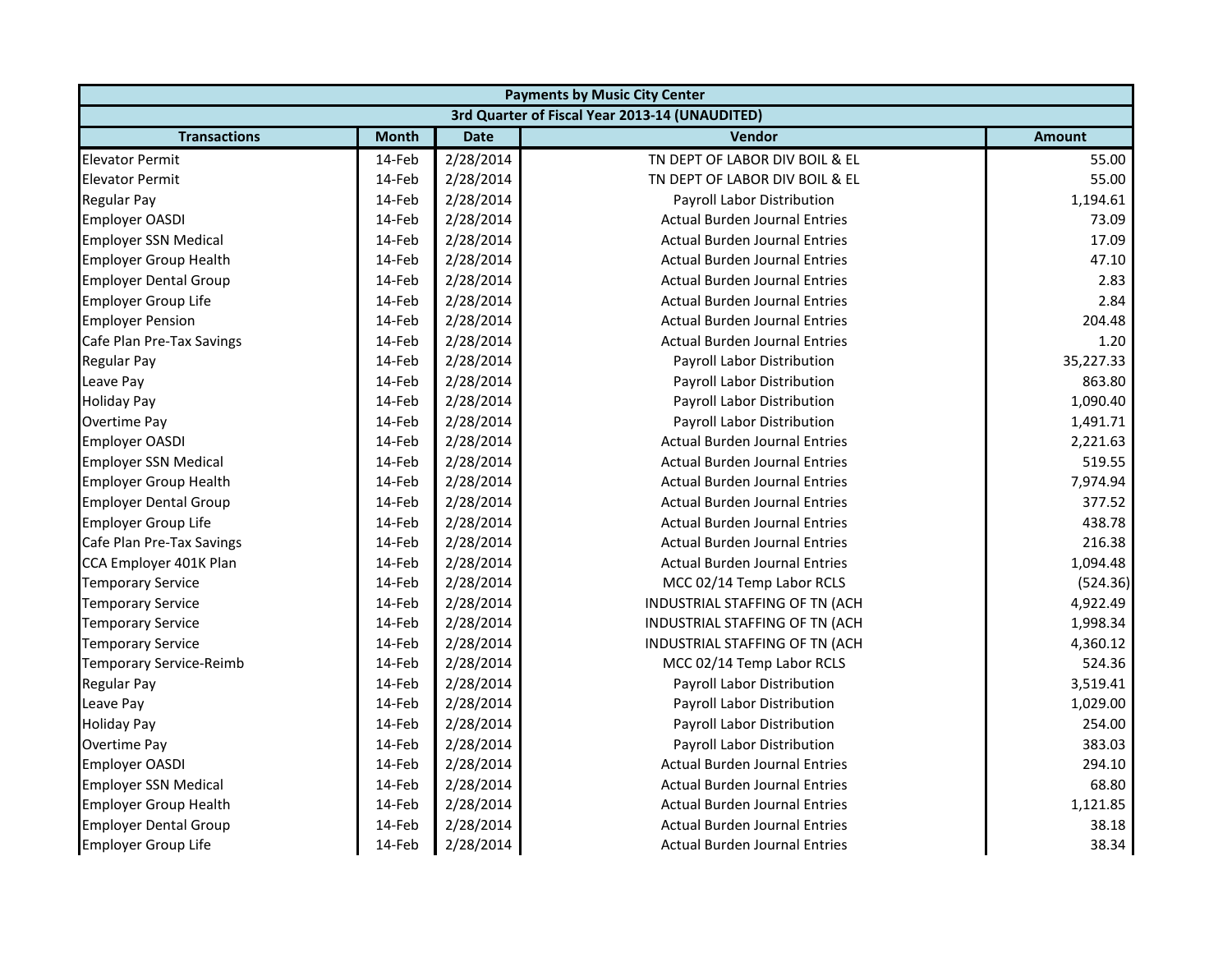| <b>Payments by Music City Center</b> |              |             |                                                |               |
|--------------------------------------|--------------|-------------|------------------------------------------------|---------------|
|                                      |              |             | 3rd Quarter of Fiscal Year 2013-14 (UNAUDITED) |               |
| <b>Transactions</b>                  | <b>Month</b> | <b>Date</b> | Vendor                                         | <b>Amount</b> |
| <b>Employer Pension</b>              | 14-Feb       | 2/28/2014   | <b>Actual Burden Journal Entries</b>           | 662.06        |
| <b>FSA Pre-Tax Savings</b>           | 14-Feb       | 2/28/2014   | <b>Actual Burden Journal Entries</b>           | 2.87          |
| Cafe Plan Pre-Tax Savings            | 14-Feb       | 2/28/2014   | <b>Actual Burden Journal Entries</b>           | 30.77         |
| <b>Regular Pay</b>                   | 14-Feb       | 2/28/2014   | Payroll Labor Distribution                     | 9,121.41      |
| Leave Pay                            | 14-Feb       | 2/28/2014   | Payroll Labor Distribution                     | 30.00         |
| <b>Holiday Pay</b>                   | 14-Feb       | 2/28/2014   | Payroll Labor Distribution                     | 564.00        |
| Overtime Pay                         | 14-Feb       | 2/28/2014   | Payroll Labor Distribution                     | 250.50        |
| <b>Employer OASDI</b>                | 14-Feb       | 2/28/2014   | <b>Actual Burden Journal Entries</b>           | 583.59        |
| <b>Employer SSN Medical</b>          | 14-Feb       | 2/28/2014   | <b>Actual Burden Journal Entries</b>           | 136.49        |
| <b>Employer Group Health</b>         | 14-Feb       | 2/28/2014   | <b>Actual Burden Journal Entries</b>           | 2,068.29      |
| <b>Employer Dental Group</b>         | 14-Feb       | 2/28/2014   | <b>Actual Burden Journal Entries</b>           | 66.48         |
| Employer Group Life                  | 14-Feb       | 2/28/2014   | <b>Actual Burden Journal Entries</b>           | 83.78         |
| Cafe Plan Pre-Tax Savings            | 14-Feb       | 2/28/2014   | <b>Actual Burden Journal Entries</b>           | 41.78         |
| CCA Employer 401K Plan               | 14-Feb       | 2/28/2014   | <b>Actual Burden Journal Entries</b>           | 341.11        |
| Cable Television                     | 14-Feb       | 2/28/2014   | <b>COMCAST (ACH)</b>                           | 425.47        |
| <b>Mngt Cnsltnt Srvc</b>             | 14-Feb       | 2/28/2014   | Fifth Third Feb 2014 CC                        | 45.00         |
| Telephone & Telegraph                | 14-Feb       | 2/28/2014   | AT&T (PO BOX 105320)(105262)(7                 | 374.06        |
| Telephone & Telegraph                | 14-Feb       | 2/28/2014   | AT&T (PO BOX 105320)(105262)(7                 | 374.06        |
| <b>Regular Pay</b>                   | 14-Feb       | 2/28/2014   | Payroll Labor Distribution                     | 6,586.92      |
| Employer OASDI                       | 14-Feb       | 2/28/2014   | <b>Actual Burden Journal Entries</b>           | 386.84        |
| <b>Employer SSN Medical</b>          | 14-Feb       | 2/28/2014   | <b>Actual Burden Journal Entries</b>           | 90.46         |
| <b>Employer Group Health</b>         | 14-Feb       | 2/28/2014   | <b>Actual Burden Journal Entries</b>           | 840.60        |
| <b>Employer Dental Group</b>         | 14-Feb       | 2/28/2014   | <b>Actual Burden Journal Entries</b>           | 31.11         |
| Employer Group Life                  | 14-Feb       | 2/28/2014   | <b>Actual Burden Journal Entries</b>           | 31.24         |
| <b>Employer Pension</b>              | 14-Feb       | 2/28/2014   | <b>Actual Burden Journal Entries</b>           | 1,127.48      |
| <b>FSA Pre-Tax Savings</b>           | 14-Feb       | 2/28/2014   | <b>Actual Burden Journal Entries</b>           | 3.19          |
| Cafe Plan Pre-Tax Savings            | 14-Feb       | 2/28/2014   | <b>Actual Burden Journal Entries</b>           | 23.24         |
| <b>Regular Pay</b>                   | 14-Feb       | 2/28/2014   | Payroll Labor Distribution                     | 24,207.55     |
| Leave Pay                            | 14-Feb       | 2/28/2014   | Payroll Labor Distribution                     | 352.80        |
| <b>Holiday Pay</b>                   | 14-Feb       | 2/28/2014   | Payroll Labor Distribution                     | 616.40        |
| Overtime Pay                         | 14-Feb       | 2/28/2014   | Payroll Labor Distribution                     | 2,318.60      |
| Employer OASDI                       | 14-Feb       | 2/28/2014   | <b>Actual Burden Journal Entries</b>           | 1,591.16      |
| <b>Employer SSN Medical</b>          | 14-Feb       | 2/28/2014   | <b>Actual Burden Journal Entries</b>           | 372.15        |
| <b>Employer Group Health</b>         | 14-Feb       | 2/28/2014   | <b>Actual Burden Journal Entries</b>           | 5,036.47      |
| <b>Employer Dental Group</b>         | 14-Feb       | 2/28/2014   | <b>Actual Burden Journal Entries</b>           | 229.06        |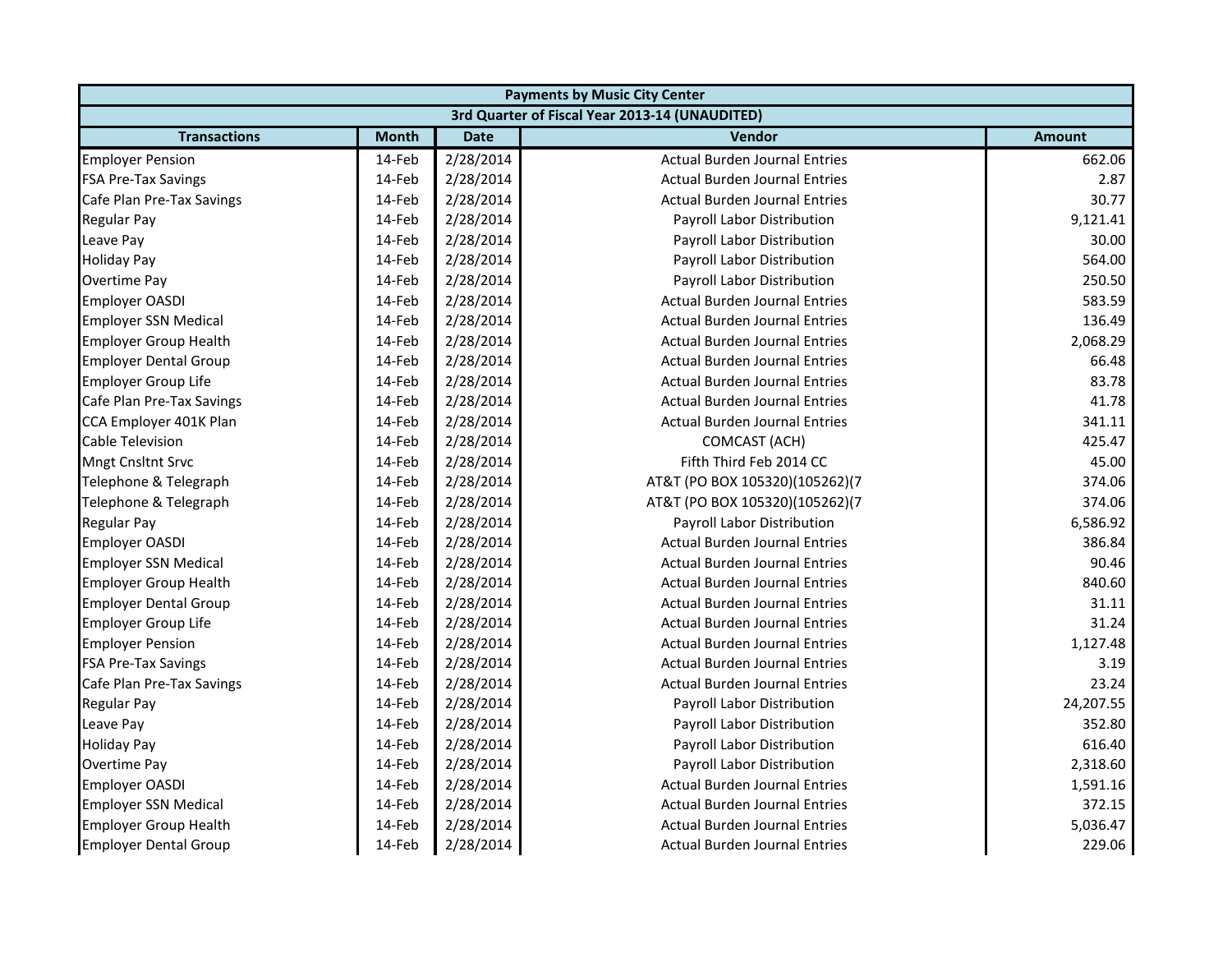|                                  | <b>Payments by Music City Center</b> |             |                                                |               |  |
|----------------------------------|--------------------------------------|-------------|------------------------------------------------|---------------|--|
|                                  |                                      |             | 3rd Quarter of Fiscal Year 2013-14 (UNAUDITED) |               |  |
| <b>Transactions</b>              | <b>Month</b>                         | <b>Date</b> | <b>Vendor</b>                                  | <b>Amount</b> |  |
| Employer Group Life              | 14-Feb                               | 2/28/2014   | <b>Actual Burden Journal Entries</b>           | 256.31        |  |
| <b>Employer Pension</b>          | 14-Feb                               | 2/28/2014   | <b>Actual Burden Journal Entries</b>           | 202.32        |  |
| Cafe Plan Pre-Tax Savings        | 14-Feb                               | 2/28/2014   | <b>Actual Burden Journal Entries</b>           | 138.05        |  |
| CCA Employer 401K Plan           | 14-Feb                               | 2/28/2014   | <b>Actual Burden Journal Entries</b>           | 527.52        |  |
| <b>Medical Services</b>          | 14-Feb                               | 2/28/2014   | MED STAR MEDICAL STAFFING INC                  | 1,526.50      |  |
| <b>Security Services</b>         | 14-Feb                               | 2/28/2014   | <b>BRANTLEY SECURITY SERVICES INC</b>          | 2,845.29      |  |
| <b>Building Maintenance Srvc</b> | 14-Feb                               | 2/28/2014   | SIMPLEX GRINNELL LP (ACH)                      | 1,100.00      |  |
| <b>Parking Violation Fees</b>    | 14-Feb                               | 2/28/2014   | MCC PCC MUSIC CITY CENTER                      | 4.00          |  |
| <b>Elevator Permit</b>           | 14-Feb                               | 2/28/2014   | TN DEPT OF LABOR DIV BOIL & EL                 | 60.00         |  |
| <b>Regular Pay</b>               | 14-Feb                               | 2/28/2014   | Payroll Labor Distribution                     | 4,314.50      |  |
| Leave Pay                        | 14-Feb                               | 2/28/2014   | Payroll Labor Distribution                     | 1,672.00      |  |
| <b>Holiday Pay</b>               | 14-Feb                               | 2/28/2014   | Payroll Labor Distribution                     | 152.00        |  |
| Overtime Pay                     | 14-Feb                               | 2/28/2014   | Payroll Labor Distribution                     | 202.35        |  |
| <b>Employer OASDI</b>            | 14-Feb                               | 2/28/2014   | <b>Actual Burden Journal Entries</b>           | 360.87        |  |
| <b>Employer SSN Medical</b>      | 14-Feb                               | 2/28/2014   | <b>Actual Burden Journal Entries</b>           | 84.39         |  |
| Employer Group Health            | 14-Feb                               | 2/28/2014   | <b>Actual Burden Journal Entries</b>           | 1,401.60      |  |
| <b>Employer Dental Group</b>     | 14-Feb                               | 2/28/2014   | <b>Actual Burden Journal Entries</b>           | 45.25         |  |
| <b>Employer Group Life</b>       | 14-Feb                               | 2/28/2014   | <b>Actual Burden Journal Entries</b>           | 45.44         |  |
| <b>Employer Pension</b>          | 14-Feb                               | 2/28/2014   | <b>Actual Burden Journal Entries</b>           | 1,022.74      |  |
| Cafe Plan Pre-Tax Savings        | 14-Feb                               | 2/28/2014   | <b>Actual Burden Journal Entries</b>           | 38.63         |  |
| <b>Regular Pay</b>               | 14-Feb                               | 2/28/2014   | Payroll Labor Distribution                     | 6,479.70      |  |
| Leave Pay                        | 14-Feb                               | 2/28/2014   | Payroll Labor Distribution                     | 336.54        |  |
| <b>Holiday Pay</b>               | 14-Feb                               | 2/28/2014   | Payroll Labor Distribution                     | 136.00        |  |
| Overtime Pay                     | 14-Feb                               | 2/28/2014   | Payroll Labor Distribution                     | 3.06          |  |
| <b>Employer OASDI</b>            | 14-Feb                               | 2/28/2014   | <b>Actual Burden Journal Entries</b>           | 413.21        |  |
| <b>Employer SSN Medical</b>      | 14-Feb                               | 2/28/2014   | <b>Actual Burden Journal Entries</b>           | 96.64         |  |
| <b>Employer Group Health</b>     | 14-Feb                               | 2/28/2014   | <b>Actual Burden Journal Entries</b>           | 795.00        |  |
| <b>Employer Dental Group</b>     | 14-Feb                               | 2/28/2014   | <b>Actual Burden Journal Entries</b>           | 28.28         |  |
| <b>Employer Group Life</b>       | 14-Feb                               | 2/28/2014   | <b>Actual Burden Journal Entries</b>           | 42.60         |  |
| Cafe Plan Pre-Tax Savings        | 14-Feb                               | 2/28/2014   | <b>Actual Burden Journal Entries</b>           | 21.72         |  |
| CCA Employer 401K Plan           | 14-Feb                               | 2/28/2014   | <b>Actual Burden Journal Entries</b>           | 278.22        |  |
| Employee Out-of-town Travel      | 14-Feb                               | 2/28/2014   | Fifth Third Feb 2014 CC                        | 36.00         |  |
| Employee Out-of-town Travel      | 14-Feb                               | 2/28/2014   | Fifth Third Feb 2014 CC                        | 18.23         |  |
| Employee Out-of-town Travel      | 14-Feb                               | 2/28/2014   | Fifth Third Feb 2014 CC                        | 863.46        |  |
| Employee Out-of-town Travel      | 14-Feb                               | 2/28/2014   | Fifth Third Feb 2014 CC                        | 12.32         |  |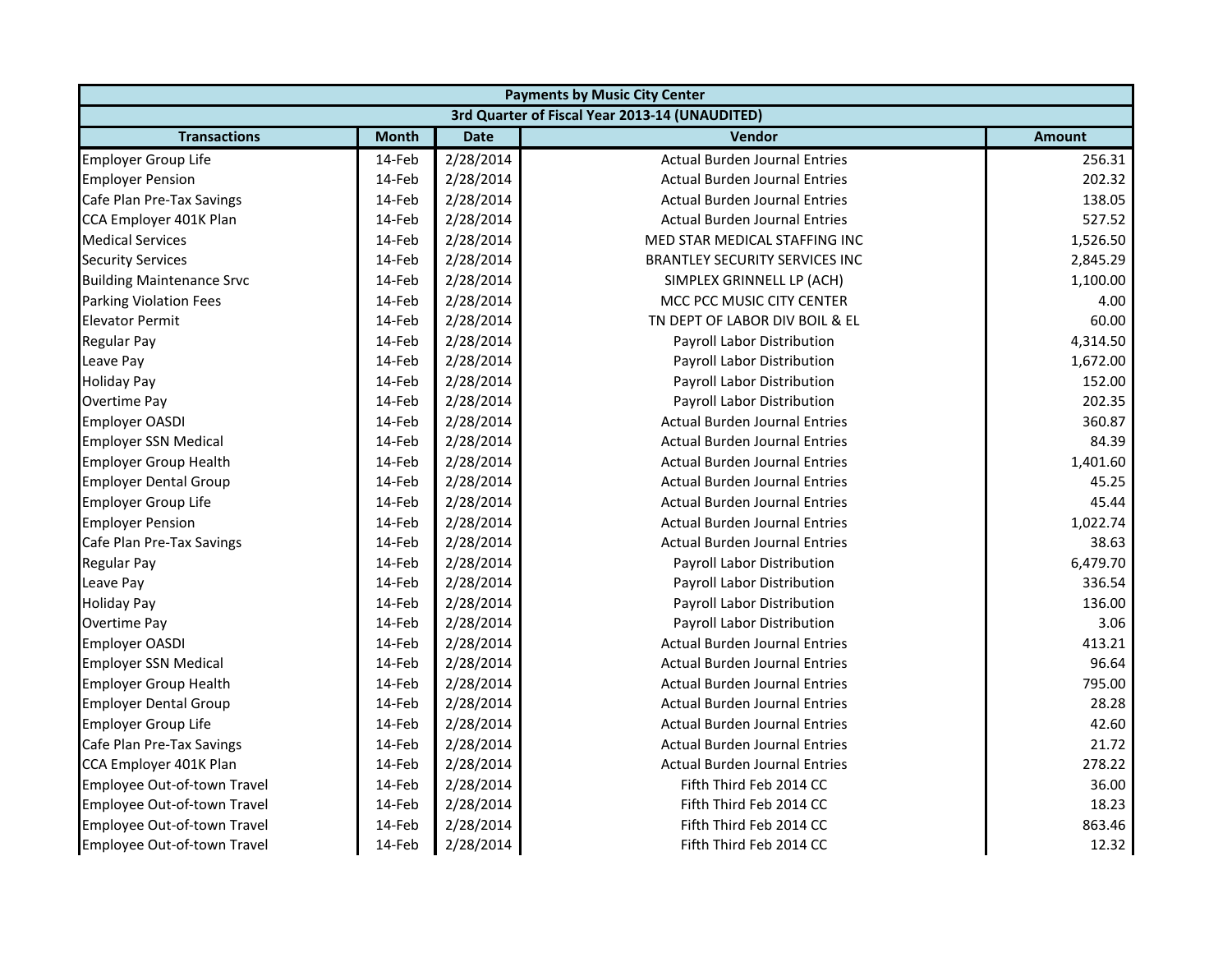| <b>Payments by Music City Center</b> |              |             |                                                |               |
|--------------------------------------|--------------|-------------|------------------------------------------------|---------------|
|                                      |              |             | 3rd Quarter of Fiscal Year 2013-14 (UNAUDITED) |               |
| <b>Transactions</b>                  | <b>Month</b> | <b>Date</b> | Vendor                                         | <b>Amount</b> |
| Employee Out-of-town Travel          | 14-Feb       | 2/28/2014   | Fifth Third Feb 2014 CC                        | 17.72         |
| Employee Out-of-town Travel          | 14-Feb       | 2/28/2014   | Fifth Third Feb 2014 CC                        | 12.00         |
| Employee Out-of-town Travel          | 14-Feb       | 2/28/2014   | Fifth Third Feb 2014 CC                        | 727.91        |
| Employee Out-of-town Travel          | 14-Feb       | 2/28/2014   | Fifth Third Feb 2014 CC                        | 37.21         |
| Employee Out-of-town Travel          | 14-Feb       | 2/28/2014   | Fifth Third Feb 2014 CC                        | 51.73         |
| Employee Out-of-town Travel          | 14-Feb       | 2/28/2014   | Fifth Third Feb 2014 CC                        | 11.55         |
| Employee Out-of-town Travel          | 14-Feb       | 2/28/2014   | Fifth Third Feb 2014 CC                        | 43.55         |
| Employee Out-of-town Travel          | 14-Feb       | 2/28/2014   | Fifth Third Feb 2014 CC                        | 6.00          |
| Employee Out-of-town Travel          | 14-Feb       | 2/28/2014   | Fifth Third Feb 2014 CC                        | 11.00         |
| Employee Out-of-town Travel          | 14-Feb       | 2/28/2014   | Fifth Third Feb 2014 CC                        | 11.75         |
| Employee Out-of-town Travel          | 14-Feb       | 2/28/2014   | Fifth Third Feb 2014 CC                        | 4.25          |
| Employee Out-of-town Travel          | 14-Feb       | 2/28/2014   | Fifth Third Feb 2014 CC                        | 2.95          |
| Employee Out-of-town Travel          | 14-Feb       | 2/28/2014   | Fifth Third Feb 2014 CC                        | 15.42         |
| Employee Out-of-town Travel          | 14-Feb       | 2/28/2014   | Fifth Third Feb 2014 CC                        | 11.70         |
| Employee Out-of-town Travel          | 14-Feb       | 2/28/2014   | Fifth Third Feb 2014 CC                        | 559.35        |
| Employee Out-of-town Travel          | 14-Feb       | 2/28/2014   | Fifth Third Feb 2014 CC                        | 15.00         |
| Employee Out-of-town Travel          | 14-Feb       | 2/28/2014   | Fifth Third Feb 2014 CC                        | 23.65         |
| Employee Out-of-town Travel          | 14-Feb       | 2/28/2014   | Fifth Third Feb 2014 CC                        | 13.00         |
| Employee Out-of-town Travel          | 14-Feb       | 2/28/2014   | JONES, CYNTHIA M.                              | 8.00          |
| Employee Air Travel                  | 14-Feb       | 2/28/2014   | Fifth Third Feb 2014 CC                        | 384.50        |
| Registration                         | 14-Feb       | 2/28/2014   | Fifth Third Feb 2014 CC                        | 149.46        |
| Registration                         | 14-Feb       | 2/28/2014   | Fifth Third Feb 2014 CC                        | 59.61         |
| Registration                         | 14-Feb       | 2/28/2014   | Fifth Third Feb 2014 CC                        | 371.00        |
| Registration                         | 14-Feb       | 2/28/2014   | Fifth Third Feb 2014 CC                        | 375.00        |
| Host & Hostess                       | 14-Feb       | 2/28/2014   | Fifth Third Feb 2014 CC                        | 54.82         |
| <b>Host &amp; Hostess</b>            | 14-Feb       | 2/28/2014   | Fifth Third Feb 2014 CC                        | 80.15         |
| <b>Host &amp; Hostess</b>            | 14-Feb       | 2/28/2014   | Fifth Third Feb 2014 CC                        | 2.62          |
| <b>Host &amp; Hostess</b>            | 14-Feb       | 2/28/2014   | Fifth Third Feb 2014 CC                        | 1.74          |
| <b>Host &amp; Hostess</b>            | 14-Feb       | 2/28/2014   | MCC PCC MUSIC CITY CENTER                      | 4.03          |
| Host & Hostess                       | 14-Feb       | 2/28/2014   | MCC PCC MUSIC CITY CENTER                      | 145.64        |
| <b>Regular Pay</b>                   | 14-Feb       | 2/28/2014   | Payroll Labor Distribution                     | 15,180.39     |
| Leave Pay                            | 14-Feb       | 2/28/2014   | Payroll Labor Distribution                     | 668.30        |
| <b>Holiday Pay</b>                   | 14-Feb       | 2/28/2014   | Payroll Labor Distribution                     | 1,288.46      |
| Overtime Pay                         | 14-Feb       | 2/28/2014   | Payroll Labor Distribution                     | 20.21         |
| <b>Employer OASDI</b>                | 14-Feb       | 2/28/2014   | <b>Actual Burden Journal Entries</b>           | 1,025.29      |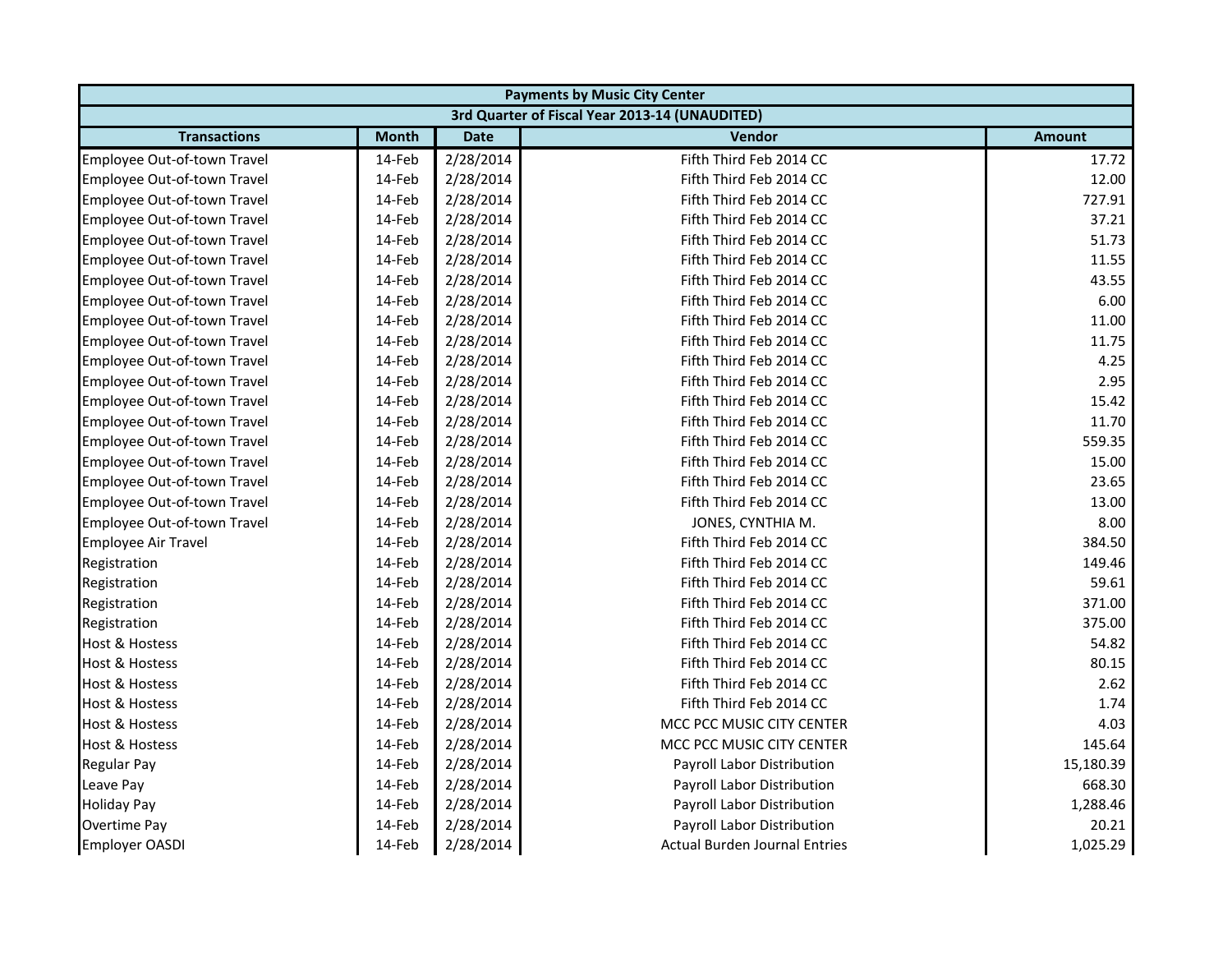| <b>Payments by Music City Center</b> |              |             |                                                |               |
|--------------------------------------|--------------|-------------|------------------------------------------------|---------------|
|                                      |              |             | 3rd Quarter of Fiscal Year 2013-14 (UNAUDITED) |               |
| <b>Transactions</b>                  | <b>Month</b> | <b>Date</b> | Vendor                                         | <b>Amount</b> |
| <b>Employer SSN Medical</b>          | 14-Feb       | 2/28/2014   | <b>Actual Burden Journal Entries</b>           | 239.81        |
| <b>Employer Group Health</b>         | 14-Feb       | 2/28/2014   | <b>Actual Burden Journal Entries</b>           | 1,266.00      |
| <b>Employer Dental Group</b>         | 14-Feb       | 2/28/2014   | <b>Actual Burden Journal Entries</b>           | 70.70         |
| <b>Employer Group Life</b>           | 14-Feb       | 2/28/2014   | <b>Actual Burden Journal Entries</b>           | 85.20         |
| <b>Employer Pension</b>              | 14-Feb       | 2/28/2014   | <b>Actual Burden Journal Entries</b>           | 2,936.81      |
| <b>FSA Pre-Tax Savings</b>           | 14-Feb       | 2/28/2014   | <b>Actual Burden Journal Entries</b>           | 11.47         |
| Cafe Plan Pre-Tax Savings            | 14-Feb       | 2/28/2014   | <b>Actual Burden Journal Entries</b>           | 35.30         |
| <b>Regular Pay</b>                   | 14-Feb       | 2/28/2014   | <b>Payroll Labor Distribution</b>              | 3,222.54      |
| <b>Holiday Pay</b>                   | 14-Feb       | 2/28/2014   | Payroll Labor Distribution                     | 230.77        |
| <b>Employer OASDI</b>                | 14-Feb       | 2/28/2014   | <b>Actual Burden Journal Entries</b>           | 209.24        |
| <b>Employer SSN Medical</b>          | 14-Feb       | 2/28/2014   | <b>Actual Burden Journal Entries</b>           | 48.94         |
| <b>Employer Group Health</b>         | 14-Feb       | 2/28/2014   | <b>Actual Burden Journal Entries</b>           | 235.50        |
| <b>Employer Dental Group</b>         | 14-Feb       | 2/28/2014   | <b>Actual Burden Journal Entries</b>           | 28.28         |
| <b>Employer Group Life</b>           | 14-Feb       | 2/28/2014   | <b>Actual Burden Journal Entries</b>           | 28.40         |
| Cafe Plan Pre-Tax Savings            | 14-Feb       | 2/28/2014   | <b>Actual Burden Journal Entries</b>           | 6.01          |
| CCA Employer 401K Plan               | 14-Feb       | 2/28/2014   | <b>Actual Burden Journal Entries</b>           | 138.13        |
| Advertising & Promot'n               | 14-Feb       | 2/28/2014   | FREEMAN DECORATING SVCS INC                    | 5,158.22      |
| Regular Pay                          | 14-Feb       | 2/28/2014   | Payroll Labor Distribution                     | 13,002.84     |
| Leave Pay                            | 14-Feb       | 2/28/2014   | Payroll Labor Distribution                     | 129.44        |
| <b>Holiday Pay</b>                   | 14-Feb       | 2/28/2014   | Payroll Labor Distribution                     | 266.00        |
| Overtime Pay                         | 14-Feb       | 2/28/2014   | Payroll Labor Distribution                     | 47.28         |
| <b>Employer OASDI</b>                | 14-Feb       | 2/28/2014   | <b>Actual Burden Journal Entries</b>           | 774.86        |
| <b>Employer SSN Medical</b>          | 14-Feb       | 2/28/2014   | <b>Actual Burden Journal Entries</b>           | 181.22        |
| <b>Employer Group Health</b>         | 14-Feb       | 2/28/2014   | <b>Actual Burden Journal Entries</b>           | 2,619.00      |
| <b>Employer Dental Group</b>         | 14-Feb       | 2/28/2014   | <b>Actual Burden Journal Entries</b>           | 98.98         |
| <b>Employer Group Life</b>           | 14-Feb       | 2/28/2014   | <b>Actual Burden Journal Entries</b>           | 99.40         |
| <b>Employer Pension</b>              | 14-Feb       | 2/28/2014   | <b>Actual Burden Journal Entries</b>           | 234.84        |
| Cafe Plan Pre-Tax Savings            | 14-Feb       | 2/28/2014   | <b>Actual Burden Journal Entries</b>           | 71.47         |
| CCA Employer 401K Plan               | 14-Feb       | 2/28/2014   | <b>Actual Burden Journal Entries</b>           | 294.48        |
| <b>Temporary Service</b>             | 14-Feb       | 2/28/2014   | RANDSTAD (ACH)                                 | 821.44        |
| <b>Temporary Service</b>             | 14-Feb       | 2/28/2014   | RANDSTAD (ACH)                                 | 821.44        |
| <b>Merchant Fees</b>                 | 14-Feb       | 2/28/2014   | MCC 2/28/14 Exh Rev RCLS                       | 2.70          |
| <b>Merchant Fees</b>                 | 14-Feb       | 2/28/2014   | MCC 2/28/14 Exh Rev RCLS                       | 2.79          |
| <b>Merchant Fees</b>                 | 14-Feb       | 2/28/2014   | MCC 2/28/14 Exh Rev RCLS                       | (0.02)        |
| <b>Merchant Fees</b>                 | 14-Feb       | 2/28/2014   | MCC 2/28/14 Exh Rev RCLS                       | 0.93          |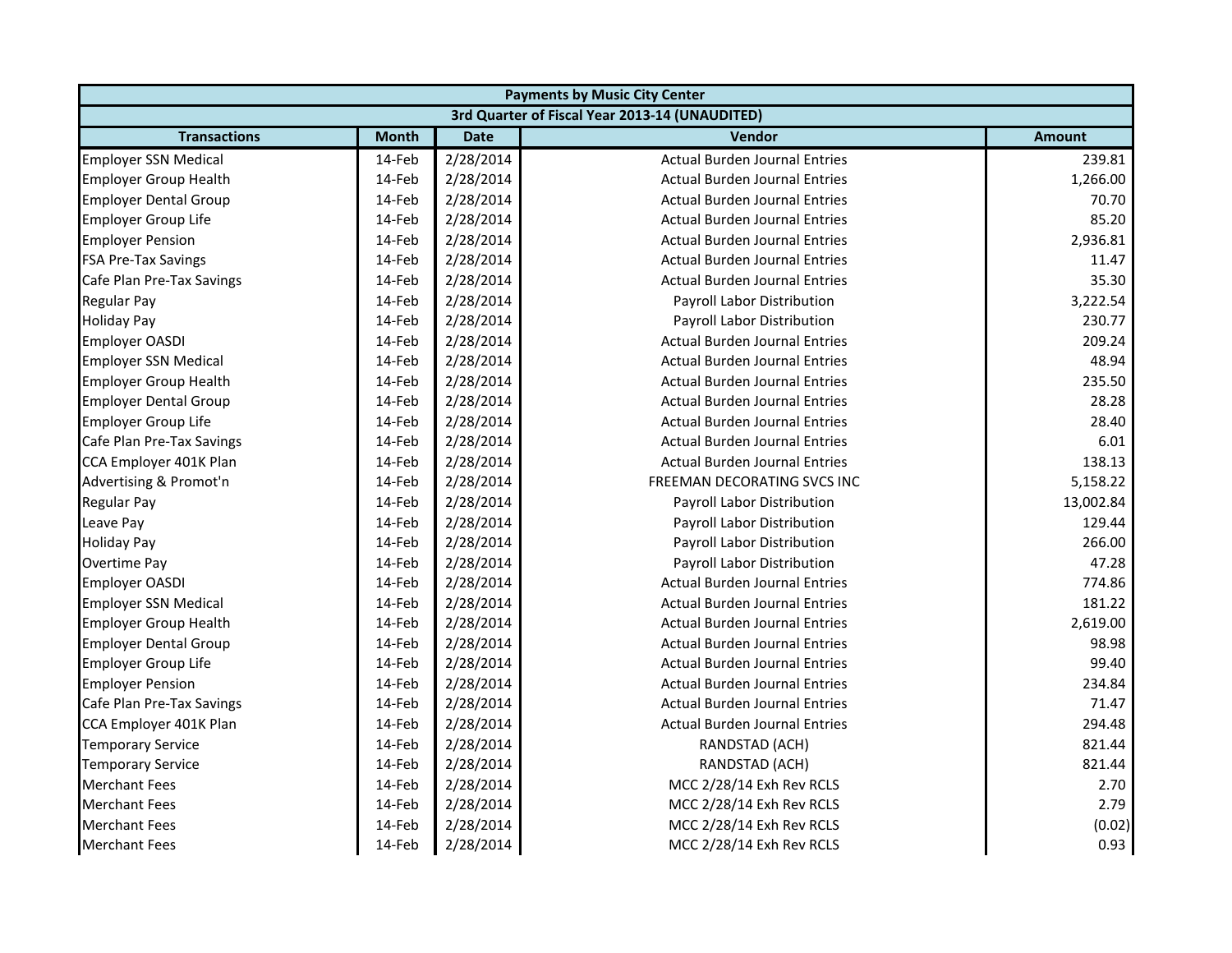| <b>Payments by Music City Center</b> |              |             |                                                |               |  |
|--------------------------------------|--------------|-------------|------------------------------------------------|---------------|--|
|                                      |              |             | 3rd Quarter of Fiscal Year 2013-14 (UNAUDITED) |               |  |
| <b>Transactions</b>                  | <b>Month</b> | <b>Date</b> | <b>Vendor</b>                                  | <b>Amount</b> |  |
| <b>Merchant Fees</b>                 | 14-Feb       | 2/28/2014   | MCC 2/14 Exh Rev RCLS                          | 3.20          |  |
| <b>Regular Pay</b>                   | 14-Feb       | 2/28/2014   | Payroll Labor Distribution                     | 4,860.43      |  |
| Leave Pay                            | 14-Feb       | 2/28/2014   | Payroll Labor Distribution                     | 158.64        |  |
| <b>Holiday Pay</b>                   | 14-Feb       | 2/28/2014   | Payroll Labor Distribution                     | 557.67        |  |
| <b>Employer OASDI</b>                | 14-Feb       | 2/28/2014   | <b>Actual Burden Journal Entries</b>           | 332.47        |  |
| <b>Employer SSN Medical</b>          | 14-Feb       | 2/28/2014   | <b>Actual Burden Journal Entries</b>           | 77.75         |  |
| <b>Employer Group Health</b>         | 14-Feb       | 2/28/2014   | <b>Actual Burden Journal Entries</b>           | 559.50        |  |
| <b>Employer Dental Group</b>         | 14-Feb       | 2/28/2014   | <b>Actual Burden Journal Entries</b>           | 28.28         |  |
| <b>Employer Group Life</b>           | 14-Feb       | 2/28/2014   | <b>Actual Burden Journal Entries</b>           | 28.40         |  |
| <b>Employer Pension</b>              | 14-Feb       | 2/28/2014   | <b>Actual Burden Journal Entries</b>           | 954.57        |  |
| Cafe Plan Pre-Tax Savings            | 14-Feb       | 2/28/2014   | <b>Actual Burden Journal Entries</b>           | 15.71         |  |
| <b>Regular Pay</b>                   | 14-Feb       | 2/28/2014   | Payroll Labor Distribution                     | 8,545.51      |  |
| Leave Pay                            | 14-Feb       | 2/28/2014   | Payroll Labor Distribution                     | 160.08        |  |
| <b>Employer OASDI</b>                | 14-Feb       | 2/28/2014   | <b>Actual Burden Journal Entries</b>           | 529.72        |  |
| <b>Employer SSN Medical</b>          | 14-Feb       | 2/28/2014   | <b>Actual Burden Journal Entries</b>           | 123.88        |  |
| Employer Group Health                | 14-Feb       | 2/28/2014   | <b>Actual Burden Journal Entries</b>           | 469.50        |  |
| <b>Employer Dental Group</b>         | 14-Feb       | 2/28/2014   | <b>Actual Burden Journal Entries</b>           | 56.56         |  |
| <b>Employer Group Life</b>           | 14-Feb       | 2/28/2014   | <b>Actual Burden Journal Entries</b>           | 56.80         |  |
| Cafe Plan Pre-Tax Savings            | 14-Feb       | 2/28/2014   | <b>Actual Burden Journal Entries</b>           | 12.21         |  |
| CCA Employer 401K Plan               | 14-Feb       | 2/28/2014   | <b>Actual Burden Journal Entries</b>           | 305.92        |  |
| <b>Mngt Cnsltnt Srvc</b>             | 14-Feb       | 2/28/2014   | SEARCHWIDE MINNESOTA LLC (ACH)                 | 8,750.00      |  |
| <b>Internet Services</b>             | 14-Feb       | 2/28/2014   | Fifth Third Feb 2014 CC                        | 30.00         |  |
| <b>Transport Non-employee</b>        | 14-Feb       | 2/28/2014   | SEARCHWIDE MINNESOTA LLC (ACH)                 | 2,113.47      |  |
| Employee Local Travel/Park           | 14-Feb       | 2/28/2014   | Fifth Third Feb 2014 CC                        | 19.00         |  |
| Advertising & Promot'n               | 14-Feb       | 2/28/2014   | Fifth Third Feb 2014 CC                        | 9.95          |  |
| <b>Membership Dues</b>               | 14-Feb       | 2/28/2014   | MCC PCC MUSIC CITY CENTER                      | 15.00         |  |
| <b>Electrical Supply</b>             | 14-Feb       | 2/28/2014   | MCC PCC MUSIC CITY CENTER                      | 36.97         |  |
| <b>Regular Pay</b>                   | 14-Feb       | 2/28/2014   | Payroll Labor Distribution                     | 9,907.64      |  |
| Leave Pay                            | 14-Feb       | 2/28/2014   | Payroll Labor Distribution                     | 257.21        |  |
| Overtime Pay                         | 14-Feb       | 2/28/2014   | Payroll Labor Distribution                     | 5.02          |  |
| Other Special Pay                    | 14-Feb       | 2/28/2014   | Payroll Labor Distribution                     | 26,400.00     |  |
| <b>Employer OASDI</b>                | 14-Feb       | 2/28/2014   | <b>Actual Burden Journal Entries</b>           | 2,235.05      |  |
| <b>Employer SSN Medical</b>          | 14-Feb       | 2/28/2014   | <b>Actual Burden Journal Entries</b>           | 522.72        |  |
| <b>Employer Group Health</b>         | 14-Feb       | 2/28/2014   | <b>Actual Burden Journal Entries</b>           | 1,122.00      |  |
| <b>Employer Dental Group</b>         | 14-Feb       | 2/28/2014   | <b>Actual Burden Journal Entries</b>           | 28.28         |  |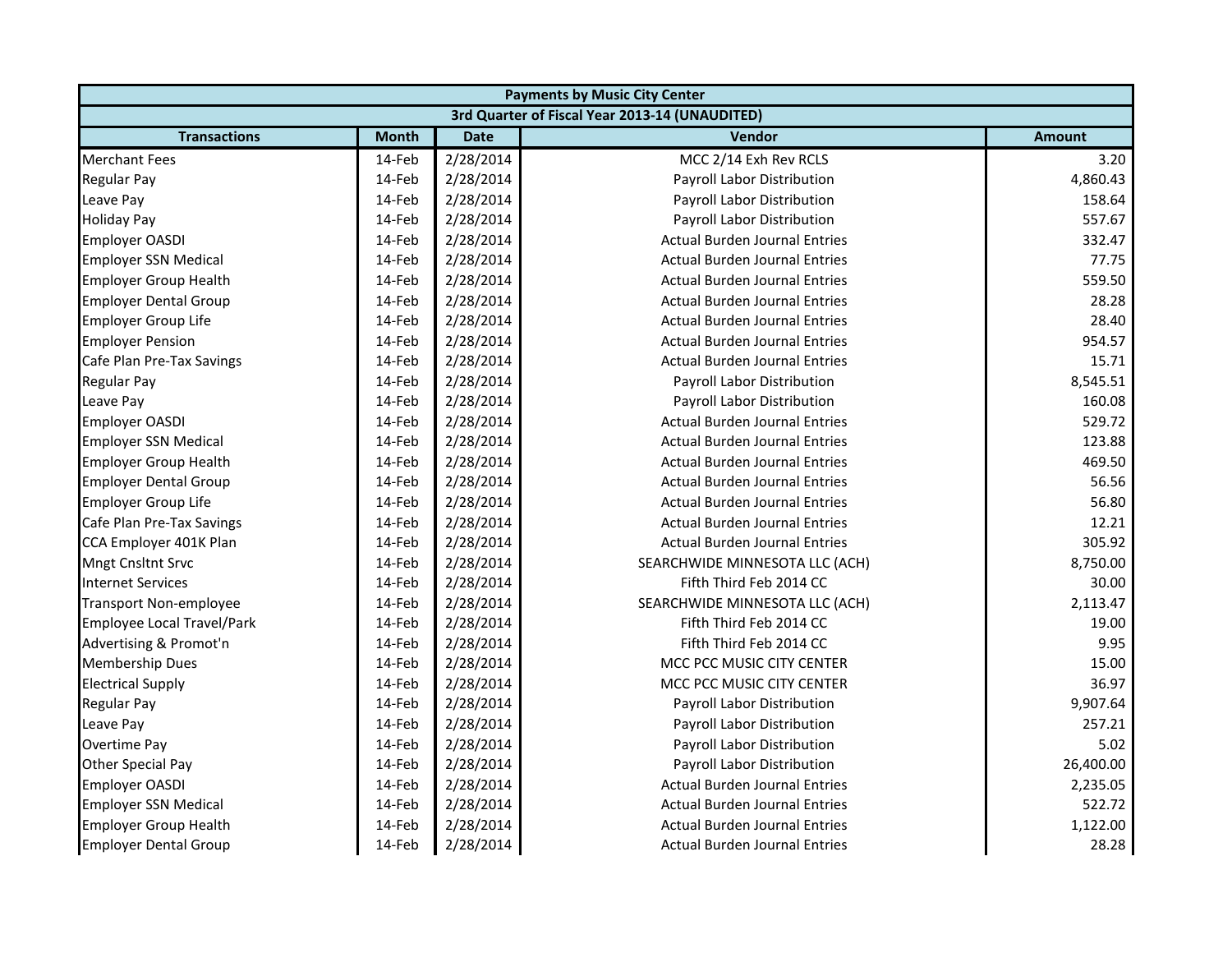| <b>Payments by Music City Center</b> |              |             |                                                |               |
|--------------------------------------|--------------|-------------|------------------------------------------------|---------------|
|                                      |              |             | 3rd Quarter of Fiscal Year 2013-14 (UNAUDITED) |               |
| <b>Transactions</b>                  | <b>Month</b> | <b>Date</b> | Vendor                                         | <b>Amount</b> |
| Employer Group Life                  | 14-Feb       | 2/28/2014   | <b>Actual Burden Journal Entries</b>           | 28.40         |
| <b>Employer Pension</b>              | 14-Feb       | 2/28/2014   | <b>Actual Burden Journal Entries</b>           | 6,259.66      |
| <b>FSA Pre-Tax Savings</b>           | 14-Feb       | 2/28/2014   | <b>Actual Burden Journal Entries</b>           | 7.97          |
| Cafe Plan Pre-Tax Savings            | 14-Feb       | 2/28/2014   | <b>Actual Burden Journal Entries</b>           | 31.86         |
| Regular Pay                          | 14-Feb       | 2/28/2014   | Payroll Labor Distribution                     | 4,790.99      |
| Leave Pay                            | 14-Feb       | 2/28/2014   | Payroll Labor Distribution                     | 354.73        |
| <b>Holiday Pay</b>                   | 14-Feb       | 2/28/2014   | Payroll Labor Distribution                     | 114.00        |
| <b>Employer OASDI</b>                | 14-Feb       | 2/28/2014   | <b>Actual Burden Journal Entries</b>           | 294.94        |
| <b>Employer SSN Medical</b>          | 14-Feb       | 2/28/2014   | <b>Actual Burden Journal Entries</b>           | 68.97         |
| <b>Employer Group Health</b>         | 14-Feb       | 2/28/2014   | <b>Actual Burden Journal Entries</b>           | 1,354.50      |
| <b>Employer Dental Group</b>         | 14-Feb       | 2/28/2014   | <b>Actual Burden Journal Entries</b>           | 42.42         |
| <b>Employer Group Life</b>           | 14-Feb       | 2/28/2014   | <b>Actual Burden Journal Entries</b>           | 42.60         |
| Cafe Plan Pre-Tax Savings            | 14-Feb       | 2/28/2014   | <b>Actual Burden Journal Entries</b>           | 37.79         |
| CCA Employer 401K Plan               | 14-Feb       | 2/28/2014   | <b>Actual Burden Journal Entries</b>           | 180.35        |
| Water                                | 14-Feb       | 2/28/2014   | MCC CX 2/14 Water Accrual                      | 3,438.12      |
| District Energy System               | 14-Feb       | 2/28/2014   | MCC CX 2/14 DES Accrual                        | 204,597.66    |
| <b>Temporary Service</b>             | 14-Feb       | 2/28/2014   | MCC CX 2/14 Loomis Accrual                     | 639.56        |
| Refuse Disposal- Reimb               | 14-Feb       | 2/28/2014   | MCC CX 2/14 Allied Waste Accrual               | 4,475.90      |
| Electric                             | 14-Feb       | 2/28/2014   | MCC CX 2/14 NES Accrual                        | 125,268.41    |
| Consulting                           | 14-Feb       | 2/28/2014   | MCC CX 2/14 Aegis Accrual                      | 467.00        |
| Telephone & Telegraph                | 14-Feb       | 2/28/2014   | MCC CX 2/14 AT&T Accrual                       | 6,806.93      |
| Other Rpr & Maint Srvc               | 14-Feb       | 2/28/2014   | MCC CX 2/14 Nashville Machine Accrual          | 201.00        |
| <b>Host &amp; Hostess</b>            | 14-Feb       | 2/28/2014   | MCC CX 2/14 Centerplate Accrual                | 314.40        |
| <b>Valet Services</b>                | 14-Feb       | 2/28/2014   | MCC CX 2/14 Towne Park Accrual                 | 6,333.20      |
| <b>Auto Fuel</b>                     | 14-Feb       | 2/28/2014   | MCC CX 2/14 WEX Accrual                        | 170.63        |
| <b>Uniform Cleaning Service</b>      | 14-Feb       | 2/28/2014   | MCC CX 2/14 Coyne Accrual                      | 461.90        |
| <b>Uniform Cleaning Service</b>      | 14-Feb       | 2/28/2014   | MCC CX 2/14 Coyne Accrual                      | 481.27        |
| <b>Uniform Cleaning Service</b>      | 14-Feb       | 2/28/2014   | MCC CX 2/14 Coyne Accrual                      | 1,938.61      |
| <b>Merchant Fees</b>                 | 14-Feb       | 2/28/2014   | MCC CX 2/14 FIS Accrual                        | 14,467.10     |
| <b>Temporary Service</b>             | 14-Feb       | 2/28/2014   | MCC CX 2/14 SMS Accrual                        | 6,306.52      |
| <b>Temporary Service</b>             | 14-Feb       | 2/28/2014   | MCC CX 2/14 SMS Accrual                        | 6,528.03      |
| <b>Temporary Service</b>             | 14-Feb       | 2/28/2014   | MCC CX 2/14 SMS Accrual                        | 6,407.50      |
| <b>Temporary Service</b>             | 14-Feb       | 2/28/2014   | MCC CX 2/14 SMS Accrual                        | 7,440.13      |
| Consulting                           | 14-Feb       | 2/28/2014   | MCC CX 2/14 Inquiries Accrual                  | 686.10        |
| <b>Temporary Service</b>             | 14-Feb       | 2/28/2014   | MCC CX 2/14 Brantley Accrual                   | 295.01        |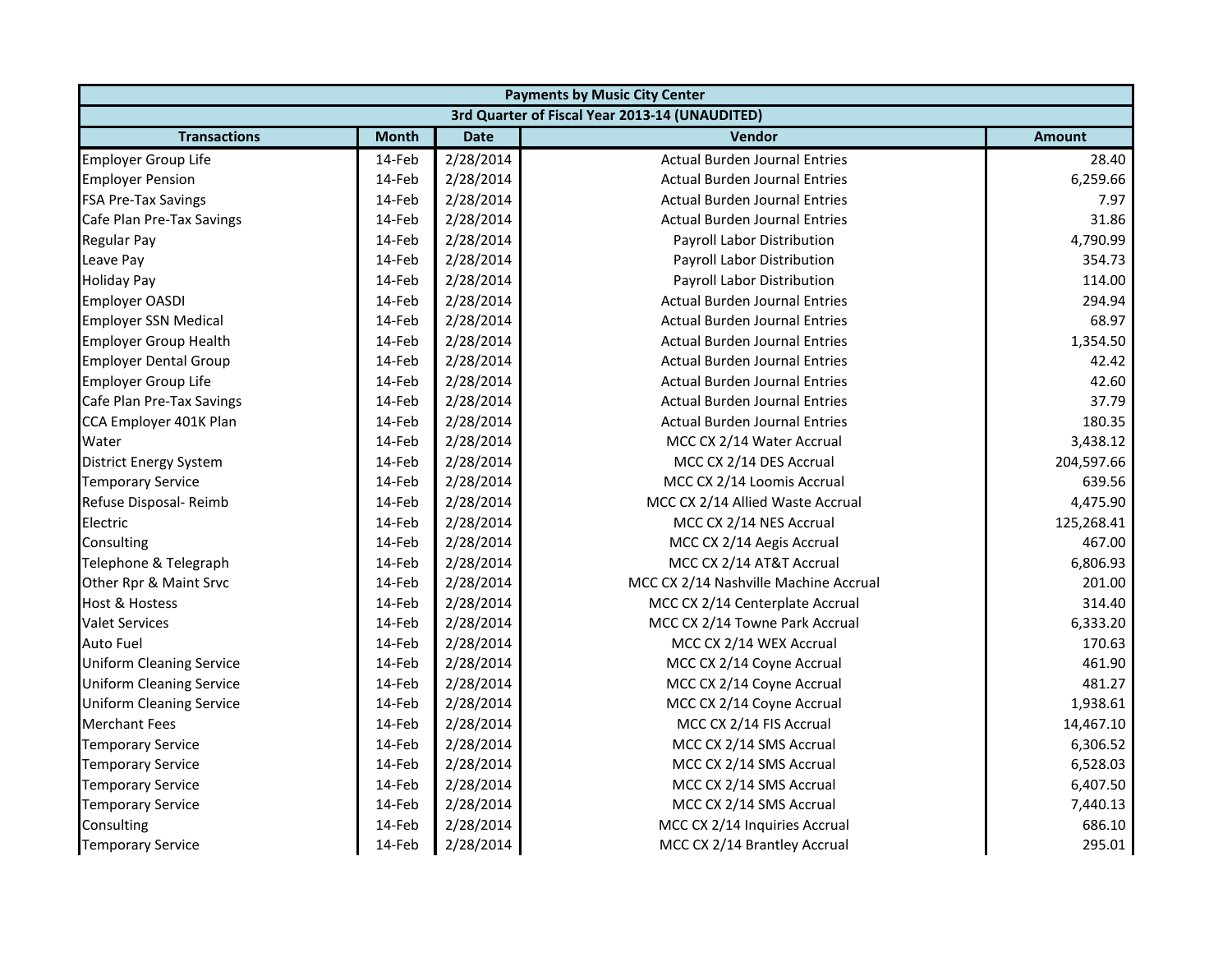| <b>Payments by Music City Center</b> |              |             |                                                |               |
|--------------------------------------|--------------|-------------|------------------------------------------------|---------------|
|                                      |              |             | 3rd Quarter of Fiscal Year 2013-14 (UNAUDITED) |               |
| <b>Transactions</b>                  | <b>Month</b> | <b>Date</b> | Vendor                                         | <b>Amount</b> |
| <b>Security Services</b>             | 14-Feb       | 2/28/2014   | MCC CX 2/14 Brantley Accrual                   | 16,358.76     |
| <b>Security Services</b>             | 14-Feb       | 2/28/2014   | MCC CX 2/14 Brantley Accrual                   | 2,465.37      |
| <b>Security Services</b>             | 14-Feb       | 2/28/2014   | MCC CX 2/14 Brantley Accrual                   | 1,384.75      |
| <b>Security Services</b>             | 14-Feb       | 2/28/2014   | MCC CX 2/14 Brantley Accrual                   | 5,827.68      |
| <b>Security Services</b>             | 14-Feb       | 2/28/2014   | MCC CX 2/14 Brantley Accrual                   | 2,470.12      |
| <b>Security Services</b>             | 14-Feb       | 2/28/2014   | MCC CX 2/14 Brantley Accrual                   | 470.92        |
| <b>Security Services</b>             | 14-Feb       | 2/28/2014   | MCC CX 2/14 Brantley Accrual                   | 6,732.03      |
| <b>Temporary Service</b>             | 14-Feb       | 2/28/2014   | MCC CX 2/14 Brantley Accrual                   | 65.25         |
| <b>Security Services</b>             | 14-Feb       | 2/28/2014   | MCC CX 2/14 Brantley Accrual                   | 470.03        |
| <b>Temporary Service</b>             | 14-Feb       | 2/28/2014   | MCC CX 2/14 Brantley Accrual                   | 123.26        |
| Employee Out-of-town Travel          | 14-Feb       | 2/28/2014   | MCC CX 2/14 Teri McAlister Accrual             | 282.08        |
| <b>Host &amp; Hostess</b>            | 14-Feb       | 2/28/2014   | MCC CX 2/14 Omni Accrual                       | 174.78        |
| Employee Out-of-town Travel          | 14-Feb       | 2/28/2014   | MCC CX 2/14 Brian Ivey Accrual                 | 160.00        |
| <b>Legal Services</b>                | 14-Feb       | 2/28/2014   | MCCCX 2/14 Bone McAllester Accrual             | 18,500.00     |
| <b>Security Services</b>             | 14-Feb       | 2/28/2014   | MCC CX 2/14 Brantley Accrual                   | 7,598.74      |
| MIS Tech Revolving                   | 14-Feb       | 2/28/2014   | MCC CX 2/14 MIS Revolving 1/14 Accrual         | 731.26        |
| <b>MIS Tech Revolving</b>            | 14-Feb       | 2/28/2014   | MCC CX 2/14 MIS Revolving 2/14 Accrual         | 731.26        |
| Offc & Admin Supply                  | 14-Feb       | 2/28/2014   | MCC CX 2/14 Centerplate Reimb Invoice Accrual  | 314.40        |
| Offc & Admin Supply                  | 14-Feb       | 2/28/2014   | MCC CX 2/14 Centerplate Invoice Accrual        | (1,713.91)    |
| Host & Hostess                       | 14-Feb       | 2/28/2014   | MCC CX 2/14 Blink DO336577 Correction          | 12.50         |
| Printing                             | 14-Feb       | 2/28/2014   | MCC CX 2/14 Ricoh Accrual                      | (46.00)       |
| Host & Hostess                       | 14-Feb       | 2/28/2014   | MCC CX 2/14 Omni Accrual                       | 174.78        |
| Computer Hardware<5000               | 14-Feb       | 2/28/2014   | MCC CX 2/14 Ricoh DO338123 Correction          | (2, 273.15)   |
| <b>Total</b>                         |              | 14-Feb      |                                                | 1,256,255.31  |
| Water                                | 14-Mar       | 3/1/2014    | MCC CX 2/14 Water Accrual                      | (3,438.12)    |
| <b>District Energy System</b>        | 14-Mar       | 3/1/2014    | MCC CX 2/14 DES Accrual                        | (204, 597.66) |
| <b>Temporary Service</b>             | 14-Mar       | 3/1/2014    | MCC CX 2/14 Loomis Accrual                     | (639.56)      |
| Refuse Disposal- Reimb               | 14-Mar       | 3/1/2014    | MCC CX 2/14 Allied Waste Accrual               | (4,475.90)    |
| Electric                             | 14-Mar       | 3/1/2014    | MCC CX 2/14 NES Accrual                        | (125, 268.41) |
| Consulting                           | 14-Mar       | 3/1/2014    | MCC CX 2/14 Aegis Accrual                      | (467.00)      |
| Telephone & Telegraph                | 14-Mar       | 3/1/2014    | MCC CX 2/14 AT&T Accrual                       | (6,806.93)    |
| Other Rpr & Maint Srvc               | 14-Mar       | 3/1/2014    | MCC CX 2/14 Nashville Machine Accrual          | (201.00)      |
| <b>Host &amp; Hostess</b>            | 14-Mar       | 3/1/2014    | MCC CX 2/14 Centerplate Accrual                | (314.40)      |
| <b>Valet Services</b>                | 14-Mar       | 3/1/2014    | MCC CX 2/14 Towne Park Accrual                 | (6, 333.20)   |
| Auto Fuel                            | 14-Mar       | 3/1/2014    | MCC CX 2/14 WEX Accrual                        | (170.63)      |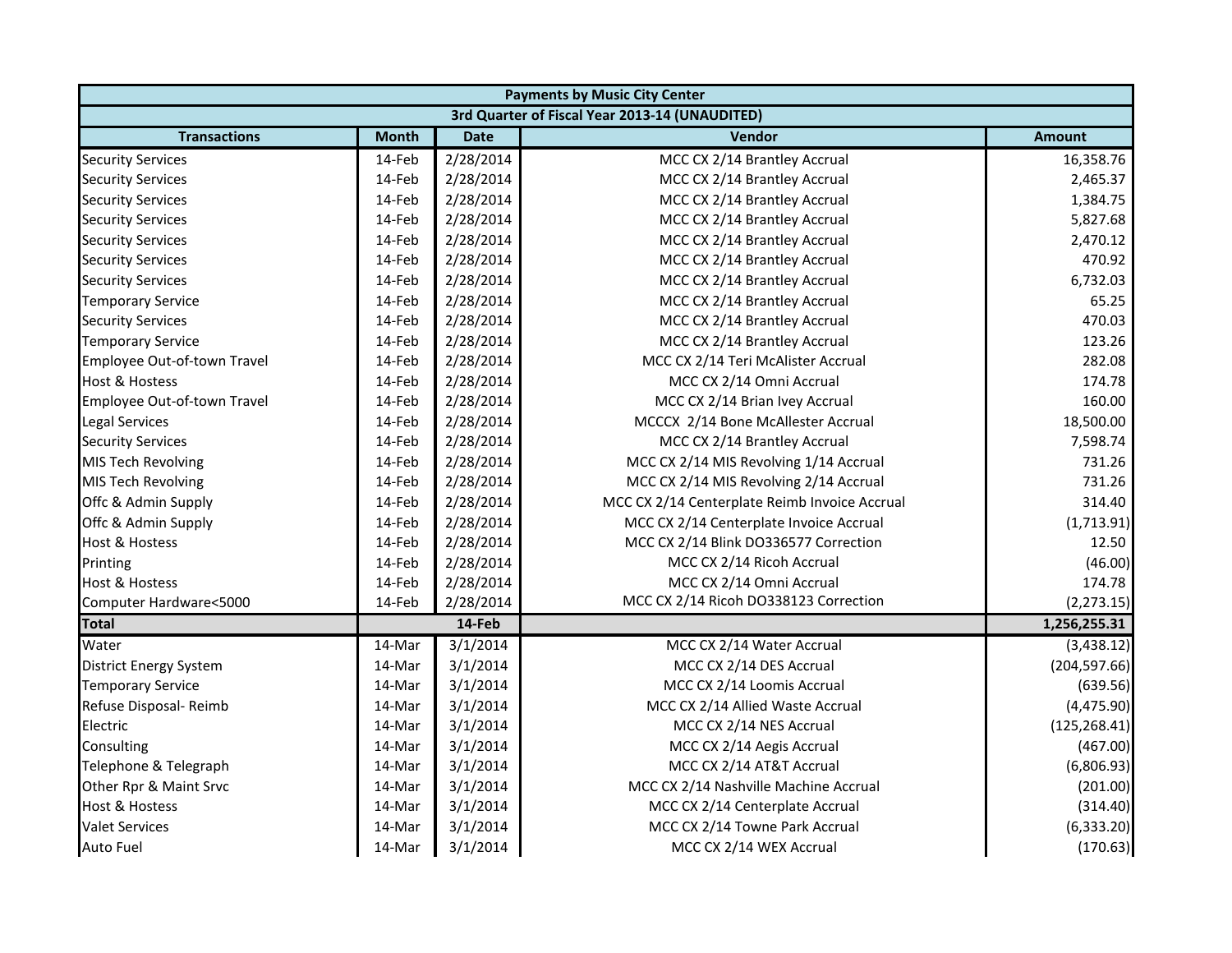|                                 | <b>Payments by Music City Center</b> |             |                                                |               |  |
|---------------------------------|--------------------------------------|-------------|------------------------------------------------|---------------|--|
|                                 |                                      |             | 3rd Quarter of Fiscal Year 2013-14 (UNAUDITED) |               |  |
| <b>Transactions</b>             | <b>Month</b>                         | <b>Date</b> | Vendor                                         | <b>Amount</b> |  |
| <b>Uniform Cleaning Service</b> | 14-Mar                               | 3/1/2014    | MCC CX 2/14 Coyne Accrual                      | (461.90)      |  |
| <b>Uniform Cleaning Service</b> | 14-Mar                               | 3/1/2014    | MCC CX 2/14 Coyne Accrual                      | (481.27)      |  |
| <b>Uniform Cleaning Service</b> | 14-Mar                               | 3/1/2014    | MCC CX 2/14 Coyne Accrual                      | (1,938.61)    |  |
| <b>Merchant Fees</b>            | 14-Mar                               | 3/1/2014    | MCC CX 2/14 FIS Accrual                        | (14, 467.10)  |  |
| <b>Temporary Service</b>        | 14-Mar                               | 3/1/2014    | MCC CX 2/14 SMS Accrual                        | (6,306.52)    |  |
| <b>Temporary Service</b>        | 14-Mar                               | 3/1/2014    | MCC CX 2/14 SMS Accrual                        | (6,528.03)    |  |
| <b>Temporary Service</b>        | 14-Mar                               | 3/1/2014    | MCC CX 2/14 SMS Accrual                        | (6,407.50)    |  |
| <b>Temporary Service</b>        | 14-Mar                               | 3/1/2014    | MCC CX 2/14 SMS Accrual                        | (7,440.13)    |  |
| Consulting                      | 14-Mar                               | 3/1/2014    | MCC CX 2/14 Inquiries Accrual                  | (686.10)      |  |
| <b>Temporary Service</b>        | 14-Mar                               | 3/1/2014    | MCC CX 2/14 Brantley Accrual                   | (295.01)      |  |
| <b>Security Services</b>        | 14-Mar                               | 3/1/2014    | MCC CX 2/14 Brantley Accrual                   | (16, 358.76)  |  |
| <b>Security Services</b>        | 14-Mar                               | 3/1/2014    | MCC CX 2/14 Brantley Accrual                   | (2,465.37)    |  |
| <b>Security Services</b>        | 14-Mar                               | 3/1/2014    | MCC CX 2/14 Brantley Accrual                   | (1, 384.75)   |  |
| <b>Security Services</b>        | 14-Mar                               | 3/1/2014    | MCC CX 2/14 Brantley Accrual                   | (5,827.68)    |  |
| <b>Security Services</b>        | 14-Mar                               | 3/1/2014    | MCC CX 2/14 Brantley Accrual                   | (2,470.12)    |  |
| <b>Security Services</b>        | 14-Mar                               | 3/1/2014    | MCC CX 2/14 Brantley Accrual                   | (470.92)      |  |
| <b>Security Services</b>        | 14-Mar                               | 3/1/2014    | MCC CX 2/14 Brantley Accrual                   | (6, 732.03)   |  |
| <b>Temporary Service</b>        | 14-Mar                               | 3/1/2014    | MCC CX 2/14 Brantley Accrual                   | (65.25)       |  |
| <b>Security Services</b>        | 14-Mar                               | 3/1/2014    | MCC CX 2/14 Brantley Accrual                   | (470.03)      |  |
| <b>Temporary Service</b>        | 14-Mar                               | 3/1/2014    | MCC CX 2/14 Brantley Accrual                   | (123.26)      |  |
| Employee Out-of-town Travel     | 14-Mar                               | 3/1/2014    | MCC CX 2/14 Teri McAlister Accrual             | (282.08)      |  |
| Host & Hostess                  | 14-Mar                               | 3/1/2014    | MCC CX 2/14 Omni Accrual                       | (174.78)      |  |
| Employee Out-of-town Travel     | 14-Mar                               | 3/1/2014    | MCC CX 2/14 Brian Ivey Accrual                 | (160.00)      |  |
| <b>Legal Services</b>           | 14-Mar                               | 3/1/2014    | MCCCX 2/14 Bone McAllester Accrual             | (18,500.00)   |  |
| <b>Security Services</b>        | 14-Mar                               | 3/1/2014    | MCC CX 2/14 Brantley Accrual                   | (7,598.74)    |  |
| MIS Tech Revolving Charge       | 14-Mar                               | 3/1/2014    | MCC CX 2/14 MIS Revolving 1/14 Accrual         | (731.26)      |  |
| MIS Tech Revolving Charge       | 14-Mar                               | 3/1/2014    | MCC CX 2/14 MIS Revolving 2/14 Accrual         | (731.26)      |  |
| <b>Host &amp; Hostess</b>       | 14-Mar                               | 3/1/2014    | MCC CX 2/14 Centerplate Invoice Accrual        | (314.40)      |  |
| Offc & Admin Supply             | 14-Mar                               | 3/1/2014    | MCC CX 2/14 Centerplate Reimb Invoice Accrual  | 1,713.91      |  |
| Host & Hostess                  | 14-Mar                               | 3/1/2014    | MCC CX 2/14 Blink DO336577 Correction          | (12.50)       |  |
| Printing                        | 14-Mar                               | 3/1/2014    | MCC CX 2/14 Ricoh Accrual                      | 46.00         |  |
| Host & Hostess                  | 14-Mar                               | 3/1/2014    | MCC CX 2/14 Omni Accrual                       | (174.78)      |  |
| Printing                        | 14-Mar                               | 3/1/2014    | MCC CX 2/14 Ricoh DO338123 Correction          | 2,723.15      |  |
| <b>Temporary Service</b>        | 14-Mar                               | 3/1/2014    | MCC CX 2/14 Brantley Inv 616284 Correction     | (348.00)      |  |
| <b>Uniform Cleaning Service</b> | 14-Mar                               | 3/1/2014    | MCC CX 2/14 Coyne Inv 1979751 Correction       | 254.60        |  |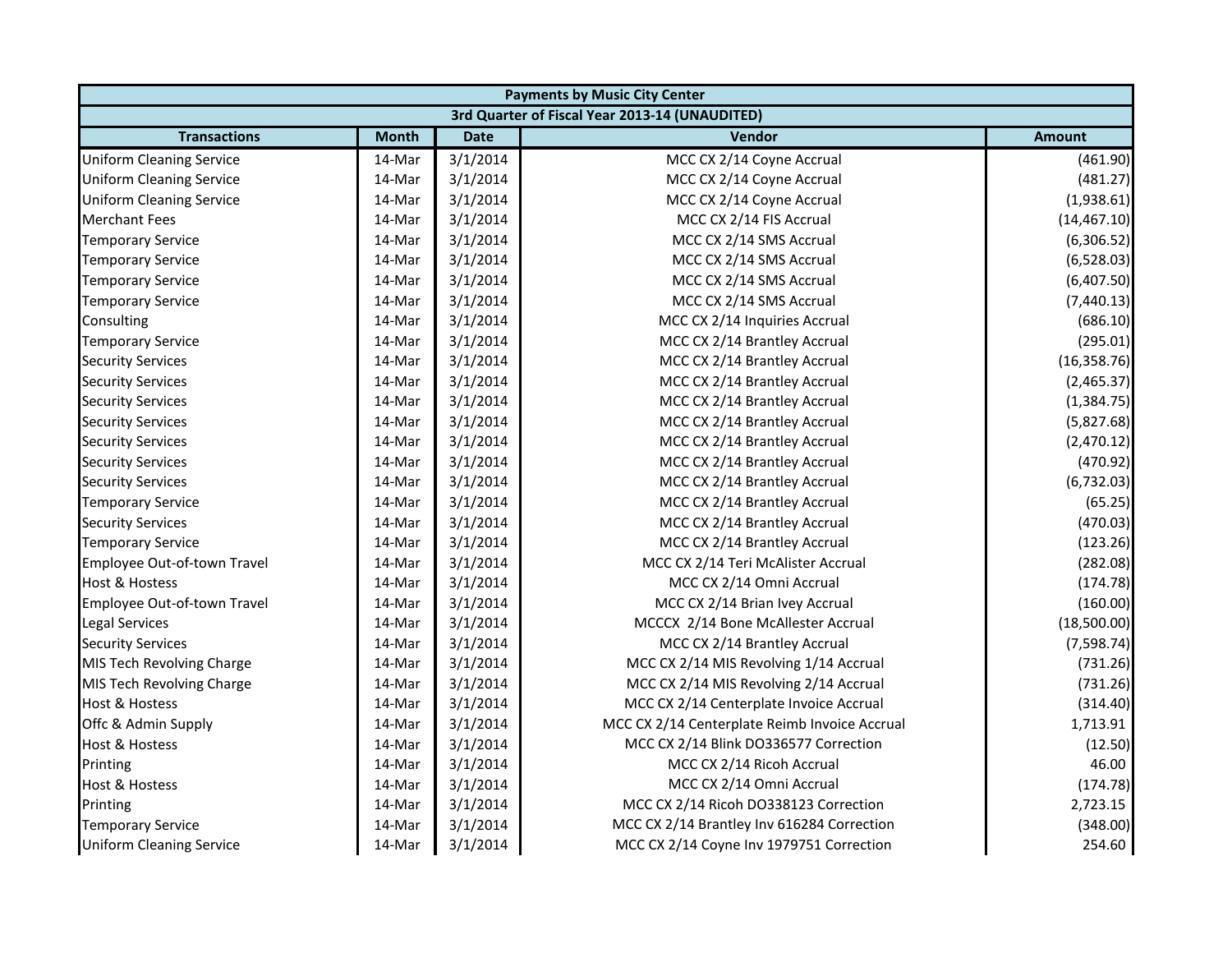| <b>Payments by Music City Center</b> |              |             |                                                |               |
|--------------------------------------|--------------|-------------|------------------------------------------------|---------------|
|                                      |              |             | 3rd Quarter of Fiscal Year 2013-14 (UNAUDITED) |               |
| <b>Transactions</b>                  | <b>Month</b> | <b>Date</b> | <b>Vendor</b>                                  | <b>Amount</b> |
| Offc & Admin Supply                  | 14-Mar       | 3/1/2014    | MCC OV334638 2/4/14 RCLS                       | 35.75         |
| Offc & Admin Supply                  | 14-Mar       | 3/1/2014    | MCC OV334638 2/4/14 RCLS                       | 35.75         |
| Offc & Admin Supply                  | 14-Mar       | 3/1/2014    | MCC OV334638 2/4/14 RCLS                       | (357.50)      |
| <b>Elevator Permit</b>               | 14-Mar       | 3/1/2014    | MCC PV4219979/4233058 2/14 RCL                 | 60.00         |
| <b>Elevator Permit</b>               | 14-Mar       | 3/1/2014    | MCC PV4219979/4233058 2/14 RCL                 | 60.00         |
| Info Systems Charge                  | 14-Mar       | 3/1/2014    | ITS 03/14 ISF Billing                          | 3,816.67      |
| <b>Elevator Permit</b>               | 14-Mar       | 3/1/2014    | MCC PV4219979/4233058 2/14 RCL                 | (60.00)       |
| <b>Elevator Permit</b>               | 14-Mar       | 3/1/2014    | MCC PV4219979/4233058 2/14 RCL                 | (60.00)       |
| Offc & Admin Supply                  | 14-Mar       | 3/1/2014    | MCC OV334638 2/4/14 RCLS                       | 107.24        |
| Offc & Admin Supply                  | 14-Mar       | 3/1/2014    | MCC OV334638 2/4/14 RCLS                       | 160.88        |
| Offc & Admin Supply                  | 14-Mar       | 3/1/2014    | MCC OV334638 2/4/14 RCLS                       | 17.88         |
| Insurance-Vehicles                   | 14-Mar       | 3/1/2014    | MCC - 3/14 INSURANCE RCLS                      | 596.33        |
| Insurance-Workman's Comp             | 14-Mar       | 3/1/2014    | MCC - 3/14 INSURANCE RCLS                      | 8,741.08      |
| Insurance-Liability/PropDmg          | 14-Mar       | 3/1/2014    | MCC - 3/14 INSURANCE RCLS                      | 22,037.58     |
| Insurance-Liability/PropDmg          | 14-Mar       | 3/1/2014    | MCC - 3/14 INSURANCE RCLS                      | 2,169.17      |
| Insurance-Liability/PropDmg          | 14-Mar       | 3/1/2014    | MCC - 3/14 INSURANCE RCLS                      | 1,029.50      |
| Insurance-Liability/PropDmg          | 14-Mar       | 3/1/2014    | MCC - 3/14 INSURANCE RCLS                      | 2,091.67      |
| Insurance-Liability/PropDmg          | 14-Mar       | 3/1/2014    | MCC - 3/14 INSURANCE RCLS                      | 2,125.25      |
| Insurance-Liability/PropDmg          | 14-Mar       | 3/1/2014    | MCC - 3/14 INSURANCE RCLS                      | 3,171.67      |
| Insurance-Liability/PropDmg          | 14-Mar       | 3/1/2014    | MCC - 3/14 INSURANCE RCLS                      | 1,743.42      |
| Insurance-Liability/PropDmg          | 14-Mar       | 3/1/2014    | MCC - 3/14 INSURANCE RCLS                      | 2,185.25      |
| Insurance-Liability/PropDmg          | 14-Mar       | 3/1/2014    | MCC - 3/14 INSURANCE RCLS                      | 1,937.50      |
| Insurance-Liability/PropDmg          | 14-Mar       | 3/1/2014    | MCC - 3/14 INSURANCE RCLS                      | 354.75        |
| <b>Internet Services</b>             | 14-Mar       | 3/3/2014    | MCN INTERACTIVE LLC (ACH)                      | 209.95        |
| Advertising & Promot'n               | 14-Mar       | 3/3/2014    | <b>GRAFFITI INDOOR ADVERTISING</b>             | 11,878.56     |
| Postage & Delivery Srvc              | 14-Mar       | 3/4/2014    | BLINK MARKETING INC (ACH)                      | (12.50)       |
| Offc & Admin Supply                  | 14-Mar       | 3/4/2014    | A Z OFFICE RESOURCE INC (ACH)                  | 2.96          |
| Offc & Admin Supply                  | 14-Mar       | 3/4/2014    | A Z OFFICE RESOURCE INC (ACH)                  | 5.94          |
| <b>Laundry Services</b>              | 14-Mar       | 3/5/2014    | ALSCO                                          | 301.35        |
| Postage & Delivery Srvc              | 14-Mar       | 3/5/2014    | ECOLAB INC (MN)                                | 62.00         |
| <b>HHold &amp; Jnitr Supply</b>      | 14-Mar       | 3/5/2014    | AMERICAN PAPER & TWINE CO (ACH                 | 88.64         |
| <b>HHold &amp; Jnitr Supply</b>      | 14-Mar       | 3/5/2014    | AMERICAN PAPER & TWINE CO (ACH                 | 465.00        |
| <b>HHold &amp; Jnitr Supply</b>      | 14-Mar       | 3/5/2014    | AMERICAN PAPER & TWINE CO (ACH                 | 68.08         |
| <b>HHold &amp; Jnitr Supply</b>      | 14-Mar       | 3/5/2014    | AMERICAN PAPER & TWINE CO (ACH                 | 26.10         |
| <b>HHold &amp; Jnitr Supply</b>      | 14-Mar       | 3/5/2014    | A Z OFFICE RESOURCE INC (ACH)                  | 305.76        |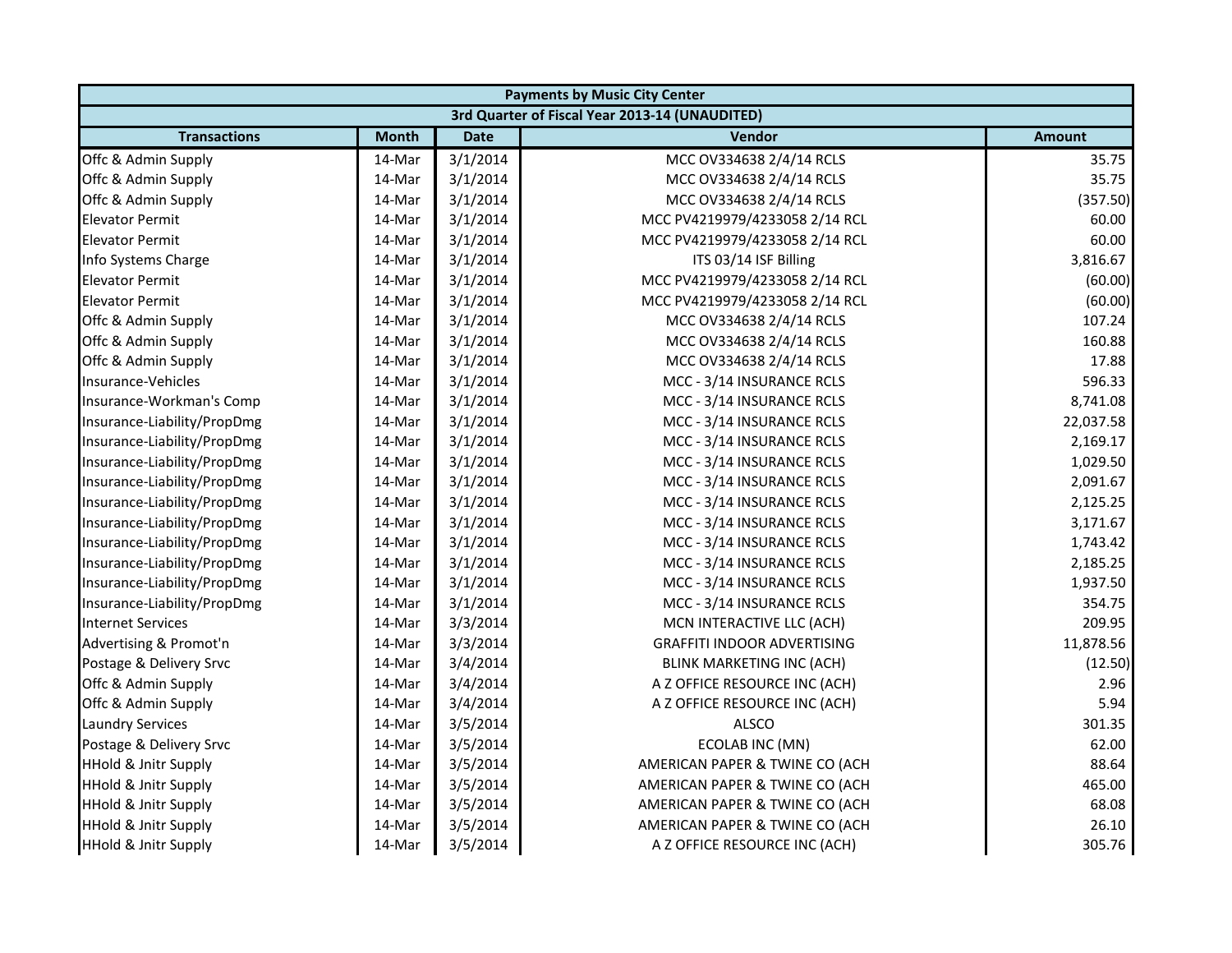|                                 | <b>Payments by Music City Center</b> |             |                                                |               |
|---------------------------------|--------------------------------------|-------------|------------------------------------------------|---------------|
|                                 |                                      |             | 3rd Quarter of Fiscal Year 2013-14 (UNAUDITED) |               |
| <b>Transactions</b>             | <b>Month</b>                         | <b>Date</b> | <b>Vendor</b>                                  | <b>Amount</b> |
| <b>HHold &amp; Jnitr Supply</b> | 14-Mar                               | 3/5/2014    | <b>ECOLAB INC (MN)</b>                         | 690.56        |
| Offc & Admin Supply             | 14-Mar                               | 3/5/2014    | A Z OFFICE RESOURCE INC (ACH)                  | 10.35         |
| Offc & Admin Supply             | 14-Mar                               | 3/5/2014    | A Z OFFICE RESOURCE INC (ACH)                  | 6.42          |
| Offc & Admin Supply             | 14-Mar                               | 3/5/2014    | A Z OFFICE RESOURCE INC (ACH)                  | 8.46          |
| Offc & Admin Supply             | 14-Mar                               | 3/5/2014    | A Z OFFICE RESOURCE INC (ACH)                  | 109.11        |
| Offc & Admin Supply             | 14-Mar                               | 3/5/2014    | A Z OFFICE RESOURCE INC (ACH)                  | 14.01         |
| Offc & Admin Supply             | 14-Mar                               | 3/5/2014    | A Z OFFICE RESOURCE INC (ACH)                  | 9.03          |
| Offc & Admin Supply             | 14-Mar                               | 3/5/2014    | A Z OFFICE RESOURCE INC (ACH)                  | 0.49          |
| Offc & Admin Supply             | 14-Mar                               | 3/5/2014    | A Z OFFICE RESOURCE INC (ACH)                  | 18.19         |
| Offc & Admin Supply             | 14-Mar                               | 3/5/2014    | A Z OFFICE RESOURCE INC (ACH)                  | 43.95         |
| <b>Mngt Cnsltnt Srvc</b>        | 14-Mar                               | 3/5/2014    | <b>CUSHION EMPLOYER SER (ACH)</b>              | 875.00        |
| Repair & Maint Supply           | 14-Mar                               | 3/6/2014    | W W GRAINGER (P#)                              | 189.23        |
| Repair & Maint Supply           | 14-Mar                               | 3/6/2014    | W W GRAINGER (P#)                              | 84.44         |
| Repair & Maint Supply           | 14-Mar                               | 3/6/2014    | W W GRAINGER (P#)                              | 1,461.60      |
| <b>Electrical Supply</b>        | 14-Mar                               | 3/6/2014    | W W GRAINGER (P#)                              | 399.95        |
| <b>Electrical Supply</b>        | 14-Mar                               | 3/6/2014    | W W GRAINGER (P#)                              | 1,945.38      |
| <b>Electrical Supply</b>        | 14-Mar                               | 3/6/2014    | W W GRAINGER (P#)                              | 134.60        |
| <b>Small Equipment Supply</b>   | 14-Mar                               | 3/6/2014    | W W GRAINGER (P#)                              | 10.40         |
| <b>Small Equipment Supply</b>   | 14-Mar                               | 3/6/2014    | W W GRAINGER (P#)                              | 11.00         |
| <b>Small Equipment Supply</b>   | 14-Mar                               | 3/6/2014    | W W GRAINGER (P#)                              | 32.90         |
| <b>Small Equipment Supply</b>   | 14-Mar                               | 3/6/2014    | W W GRAINGER (P#)                              | 54.80         |
| <b>Small Equipment Supply</b>   | 14-Mar                               | 3/6/2014    | W W GRAINGER (P#)                              | 51.70         |
| <b>Small Equipment Supply</b>   | 14-Mar                               | 3/6/2014    | W W GRAINGER (P#)                              | 198.72        |
| <b>Small Equipment Supply</b>   | 14-Mar                               | 3/6/2014    | W W GRAINGER (P#)                              | 25.54         |
| <b>Small Equipment Supply</b>   | 14-Mar                               | 3/6/2014    | W W GRAINGER (P#)                              | 25.54         |
| <b>Small Equipment Supply</b>   | 14-Mar                               | 3/6/2014    | W W GRAINGER (P#)                              | 123.92        |
| <b>Small Equipment Supply</b>   | 14-Mar                               | 3/6/2014    | W W GRAINGER (P#)                              | 69.84         |
| <b>Small Equipment Supply</b>   | 14-Mar                               | 3/6/2014    | W W GRAINGER (P#)                              | 25.54         |
| Offc & Admin Supply             | 14-Mar                               | 3/6/2014    | W W GRAINGER (P#)                              | 25.83         |
| <b>Electrical Supply</b>        | 14-Mar                               | 3/6/2014    | W W GRAINGER (P#)                              | 5.60          |
| <b>Small Equipment Supply</b>   | 14-Mar                               | 3/6/2014    | W W GRAINGER (P#)                              | 22.26         |
| <b>Small Equipment Supply</b>   | 14-Mar                               | 3/6/2014    | W W GRAINGER (P#)                              | 4.05          |
| <b>Small Equipment Supply</b>   | 14-Mar                               | 3/7/2014    | CAN DO NATIONAL TAPE (ACH)                     | 396.00        |
| <b>Laundry Services</b>         | 14-Mar                               | 3/7/2014    | <b>ALSCO</b>                                   | 39.17         |
| <b>HHold &amp; Jnitr Supply</b> | 14-Mar                               | 3/7/2014    | AMERICAN PAPER & TWINE CO (ACH                 | 29.76         |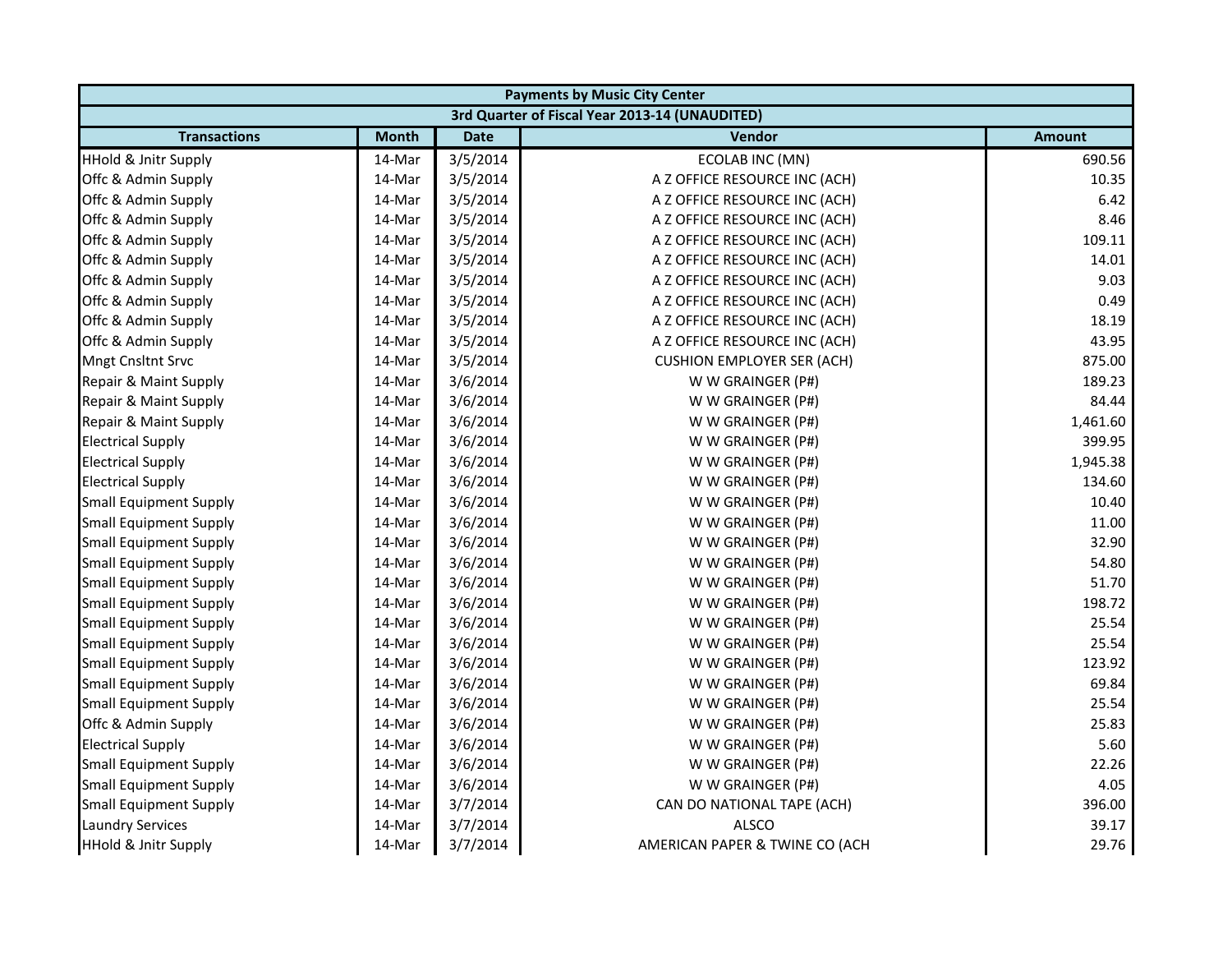| <b>Payments by Music City Center</b> |              |             |                                                |               |
|--------------------------------------|--------------|-------------|------------------------------------------------|---------------|
|                                      |              |             | 3rd Quarter of Fiscal Year 2013-14 (UNAUDITED) |               |
| <b>Transactions</b>                  | <b>Month</b> | <b>Date</b> | <b>Vendor</b>                                  | <b>Amount</b> |
| <b>HHold &amp; Jnitr Supply</b>      | 14-Mar       | 3/7/2014    | AMERICAN PAPER & TWINE CO (ACH                 | 25.92         |
| <b>Medical Services</b>              | 14-Mar       | 3/7/2014    | MED STAR MEDICAL STAFFING INC                  | 2,881.00      |
| <b>Merchant Fees</b>                 | 14-Mar       | 3/7/2014    | service fee - NCA Group1502023                 | (230.00)      |
| Repair & Maint Supply                | 14-Mar       | 3/10/2014   | FERGUSON ENTERPRISES (ACH)                     | 181.92        |
| Repair & Maint Supply                | 14-Mar       | 3/10/2014   | FERGUSON ENTERPRISES (ACH)                     | 145.20        |
| Repair & Maint Supply                | 14-Mar       | 3/10/2014   | <b>FERGUSON ENTERPRISES (ACH)</b>              | 57.75         |
| Paint Supply                         | 14-Mar       | 3/10/2014   | SHERWIN WILLIAMS CO INDUSTRIAL                 | 74.49         |
| Paint Supply                         | 14-Mar       | 3/10/2014   | SHERWIN WILLIAMS CO INDUSTRIAL                 | 78.49         |
| <b>Paint Supply</b>                  | 14-Mar       | 3/10/2014   | SHERWIN WILLIAMS CO INDUSTRIAL                 | 32.24         |
| <b>HVAC Supply</b>                   | 14-Mar       | 3/10/2014   | <b>LLOVET FILTRATION CO</b>                    | 115.70        |
| <b>HHold &amp; Jnitr Supply</b>      | 14-Mar       | 3/10/2014   | AMERICAN PAPER & TWINE CO (ACH                 | 465.00        |
| <b>HHold &amp; Jnitr Supply</b>      | 14-Mar       | 3/10/2014   | A Z OFFICE RESOURCE INC (ACH)                  | 94.08         |
| <b>HHold &amp; Jnitr Supply</b>      | 14-Mar       | 3/10/2014   | A Z OFFICE RESOURCE INC (ACH)                  | 188.16        |
| Offc & Admin Supply                  | 14-Mar       | 3/10/2014   | A Z OFFICE RESOURCE INC (ACH)                  | 13.72         |
| Offc & Admin Supply                  | 14-Mar       | 3/10/2014   | A Z OFFICE RESOURCE INC (ACH)                  | 20.52         |
| Offc & Admin Supply                  | 14-Mar       | 3/10/2014   | A Z OFFICE RESOURCE INC (ACH)                  | 35.08         |
| Offc & Admin Supply                  | 14-Mar       | 3/10/2014   | A Z OFFICE RESOURCE INC (ACH)                  | 2.88          |
| Offc & Admin Supply                  | 14-Mar       | 3/10/2014   | A Z OFFICE RESOURCE INC (ACH)                  | 0.60          |
| Offc & Admin Supply                  | 14-Mar       | 3/10/2014   | A Z OFFICE RESOURCE INC (ACH)                  | 18.50         |
| Offc & Admin Supply                  | 14-Mar       | 3/10/2014   | A Z OFFICE RESOURCE INC (ACH)                  | 4.50          |
| Offc & Admin Supply                  | 14-Mar       | 3/10/2014   | A Z OFFICE RESOURCE INC (ACH)                  | 15.01         |
| Offc & Admin Supply                  | 14-Mar       | 3/10/2014   | A Z OFFICE RESOURCE INC (ACH)                  | 11.58         |
| Offc & Admin Supply                  | 14-Mar       | 3/10/2014   | A Z OFFICE RESOURCE INC (ACH)                  | 4.04          |
| Offc & Admin Supply                  | 14-Mar       | 3/10/2014   | A Z OFFICE RESOURCE INC (ACH)                  | 11.96         |
| Offc & Admin Supply                  | 14-Mar       | 3/10/2014   | A Z OFFICE RESOURCE INC (ACH)                  | 72.24         |
| Offc & Admin Supply                  | 14-Mar       | 3/10/2014   | A Z OFFICE RESOURCE INC (ACH)                  | 309.44        |
| Offc & Admin Supply                  | 14-Mar       | 3/10/2014   | A Z OFFICE RESOURCE INC (ACH)                  | 15.31         |
| Offc & Admin Supply                  | 14-Mar       | 3/10/2014   | A Z OFFICE RESOURCE INC (ACH)                  | 11.22         |
| Offc & Admin Supply                  | 14-Mar       | 3/10/2014   | A Z OFFICE RESOURCE INC (ACH)                  | 14.62         |
| Offc & Admin Supply                  | 14-Mar       | 3/10/2014   | A Z OFFICE RESOURCE INC (ACH)                  | 18.96         |
| Offc & Admin Supply                  | 14-Mar       | 3/10/2014   | A Z OFFICE RESOURCE INC (ACH)                  | 59.20         |
| Offc & Admin Supply                  | 14-Mar       | 3/10/2014   | A Z OFFICE RESOURCE INC (ACH)                  | 273.76        |
| Offc & Admin Supply                  | 14-Mar       | 3/10/2014   | A Z OFFICE RESOURCE INC (ACH)                  | 79.35         |
| Offc & Admin Supply                  | 14-Mar       | 3/10/2014   | A Z OFFICE RESOURCE INC (ACH)                  | 13.44         |
| Offc & Admin Supply                  | 14-Mar       | 3/10/2014   | A Z OFFICE RESOURCE INC (ACH)                  | 20.50         |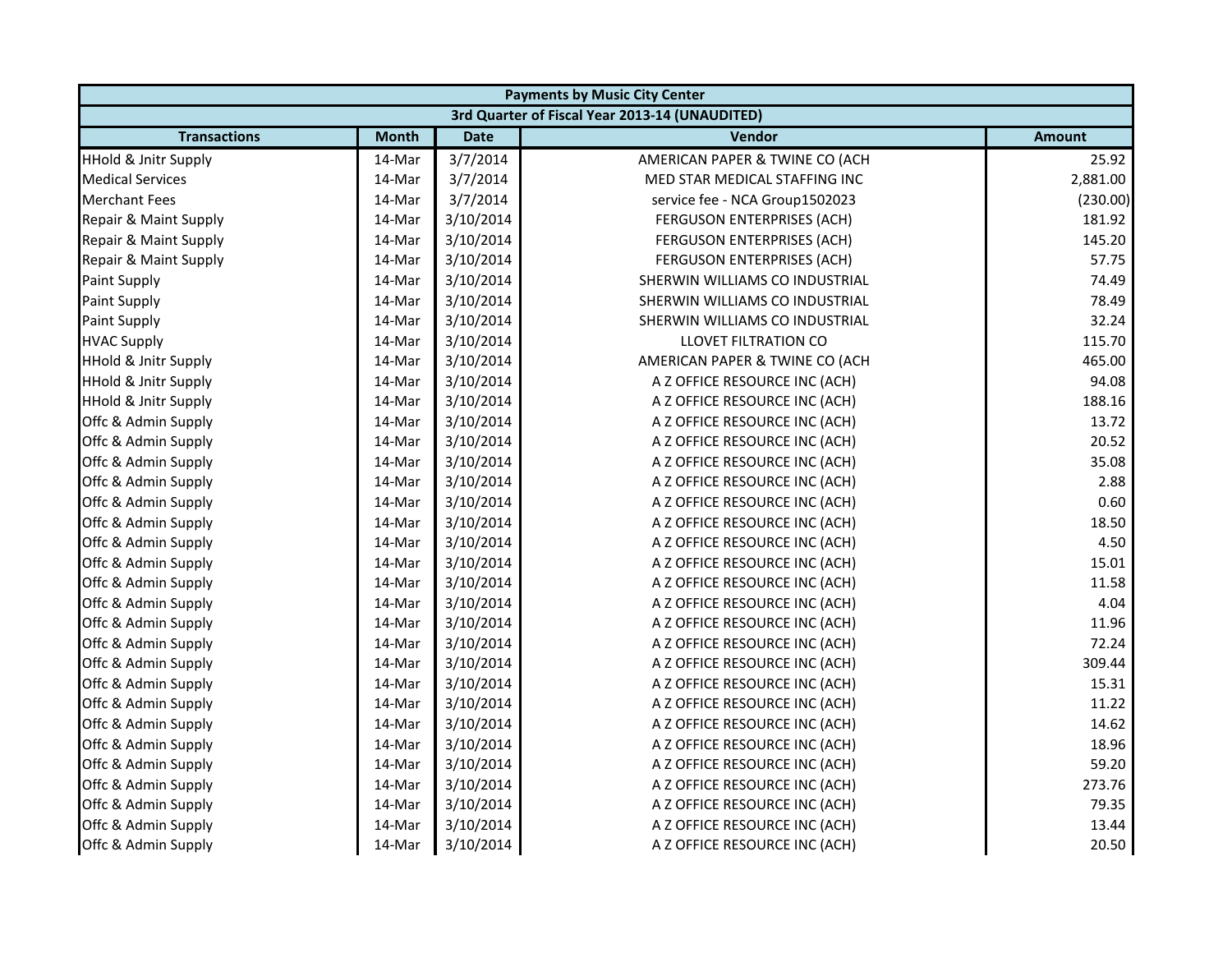| <b>Payments by Music City Center</b> |              |             |                                                |               |
|--------------------------------------|--------------|-------------|------------------------------------------------|---------------|
|                                      |              |             | 3rd Quarter of Fiscal Year 2013-14 (UNAUDITED) |               |
| <b>Transactions</b>                  | <b>Month</b> | <b>Date</b> | Vendor                                         | <b>Amount</b> |
| Offc & Admin Supply                  | 14-Mar       | 3/10/2014   | A Z OFFICE RESOURCE INC (ACH)                  | 2.67          |
| Offc & Admin Supply                  | 14-Mar       | 3/10/2014   | A Z OFFICE RESOURCE INC (ACH)                  | 11.41         |
| Offc & Admin Supply                  | 14-Mar       | 3/10/2014   | A Z OFFICE RESOURCE INC (ACH)                  | 19.96         |
| Offc & Admin Supply                  | 14-Mar       | 3/10/2014   | A Z OFFICE RESOURCE INC (ACH)                  | 30.55         |
| Offc & Admin Supply                  | 14-Mar       | 3/10/2014   | A Z OFFICE RESOURCE INC (ACH)                  | 25.08         |
| Offc & Admin Supply                  | 14-Mar       | 3/10/2014   | A Z OFFICE RESOURCE INC (ACH)                  | 7.84          |
| Offc & Admin Supply                  | 14-Mar       | 3/10/2014   | A Z OFFICE RESOURCE INC (ACH)                  | 80.97         |
| <b>Laundry Services</b>              | 14-Mar       | 3/11/2014   | <b>ALSCO</b>                                   | 335.33        |
| <b>HHold &amp; Jnitr Supply</b>      | 14-Mar       | 3/11/2014   | AMERICAN PAPER & TWINE CO (ACH                 | 46.80         |
| <b>HHold &amp; Jnitr Supply</b>      | 14-Mar       | 3/11/2014   | AMERICAN PAPER & TWINE CO (ACH                 | 46.80         |
| Offc & Admin Supply                  | 14-Mar       | 3/12/2014   | <b>GRAYBAR ELECTRIC CO INC (ACH)</b>           | 184.83        |
| Offc & Admin Supply                  | 14-Mar       | 3/12/2014   | A Z OFFICE RESOURCE INC (ACH)                  | 26.83         |
| Offc & Admin Supply                  | 14-Mar       | 3/12/2014   | A Z OFFICE RESOURCE INC (ACH)                  | 48.51         |
| Offc & Admin Supply                  | 14-Mar       | 3/12/2014   | A Z OFFICE RESOURCE INC (ACH)                  | 8.14          |
| Offc & Admin Supply                  | 14-Mar       | 3/12/2014   | A Z OFFICE RESOURCE INC (ACH)                  | 10.13         |
| Offc & Admin Supply                  | 14-Mar       | 3/12/2014   | A Z OFFICE RESOURCE INC (ACH)                  | 11.56         |
| Offc & Admin Supply                  | 14-Mar       | 3/12/2014   | A Z OFFICE RESOURCE INC (ACH)                  | 1.78          |
| Offc & Admin Supply                  | 14-Mar       | 3/12/2014   | A Z OFFICE RESOURCE INC (ACH)                  | 2.87          |
| <b>HHold &amp; Jnitr Supply</b>      | 14-Mar       | 3/13/2014   | AMERICAN PAPER & TWINE CO (ACH                 | 26.52         |
| <b>HHold &amp; Jnitr Supply</b>      | 14-Mar       | 3/13/2014   | AMERICAN PAPER & TWINE CO (ACH                 | 66.12         |
| Computer Hardware < \$5000           | 14-Mar       | 3/13/2014   | RICOH USA PROGRAM (ACH)                        | (175.44)      |
| Computer Hardware < \$5000           | 14-Mar       | 3/13/2014   | RICOH USA PROGRAM (ACH)                        | (105.95)      |
| Computer Hardware < \$5000           | 14-Mar       | 3/13/2014   | RICOH USA PROGRAM (ACH)                        | (387.76)      |
| Computer Hardware < \$5000           | 14-Mar       | 3/13/2014   | RICOH USA PROGRAM (ACH)                        | (779.20)      |
| Computer Hardware < \$5000           | 14-Mar       | 3/13/2014   | RICOH USA PROGRAM (ACH)                        | (205.90)      |
| Computer Hardware < \$5000           | 14-Mar       | 3/13/2014   | RICOH USA PROGRAM (ACH)                        | (205.90)      |
| Computer Hardware < \$5000           | 14-Mar       | 3/13/2014   | RICOH USA PROGRAM (ACH)                        | (205.90)      |
| Computer Hardware < \$5000           | 14-Mar       | 3/13/2014   | RICOH USA INC (ACH)                            | 175.44        |
| Computer Hardware < \$5000           | 14-Mar       | 3/13/2014   | RICOH USA INC (ACH)                            | 207.10        |
| Computer Hardware < \$5000           | 14-Mar       | 3/13/2014   | RICOH USA INC (ACH)                            | 105.95        |
| Computer Hardware < \$5000           | 14-Mar       | 3/13/2014   | RICOH USA INC (ACH)                            | 205.90        |
| Computer Hardware < \$5000           | 14-Mar       | 3/13/2014   | RICOH USA INC (ACH)                            | 779.20        |
| Computer Hardware < \$5000           | 14-Mar       | 3/13/2014   | RICOH USA INC (ACH)                            | 205.90        |
| Computer Hardware < \$5000           | 14-Mar       | 3/13/2014   | RICOH USA INC (ACH)                            | 205.90        |
| Computer Hardware < \$5000           | 14-Mar       | 3/13/2014   | RICOH USA INC (ACH)                            | 387.76        |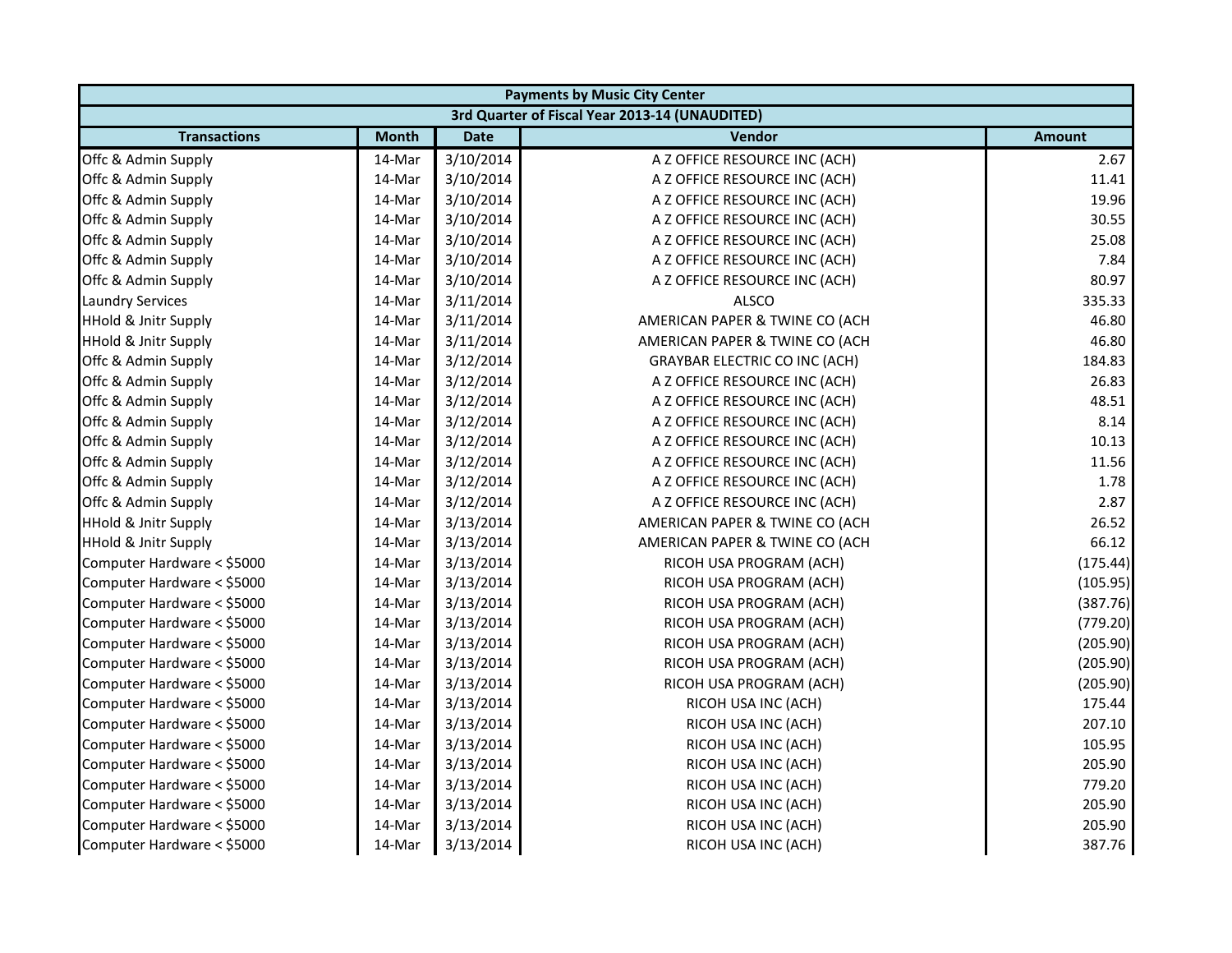|                               | <b>Payments by Music City Center</b> |             |                                                |               |
|-------------------------------|--------------------------------------|-------------|------------------------------------------------|---------------|
|                               |                                      |             | 3rd Quarter of Fiscal Year 2013-14 (UNAUDITED) |               |
| <b>Transactions</b>           | <b>Month</b>                         | <b>Date</b> | Vendor                                         | <b>Amount</b> |
| <b>Regular Pay</b>            | 14-Mar                               | 3/14/2014   | Payroll Labor Distribution                     | 24,479.71     |
| Leave Pay                     | 14-Mar                               | 3/14/2014   | Payroll Labor Distribution                     | 110.13        |
| Overtime Pay                  | 14-Mar                               | 3/14/2014   | Payroll Labor Distribution                     | 146.73        |
| <b>Other Special Pay</b>      | 14-Mar                               | 3/14/2014   | Payroll Labor Distribution                     | 6,700.00      |
| <b>Employer OASDI</b>         | 14-Mar                               | 3/14/2014   | <b>Actual Burden Journal Entries</b>           | 1,883.50      |
| <b>Employer SSN Medical</b>   | 14-Mar                               | 3/14/2014   | <b>Actual Burden Journal Entries</b>           | 440.51        |
| <b>Employer Group Health</b>  | 14-Mar                               | 3/14/2014   | <b>Actual Burden Journal Entries</b>           | 3,882.53      |
| <b>Employer Dental Group</b>  | 14-Mar                               | 3/14/2014   | <b>Actual Burden Journal Entries</b>           | 179.57        |
| Cafe Plan Pre-Tax Savings     | 14-Mar                               | 3/14/2014   | <b>Actual Burden Journal Entries</b>           | 106.69        |
| CCA Employer 401K Plan        | 14-Mar                               | 3/14/2014   | <b>Actual Burden Journal Entries</b>           | 583.11        |
| Allowance-Cell/Mobile Devices | 14-Mar                               | 3/14/2014   | Payroll Labor Distribution                     | 354.33        |
| <b>Regular Pay</b>            | 14-Mar                               | 3/14/2014   | Payroll Labor Distribution                     | 4,414.46      |
| Leave Pay                     | 14-Mar                               | 3/14/2014   | Payroll Labor Distribution                     | 524.18        |
| <b>Employer OASDI</b>         | 14-Mar                               | 3/14/2014   | <b>Actual Burden Journal Entries</b>           | 288.38        |
| <b>Employer SSN Medical</b>   | 14-Mar                               | 3/14/2014   | <b>Actual Burden Journal Entries</b>           | 67.44         |
| <b>Employer Group Health</b>  | 14-Mar                               | 3/14/2014   | <b>Actual Burden Journal Entries</b>           | 981.37        |
| <b>Employer Dental Group</b>  | 14-Mar                               | 3/14/2014   | <b>Actual Burden Journal Entries</b>           | 24.74         |
| <b>Employer Pension</b>       | 14-Mar                               | 3/14/2014   | <b>Actual Burden Journal Entries</b>           | 845.34        |
| Cafe Plan Pre-Tax Savings     | 14-Mar                               | 3/14/2014   | <b>Actual Burden Journal Entries</b>           | 27.62         |
| Allowance-Cell/Mobile Devices | 14-Mar                               | 3/14/2014   | Payroll Labor Distribution                     | 78.74         |
| <b>Regular Pay</b>            | 14-Mar                               | 3/14/2014   | Payroll Labor Distribution                     | 24,176.98     |
| Leave Pay                     | 14-Mar                               | 3/14/2014   | Payroll Labor Distribution                     | 632.15        |
| <b>Holiday Pay</b>            | 14-Mar                               | 3/14/2014   | Payroll Labor Distribution                     | 168.00        |
| Overtime Pay                  | 14-Mar                               | 3/14/2014   | Payroll Labor Distribution                     | 1,685.78      |
| <b>Employer OASDI</b>         | 14-Mar                               | 3/14/2014   | <b>Actual Burden Journal Entries</b>           | 1,589.77      |
| <b>Employer SSN Medical</b>   | 14-Mar                               | 3/14/2014   | <b>Actual Burden Journal Entries</b>           | 371.83        |
| <b>Employer Group Health</b>  | 14-Mar                               | 3/14/2014   | <b>Actual Burden Journal Entries</b>           | 3,373.98      |
| <b>Employer Dental Group</b>  | 14-Mar                               | 3/14/2014   | <b>Actual Burden Journal Entries</b>           | 193.72        |
| Cafe Plan Pre-Tax Savings     | 14-Mar                               | 3/14/2014   | <b>Actual Burden Journal Entries</b>           | 90.11         |
| CCA Employer 401K Plan        | 14-Mar                               | 3/14/2014   | <b>Actual Burden Journal Entries</b>           | 775.98        |
| Electric                      | 14-Mar                               | 3/14/2014   | NASHVILLE ELECTRIC SERVICE CO                  | 125,268.41    |
| Allowance-Cell/Mobile Devices | 14-Mar                               | 3/14/2014   | Payroll Labor Distribution                     | 162.74        |
| Other Rpr & Maint Srvc        | 14-Mar                               | 3/14/2014   | NASHVILLE MACHINE ELEVATOR CO                  | 201.00        |
| <b>Regular Pay</b>            | 14-Mar                               | 3/14/2014   | Payroll Labor Distribution                     | 35,528.27     |
| Leave Pay                     | 14-Mar                               | 3/14/2014   | Payroll Labor Distribution                     | 1,859.80      |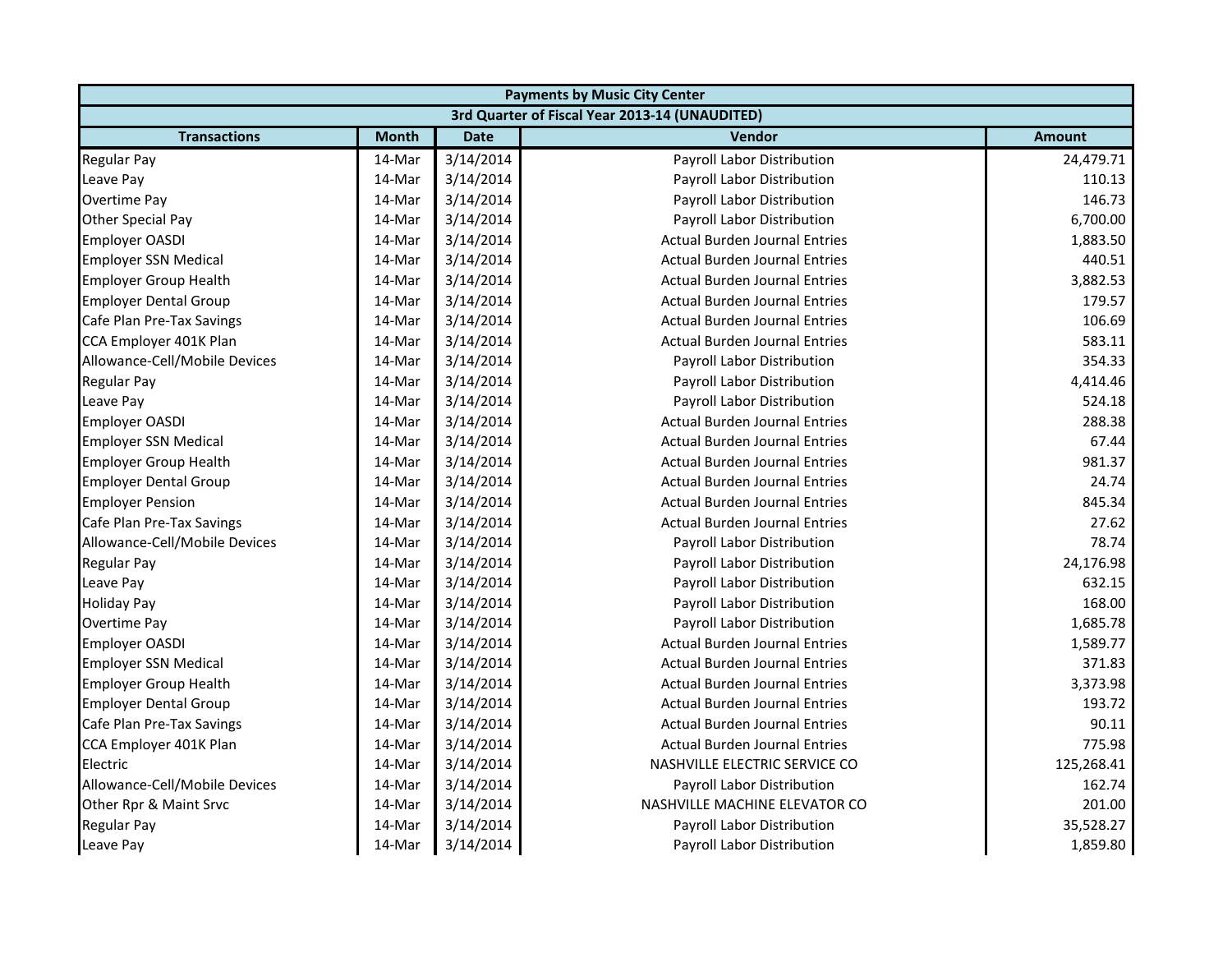|                                 | <b>Payments by Music City Center</b> |             |                                                |               |
|---------------------------------|--------------------------------------|-------------|------------------------------------------------|---------------|
|                                 |                                      |             | 3rd Quarter of Fiscal Year 2013-14 (UNAUDITED) |               |
| <b>Transactions</b>             | <b>Month</b>                         | <b>Date</b> | <b>Vendor</b>                                  | <b>Amount</b> |
| <b>Holiday Pay</b>              | 14-Mar                               | 3/14/2014   | Payroll Labor Distribution                     | 338.80        |
| Overtime Pay                    | 14-Mar                               | 3/14/2014   | Payroll Labor Distribution                     | 3,616.83      |
| <b>Employer OASDI</b>           | 14-Mar                               | 3/14/2014   | <b>Actual Burden Journal Entries</b>           | 2,394.35      |
| <b>Employer SSN Medical</b>     | 14-Mar                               | 3/14/2014   | <b>Actual Burden Journal Entries</b>           | 560.02        |
| <b>Employer Group Health</b>    | 14-Mar                               | 3/14/2014   | <b>Actual Burden Journal Entries</b>           | 7,974.89      |
| <b>Employer Dental Group</b>    | 14-Mar                               | 3/14/2014   | <b>Actual Burden Journal Entries</b>           | 377.55        |
| Cafe Plan Pre-Tax Savings       | 14-Mar                               | 3/14/2014   | <b>Actual Burden Journal Entries</b>           | 216.38        |
| CCA Employer 401K Plan          | 14-Mar                               | 3/14/2014   | <b>Actual Burden Journal Entries</b>           | 1,087.63      |
| Refuse Disposal-Reimb           | 14-Mar                               | 3/14/2014   | ALLIED WASTE (ACH)                             | 4,475.90      |
| <b>Laundry Services</b>         | 14-Mar                               | 3/14/2014   | ALSCO                                          | 41.03         |
| <b>Laundry Services</b>         | 14-Mar                               | 3/14/2014   | <b>ALSCO</b>                                   | 39.15         |
| Allowance-Cell/Mobile Devices   | 14-Mar                               | 3/14/2014   | Payroll Labor Distribution                     | 118.11        |
| <b>HHold &amp; Jnitr Supply</b> | 14-Mar                               | 3/14/2014   | AMERICAN PAPER & TWINE CO (ACH                 | 414.72        |
| <b>HHold &amp; Jnitr Supply</b> | 14-Mar                               | 3/14/2014   | AMERICAN PAPER & TWINE CO (ACH                 | 88.30         |
| <b>HHold &amp; Jnitr Supply</b> | 14-Mar                               | 3/14/2014   | AMERICAN PAPER & TWINE CO (ACH                 | 33.00         |
| <b>HHold &amp; Jnitr Supply</b> | 14-Mar                               | 3/14/2014   | AMERICAN PAPER & TWINE CO (ACH                 | 37.68         |
| <b>HHold &amp; Jnitr Supply</b> | 14-Mar                               | 3/14/2014   | AMERICAN PAPER & TWINE CO (ACH                 | 15.20         |
| Rent Equipment                  | 14-Mar                               | 3/14/2014   | PENSKE TRUCK LEASING (ACH)                     | 3.00          |
| Rent Equipment                  | 14-Mar                               | 3/14/2014   | PENSKE TRUCK LEASING (ACH)                     | 80.00         |
| <b>Rent Equipment</b>           | 14-Mar                               | 3/14/2014   | PENSKE TRUCK LEASING (ACH)                     | 0.90          |
| Rent Equipment                  | 14-Mar                               | 3/14/2014   | PENSKE TRUCK LEASING (ACH)                     | 3.00          |
| <b>Regular Pay</b>              | 14-Mar                               | 3/14/2014   | Payroll Labor Distribution                     | 2,416.80      |
| Leave Pay                       | 14-Mar                               | 3/14/2014   | Payroll Labor Distribution                     | 464.00        |
| Overtime Pay                    | 14-Mar                               | 3/14/2014   | Payroll Labor Distribution                     | 517.85        |
| <b>Employer OASDI</b>           | 14-Mar                               | 3/14/2014   | <b>Actual Burden Journal Entries</b>           | 184.29        |
| <b>Employer SSN Medical</b>     | 14-Mar                               | 3/14/2014   | <b>Actual Burden Journal Entries</b>           | 43.09         |
| <b>Employer Group Health</b>    | 14-Mar                               | 3/14/2014   | <b>Actual Burden Journal Entries</b>           | 1,074.81      |
| <b>Employer Dental Group</b>    | 14-Mar                               | 3/14/2014   | <b>Actual Burden Journal Entries</b>           | 35.35         |
| <b>Employer Pension</b>         | 14-Mar                               | 3/14/2014   | <b>Actual Burden Journal Entries</b>           | 338.70        |
| <b>FSA Pre-Tax Savings</b>      | 14-Mar                               | 3/14/2014   | <b>Actual Burden Journal Entries</b>           | 2.87          |
| Cafe Plan Pre-Tax Savings       | 14-Mar                               | 3/14/2014   | <b>Actual Burden Journal Entries</b>           | 29.59         |
| <b>Regular Pay</b>              | 14-Mar                               | 3/14/2014   | Payroll Labor Distribution                     | 9,650.88      |
| Leave Pay                       | 14-Mar                               | 3/14/2014   | Payroll Labor Distribution                     | 50.63         |
| Overtime Pay                    | 14-Mar                               | 3/14/2014   | Payroll Labor Distribution                     | 318.38        |
| <b>Employer OASDI</b>           | 14-Mar                               | 3/14/2014   | Actual Burden Journal Entries                  | 589.38        |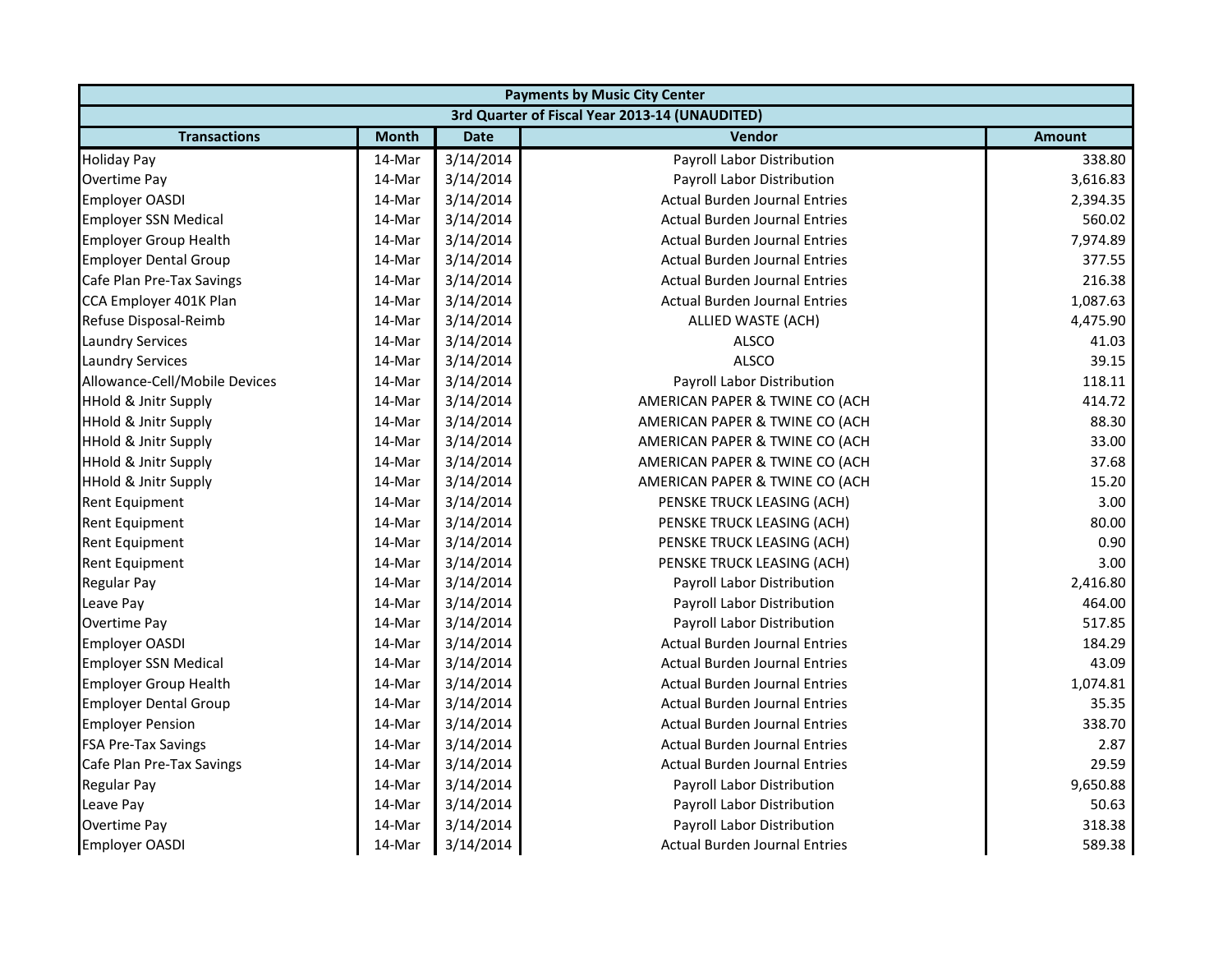| <b>Payments by Music City Center</b> |              |             |                                                |               |  |  |
|--------------------------------------|--------------|-------------|------------------------------------------------|---------------|--|--|
|                                      |              |             | 3rd Quarter of Fiscal Year 2013-14 (UNAUDITED) |               |  |  |
| <b>Transactions</b>                  | <b>Month</b> | <b>Date</b> | <b>Vendor</b>                                  | <b>Amount</b> |  |  |
| <b>Employer SSN Medical</b>          | 14-Mar       | 3/14/2014   | <b>Actual Burden Journal Entries</b>           | 137.83        |  |  |
| <b>Employer Group Health</b>         | 14-Mar       | 3/14/2014   | <b>Actual Burden Journal Entries</b>           | 2,068.71      |  |  |
| <b>Employer Dental Group</b>         | 14-Mar       | 3/14/2014   | <b>Actual Burden Journal Entries</b>           | 66.45         |  |  |
| Cafe Plan Pre-Tax Savings            | 14-Mar       | 3/14/2014   | <b>Actual Burden Journal Entries</b>           | 41.74         |  |  |
| CCA Employer 401K Plan               | 14-Mar       | 3/14/2014   | <b>Actual Burden Journal Entries</b>           | 341.24        |  |  |
| <b>Internet Services</b>             | 14-Mar       | 3/14/2014   | <b>AT&amp;T CORP</b>                           | 4,932.81      |  |  |
| Telephone & Telegraph                | 14-Mar       | 3/14/2014   | <b>AT&amp;T CORP</b>                           | 1,874.12      |  |  |
| Allowance-Cell/Mobile Devices        | 14-Mar       | 3/14/2014   | Payroll Labor Distribution                     | 39.37         |  |  |
| <b>Regular Pay</b>                   | 14-Mar       | 3/14/2014   | Payroll Labor Distribution                     | 5,392.31      |  |  |
| <b>Employer OASDI</b>                | 14-Mar       | 3/14/2014   | <b>Actual Burden Journal Entries</b>           | 318.62        |  |  |
| <b>Employer SSN Medical</b>          | 14-Mar       | 3/14/2014   | <b>Actual Burden Journal Entries</b>           | 74.52         |  |  |
| <b>Employer Group Health</b>         | 14-Mar       | 3/14/2014   | <b>Actual Burden Journal Entries</b>           | 793.50        |  |  |
| <b>Employer Dental Group</b>         | 14-Mar       | 3/14/2014   | <b>Actual Burden Journal Entries</b>           | 28.28         |  |  |
| <b>Employer Pension</b>              | 14-Mar       | 3/14/2014   | <b>Actual Burden Journal Entries</b>           | 923.00        |  |  |
| <b>FSA Pre-Tax Savings</b>           | 14-Mar       | 3/14/2014   | <b>Actual Burden Journal Entries</b>           | 3.19          |  |  |
| Cafe Plan Pre-Tax Savings            | 14-Mar       | 3/14/2014   | <b>Actual Burden Journal Entries</b>           | 22.04         |  |  |
| Allowance-Cell/Mobile Devices        | 14-Mar       | 3/14/2014   | Payroll Labor Distribution                     | 78.74         |  |  |
| <b>Regular Pay</b>                   | 14-Mar       | 3/14/2014   | Payroll Labor Distribution                     | 23,965.47     |  |  |
| Leave Pay                            | 14-Mar       | 3/14/2014   | Payroll Labor Distribution                     | 807.83        |  |  |
| <b>Holiday Pay</b>                   | 14-Mar       | 3/14/2014   | Payroll Labor Distribution                     | 215.20        |  |  |
| Overtime Pay                         | 14-Mar       | 3/14/2014   | Payroll Labor Distribution                     | 470.35        |  |  |
| <b>Employer OASDI</b>                | 14-Mar       | 3/14/2014   | <b>Actual Burden Journal Entries</b>           | 1,472.26      |  |  |
| <b>Employer SSN Medical</b>          | 14-Mar       | 3/14/2014   | <b>Actual Burden Journal Entries</b>           | 344.34        |  |  |
| <b>Employer Group Health</b>         | 14-Mar       | 3/14/2014   | <b>Actual Burden Journal Entries</b>           | 5,036.39      |  |  |
| <b>Employer Dental Group</b>         | 14-Mar       | 3/14/2014   | <b>Actual Burden Journal Entries</b>           | 229.07        |  |  |
| <b>Employer Pension</b>              | 14-Mar       | 3/14/2014   | <b>Actual Burden Journal Entries</b>           | 186.12        |  |  |
| Cafe Plan Pre-Tax Savings            | 14-Mar       | 3/14/2014   | <b>Actual Burden Journal Entries</b>           | 138.06        |  |  |
| CCA Employer 401K Plan               | 14-Mar       | 3/14/2014   | <b>Actual Burden Journal Entries</b>           | 484.35        |  |  |
| Allowance-Cell/Mobile Devices        | 14-Mar       | 3/14/2014   | Payroll Labor Distribution                     | 118.11        |  |  |
| Offc & Admin Supply                  | 14-Mar       | 3/14/2014   | A Z OFFICE RESOURCE INC (ACH)                  | 78.28         |  |  |
| <b>Regular Pay</b>                   | 14-Mar       | 3/14/2014   | Payroll Labor Distribution                     | 3,625.10      |  |  |
| Leave Pay                            | 14-Mar       | 3/14/2014   | Payroll Labor Distribution                     | 1,349.00      |  |  |
| Overtime Pay                         | 14-Mar       | 3/14/2014   | Payroll Labor Distribution                     | 0.86          |  |  |
| <b>Employer OASDI</b>                | 14-Mar       | 3/14/2014   | <b>Actual Burden Journal Entries</b>           | 277.14        |  |  |
| <b>Employer SSN Medical</b>          | 14-Mar       | 3/14/2014   | <b>Actual Burden Journal Entries</b>           | 64.82         |  |  |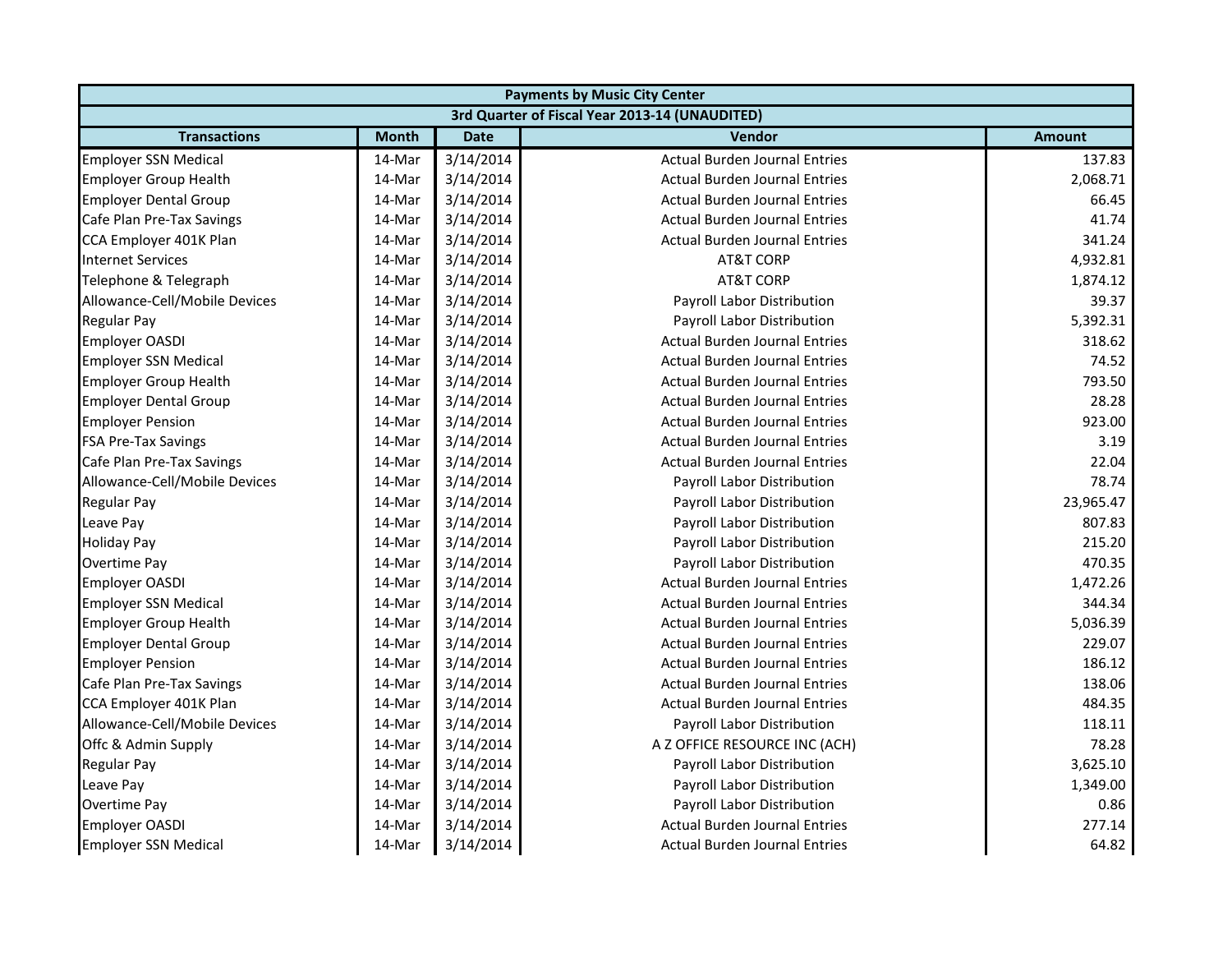| <b>Payments by Music City Center</b> |              |             |                                                |               |
|--------------------------------------|--------------|-------------|------------------------------------------------|---------------|
|                                      |              |             | 3rd Quarter of Fiscal Year 2013-14 (UNAUDITED) |               |
| <b>Transactions</b>                  | <b>Month</b> | <b>Date</b> | Vendor                                         | <b>Amount</b> |
| <b>Employer Group Health</b>         | 14-Mar       | 3/14/2014   | <b>Actual Burden Journal Entries</b>           | 1,354.50      |
| <b>Employer Dental Group</b>         | 14-Mar       | 3/14/2014   | <b>Actual Burden Journal Entries</b>           | 42.42         |
| <b>Employer Pension</b>              | 14-Mar       | 3/14/2014   | <b>Actual Burden Journal Entries</b>           | 778.70        |
| Cafe Plan Pre-Tax Savings            | 14-Mar       | 3/14/2014   | <b>Actual Burden Journal Entries</b>           | 37.43         |
| Regular Pay                          | 14-Mar       | 3/14/2014   | Payroll Labor Distribution                     | 6,952.41      |
| Overtime Pay                         | 14-Mar       | 3/14/2014   | Payroll Labor Distribution                     | 10.20         |
| <b>Employer OASDI</b>                | 14-Mar       | 3/14/2014   | <b>Actual Burden Journal Entries</b>           | 418.54        |
| <b>Employer SSN Medical</b>          | 14-Mar       | 3/14/2014   | <b>Actual Burden Journal Entries</b>           | 97.89         |
| <b>Employer Group Health</b>         | 14-Mar       | 3/14/2014   | <b>Actual Burden Journal Entries</b>           | 795.00        |
| <b>Employer Dental Group</b>         | 14-Mar       | 3/14/2014   | <b>Actual Burden Journal Entries</b>           | 28.28         |
| Cafe Plan Pre-Tax Savings            | 14-Mar       | 3/14/2014   | <b>Actual Burden Journal Entries</b>           | 21.72         |
| CCA Employer 401K Plan               | 14-Mar       | 3/14/2014   | <b>Actual Burden Journal Entries</b>           | 278.51        |
| Allowance-Cell/Mobile Devices        | 14-Mar       | 3/14/2014   | Payroll Labor Distribution                     | 78.74         |
| <b>Regular Pay</b>                   | 14-Mar       | 3/14/2014   | Payroll Labor Distribution                     | 15,236.98     |
| Leave Pay                            | 14-Mar       | 3/14/2014   | Payroll Labor Distribution                     | 1,889.58      |
| Overtime Pay                         | 14-Mar       | 3/14/2014   | Payroll Labor Distribution                     | 12.13         |
| <b>Employer OASDI</b>                | 14-Mar       | 3/14/2014   | <b>Actual Burden Journal Entries</b>           | 1,039.13      |
| <b>Employer SSN Medical</b>          | 14-Mar       | 3/14/2014   | <b>Actual Burden Journal Entries</b>           | 243.00        |
| <b>Employer Group Health</b>         | 14-Mar       | 3/14/2014   | <b>Actual Burden Journal Entries</b>           | 1,266.00      |
| <b>Employer Dental Group</b>         | 14-Mar       | 3/14/2014   | <b>Actual Burden Journal Entries</b>           | 70.70         |
| <b>Employer Pension</b>              | 14-Mar       | 3/14/2014   | <b>Actual Burden Journal Entries</b>           | 2,933.62      |
| <b>FSA Pre-Tax Savings</b>           | 14-Mar       | 3/14/2014   | <b>Actual Burden Journal Entries</b>           | 11.47         |
| Cafe Plan Pre-Tax Savings            | 14-Mar       | 3/14/2014   | <b>Actual Burden Journal Entries</b>           | 35.30         |
| Allowance-Cell/Mobile Devices        | 14-Mar       | 3/14/2014   | Payroll Labor Distribution                     | 241.48        |
| <b>Regular Pay</b>                   | 14-Mar       | 3/14/2014   | Payroll Labor Distribution                     | 3,327.83      |
| Leave Pay                            | 14-Mar       | 3/14/2014   | Payroll Labor Distribution                     | 115.38        |
| <b>Employer OASDI</b>                | 14-Mar       | 3/14/2014   | <b>Actual Burden Journal Entries</b>           | 211.05        |
| <b>Employer SSN Medical</b>          | 14-Mar       | 3/14/2014   | <b>Actual Burden Journal Entries</b>           | 49.36         |
| <b>Employer Group Health</b>         | 14-Mar       | 3/14/2014   | <b>Actual Burden Journal Entries</b>           | 235.50        |
| <b>Employer Dental Group</b>         | 14-Mar       | 3/14/2014   | <b>Actual Burden Journal Entries</b>           | 28.28         |
| Cafe Plan Pre-Tax Savings            | 14-Mar       | 3/14/2014   | <b>Actual Burden Journal Entries</b>           | 6.01          |
| CCA Employer 401K Plan               | 14-Mar       | 3/14/2014   | <b>Actual Burden Journal Entries</b>           | 137.73        |
| Allowance-Cell/Mobile Devices        | 14-Mar       | 3/14/2014   | Payroll Labor Distribution                     | 39.37         |
| <b>Regular Pay</b>                   | 14-Mar       | 3/14/2014   | Payroll Labor Distribution                     | 12,897.99     |
| Leave Pay                            | 14-Mar       | 3/14/2014   | Payroll Labor Distribution                     | 559.48        |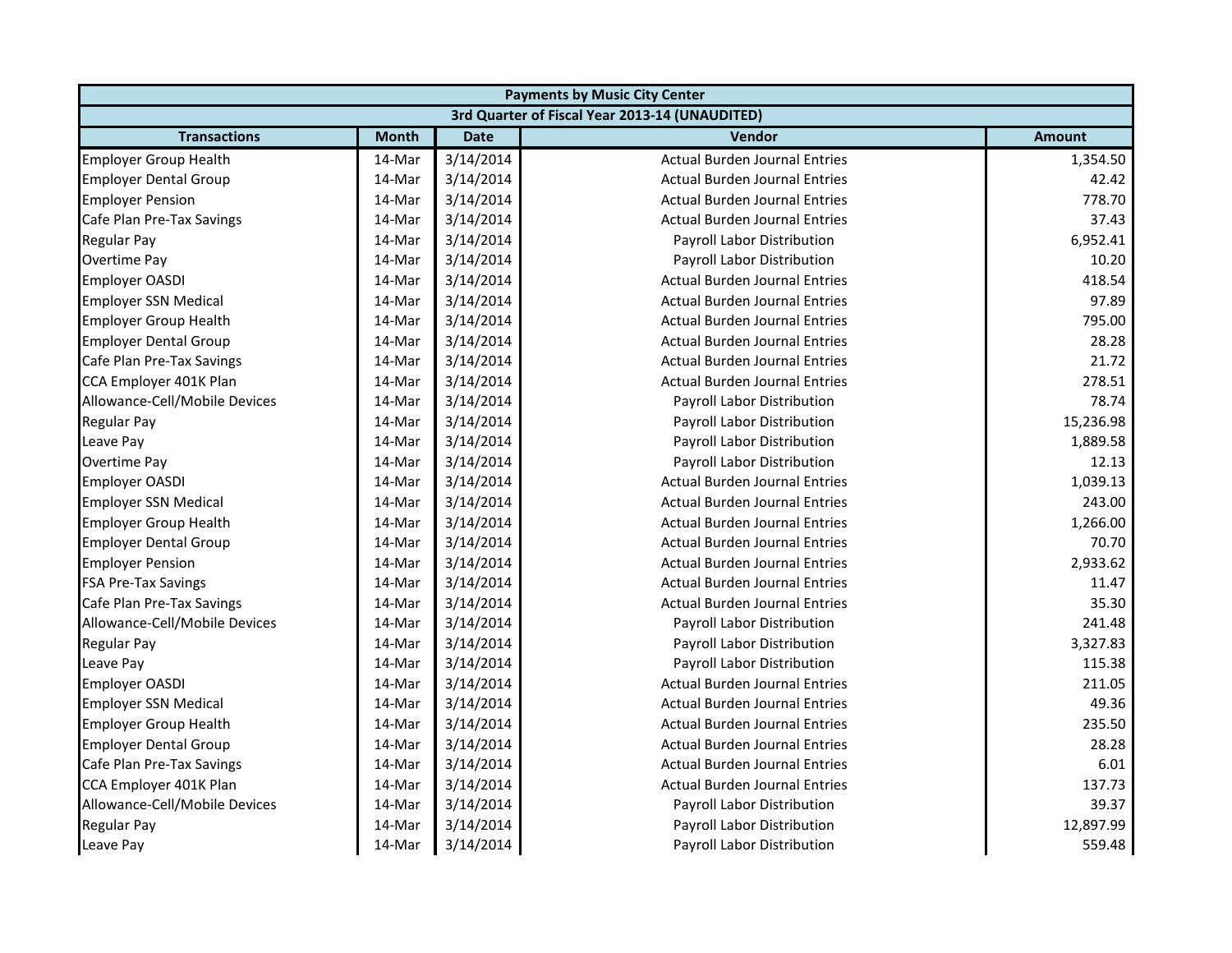| <b>Payments by Music City Center</b> |              |             |                                                |               |  |
|--------------------------------------|--------------|-------------|------------------------------------------------|---------------|--|
|                                      |              |             | 3rd Quarter of Fiscal Year 2013-14 (UNAUDITED) |               |  |
| <b>Transactions</b>                  | <b>Month</b> | <b>Date</b> | <b>Vendor</b>                                  | <b>Amount</b> |  |
| <b>Holiday Pay</b>                   | 14-Mar       | 3/14/2014   | Payroll Labor Distribution                     | 140.32        |  |
| Overtime Pay                         | 14-Mar       | 3/14/2014   | Payroll Labor Distribution                     | 280.73        |  |
| <b>Employer OASDI</b>                | 14-Mar       | 3/14/2014   | <b>Actual Burden Journal Entries</b>           | 801.64        |  |
| <b>Employer SSN Medical</b>          | 14-Mar       | 3/14/2014   | <b>Actual Burden Journal Entries</b>           | 187.47        |  |
| <b>Employer Group Health</b>         | 14-Mar       | 3/14/2014   | <b>Actual Burden Journal Entries</b>           | 2,853.00      |  |
| <b>Employer Dental Group</b>         | 14-Mar       | 3/14/2014   | <b>Actual Burden Journal Entries</b>           | 113.12        |  |
| <b>Employer Pension</b>              | 14-Mar       | 3/14/2014   | <b>Actual Burden Journal Entries</b>           | 273.82        |  |
| Cafe Plan Pre-Tax Savings            | 14-Mar       | 3/14/2014   | <b>Actual Burden Journal Entries</b>           | 77.56         |  |
| CCA Employer 401K Plan               | 14-Mar       | 3/14/2014   | <b>Actual Burden Journal Entries</b>           | 323.76        |  |
| <b>Temporary Service</b>             | 14-Mar       | 3/14/2014   | LOOMIS FARGO & CO                              | 639.56        |  |
| <b>Temporary Service</b>             | 14-Mar       | 3/14/2014   | RANDSTAD (ACH)                                 | 1,026.80      |  |
| Allowance-Cell/Mobile Devices        | 14-Mar       | 3/14/2014   | Payroll Labor Distribution                     | 78.74         |  |
| <b>Regular Pay</b>                   | 14-Mar       | 3/14/2014   | Payroll Labor Distribution                     | 5,576.74      |  |
| Employer OASDI                       | 14-Mar       | 3/14/2014   | <b>Actual Burden Journal Entries</b>           | 337.36        |  |
| <b>Employer SSN Medical</b>          | 14-Mar       | 3/14/2014   | <b>Actual Burden Journal Entries</b>           | 78.90         |  |
| <b>Employer Group Health</b>         | 14-Mar       | 3/14/2014   | <b>Actual Burden Journal Entries</b>           | 559.50        |  |
| <b>Employer Dental Group</b>         | 14-Mar       | 3/14/2014   | <b>Actual Burden Journal Entries</b>           | 28.28         |  |
| <b>Employer Pension</b>              | 14-Mar       | 3/14/2014   | <b>Actual Burden Journal Entries</b>           | 954.57        |  |
| Cafe Plan Pre-Tax Savings            | 14-Mar       | 3/14/2014   | <b>Actual Burden Journal Entries</b>           | 15.71         |  |
| Allowance-Cell/Mobile Devices        | 14-Mar       | 3/14/2014   | Payroll Labor Distribution                     | 78.74         |  |
| <b>Regular Pay</b>                   | 14-Mar       | 3/14/2014   | Payroll Labor Distribution                     | 7,467.04      |  |
| Leave Pay                            | 14-Mar       | 3/14/2014   | Payroll Labor Distribution                     | 1,080.48      |  |
| <b>Holiday Pay</b>                   | 14-Mar       | 3/14/2014   | Payroll Labor Distribution                     | 160.08        |  |
| <b>Employer OASDI</b>                | 14-Mar       | 3/14/2014   | <b>Actual Burden Journal Entries</b>           | 537.18        |  |
| <b>Employer SSN Medical</b>          | 14-Mar       | 3/14/2014   | <b>Actual Burden Journal Entries</b>           | 125.63        |  |
| <b>Employer Group Health</b>         | 14-Mar       | 3/14/2014   | <b>Actual Burden Journal Entries</b>           | 469.50        |  |
| <b>Employer Dental Group</b>         | 14-Mar       | 3/14/2014   | <b>Actual Burden Journal Entries</b>           | 56.56         |  |
| Cafe Plan Pre-Tax Savings            | 14-Mar       | 3/14/2014   | <b>Actual Burden Journal Entries</b>           | 12.21         |  |
| CCA Employer 401K Plan               | 14-Mar       | 3/14/2014   | <b>Actual Burden Journal Entries</b>           | 306.00        |  |
| <b>Mngt Cnsltnt Srvc</b>             | 14-Mar       | 3/14/2014   | AEGIS ANALYTICAL LABORATORIES                  | 467.00        |  |
| Allowance-Cell/Mobile Devices        | 14-Mar       | 3/14/2014   | Payroll Labor Distribution                     | 118.11        |  |
| <b>Regular Pay</b>                   | 14-Mar       | 3/14/2014   | Payroll Labor Distribution                     | 16,347.75     |  |
| Leave Pay                            | 14-Mar       | 3/14/2014   | Payroll Labor Distribution                     | 141.46        |  |
| <b>Employer OASDI</b>                | 14-Mar       | 3/14/2014   | <b>Actual Burden Journal Entries</b>           | 995.60        |  |
| <b>Employer SSN Medical</b>          | 14-Mar       | 3/14/2014   | <b>Actual Burden Journal Entries</b>           | 232.85        |  |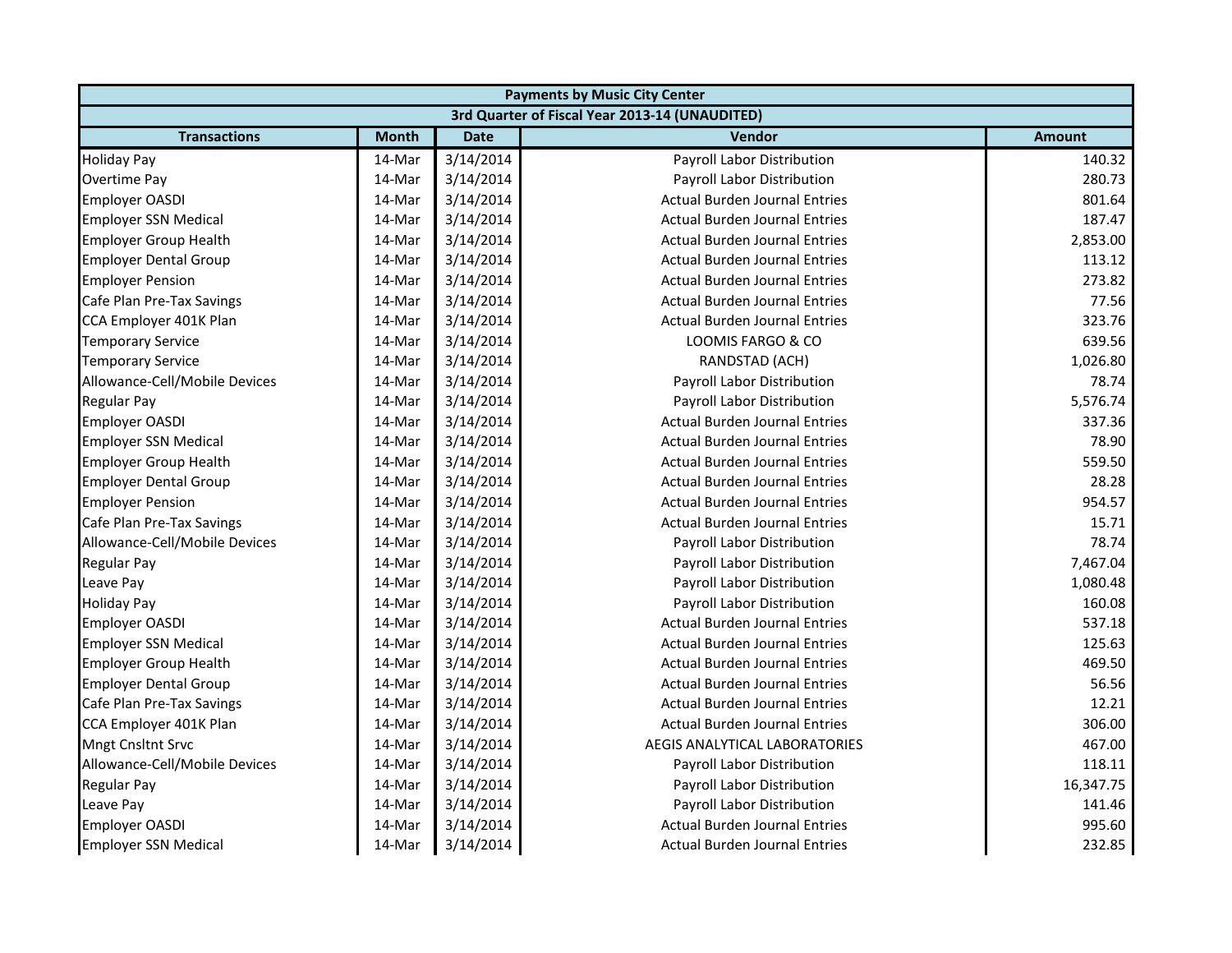|                               | <b>Payments by Music City Center</b> |             |                                                |               |  |
|-------------------------------|--------------------------------------|-------------|------------------------------------------------|---------------|--|
|                               |                                      |             | 3rd Quarter of Fiscal Year 2013-14 (UNAUDITED) |               |  |
| <b>Transactions</b>           | <b>Month</b>                         | <b>Date</b> | <b>Vendor</b>                                  | <b>Amount</b> |  |
| <b>Employer Group Health</b>  | 14-Mar                               | 3/14/2014   | <b>Actual Burden Journal Entries</b>           | 1,357.50      |  |
| <b>Employer Dental Group</b>  | 14-Mar                               | 3/14/2014   | <b>Actual Burden Journal Entries</b>           | 42.42         |  |
| <b>Employer Pension</b>       | 14-Mar                               | 3/14/2014   | <b>Actual Burden Journal Entries</b>           | 2,822.45      |  |
| <b>FSA Pre-Tax Savings</b>    | 14-Mar                               | 3/14/2014   | <b>Actual Burden Journal Entries</b>           | 7.97          |  |
| Cafe Plan Pre-Tax Savings     | 14-Mar                               | 3/14/2014   | <b>Actual Burden Journal Entries</b>           | 37.87         |  |
| Allowance-Cell/Mobile Devices | 14-Mar                               | 3/14/2014   | Payroll Labor Distribution                     | 168.00        |  |
| <b>Regular Pay</b>            | 14-Mar                               | 3/14/2014   | Payroll Labor Distribution                     | 5,150.00      |  |
| Leave Pay                     | 14-Mar                               | 3/14/2014   | Payroll Labor Distribution                     | 57.00         |  |
| <b>Employer OASDI</b>         | 14-Mar                               | 3/14/2014   | <b>Actual Burden Journal Entries</b>           | 296.52        |  |
| <b>Employer SSN Medical</b>   | 14-Mar                               | 3/14/2014   | <b>Actual Burden Journal Entries</b>           | 69.35         |  |
| <b>Employer Group Health</b>  | 14-Mar                               | 3/14/2014   | <b>Actual Burden Journal Entries</b>           | 1,354.50      |  |
| <b>Employer Dental Group</b>  | 14-Mar                               | 3/14/2014   | <b>Actual Burden Journal Entries</b>           | 42.42         |  |
| Cafe Plan Pre-Tax Savings     | 14-Mar                               | 3/14/2014   | <b>Actual Burden Journal Entries</b>           | 37.79         |  |
| CCA Employer 401K Plan        | 14-Mar                               | 3/14/2014   | <b>Actual Burden Journal Entries</b>           | 179.29        |  |
| Allowance-Cell/Mobile Devices | 14-Mar                               | 3/14/2014   | Payroll Labor Distribution                     | 78.74         |  |
| Printing/Binding              | 14-Mar                               | 3/17/2014   | RICOH USA INC (ACH)                            | 46.00         |  |
| <b>District Energy System</b> | 14-Mar                               | 3/17/2014   | DES REVENUE / US BANK (ACH)                    | 204,597.66    |  |
| <b>Elevator Permit</b>        | 14-Mar                               | 3/17/2014   | TN DEPT OF LABOR DIV BOIL & EL                 | 55.00         |  |
| <b>Elevator Permit</b>        | 14-Mar                               | 3/17/2014   | TN DEPT OF LABOR DIV BOIL & EL                 | 55.00         |  |
| <b>Elevator Permit</b>        | 14-Mar                               | 3/17/2014   | TN DEPT OF LABOR DIV BOIL & EL                 | 55.00         |  |
| <b>Elevator Permit</b>        | 14-Mar                               | 3/17/2014   | TN DEPT OF LABOR DIV BOIL & EL                 | 55.00         |  |
| <b>Elevator Permit</b>        | 14-Mar                               | 3/17/2014   | TN DEPT OF LABOR DIV BOIL & EL                 | 55.00         |  |
| <b>Elevator Permit</b>        | 14-Mar                               | 3/17/2014   | TN DEPT OF LABOR DIV BOIL & EL                 | 55.00         |  |
| <b>Elevator Permit</b>        | 14-Mar                               | 3/17/2014   | TN DEPT OF LABOR DIV BOIL & EL                 | 55.00         |  |
| <b>Elevator Permit</b>        | 14-Mar                               | 3/17/2014   | TN DEPT OF LABOR DIV BOIL & EL                 | 55.00         |  |
| <b>Elevator Permit</b>        | 14-Mar                               | 3/17/2014   | TN DEPT OF LABOR DIV BOIL & EL                 | 55.00         |  |
| <b>Elevator Permit</b>        | 14-Mar                               | 3/17/2014   | TN DEPT OF LABOR DIV BOIL & EL                 | 55.00         |  |
| <b>Elevator Permit</b>        | 14-Mar                               | 3/17/2014   | TN DEPT OF LABOR DIV BOIL & EL                 | 55.00         |  |
| <b>Elevator Permit</b>        | 14-Mar                               | 3/17/2014   | TN DEPT OF LABOR DIV BOIL & EL                 | 55.00         |  |
| <b>Elevator Permit</b>        | 14-Mar                               | 3/17/2014   | TN DEPT OF LABOR DIV BOIL & EL                 | 55.00         |  |
| <b>Elevator Permit</b>        | 14-Mar                               | 3/17/2014   | TN DEPT OF LABOR DIV BOIL & EL                 | 55.00         |  |
| <b>Elevator Permit</b>        | 14-Mar                               | 3/17/2014   | TN DEPT OF LABOR DIV BOIL & EL                 | 55.00         |  |
| <b>Elevator Permit</b>        | 14-Mar                               | 3/17/2014   | TN DEPT OF LABOR DIV BOIL & EL                 | 55.00         |  |
| <b>Elevator Permit</b>        | 14-Mar                               | 3/17/2014   | TN DEPT OF LABOR DIV BOIL & EL                 | 55.00         |  |
| <b>Elevator Permit</b>        | 14-Mar                               | 3/17/2014   | TN DEPT OF LABOR DIV BOIL & EL                 | 55.00         |  |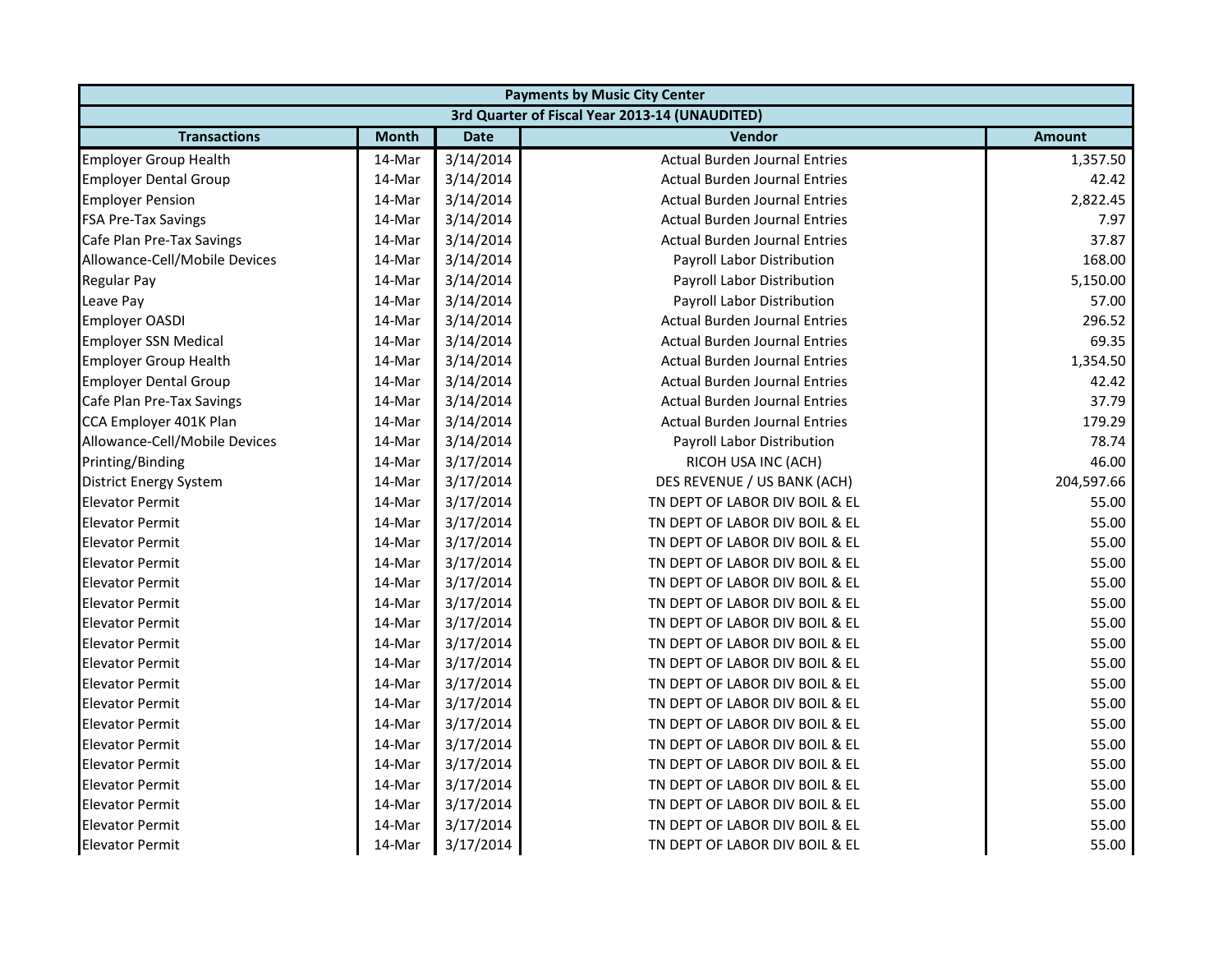| <b>Payments by Music City Center</b> |              |             |                                                |               |
|--------------------------------------|--------------|-------------|------------------------------------------------|---------------|
|                                      |              |             | 3rd Quarter of Fiscal Year 2013-14 (UNAUDITED) |               |
| <b>Transactions</b>                  | <b>Month</b> | <b>Date</b> | <b>Vendor</b>                                  | <b>Amount</b> |
| <b>Elevator Permit</b>               | 14-Mar       | 3/17/2014   | TN DEPT OF LABOR DIV BOIL & EL                 | 55.00         |
| <b>Elevator Permit</b>               | 14-Mar       | 3/17/2014   | TN DEPT OF LABOR DIV BOIL & EL                 | 55.00         |
| <b>Elevator Permit</b>               | 14-Mar       | 3/17/2014   | TN DEPT OF LABOR DIV BOIL & EL                 | 55.00         |
| <b>Elevator Permit</b>               | 14-Mar       | 3/17/2014   | TN DEPT OF LABOR DIV BOIL & EL                 | 55.00         |
| <b>Elevator Permit</b>               | 14-Mar       | 3/17/2014   | TN DEPT OF LABOR DIV BOIL & EL                 | 55.00         |
| <b>Elevator Permit</b>               | 14-Mar       | 3/17/2014   | TN DEPT OF LABOR DIV BOIL & EL                 | 55.00         |
| <b>Elevator Permit</b>               | 14-Mar       | 3/17/2014   | TN DEPT OF LABOR DIV BOIL & EL                 | 55.00         |
| <b>Elevator Permit</b>               | 14-Mar       | 3/17/2014   | TN DEPT OF LABOR DIV BOIL & EL                 | 55.00         |
| <b>Elevator Permit</b>               | 14-Mar       | 3/17/2014   | TN DEPT OF LABOR DIV BOIL & EL                 | 55.00         |
| <b>Elevator Permit</b>               | 14-Mar       | 3/17/2014   | TN DEPT OF LABOR DIV BOIL & EL                 | 55.00         |
| <b>Elevator Permit</b>               | 14-Mar       | 3/17/2014   | TN DEPT OF LABOR DIV BOIL & EL                 | 55.00         |
| <b>Elevator Permit</b>               | 14-Mar       | 3/17/2014   | TN DEPT OF LABOR DIV BOIL & EL                 | 55.00         |
| <b>Elevator Permit</b>               | 14-Mar       | 3/17/2014   | TN DEPT OF LABOR DIV BOIL & EL                 | 55.00         |
| <b>Elevator Permit</b>               | 14-Mar       | 3/17/2014   | TN DEPT OF LABOR DIV BOIL & EL                 | 55.00         |
| <b>Elevator Permit</b>               | 14-Mar       | 3/17/2014   | TN DEPT OF LABOR DIV BOIL & EL                 | 55.00         |
| <b>Elevator Permit</b>               | 14-Mar       | 3/17/2014   | TN DEPT OF LABOR DIV BOIL & EL                 | 55.00         |
| <b>Elevator Permit</b>               | 14-Mar       | 3/17/2014   | TN DEPT OF LABOR DIV BOIL & EL                 | 55.00         |
| <b>Elevator Permit</b>               | 14-Mar       | 3/17/2014   | TN DEPT OF LABOR DIV BOIL & EL                 | 55.00         |
| <b>Temporary Service</b>             | 14-Mar       | 3/17/2014   | INDUSTRIAL STAFFING OF TN (ACH                 | 8,857.91      |
| Computer Hardware < \$5000           | 14-Mar       | 3/17/2014   | RICOH USA PROGRAM (ACH)                        | (207.10)      |
| <b>Rent Equipment</b>                | 14-Mar       | 3/17/2014   | PCMG INC (ACH)                                 | 252.00        |
| <b>Valet Services</b>                | 14-Mar       | 3/17/2014   | <b>TOWNE PARK (ACH)</b>                        | 6,333.20      |
| Safety Supply                        | 14-Mar       | 3/17/2014   | SEGWAY OF NASHVILLE (ACH)                      | 139.98        |
| Safety Supply                        | 14-Mar       | 3/17/2014   | SEGWAY OF NASHVILLE (ACH)                      | 139.98        |
| Safety Supply                        | 14-Mar       | 3/17/2014   | SEGWAY OF NASHVILLE (ACH)                      | 139.98        |
| Auto Oil/Lubricants                  | 14-Mar       | 3/17/2014   | WILLIAMS LUBRICATION EQ SALES                  | 1,700.00      |
| <b>Host &amp; Hostess</b>            | 14-Mar       | 3/17/2014   | <b>CENTERPLATE MCC (ACH)</b>                   | 314.40        |
| Other Rpr & Maint Srvc               | 14-Mar       | 3/18/2014   | RICOH USA INC (ACH)                            | 211.48        |
| Other Rpr & Maint Srvc               | 14-Mar       | 3/18/2014   | RICOH USA INC (ACH)                            | 33.35         |
| <b>Electrical Supply</b>             | 14-Mar       | 3/18/2014   | WILLIAMS WHOLESALE SUPPLY OF N                 | 987.00        |
| Other Rpr & Maint Srvc               | 14-Mar       | 3/18/2014   | RICOH USA INC (ACH)                            | 57.23         |
| <b>HHold &amp; Jnitr Supply</b>      | 14-Mar       | 3/18/2014   | AMERICAN PAPER & TWINE CO (ACH                 | 118.56        |
| Other Rpr & Maint Srvc               | 14-Mar       | 3/18/2014   | RICOH USA INC (ACH)                            | 57.23         |
| <b>Medical Services</b>              | 14-Mar       | 3/18/2014   | MED STAR MEDICAL STAFFING INC                  | 1,999.50      |
| <b>Medical Services</b>              | 14-Mar       | 3/18/2014   | MED STAR MEDICAL STAFFING INC                  | 774.00        |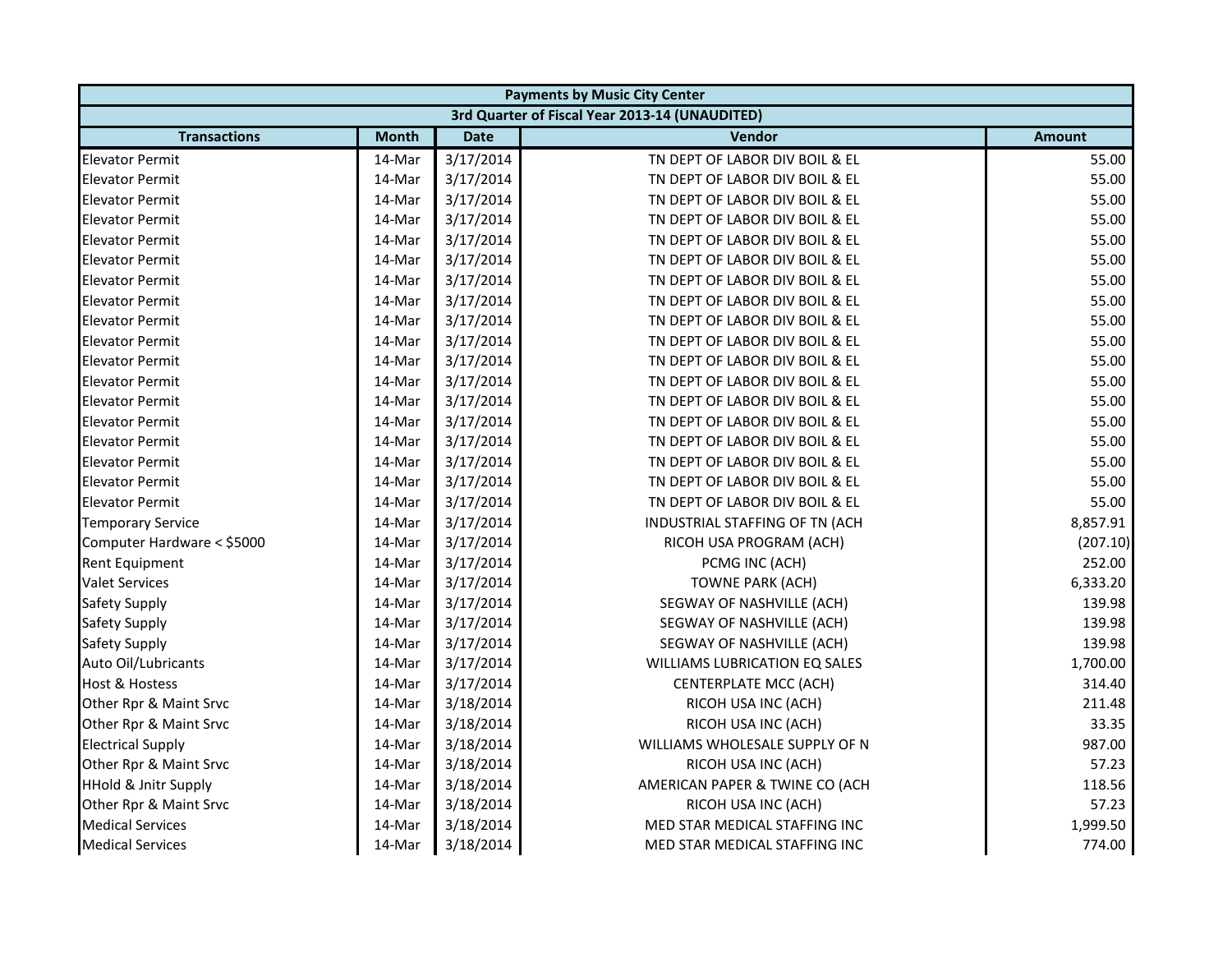| <b>Payments by Music City Center</b> |              |             |                                                |               |  |
|--------------------------------------|--------------|-------------|------------------------------------------------|---------------|--|
|                                      |              |             | 3rd Quarter of Fiscal Year 2013-14 (UNAUDITED) |               |  |
| <b>Transactions</b>                  | <b>Month</b> | <b>Date</b> | <b>Vendor</b>                                  | <b>Amount</b> |  |
| <b>Uniform Cleaning Service</b>      | 14-Mar       | 3/18/2014   | <b>COYNE TEXTILE SVCS</b>                      | 481.27        |  |
| <b>Uniform Cleaning Service</b>      | 14-Mar       | 3/18/2014   | <b>COYNE TEXTILE SVCS</b>                      | 1,938.61      |  |
| <b>Uniform Cleaning Service</b>      | 14-Mar       | 3/18/2014   | <b>COYNE TEXTILE SVCS</b>                      | 461.90        |  |
| <b>Uniform Cleaning Service</b>      | 14-Mar       | 3/18/2014   | <b>COYNE TEXTILE SVCS</b>                      | 629.46        |  |
| <b>Auto Fuel</b>                     | 14-Mar       | 3/18/2014   | WRIGHT EXPRESS FINANCIAL SVCS                  | 262.02        |  |
| Printing/Binding                     | 14-Mar       | 3/18/2014   | RICOH USA INC (ACH)                            | 46.00         |  |
| Printing/Binding                     | 14-Mar       | 3/18/2014   | RICOH USA INC (ACH)                            | 46.00         |  |
| Printing/Binding                     | 14-Mar       | 3/18/2014   | RICOH USA INC (ACH)                            | 46.00         |  |
| Other Rpr & Maint Srvc               | 14-Mar       | 3/18/2014   | RICOH USA INC (ACH)                            | 335.42        |  |
| Other Rpr & Maint Srvc               | 14-Mar       | 3/18/2014   | RICOH USA INC (ACH)                            | 166.73        |  |
| Other Rpr & Maint Srvc               | 14-Mar       | 3/18/2014   | RICOH USA INC (ACH)                            | 40.57         |  |
| Other Rpr & Maint Srvc               | 14-Mar       | 3/18/2014   | RICOH USA INC (ACH)                            | 365.13        |  |
| <b>Merchant Fees</b>                 | 14-Mar       | 3/18/2014   | <b>FIS</b>                                     | 14,467.10     |  |
| <b>Mngt Cnsltnt Srvc</b>             | 14-Mar       | 3/18/2014   | INQUIRIES INC (ACH)                            | 686.10        |  |
| Registration                         | 14-Mar       | 3/18/2014   | NASHVILLE HOTEL-MOTEL ASSOC                    | 65.00         |  |
| Other Rpr & Maint Srvc               | 14-Mar       | 3/18/2014   | RICOH USA INC (ACH)                            | 243.42        |  |
| <b>Host &amp; Hostess</b>            | 14-Mar       | 3/18/2014   | OMNI NASHVILLE LLC (ACH)                       | 174.78        |  |
| Other Rpr & Maint Srvc               | 14-Mar       | 3/18/2014   | RICOH USA INC (ACH)                            | 219.51        |  |
| <b>Temporary Service</b>             | 14-Mar       | 3/19/2014   | INDUSTRIAL STAFFING OF TN (ACH                 | 7,770.36      |  |
| <b>Laundry Services</b>              | 14-Mar       | 3/19/2014   | <b>ALSCO</b>                                   | 449.05        |  |
| <b>Laundry Services</b>              | 14-Mar       | 3/19/2014   | ALSCO                                          | 335.33        |  |
| <b>Laundry Services</b>              | 14-Mar       | 3/19/2014   | <b>ALSCO</b>                                   | 275.06        |  |
| Janitorial Srvc                      | 14-Mar       | 3/19/2014   | SERVICE MANAGEMENT SYSTEMS                     | 6,407.50      |  |
| Janitorial Srvc                      | 14-Mar       | 3/19/2014   | SERVICE MANAGEMENT SYSTEMS                     | 7,440.13      |  |
| Janitorial Srvc                      | 14-Mar       | 3/19/2014   | SERVICE MANAGEMENT SYSTEMS                     | 6,528.03      |  |
| Janitorial Srvc                      | 14-Mar       | 3/19/2014   | SERVICE MANAGEMENT SYSTEMS                     | 6,306.52      |  |
| <b>HHold &amp; Jnitr Supply</b>      | 14-Mar       | 3/19/2014   | AMERICAN PAPER & TWINE CO (ACH                 | 39.70         |  |
| <b>Security Services</b>             | 14-Mar       | 3/19/2014   | BRANTLEY SECURITY SERVICES INC                 | 470.92        |  |
| <b>Security Services</b>             | 14-Mar       | 3/19/2014   | BRANTLEY SECURITY SERVICES INC                 | 16,358.76     |  |
| <b>Security Services</b>             | 14-Mar       | 3/19/2014   | BRANTLEY SECURITY SERVICES INC                 | 2,465.37      |  |
| <b>Security Services</b>             | 14-Mar       | 3/19/2014   | <b>BRANTLEY SECURITY SERVICES INC</b>          | 5,827.68      |  |
| <b>Security Services</b>             | 14-Mar       | 3/19/2014   | BRANTLEY SECURITY SERVICES INC                 | 6,732.03      |  |
| <b>Security Services</b>             | 14-Mar       | 3/19/2014   | BRANTLEY SECURITY SERVICES INC                 | 123.26        |  |
| <b>Temporary Service</b>             | 14-Mar       | 3/19/2014   | BRANTLEY SECURITY SERVICES INC                 | 295.01        |  |
| <b>Temporary Service</b>             | 14-Mar       | 3/19/2014   | <b>BRANTLEY SECURITY SERVICES INC</b>          | 65.25         |  |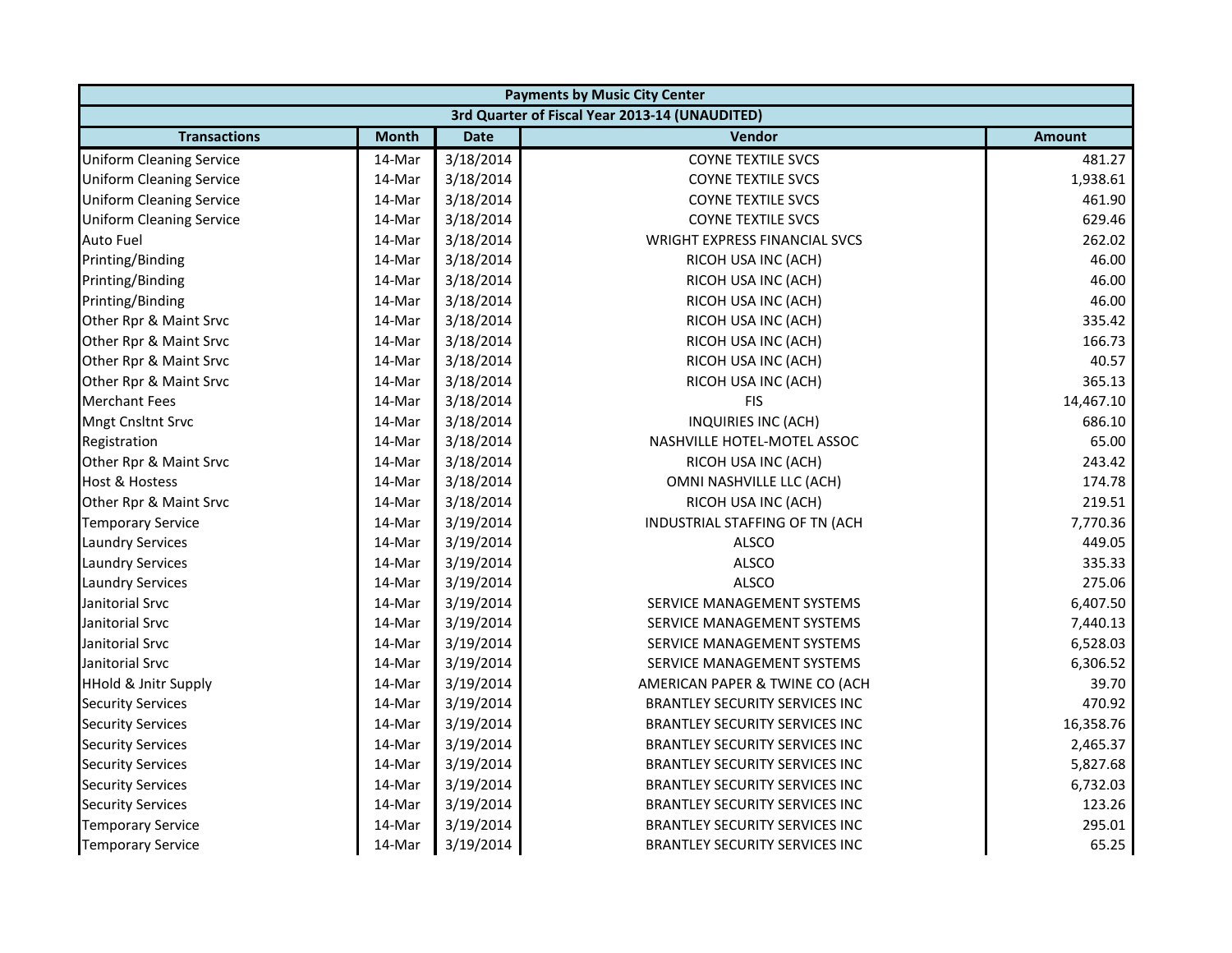| <b>Payments by Music City Center</b> |              |             |                                                |               |  |
|--------------------------------------|--------------|-------------|------------------------------------------------|---------------|--|
|                                      |              |             | 3rd Quarter of Fiscal Year 2013-14 (UNAUDITED) |               |  |
| <b>Transactions</b>                  | <b>Month</b> | <b>Date</b> | <b>Vendor</b>                                  | <b>Amount</b> |  |
| <b>Temporary Service</b>             | 14-Mar       | 3/19/2014   | <b>BRANTLEY SECURITY SERVICES INC</b>          | 470.03        |  |
| Other Rpr & Maint Srvc               | 14-Mar       | 3/19/2014   | FESCO (ACH)                                    | 406.19        |  |
| Employee Out-of-town Travel          | 14-Mar       | 3/19/2014   | MCALISTER, TERI A                              | 282.08        |  |
| Employee Out-of-town Travel          | 14-Mar       | 3/19/2014   | <b>IVEY, BRIAN</b>                             | 160.00        |  |
| <b>Host &amp; Hostess</b>            | 14-Mar       | 3/19/2014   | OMNI NASHVILLE LLC (ACH)                       | 37.50         |  |
| Offc & Admin Supply                  | 14-Mar       | 3/19/2014   | A Z OFFICE RESOURCE INC (ACH)                  | 12.11         |  |
| Offc & Admin Supply                  | 14-Mar       | 3/19/2014   | A Z OFFICE RESOURCE INC (ACH)                  | 12.74         |  |
| <b>Temporary Service</b>             | 14-Mar       | 3/20/2014   | INDUSTRIAL STAFFING OF TN (ACH                 | 8,061.09      |  |
| Auto Oil/Lubricants                  | 14-Mar       | 3/20/2014   | <b>WILLIAMS LUBRICATION EQ SALES</b>           | (403.72)      |  |
| <b>Temporary Service</b>             | 14-Mar       | 3/21/2014   | RANDSTAD (ACH)                                 | 874.83        |  |
| Offc & Admin Supply                  | 14-Mar       | 3/21/2014   | MCC 3/21/14 A/R Entry                          | (1,713.91)    |  |
| <b>Membership Dues</b>               | 14-Mar       | 3/21/2014   | <b>SKAL INTERNATIONAL NASHVILLE</b>            | 567.00        |  |
| Repair & Maint Supply                | 14-Mar       | 3/24/2014   | W W GRAINGER (P#)                              | 68.58         |  |
| Repair & Maint Supply                | 14-Mar       | 3/24/2014   | MCC PCC MUSIC CITY CENTER                      | (29.33)       |  |
| Repair & Maint Supply                | 14-Mar       | 3/24/2014   | MCC PCC MUSIC CITY CENTER                      | (6.42)        |  |
| Computer Hardware < \$5000           | 14-Mar       | 3/24/2014   | <b>GRAYBAR ELECTRIC CO INC (ACH)</b>           | 1,575.50      |  |
| <b>Uniform Cleaning Service</b>      | 14-Mar       | 3/24/2014   | <b>COYNE TEXTILE SVCS</b>                      | 503.60        |  |
| <b>Uniform Cleaning Service</b>      | 14-Mar       | 3/24/2014   | <b>COYNE TEXTILE SVCS</b>                      | 493.83        |  |
| <b>Parking Violation Fees</b>        | 14-Mar       | 3/24/2014   | MCC PCC MUSIC CITY CENTER                      | (15.00)       |  |
| Employee Out-of-town Travel          | 14-Mar       | 3/24/2014   | FIELDS, CRYSTAL A                              | 30.01         |  |
| Offc & Admin Supply                  | 14-Mar       | 3/24/2014   | MCC PCC MUSIC CITY CENTER                      | (2.72)        |  |
| Offc & Admin Supply                  | 14-Mar       | 3/24/2014   | MCC PCC MUSIC CITY CENTER                      | (8.69)        |  |
| Offc & Admin Supply                  | 14-Mar       | 3/25/2014   | A Z OFFICE RESOURCE INC (ACH)                  | 7.59          |  |
| Offc & Admin Supply                  | 14-Mar       | 3/25/2014   | A Z OFFICE RESOURCE INC (ACH)                  | 7.43          |  |
| Offc & Admin Supply                  | 14-Mar       | 3/25/2014   | A Z OFFICE RESOURCE INC (ACH)                  | 1.79          |  |
| Offc & Admin Supply                  | 14-Mar       | 3/25/2014   | A Z OFFICE RESOURCE INC (ACH)                  | 1.59          |  |
| Repair & Maint Supply                | 14-Mar       | 3/25/2014   | W W GRAINGER (P#)                              | 60.80         |  |
| <b>Laundry Services</b>              | 14-Mar       | 3/25/2014   | <b>ALSCO</b>                                   | 39.15         |  |
| <b>Laundry Services</b>              | 14-Mar       | 3/25/2014   | <b>ALSCO</b>                                   | 485.85        |  |
| Telephone & Telegraph                | 14-Mar       | 3/25/2014   | <b>AT&amp;T CIRCUITS</b>                       | 410.66        |  |
| <b>Medical Services</b>              | 14-Mar       | 3/25/2014   | MED STAR MEDICAL STAFFING INC                  | 1,720.00      |  |
| <b>Medical Services</b>              | 14-Mar       | 3/25/2014   | MED STAR MEDICAL STAFFING INC                  | 1,526.00      |  |
| <b>Temporary Service</b>             | 14-Mar       | 3/25/2014   | <b>BRANTLEY SECURITY SERVICES INC</b>          | 523.26        |  |
| Offc & Admin Supply                  | 14-Mar       | 3/25/2014   | MCGANN, AMANO (ACH)                            | 250.00        |  |
| <b>Merchant Fees</b>                 | 14-Mar       | 3/25/2014   | Service Fee - Verizon 1501038                  | (158.70)      |  |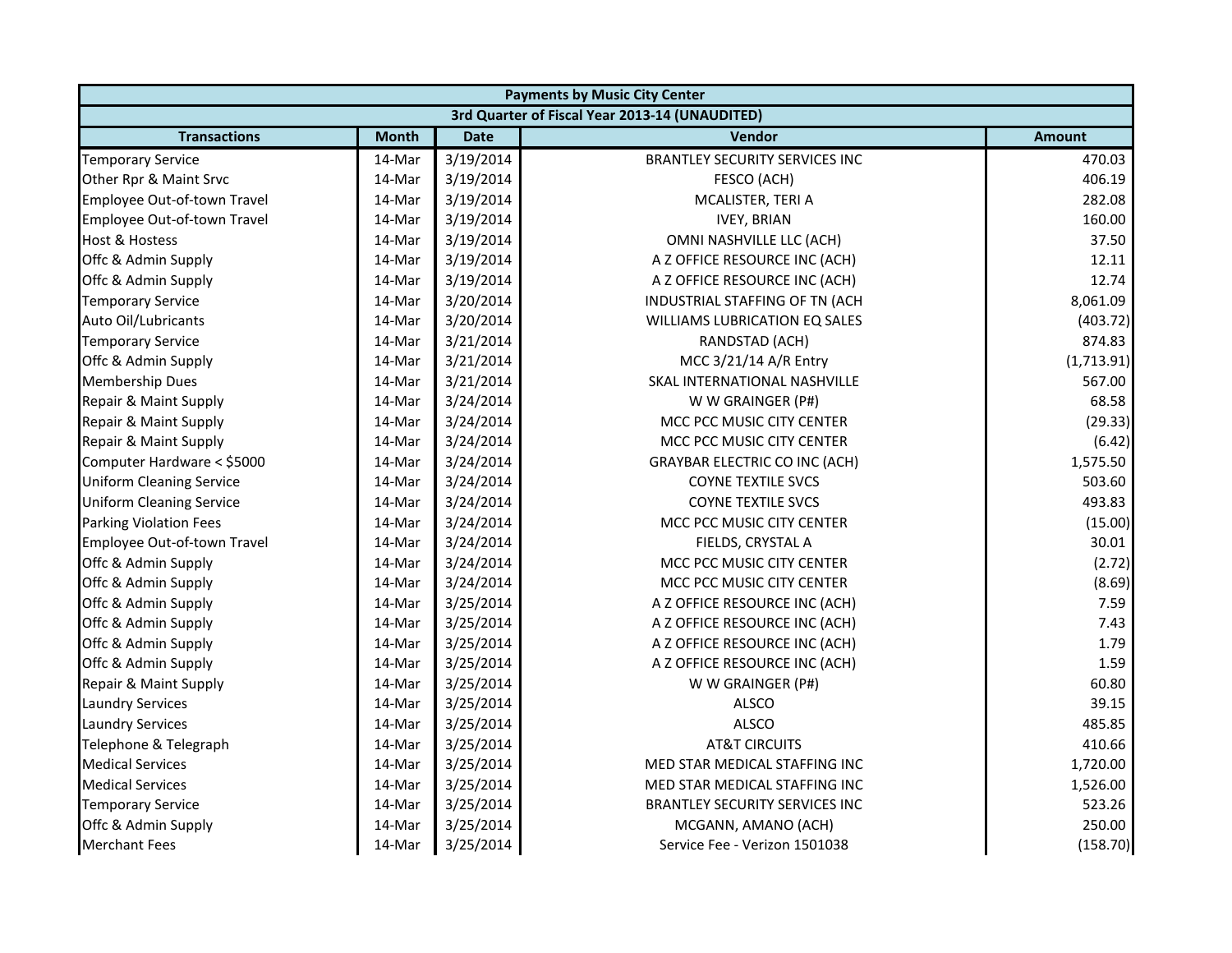| <b>Payments by Music City Center</b> |              |             |                                                |               |
|--------------------------------------|--------------|-------------|------------------------------------------------|---------------|
|                                      |              |             | 3rd Quarter of Fiscal Year 2013-14 (UNAUDITED) |               |
| <b>Transactions</b>                  | <b>Month</b> | <b>Date</b> | <b>Vendor</b>                                  | <b>Amount</b> |
| <b>Merchant Fees</b>                 | 14-Mar       | 3/25/2014   | Service Fee - CID Entertainment                | (90.05)       |
| Postage & Delivery Srvc              | 14-Mar       | 3/25/2014   | UPS STORE #6425                                | 15.28         |
| Offc & Admin Supply                  | 14-Mar       | 3/25/2014   | A Z OFFICE RESOURCE INC (ACH)                  | 3.41          |
| Offc & Admin Supply                  | 14-Mar       | 3/25/2014   | A Z OFFICE RESOURCE INC (ACH)                  | 22.86         |
| Offc & Admin Supply                  | 14-Mar       | 3/25/2014   | A Z OFFICE RESOURCE INC (ACH)                  | 3.41          |
| Offc & Admin Supply                  | 14-Mar       | 3/25/2014   | A Z OFFICE RESOURCE INC (ACH)                  | 3.41          |
| Offc & Admin Supply                  | 14-Mar       | 3/25/2014   | A Z OFFICE RESOURCE INC (ACH)                  | 6.02          |
| Offc & Admin Supply                  | 14-Mar       | 3/25/2014   | A Z OFFICE RESOURCE INC (ACH)                  | 6.02          |
| Offc & Admin Supply                  | 14-Mar       | 3/25/2014   | A Z OFFICE RESOURCE INC (ACH)                  | 10.13         |
| Offc & Admin Supply                  | 14-Mar       | 3/25/2014   | A Z OFFICE RESOURCE INC (ACH)                  | 15.56         |
| Offc & Admin Supply                  | 14-Mar       | 3/25/2014   | A Z OFFICE RESOURCE INC (ACH)                  | 6.38          |
| Offc & Admin Supply                  | 14-Mar       | 3/25/2014   | A Z OFFICE RESOURCE INC (ACH)                  | 14.55         |
| Offc & Admin Supply                  | 14-Mar       | 3/25/2014   | A Z OFFICE RESOURCE INC (ACH)                  | 25.74         |
| <b>Temporary Service</b>             | 14-Mar       | 3/26/2014   | <b>BRANTLEY SECURITY SERVICES INC</b>          | 463.77        |
| <b>Temporary Service</b>             | 14-Mar       | 3/26/2014   | <b>BRANTLEY SECURITY SERVICES INC</b>          | 343.13        |
| Offc & Admin Supply                  | 14-Mar       | 3/27/2014   | ATHENS PAPER CO (ACH)                          | 164.45        |
| <b>Building Maintenance Srvc</b>     | 14-Mar       | 3/27/2014   | <b>BAKER ROOFING COMPANY</b>                   | 504.06        |
| Offc & Admin Supply                  | 14-Mar       | 3/27/2014   | ATHENS PAPER CO (ACH)                          | 92.95         |
| Offc & Admin Supply                  | 14-Mar       | 3/27/2014   | ATHENS PAPER CO (ACH)                          | 26.81         |
| <b>HHold &amp; Jnitr Supply</b>      | 14-Mar       | 3/27/2014   | AMERICAN PAPER & TWINE CO (ACH                 | 957.60        |
| <b>HHold &amp; Jnitr Supply</b>      | 14-Mar       | 3/27/2014   | AMERICAN PAPER & TWINE CO (ACH                 | 958.40        |
| <b>Rent Equipment</b>                | 14-Mar       | 3/27/2014   | PENSKE TRUCK LEASING (ACH)                     | 3.00          |
| <b>Rent Equipment</b>                | 14-Mar       | 3/27/2014   | PENSKE TRUCK LEASING (ACH)                     | 80.00         |
| <b>Rent Equipment</b>                | 14-Mar       | 3/27/2014   | PENSKE TRUCK LEASING (ACH)                     | 1.95          |
| <b>Rent Equipment</b>                | 14-Mar       | 3/27/2014   | PENSKE TRUCK LEASING (ACH)                     | 3.00          |
| Offc & Admin Supply                  | 14-Mar       | 3/27/2014   | ATHENS PAPER CO (ACH)                          | 26.81         |
| Offc & Admin Supply                  | 14-Mar       | 3/27/2014   | ATHENS PAPER CO (ACH)                          | 71.50         |
| <b>Safety Supply</b>                 | 14-Mar       | 3/27/2014   | W W GRAINGER (P#)                              | 379.35        |
| Other Rpr & Maint Srvc               | 14-Mar       | 3/27/2014   | <b>HOBART CORP</b>                             | 14.28         |
| Offc & Admin Supply                  | 14-Mar       | 3/27/2014   | ATHENS PAPER CO (ACH)                          | 234.16        |
| Offc & Admin Supply                  | 14-Mar       | 3/27/2014   | ATHENS PAPER CO (ACH)                          | 96.53         |
| Offc & Admin Supply                  | 14-Mar       | 3/27/2014   | ATHENS PAPER CO (ACH)                          | 10.73         |
| <b>Mngt Cnsltnt Srvc</b>             | 14-Mar       | 3/27/2014   | <b>FIRSTLAB</b>                                | 42.00         |
| Offc & Admin Supply                  | 14-Mar       | 3/27/2014   | ATHENS PAPER CO (ACH)                          | 26.81         |
| <b>Regular Pay</b>                   | 14-Mar       | 3/28/2014   | Payroll Labor Distribution                     | 23,506.45     |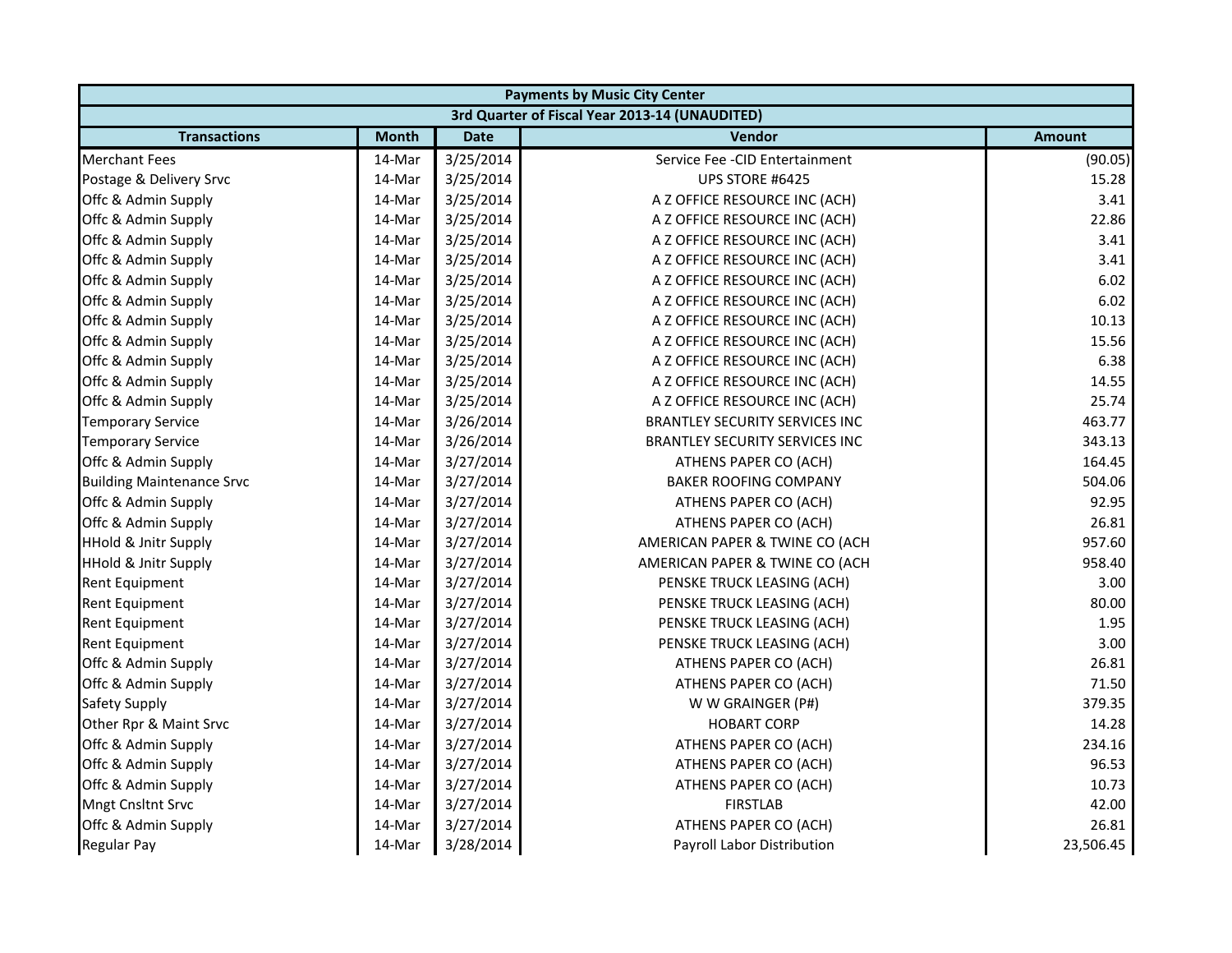| <b>Payments by Music City Center</b> |              |             |                                                |               |  |
|--------------------------------------|--------------|-------------|------------------------------------------------|---------------|--|
|                                      |              |             | 3rd Quarter of Fiscal Year 2013-14 (UNAUDITED) |               |  |
| <b>Transactions</b>                  | <b>Month</b> | <b>Date</b> | <b>Vendor</b>                                  | <b>Amount</b> |  |
| Leave Pay                            | 14-Mar       | 3/28/2014   | Payroll Labor Distribution                     | 246.00        |  |
| Overtime Pay                         | 14-Mar       | 3/28/2014   | Payroll Labor Distribution                     | 499.11        |  |
| Other Special Pay                    | 14-Mar       | 3/28/2014   | Payroll Labor Distribution                     | 750.00        |  |
| <b>Employer OASDI</b>                | 14-Mar       | 3/28/2014   | <b>Actual Burden Journal Entries</b>           | 1,462.63      |  |
| <b>Employer SSN Medical</b>          | 14-Mar       | 3/28/2014   | <b>Actual Burden Journal Entries</b>           | 342.07        |  |
| <b>Employer Group Health</b>         | 14-Mar       | 3/28/2014   | <b>Actual Burden Journal Entries</b>           | 3,882.51      |  |
| <b>Employer Dental Group</b>         | 14-Mar       | 3/28/2014   | <b>Actual Burden Journal Entries</b>           | 179.58        |  |
| <b>Employer Group Life</b>           | 14-Mar       | 3/28/2014   | <b>Actual Burden Journal Entries</b>           | 211.58        |  |
| Cafe Plan Pre-Tax Savings            | 14-Mar       | 3/28/2014   | <b>Actual Burden Journal Entries</b>           | 106.67        |  |
| CCA Employer 401K Plan               | 14-Mar       | 3/28/2014   | <b>Actual Burden Journal Entries</b>           | 571.30        |  |
| <b>Host &amp; Hostess</b>            | 14-Mar       | 3/28/2014   | <b>CENTERPLATE MCC (ACH)</b>                   | 115.00        |  |
| <b>Regular Pay</b>                   | 14-Mar       | 3/28/2014   | Payroll Labor Distribution                     | 4,929.40      |  |
| <b>Overtime Pay</b>                  | 14-Mar       | 3/28/2014   | Payroll Labor Distribution                     | 25.41         |  |
| <b>Employer OASDI</b>                | 14-Mar       | 3/28/2014   | <b>Actual Burden Journal Entries</b>           | 284.55        |  |
| <b>Employer SSN Medical</b>          | 14-Mar       | 3/28/2014   | <b>Actual Burden Journal Entries</b>           | 66.54         |  |
| <b>Employer Group Health</b>         | 14-Mar       | 3/28/2014   | <b>Actual Burden Journal Entries</b>           | 981.37        |  |
| <b>Employer Dental Group</b>         | 14-Mar       | 3/28/2014   | <b>Actual Burden Journal Entries</b>           | 24.74         |  |
| <b>Employer Group Life</b>           | 14-Mar       | 3/28/2014   | <b>Actual Burden Journal Entries</b>           | 35.50         |  |
| <b>Employer Pension</b>              | 14-Mar       | 3/28/2014   | <b>Actual Burden Journal Entries</b>           | 848.11        |  |
| Cafe Plan Pre-Tax Savings            | 14-Mar       | 3/28/2014   | <b>Actual Burden Journal Entries</b>           | 27.55         |  |
| <b>Regular Pay</b>                   | 14-Mar       | 3/28/2014   | Payroll Labor Distribution                     | 25,280.28     |  |
| Leave Pay                            | 14-Mar       | 3/28/2014   | Payroll Labor Distribution                     | 1,414.00      |  |
| <b>Overtime Pay</b>                  | 14-Mar       | 3/28/2014   | Payroll Labor Distribution                     | 2,800.49      |  |
| <b>Employer OASDI</b>                | 14-Mar       | 3/28/2014   | <b>Actual Burden Journal Entries</b>           | 1,755.30      |  |
| <b>Employer SSN Medical</b>          | 14-Mar       | 3/28/2014   | <b>Actual Burden Journal Entries</b>           | 410.53        |  |
| <b>Employer Group Health</b>         | 14-Mar       | 3/28/2014   | <b>Actual Burden Journal Entries</b>           | 3,374.00      |  |
| <b>Employer Dental Group</b>         | 14-Mar       | 3/28/2014   | <b>Actual Burden Journal Entries</b>           | 193.71        |  |
| <b>Employer Group Life</b>           | 14-Mar       | 3/28/2014   | <b>Actual Burden Journal Entries</b>           | 197.38        |  |
| Cafe Plan Pre-Tax Savings            | 14-Mar       | 3/28/2014   | <b>Actual Burden Journal Entries</b>           | 90.10         |  |
| CCA Employer 401K Plan               | 14-Mar       | 3/28/2014   | <b>Actual Burden Journal Entries</b>           | 824.36        |  |
| <b>Small Equipment Supply</b>        | 14-Mar       | 3/28/2014   | W W GRAINGER (P#)                              | 220.00        |  |
| <b>Small Equipment Supply</b>        | 14-Mar       | 3/28/2014   | W W GRAINGER (P#)                              | 58.96         |  |
| <b>Small Equipment Supply</b>        | 14-Mar       | 3/28/2014   | W W GRAINGER (P#)                              | 28.90         |  |
| Small Equipment Supply               | 14-Mar       | 3/28/2014   | W W GRAINGER (P#)                              | 138.60        |  |
| <b>Regular Pay</b>                   | 14-Mar       | 3/28/2014   | Payroll Labor Distribution                     | 39,507.85     |  |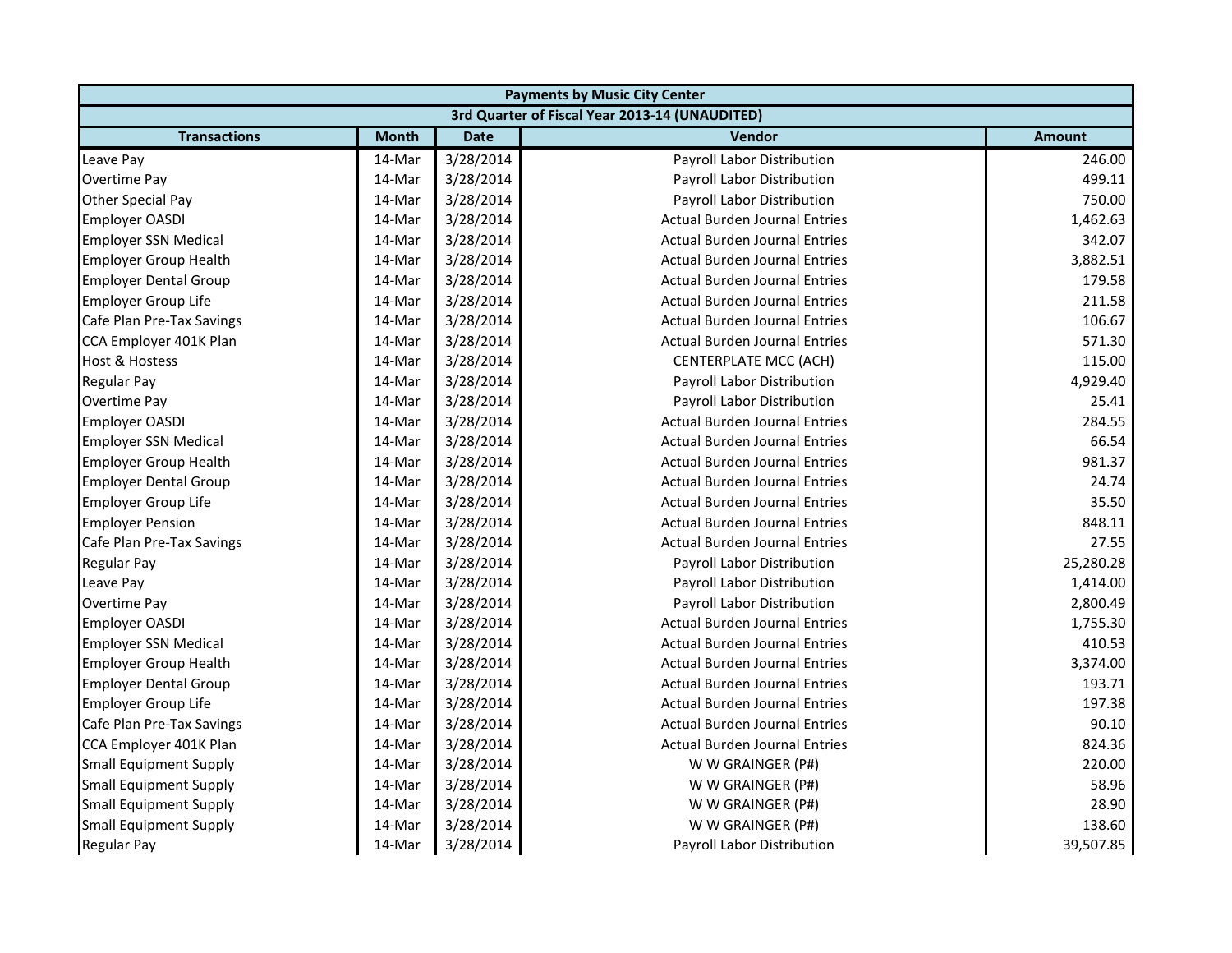| <b>Payments by Music City Center</b> |              |             |                                                |               |  |
|--------------------------------------|--------------|-------------|------------------------------------------------|---------------|--|
|                                      |              |             | 3rd Quarter of Fiscal Year 2013-14 (UNAUDITED) |               |  |
| <b>Transactions</b>                  | <b>Month</b> | <b>Date</b> | <b>Vendor</b>                                  | <b>Amount</b> |  |
| Leave Pay                            | 14-Mar       | 3/28/2014   | Payroll Labor Distribution                     | 1,441.14      |  |
| Holiday Pay                          | 14-Mar       | 3/28/2014   | Payroll Labor Distribution                     | 88.00         |  |
| Overtime Pay                         | 14-Mar       | 3/28/2014   | Payroll Labor Distribution                     | 2,717.80      |  |
| <b>Employer OASDI</b>                | 14-Mar       | 3/28/2014   | <b>Actual Burden Journal Entries</b>           | 2,536.55      |  |
| <b>Employer SSN Medical</b>          | 14-Mar       | 3/28/2014   | <b>Actual Burden Journal Entries</b>           | 593.19        |  |
| <b>Employer Group Health</b>         | 14-Mar       | 3/28/2014   | <b>Actual Burden Journal Entries</b>           | 7,974.86      |  |
| <b>Employer Dental Group</b>         | 14-Mar       | 3/28/2014   | <b>Actual Burden Journal Entries</b>           | 377.53        |  |
| <b>Employer Group Life</b>           | 14-Mar       | 3/28/2014   | <b>Actual Burden Journal Entries</b>           | 438.78        |  |
| Cafe Plan Pre-Tax Savings            | 14-Mar       | 3/28/2014   | <b>Actual Burden Journal Entries</b>           | 216.37        |  |
| CCA Employer 401K Plan               | 14-Mar       | 3/28/2014   | <b>Actual Burden Journal Entries</b>           | 1,075.56      |  |
| <b>Laundry Services</b>              | 14-Mar       | 3/28/2014   | <b>ALSCO</b>                                   | 1,206.63      |  |
| <b>Regular Pay</b>                   | 14-Mar       | 3/28/2014   | Payroll Labor Distribution                     | 2,399.40      |  |
| Leave Pay                            | 14-Mar       | 3/28/2014   | Payroll Labor Distribution                     | 128.00        |  |
| Overtime Pay                         | 14-Mar       | 3/28/2014   | Payroll Labor Distribution                     | 216.72        |  |
| <b>Employer OASDI</b>                | 14-Mar       | 3/28/2014   | <b>Actual Burden Journal Entries</b>           | 155.59        |  |
| <b>Employer SSN Medical</b>          | 14-Mar       | 3/28/2014   | <b>Actual Burden Journal Entries</b>           | 36.39         |  |
| <b>Employer Group Health</b>         | 14-Mar       | 3/28/2014   | <b>Actual Burden Journal Entries</b>           | 1,214.58      |  |
| <b>Employer Dental Group</b>         | 14-Mar       | 3/28/2014   | <b>Actual Burden Journal Entries</b>           | 38.89         |  |
| <b>Employer Group Life</b>           | 14-Mar       | 3/28/2014   | <b>Actual Burden Journal Entries</b>           | 39.05         |  |
| <b>Employer Pension</b>              | 14-Mar       | 3/28/2014   | <b>Actual Burden Journal Entries</b>           | 250.62        |  |
| Cafe Plan Pre-Tax Savings            | 14-Mar       | 3/28/2014   | <b>Actual Burden Journal Entries</b>           | 17.79         |  |
| <b>Regular Pay</b>                   | 14-Mar       | 3/28/2014   | Payroll Labor Distribution                     | 9,400.00      |  |
| Leave Pay                            | 14-Mar       | 3/28/2014   | Payroll Labor Distribution                     | 150.00        |  |
| Overtime Pay                         | 14-Mar       | 3/28/2014   | Payroll Labor Distribution                     | 379.33        |  |
| <b>Employer OASDI</b>                | 14-Mar       | 3/28/2014   | <b>Actual Burden Journal Entries</b>           | 581.33        |  |
| <b>Employer SSN Medical</b>          | 14-Mar       | 3/28/2014   | <b>Actual Burden Journal Entries</b>           | 135.95        |  |
| <b>Employer Group Health</b>         | 14-Mar       | 3/28/2014   | <b>Actual Burden Journal Entries</b>           | 2,068.62      |  |
| <b>Employer Dental Group</b>         | 14-Mar       | 3/28/2014   | <b>Actual Burden Journal Entries</b>           | 66.44         |  |
| <b>Employer Group Life</b>           | 14-Mar       | 3/28/2014   | <b>Actual Burden Journal Entries</b>           | 83.78         |  |
| Cafe Plan Pre-Tax Savings            | 14-Mar       | 3/28/2014   | <b>Actual Burden Journal Entries</b>           | 41.78         |  |
| CCA Employer 401K Plan               | 14-Mar       | 3/28/2014   | <b>Actual Burden Journal Entries</b>           | 339.37        |  |
| Postage & Delivery Srvc              | 14-Mar       | 3/28/2014   | THE UPS STORE 2863                             | 16.23         |  |
| <b>Regular Pay</b>                   | 14-Mar       | 3/28/2014   | Payroll Labor Distribution                     | 5,392.31      |  |
| <b>Employer OASDI</b>                | 14-Mar       | 3/28/2014   | <b>Actual Burden Journal Entries</b>           | 313.75        |  |
| <b>Employer SSN Medical</b>          | 14-Mar       | 3/28/2014   | <b>Actual Burden Journal Entries</b>           | 73.37         |  |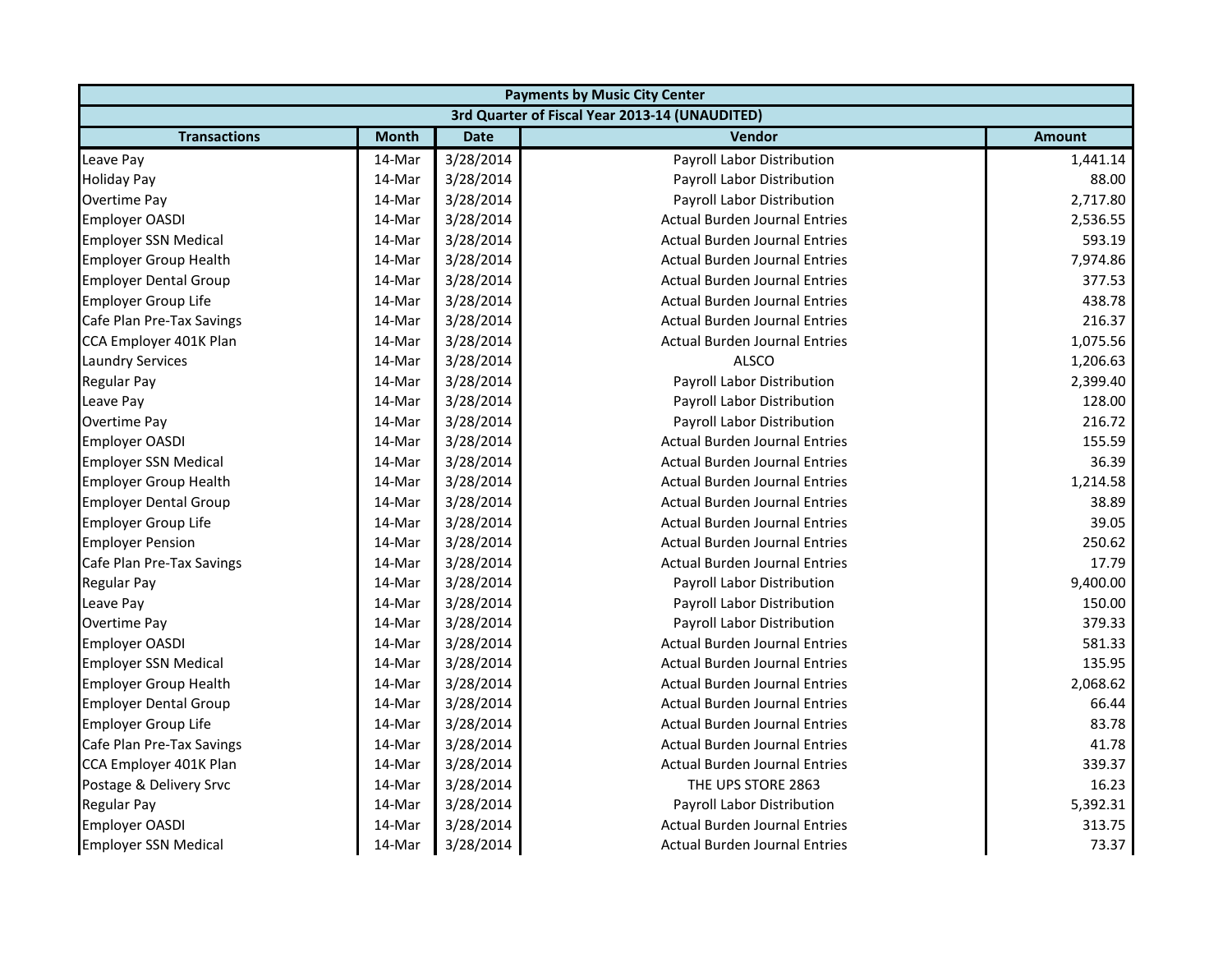| <b>Payments by Music City Center</b> |              |             |                                                |               |  |
|--------------------------------------|--------------|-------------|------------------------------------------------|---------------|--|
|                                      |              |             | 3rd Quarter of Fiscal Year 2013-14 (UNAUDITED) |               |  |
| <b>Transactions</b>                  | <b>Month</b> | <b>Date</b> | <b>Vendor</b>                                  | <b>Amount</b> |  |
| Employer Group Health                | 14-Mar       | 3/28/2014   | <b>Actual Burden Journal Entries</b>           | 793.50        |  |
| <b>Employer Dental Group</b>         | 14-Mar       | 3/28/2014   | <b>Actual Burden Journal Entries</b>           | 28.28         |  |
| Employer Group Life                  | 14-Mar       | 3/28/2014   | <b>Actual Burden Journal Entries</b>           | 28.40         |  |
| <b>Employer Pension</b>              | 14-Mar       | 3/28/2014   | <b>Actual Burden Journal Entries</b>           | 923.00        |  |
| <b>FSA Pre-Tax Savings</b>           | 14-Mar       | 3/28/2014   | <b>Actual Burden Journal Entries</b>           | 3.19          |  |
| Cafe Plan Pre-Tax Savings            | 14-Mar       | 3/28/2014   | <b>Actual Burden Journal Entries</b>           | 22.04         |  |
| <b>Regular Pay</b>                   | 14-Mar       | 3/28/2014   | Payroll Labor Distribution                     | 21,939.59     |  |
| Leave Pay                            | 14-Mar       | 3/28/2014   | Payroll Labor Distribution                     | 2,389.43      |  |
| Overtime Pay                         | 14-Mar       | 3/28/2014   | Payroll Labor Distribution                     | 396.54        |  |
| <b>Employer OASDI</b>                | 14-Mar       | 3/28/2014   | <b>Actual Burden Journal Entries</b>           | 1,419.47      |  |
| <b>Employer SSN Medical</b>          | 14-Mar       | 3/28/2014   | <b>Actual Burden Journal Entries</b>           | 331.96        |  |
| <b>Employer Group Health</b>         | 14-Mar       | 3/28/2014   | <b>Actual Burden Journal Entries</b>           | 5,036.40      |  |
| <b>Employer Dental Group</b>         | 14-Mar       | 3/28/2014   | <b>Actual Burden Journal Entries</b>           | 229.07        |  |
| <b>Employer Group Life</b>           | 14-Mar       | 3/28/2014   | <b>Actual Burden Journal Entries</b>           | 256.31        |  |
| <b>Employer Pension</b>              | 14-Mar       | 3/28/2014   | <b>Actual Burden Journal Entries</b>           | 184.77        |  |
| Cafe Plan Pre-Tax Savings            | 14-Mar       | 3/28/2014   | <b>Actual Burden Journal Entries</b>           | 138.05        |  |
| CCA Employer 401K Plan               | 14-Mar       | 3/28/2014   | <b>Actual Burden Journal Entries</b>           | 474.11        |  |
| <b>Regular Pay</b>                   | 14-Mar       | 3/28/2014   | Payroll Labor Distribution                     | 4,850.14      |  |
| Leave Pay                            | 14-Mar       | 3/28/2014   | Payroll Labor Distribution                     | 152.00        |  |
| Overtime Pay                         | 14-Mar       | 3/28/2014   | Payroll Labor Distribution                     | 167.87        |  |
| <b>Employer OASDI</b>                | 14-Mar       | 3/28/2014   | <b>Actual Burden Journal Entries</b>           | 289.23        |  |
| <b>Employer SSN Medical</b>          | 14-Mar       | 3/28/2014   | <b>Actual Burden Journal Entries</b>           | 67.65         |  |
| <b>Employer Group Health</b>         | 14-Mar       | 3/28/2014   | <b>Actual Burden Journal Entries</b>           | 1,354.50      |  |
| <b>Employer Dental Group</b>         | 14-Mar       | 3/28/2014   | <b>Actual Burden Journal Entries</b>           | 42.42         |  |
| <b>Employer Group Life</b>           | 14-Mar       | 3/28/2014   | <b>Actual Burden Journal Entries</b>           | 42.60         |  |
| <b>Employer Pension</b>              | 14-Mar       | 3/28/2014   | <b>Actual Burden Journal Entries</b>           | 810.08        |  |
| Cafe Plan Pre-Tax Savings            | 14-Mar       | 3/28/2014   | <b>Actual Burden Journal Entries</b>           | 37.43         |  |
| <b>Regular Pay</b>                   | 14-Mar       | 3/28/2014   | Payroll Labor Distribution                     | 6,956.15      |  |
| Overtime Pay                         | 14-Mar       | 3/28/2014   | Payroll Labor Distribution                     | 4.34          |  |
| <b>Employer OASDI</b>                | 14-Mar       | 3/28/2014   | <b>Actual Burden Journal Entries</b>           | 413.54        |  |
| <b>Employer SSN Medical</b>          | 14-Mar       | 3/28/2014   | <b>Actual Burden Journal Entries</b>           | 96.71         |  |
| <b>Employer Group Health</b>         | 14-Mar       | 3/28/2014   | <b>Actual Burden Journal Entries</b>           | 795.00        |  |
| <b>Employer Dental Group</b>         | 14-Mar       | 3/28/2014   | <b>Actual Burden Journal Entries</b>           | 28.28         |  |
| Employer Group Life                  | 14-Mar       | 3/28/2014   | <b>Actual Burden Journal Entries</b>           | 42.60         |  |
| Cafe Plan Pre-Tax Savings            | 14-Mar       | 3/28/2014   | <b>Actual Burden Journal Entries</b>           | 21.72         |  |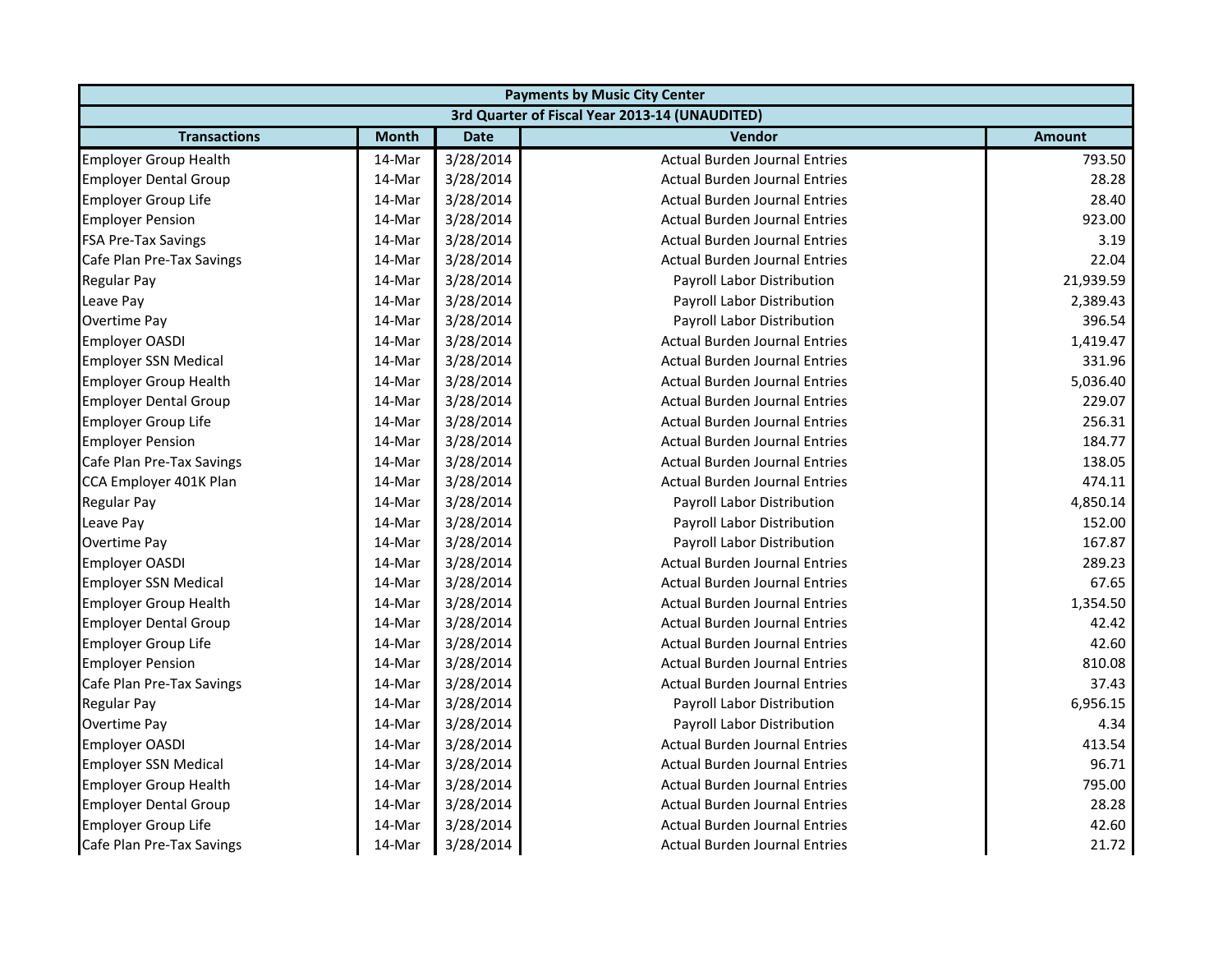| <b>Payments by Music City Center</b> |              |             |                                                |               |  |
|--------------------------------------|--------------|-------------|------------------------------------------------|---------------|--|
|                                      |              |             | 3rd Quarter of Fiscal Year 2013-14 (UNAUDITED) |               |  |
| <b>Transactions</b>                  | <b>Month</b> | <b>Date</b> | <b>Vendor</b>                                  | <b>Amount</b> |  |
| CCA Employer 401K Plan               | 14-Mar       | 3/28/2014   | <b>Actual Burden Journal Entries</b>           | 278.43        |  |
| <b>Regular Pay</b>                   | 14-Mar       | 3/28/2014   | Payroll Labor Distribution                     | 13,181.84     |  |
| Leave Pay                            | 14-Mar       | 3/28/2014   | Payroll Labor Distribution                     | 3,935.09      |  |
| Overtime Pay                         | 14-Mar       | 3/28/2014   | Payroll Labor Distribution                     | 29.74         |  |
| <b>Employer OASDI</b>                | 14-Mar       | 3/28/2014   | <b>Actual Burden Journal Entries</b>           | 1,024.64      |  |
| <b>Employer SSN Medical</b>          | 14-Mar       | 3/28/2014   | <b>Actual Burden Journal Entries</b>           | 239.64        |  |
| <b>Employer Group Health</b>         | 14-Mar       | 3/28/2014   | <b>Actual Burden Journal Entries</b>           | 1,266.00      |  |
| <b>Employer Dental Group</b>         | 14-Mar       | 3/28/2014   | <b>Actual Burden Journal Entries</b>           | 70.70         |  |
| <b>Employer Group Life</b>           | 14-Mar       | 3/28/2014   | <b>Actual Burden Journal Entries</b>           | 85.20         |  |
| <b>Employer Pension</b>              | 14-Mar       | 3/28/2014   | <b>Actual Burden Journal Entries</b>           | 2,934.98      |  |
| <b>FSA Pre-Tax Savings</b>           | 14-Mar       | 3/28/2014   | <b>Actual Burden Journal Entries</b>           | 11.47         |  |
| Cafe Plan Pre-Tax Savings            | 14-Mar       | 3/28/2014   | <b>Actual Burden Journal Entries</b>           | 35.30         |  |
| <b>Regular Pay</b>                   | 14-Mar       | 3/28/2014   | Payroll Labor Distribution                     | 3,452.59      |  |
| <b>Employer OASDI</b>                | 14-Mar       | 3/28/2014   | <b>Actual Burden Journal Entries</b>           | 209.20        |  |
| <b>Employer SSN Medical</b>          | 14-Mar       | 3/28/2014   | <b>Actual Burden Journal Entries</b>           | 48.93         |  |
| <b>Employer Group Health</b>         | 14-Mar       | 3/28/2014   | <b>Actual Burden Journal Entries</b>           | 235.50        |  |
| <b>Employer Dental Group</b>         | 14-Mar       | 3/28/2014   | <b>Actual Burden Journal Entries</b>           | 28.28         |  |
| <b>Employer Group Life</b>           | 14-Mar       | 3/28/2014   | <b>Actual Burden Journal Entries</b>           | 28.40         |  |
| Cafe Plan Pre-Tax Savings            | 14-Mar       | 3/28/2014   | <b>Actual Burden Journal Entries</b>           | 6.01          |  |
| CCA Employer 401K Plan               | 14-Mar       | 3/28/2014   | <b>Actual Burden Journal Entries</b>           | 138.10        |  |
| <b>Regular Pay</b>                   | 14-Mar       | 3/28/2014   | Payroll Labor Distribution                     | 13,946.93     |  |
| Leave Pay                            | 14-Mar       | 3/28/2014   | Payroll Labor Distribution                     | 485.82        |  |
| <b>Overtime Pay</b>                  | 14-Mar       | 3/28/2014   | Payroll Labor Distribution                     | 622.88        |  |
| <b>Employer OASDI</b>                | 14-Mar       | 3/28/2014   | <b>Actual Burden Journal Entries</b>           | 869.76        |  |
| <b>Employer SSN Medical</b>          | 14-Mar       | 3/28/2014   | <b>Actual Burden Journal Entries</b>           | 203.42        |  |
| <b>Employer Group Health</b>         | 14-Mar       | 3/28/2014   | <b>Actual Burden Journal Entries</b>           | 2,853.00      |  |
| <b>Employer Dental Group</b>         | 14-Mar       | 3/28/2014   | <b>Actual Burden Journal Entries</b>           | 113.12        |  |
| <b>Employer Group Life</b>           | 14-Mar       | 3/28/2014   | <b>Actual Burden Journal Entries</b>           | 113.60        |  |
| <b>Employer Pension</b>              | 14-Mar       | 3/28/2014   | <b>Actual Burden Journal Entries</b>           | 309.54        |  |
| Cafe Plan Pre-Tax Savings            | 14-Mar       | 3/28/2014   | <b>Actual Burden Journal Entries</b>           | 77.56         |  |
| CCA Employer 401K Plan               | 14-Mar       | 3/28/2014   | <b>Actual Burden Journal Entries</b>           | 359.75        |  |
| Offc & Admin Supply                  | 14-Mar       | 3/28/2014   | A Z OFFICE RESOURCE INC (ACH)                  | 1.90          |  |
| Offc & Admin Supply                  | 14-Mar       | 3/28/2014   | A Z OFFICE RESOURCE INC (ACH)                  | 4.08          |  |
| Offc & Admin Supply                  | 14-Mar       | 3/28/2014   | A Z OFFICE RESOURCE INC (ACH)                  | 9.35          |  |
| Offc & Admin Supply                  | 14-Mar       | 3/28/2014   | A Z OFFICE RESOURCE INC (ACH)                  | 36.88         |  |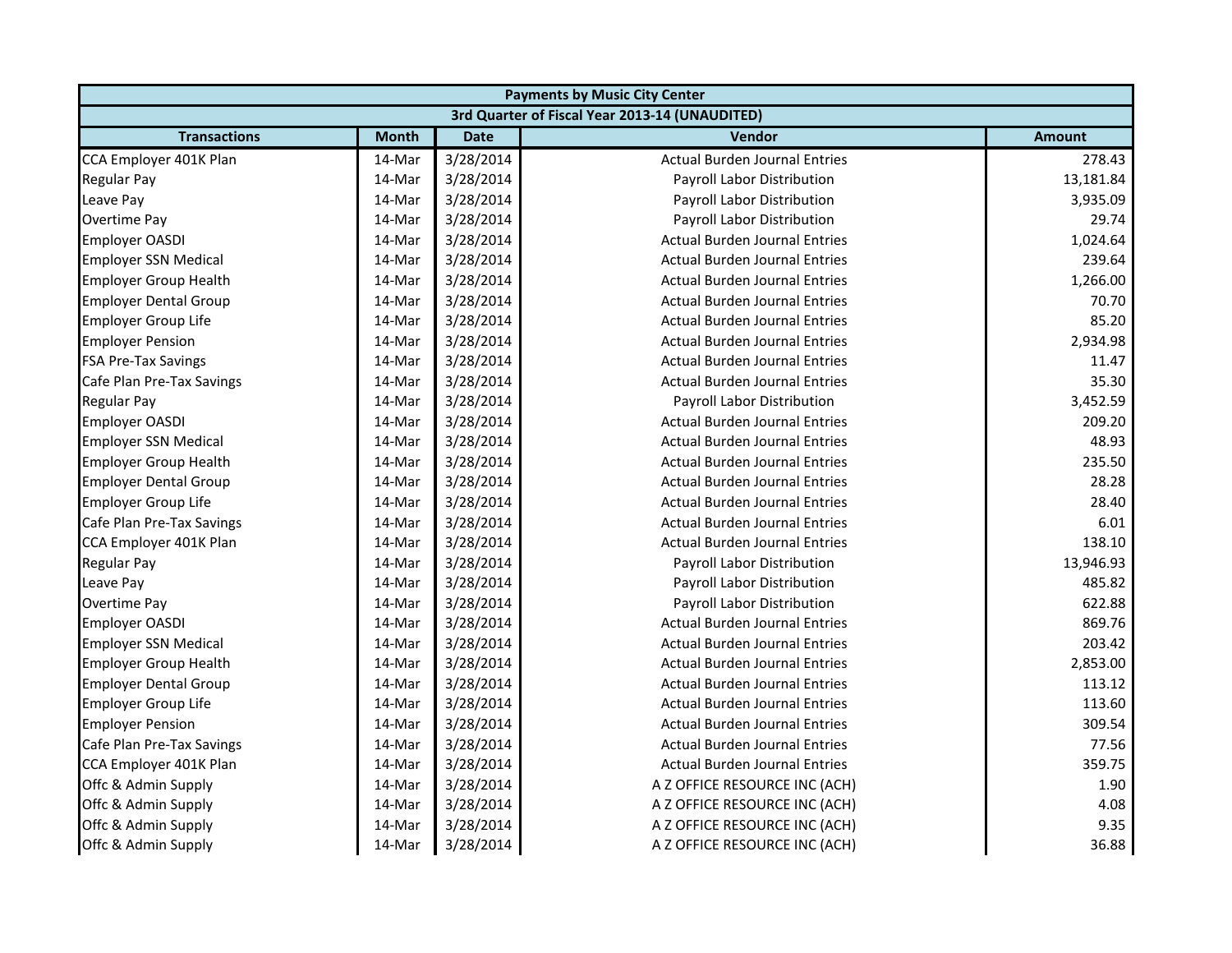| <b>Payments by Music City Center</b> |              |             |                                                |               |  |
|--------------------------------------|--------------|-------------|------------------------------------------------|---------------|--|
|                                      |              |             | 3rd Quarter of Fiscal Year 2013-14 (UNAUDITED) |               |  |
| <b>Transactions</b>                  | <b>Month</b> | <b>Date</b> | <b>Vendor</b>                                  | <b>Amount</b> |  |
| Offc & Admin Supply                  | 14-Mar       | 3/28/2014   | A Z OFFICE RESOURCE INC (ACH)                  | 4.08          |  |
| <b>Regular Pay</b>                   | 14-Mar       | 3/28/2014   | Payroll Labor Distribution                     | 5,576.74      |  |
| Employer OASDI                       | 14-Mar       | 3/28/2014   | <b>Actual Burden Journal Entries</b>           | 332.47        |  |
| <b>Employer SSN Medical</b>          | 14-Mar       | 3/28/2014   | <b>Actual Burden Journal Entries</b>           | 77.75         |  |
| <b>Employer Group Health</b>         | 14-Mar       | 3/28/2014   | <b>Actual Burden Journal Entries</b>           | 559.50        |  |
| <b>Employer Dental Group</b>         | 14-Mar       | 3/28/2014   | <b>Actual Burden Journal Entries</b>           | 28.28         |  |
| <b>Employer Group Life</b>           | 14-Mar       | 3/28/2014   | <b>Actual Burden Journal Entries</b>           | 28.40         |  |
| <b>Employer Pension</b>              | 14-Mar       | 3/28/2014   | <b>Actual Burden Journal Entries</b>           | 954.57        |  |
| Cafe Plan Pre-Tax Savings            | 14-Mar       | 3/28/2014   | <b>Actual Burden Journal Entries</b>           | 15.71         |  |
| <b>Regular Pay</b>                   | 14-Mar       | 3/28/2014   | Payroll Labor Distribution                     | 6,559.42      |  |
| Leave Pay                            | 14-Mar       | 3/28/2014   | Payroll Labor Distribution                     | 1,884.61      |  |
| <b>Holiday Pay</b>                   | 14-Mar       | 3/28/2014   | Payroll Labor Distribution                     | 211.54        |  |
| Employer OASDI                       | 14-Mar       | 3/28/2014   | <b>Actual Burden Journal Entries</b>           | 526.61        |  |
| <b>Employer SSN Medical</b>          | 14-Mar       | 3/28/2014   | <b>Actual Burden Journal Entries</b>           | 123.17        |  |
| <b>Employer Group Health</b>         | 14-Mar       | 3/28/2014   | <b>Actual Burden Journal Entries</b>           | 469.50        |  |
| <b>Employer Dental Group</b>         | 14-Mar       | 3/28/2014   | <b>Actual Burden Journal Entries</b>           | 56.56         |  |
| <b>Employer Group Life</b>           | 14-Mar       | 3/28/2014   | <b>Actual Burden Journal Entries</b>           | 56.80         |  |
| Cafe Plan Pre-Tax Savings            | 14-Mar       | 3/28/2014   | <b>Actual Burden Journal Entries</b>           | 12.21         |  |
| CCA Employer 401K Plan               | 14-Mar       | 3/28/2014   | <b>Actual Burden Journal Entries</b>           | 303.92        |  |
| <b>Host &amp; Hostess</b>            | 14-Mar       | 3/28/2014   | CENTERPLATE MCC (ACH)                          | 771.86        |  |
| <b>Host &amp; Hostess</b>            | 14-Mar       | 3/28/2014   | <b>CENTERPLATE MCC (ACH)</b>                   | 235.47        |  |
| <b>Regular Pay</b>                   | 14-Mar       | 3/28/2014   | Payroll Labor Distribution                     | 15,756.49     |  |
| Leave Pay                            | 14-Mar       | 3/28/2014   | Payroll Labor Distribution                     | 385.81        |  |
| <b>Employer OASDI</b>                | 14-Mar       | 3/28/2014   | <b>Actual Burden Journal Entries</b>           | 963.68        |  |
| <b>Employer SSN Medical</b>          | 14-Mar       | 3/28/2014   | <b>Actual Burden Journal Entries</b>           | 225.37        |  |
| <b>Employer Group Health</b>         | 14-Mar       | 3/28/2014   | <b>Actual Burden Journal Entries</b>           | 1,357.50      |  |
| <b>Employer Dental Group</b>         | 14-Mar       | 3/28/2014   | <b>Actual Burden Journal Entries</b>           | 42.42         |  |
| <b>Employer Group Life</b>           | 14-Mar       | 3/28/2014   | <b>Actual Burden Journal Entries</b>           | 42.60         |  |
| <b>Employer Pension</b>              | 14-Mar       | 3/28/2014   | <b>Actual Burden Journal Entries</b>           | 2,763.07      |  |
| <b>FSA Pre-Tax Savings</b>           | 14-Mar       | 3/28/2014   | <b>Actual Burden Journal Entries</b>           | 7.97          |  |
| Cafe Plan Pre-Tax Savings            | 14-Mar       | 3/28/2014   | <b>Actual Burden Journal Entries</b>           | 37.87         |  |
| <b>Regular Pay</b>                   | 14-Mar       | 3/28/2014   | Payroll Labor Distribution                     | 6,672.31      |  |
| Overtime Pay                         | 14-Mar       | 3/28/2014   | Payroll Labor Distribution                     | 32.70         |  |
| <b>Employer OASDI</b>                | 14-Mar       | 3/28/2014   | <b>Actual Burden Journal Entries</b>           | 384.54        |  |
| <b>Employer SSN Medical</b>          | 14-Mar       | 3/28/2014   | <b>Actual Burden Journal Entries</b>           | 89.94         |  |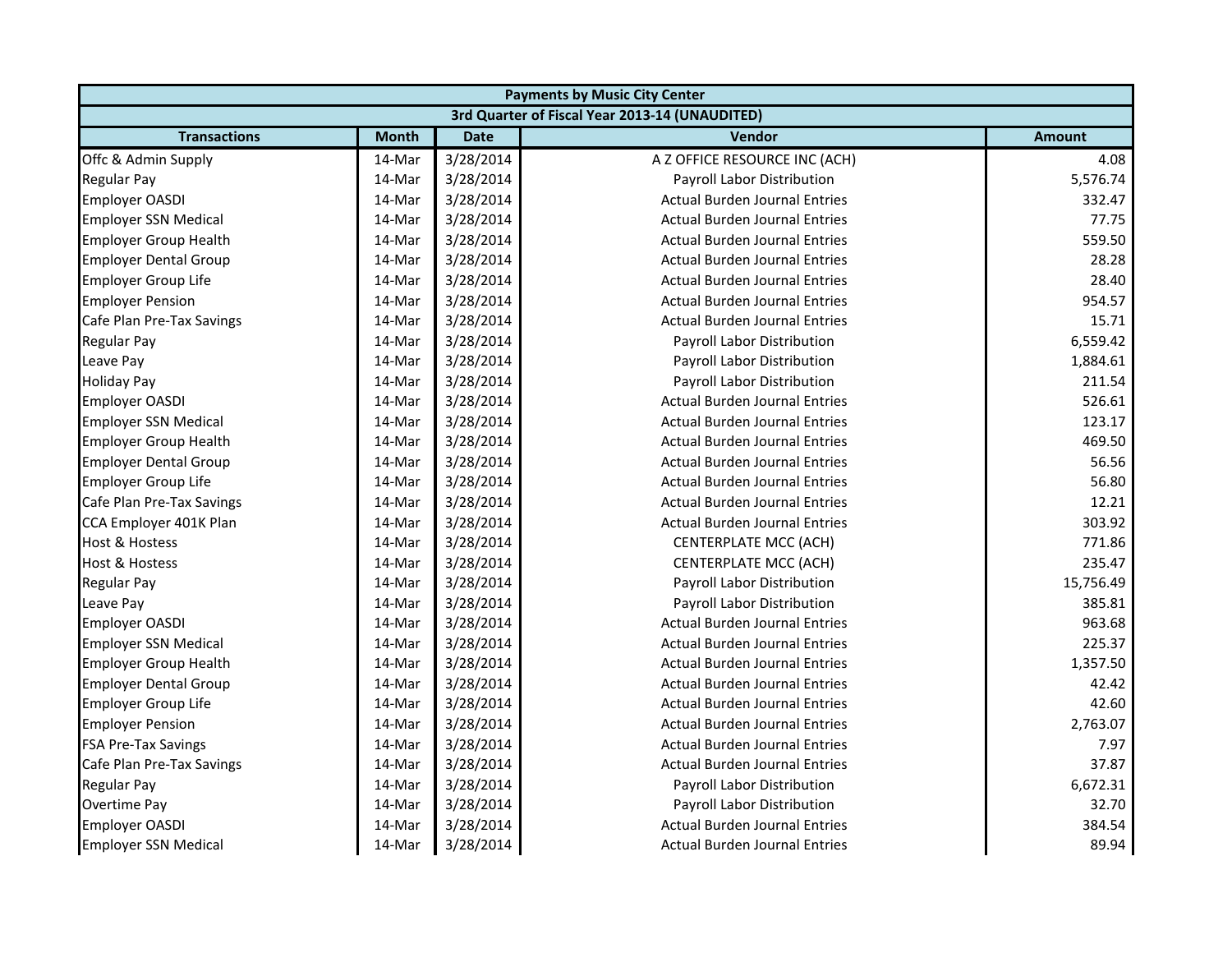| <b>Payments by Music City Center</b> |              |             |                                                |               |
|--------------------------------------|--------------|-------------|------------------------------------------------|---------------|
|                                      |              |             | 3rd Quarter of Fiscal Year 2013-14 (UNAUDITED) |               |
| <b>Transactions</b>                  | <b>Month</b> | <b>Date</b> | Vendor                                         | <b>Amount</b> |
| <b>Employer Group Health</b>         | 14-Mar       | 3/28/2014   | <b>Actual Burden Journal Entries</b>           | 1,354.50      |
| <b>Employer Dental Group</b>         | 14-Mar       | 3/28/2014   | <b>Actual Burden Journal Entries</b>           | 42.42         |
| <b>Employer Group Life</b>           | 14-Mar       | 3/28/2014   | <b>Actual Burden Journal Entries</b>           | 42.60         |
| Cafe Plan Pre-Tax Savings            | 14-Mar       | 3/28/2014   | <b>Actual Burden Journal Entries</b>           | 37.79         |
| CCA Employer 401K Plan               | 14-Mar       | 3/28/2014   | <b>Actual Burden Journal Entries</b>           | 230.55        |
| Other Rpr & Maint Srvc               | 14-Mar       | 3/31/2014   | MCC - 3/14 F&B MAINT RCLS                      | (676.43)      |
| <b>Temporary Service</b>             | 14-Mar       | 3/31/2014   | RANDSTAD (ACH)                                 | 1,026.80      |
| Postage & Delivery Srvc              | 14-Mar       | 3/31/2014   | THE UPS STORE 2863                             | 29.92         |
| Other Rpr & Maint Srvc               | 14-Mar       | 3/31/2014   | RICOH USA INC (ACH)                            | 303.01        |
| Water                                | 14-Mar       | 3/31/2014   | W&S / MAR 2014 / IDB WATER                     | 975.10        |
| Water                                | 14-Mar       | 3/31/2014   | W&S / MAR 2014 / IDB SEWER                     | 2,463.02      |
| Gas                                  | 14-Mar       | 3/31/2014   | PIEDMONT NATURAL GAS CO (METRO                 | 8,939.02      |
| <b>Building Maintenance Srvc</b>     | 14-Mar       | 3/31/2014   | Fifth Third March 2014                         | 499.00        |
| <b>Building Maintenance Srvc</b>     | 14-Mar       | 3/31/2014   | Fifth Third March 2014                         | 672.00        |
| Other Rpr & Maint Srvc               | 14-Mar       | 3/31/2014   | NASHVILLE MACHINE ELEVATOR CO                  | 484.00        |
| Other Rpr & Maint Srvc               | 14-Mar       | 3/31/2014   | NASHVILLE MACHINE ELEVATOR CO                  | 603.00        |
| Other Rpr & Maint Srvc               | 14-Mar       | 3/31/2014   | RICOH USA INC (ACH)                            | 33.66         |
| Repair & Maint Supply                | 14-Mar       | 3/31/2014   | WILLIAMS WHOLESALE SUPPLY OF N                 | 64.80         |
| <b>Electrical Supply</b>             | 14-Mar       | 3/31/2014   | WILLIAMS WHOLESALE SUPPLY OF N                 | 154.00        |
| <b>Electrical Supply</b>             | 14-Mar       | 3/31/2014   | WILLIAMS WHOLESALE SUPPLY OF N                 | 186.50        |
| <b>Electrical Supply</b>             | 14-Mar       | 3/31/2014   | WILLIAMS WHOLESALE SUPPLY OF N                 | 58.00         |
| <b>Electrical Supply</b>             | 14-Mar       | 3/31/2014   | WILLIAMS WHOLESALE SUPPLY OF N                 | 304.20        |
| <b>Electrical Supply</b>             | 14-Mar       | 3/31/2014   | WILLIAMS WHOLESALE SUPPLY OF N                 | 18.65         |
| <b>Electrical Supply</b>             | 14-Mar       | 3/31/2014   | WILLIAMS WHOLESALE SUPPLY OF N                 | 439.20        |
| <b>Temporary Service</b>             | 14-Mar       | 3/31/2014   | MCC 3/14 Temp Labor RCLS                       | (609.66)      |
| <b>Temporary Service</b>             | 14-Mar       | 3/31/2014   | INDUSTRIAL STAFFING OF TN (ACH                 | 11,744.47     |
| <b>Temporary Service</b>             | 14-Mar       | 3/31/2014   | INDUSTRIAL STAFFING OF TN (ACH                 | 7,355.47      |
| Janitorial Srvc                      | 14-Mar       | 3/31/2014   | SERVICE MANAGEMENT SYSTEMS                     | 8,778.96      |
| Janitorial Srvc                      | 14-Mar       | 3/31/2014   | SERVICE MANAGEMENT SYSTEMS                     | 8,247.99      |
| Janitorial Srvc                      | 14-Mar       | 3/31/2014   | SERVICE MANAGEMENT SYSTEMS                     | 11,728.63     |
| Janitorial Srvc                      | 14-Mar       | 3/31/2014   | SERVICE MANAGEMENT SYSTEMS                     | 11,039.67     |
| Janitorial Srvc                      | 14-Mar       | 3/31/2014   | SERVICE MANAGEMENT SYSTEMS                     | 1,970.79      |
| <b>Temporary Service-Reimb</b>       | 14-Mar       | 3/31/2014   | MCC 3/14 Temp Labor RCLS                       | 609.66        |
| Other Rpr & Maint Srvc               | 14-Mar       | 3/31/2014   | RICOH USA INC (ACH)                            | 65.94         |
| Cable Television                     | 14-Mar       | 3/31/2014   | COMCAST (ACH)                                  | 425.48        |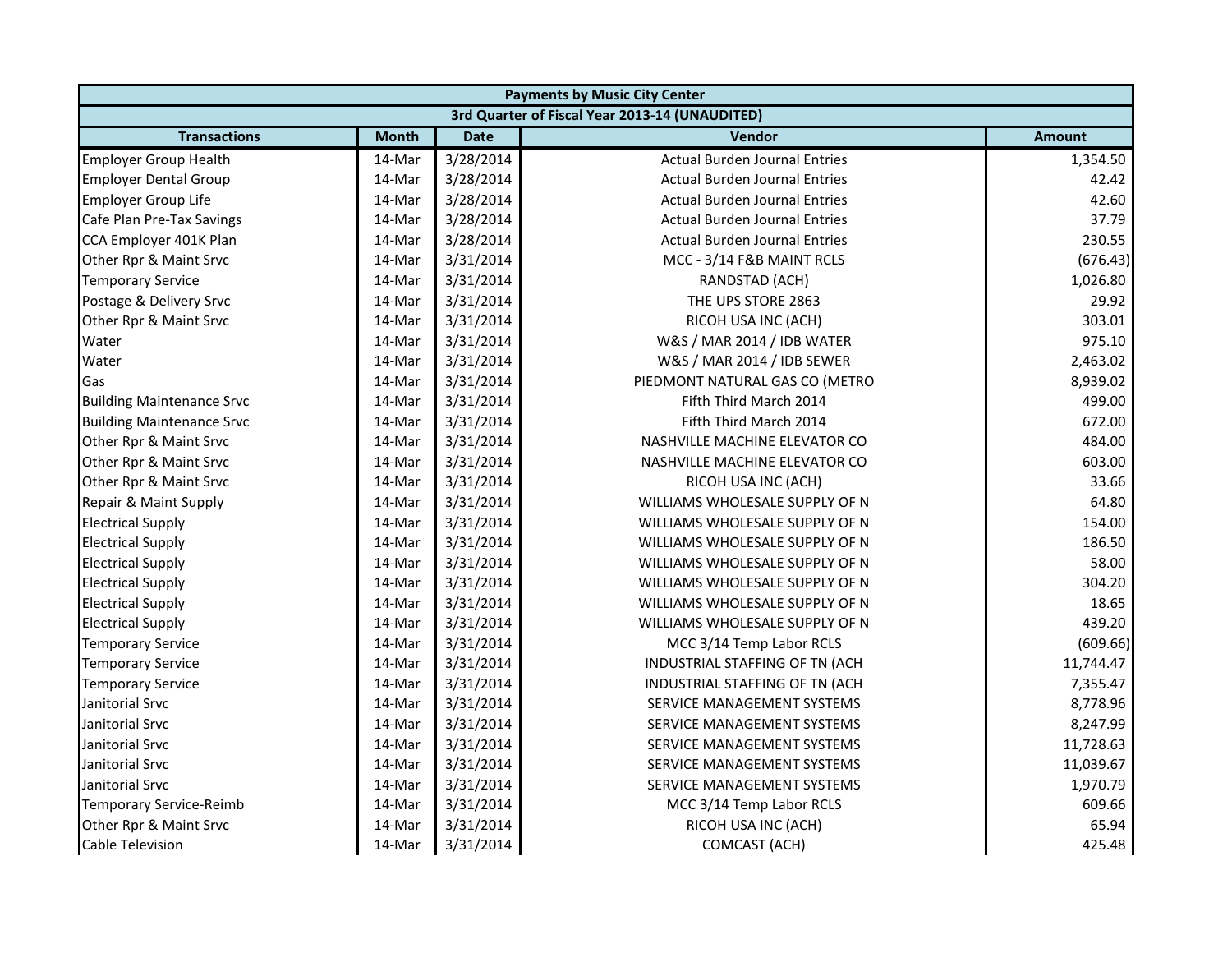| <b>Payments by Music City Center</b> |              |             |                                                |               |  |
|--------------------------------------|--------------|-------------|------------------------------------------------|---------------|--|
|                                      |              |             | 3rd Quarter of Fiscal Year 2013-14 (UNAUDITED) |               |  |
| <b>Transactions</b>                  | <b>Month</b> | <b>Date</b> | <b>Vendor</b>                                  | <b>Amount</b> |  |
| <b>Mngt Cnsltnt Srvc</b>             | 14-Mar       | 3/31/2014   | Fifth Third March 2014                         | 45.00         |  |
| <b>Internet Services</b>             | 14-Mar       | 3/31/2014   | <b>COMCAST (ACH)</b>                           | 603.33        |  |
| Other Rpr & Maint Srvc               | 14-Mar       | 3/31/2014   | RICOH USA INC (ACH)                            | 65.94         |  |
| <b>Medical Services</b>              | 14-Mar       | 3/31/2014   | MED STAR MEDICAL STAFFING INC                  | 2,209.13      |  |
| <b>Medical Services</b>              | 14-Mar       | 3/31/2014   | MED STAR MEDICAL STAFFING INC                  | 2,569.25      |  |
| <b>Security Services</b>             | 14-Mar       | 3/31/2014   | BRANTLEY SECURITY SERVICES INC                 | 536.50        |  |
| <b>Temporary Service</b>             | 14-Mar       | 3/31/2014   | <b>BRANTLEY SECURITY SERVICES INC</b>          | 409.50        |  |
| <b>Temporary Service</b>             | 14-Mar       | 3/31/2014   | <b>BRANTLEY SECURITY SERVICES INC</b>          | 344.11        |  |
| <b>Temporary Service</b>             | 14-Mar       | 3/31/2014   | <b>BRANTLEY SECURITY SERVICES INC</b>          | 331.38        |  |
| <b>Temporary Service</b>             | 14-Mar       | 3/31/2014   | BRANTLEY SECURITY SERVICES INC                 | 304.03        |  |
| <b>Uniform Cleaning Service</b>      | 14-Mar       | 3/31/2014   | <b>COYNE TEXTILE SVCS</b>                      | 560.23        |  |
| Postage & Delivery Srvc              | 14-Mar       | 3/31/2014   | THE UPS STORE 2863                             | 12.36         |  |
| <b>Electrical Supply</b>             | 14-Mar       | 3/31/2014   | <b>BRANTLEY SECURITY SERVICES INC</b>          | 1,005.00      |  |
| Damages and Small Claims             | 14-Mar       | 3/31/2014   | MCC 3/14 IMPREST CHECKING RCLS                 | 953.10        |  |
| <b>Rent Equipment</b>                | 14-Mar       | 3/31/2014   | WIRELESS PLUS INC (ACH)                        | 475.00        |  |
| Other Rpr & Maint Srvc               | 14-Mar       | 3/31/2014   | RICOH USA INC (ACH)                            | 534.50        |  |
| Employee Out-of-town Travel          | 14-Mar       | 3/31/2014   | Fifth Third March 2014                         | 234.08        |  |
| <b>Employee Air Travel</b>           | 14-Mar       | 3/31/2014   | Fifth Third March 2014                         | 296.50        |  |
| Registration                         | 14-Mar       | 3/31/2014   | Fifth Third March 2014                         | 200.00        |  |
| Registration                         | 14-Mar       | 3/31/2014   | Fifth Third March 2014                         | 1,695.00      |  |
| <b>Membership Dues</b>               | 14-Mar       | 3/31/2014   | Fifth Third March 2014                         | 195.00        |  |
| Other Rpr & Maint Srvc               | 14-Mar       | 3/31/2014   | RICOH USA INC (ACH)                            | 168.30        |  |
| <b>Host &amp; Hostess</b>            | 14-Mar       | 3/31/2014   | Fifth Third March 2014                         | 96.95         |  |
| Offc & Admin Supply                  | 14-Mar       | 3/31/2014   | Fifth Third March 2014                         | 26.12         |  |
| Advertising & Promot'n               | 14-Mar       | 3/31/2014   | MCC 3/14 IMPREST CHECKING RCLS                 | 1,000.00      |  |
| Other Rpr & Maint Srvc               | 14-Mar       | 3/31/2014   | RICOH USA INC (ACH)                            | 58.71         |  |
| Postage & Delivery Srvc              | 14-Mar       | 3/31/2014   | MCC PCC MUSIC CITY CENTER                      | 3.65          |  |
| Other Rpr & Maint Srvc               | 14-Mar       | 3/31/2014   | RICOH USA INC (ACH)                            | 528.36        |  |
| <b>Merchant Fees</b>                 | 14-Mar       | 3/31/2014   | MCC 3/31/14 Exh Rev RCLS                       | 0.18          |  |
| <b>Merchant Fees</b>                 | 14-Mar       | 3/31/2014   | MCC 3/14 Exh Rev RCLS                          | 2.10          |  |
| <b>Merchant Fees</b>                 | 14-Mar       | 3/31/2014   | MCC 3/14 Exh Rev RCLS                          | 0.02          |  |
| <b>Merchant Fees</b>                 | 14-Mar       | 3/31/2014   | MCC 3/14 Exh Rev RCLS                          | 1.43          |  |
| <b>Merchant Fees</b>                 | 14-Mar       | 3/31/2014   | MCC 3/14 Exh Rev RCLS                          | 1.12          |  |
| <b>Merchant Fees</b>                 | 14-Mar       | 3/31/2014   | MCC 03/14 Exh Rev RCLS                         | 3.16          |  |
| <b>Mngt Cnsltnt Srvc</b>             | 14-Mar       | 3/31/2014   | <b>FIRSTLAB</b>                                | 24.00         |  |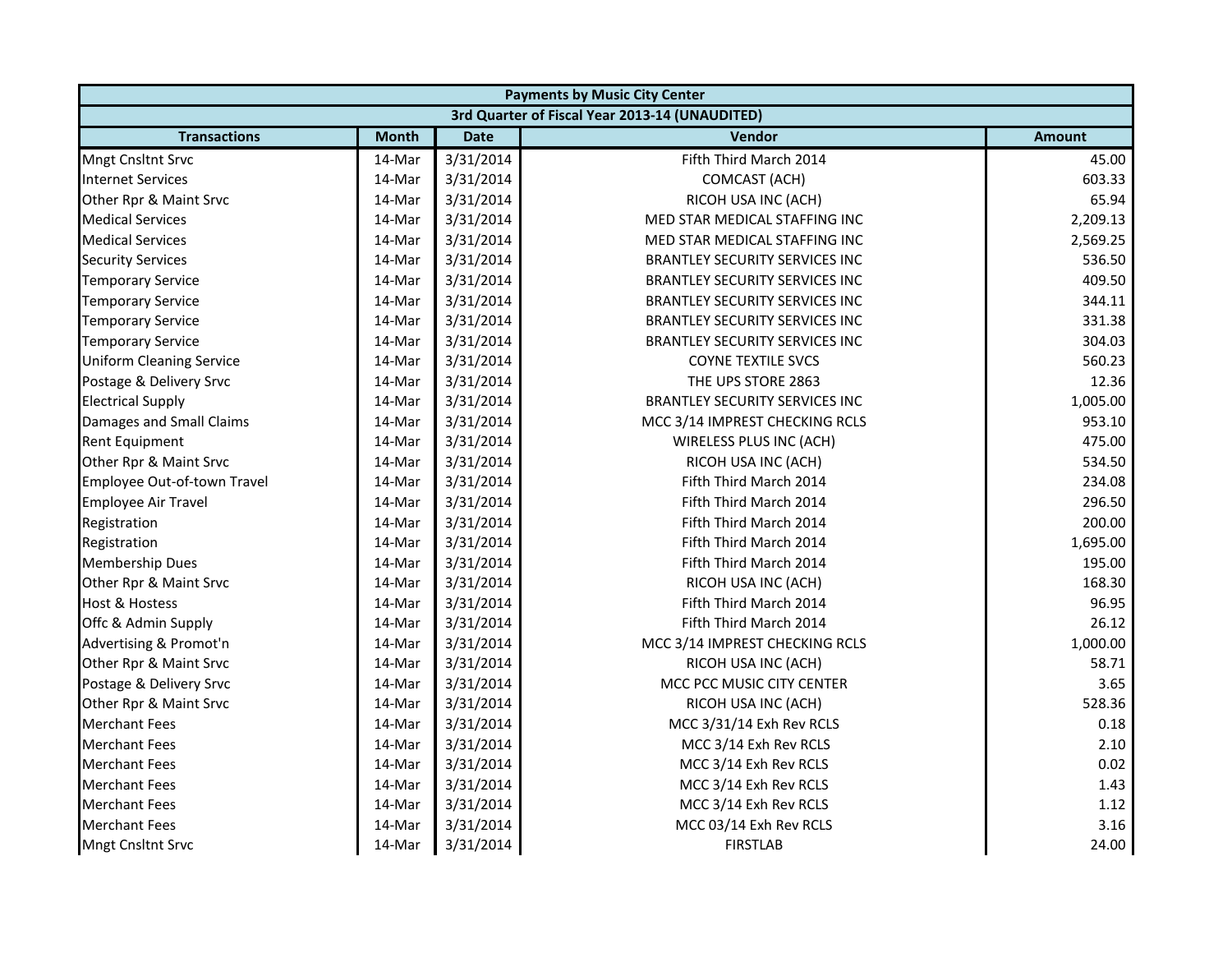| <b>Payments by Music City Center</b>           |              |             |                                      |               |  |  |  |
|------------------------------------------------|--------------|-------------|--------------------------------------|---------------|--|--|--|
| 3rd Quarter of Fiscal Year 2013-14 (UNAUDITED) |              |             |                                      |               |  |  |  |
| <b>Transactions</b>                            | <b>Month</b> | <b>Date</b> | <b>Vendor</b>                        | <b>Amount</b> |  |  |  |
| Mngt Cnsltnt Srvc                              | 14-Mar       | 3/31/2014   | <b>AEGIS ANALYTICAL LABORATORIES</b> | 315.00        |  |  |  |
| <b>Internet Services</b>                       | 14-Mar       | 3/31/2014   | Fifth Third March 2014               | 30.00         |  |  |  |
| Employee Out-of-town Travel                    | 14-Mar       | 3/31/2014   | Fifth Third March 2014               | 1,112.12      |  |  |  |
| Employee Air Travel                            | 14-Mar       | 3/31/2014   | Fifth Third March 2014               | 430.50        |  |  |  |
| Postage & Delivery Srvc                        | 14-Mar       | 3/31/2014   | THE UPS STORE 2863                   | 10.33         |  |  |  |
| Advertising & Promot'n                         | 14-Mar       | 3/31/2014   | Fifth Third March 2014               | (9.95)        |  |  |  |
| Advertising & Promot'n                         | 14-Mar       | 3/31/2014   | Fifth Third March 2014               | 9.95          |  |  |  |
| Registration                                   | 14-Mar       | 3/31/2014   | Fifth Third March 2014               | 22.25         |  |  |  |
| <b>Membership Dues</b>                         | 14-Mar       | 3/31/2014   | Fifth Third March 2014               | 600.00        |  |  |  |
| Other Rpr & Maint Srvc                         | 14-Mar       | 3/31/2014   | RICOH USA INC (ACH)                  | 352.24        |  |  |  |
| <b>Host &amp; Hostess</b>                      | 14-Mar       | 3/31/2014   | Fifth Third March 2014               | 54.44         |  |  |  |
| <b>Host &amp; Hostess</b>                      | 14-Mar       | 3/31/2014   | Fifth Third March 2014               | 26.45         |  |  |  |
| Host & Hostess                                 | 14-Mar       | 3/31/2014   | Fifth Third March 2014               | 500.00        |  |  |  |
| <b>Host &amp; Hostess</b>                      | 14-Mar       | 3/31/2014   | Fifth Third March 2014               | 120.13        |  |  |  |
| <b>Host &amp; Hostess</b>                      | 14-Mar       | 3/31/2014   | MCC PCC MUSIC CITY CENTER            | 21.16         |  |  |  |
| Other Rpr & Maint Srvc                         | 14-Mar       | 3/31/2014   | RICOH USA INC (ACH)                  | 300.77        |  |  |  |
| <b>Security Services</b>                       | 14-Mar       | 3/31/2014   | MCC CX 3/14 Brantley Accrual         | 14,857.19     |  |  |  |
| <b>Security Services</b>                       | 14-Mar       | 3/31/2014   | MCC CX 3/14 Brantley Accrual         | 14,034.57     |  |  |  |
| <b>Security Services</b>                       | 14-Mar       | 3/31/2014   | MCC CX 3/14 Brantley Accrual         | 18,572.41     |  |  |  |
| <b>Security Services</b>                       | 14-Mar       | 3/31/2014   | MCC CX 3/14 Brantley Accrual         | 38,539.38     |  |  |  |
| Telephone & Telegraph                          | 14-Mar       | 3/31/2014   | MCC CX 3/14 AT&T Accrual             | 6,911.28      |  |  |  |
| <b>Small Equipment Supply</b>                  | 14-Mar       | 3/31/2014   | MCC CX 3/14 West End Lock Accrual    | 42.61         |  |  |  |
| Other Rpr & Maint Srvc                         | 14-Mar       | 3/31/2014   | MCC CX 3/14 NM Elevator Accrual      | 268.00        |  |  |  |
| Other Rpr & Maint Srvc                         | 14-Mar       | 3/31/2014   | MCC CX 3/14 NM Elevator Accrual      | 346.00        |  |  |  |
| <b>Temporary Service</b>                       | 14-Mar       | 3/31/2014   | MCC CX 3/14 Loomis Accrual           | 639.56        |  |  |  |
| Legal Services                                 | 14-Mar       | 3/31/2014   | MCC CX 3/14 Bone McAllester Accrual  | 10,000.00     |  |  |  |
| <b>Legal Services</b>                          | 14-Mar       | 3/31/2014   | MCC CX 3/14 Bone McAllester Accrual  | 10,000.00     |  |  |  |
| <b>Elevator Permit</b>                         | 14-Mar       | 3/31/2014   | MCC CX 3/14 State of TN Accrual      | 60.00         |  |  |  |
| Pest Control Srvc                              | 14-Mar       | 3/31/2014   | MCC CX 3/14 Cook's Accrual           | 1,207.50      |  |  |  |
| Repair & Maint                                 | 14-Mar       | 3/31/2014   | MCC CX 3/14 Baker Roofing Accrual    | 615.34        |  |  |  |
| <b>Security Services</b>                       | 14-Mar       | 3/31/2014   | MCC CX 3/14 Brantley Accrual         | 2,961.43      |  |  |  |
| <b>Security Services</b>                       | 14-Mar       | 3/31/2014   | MCC CX 3/14 Brantley Accrual         | 1,737.76      |  |  |  |
| Refuse Disposal-Reimb                          | 14-Mar       | 3/31/2014   | MCC CX 3/14 Allied Waste Accrual     | 6,329.29      |  |  |  |
| <b>Temporary Service</b>                       | 14-Mar       | 3/31/2014   | MCC CX 3/14 Brantley Accrual         | 2,395.12      |  |  |  |
| <b>Merchant Fees</b>                           | 14-Mar       | 3/31/2014   | MCC CX 3/14 FIS Accrual              | 18522.18      |  |  |  |